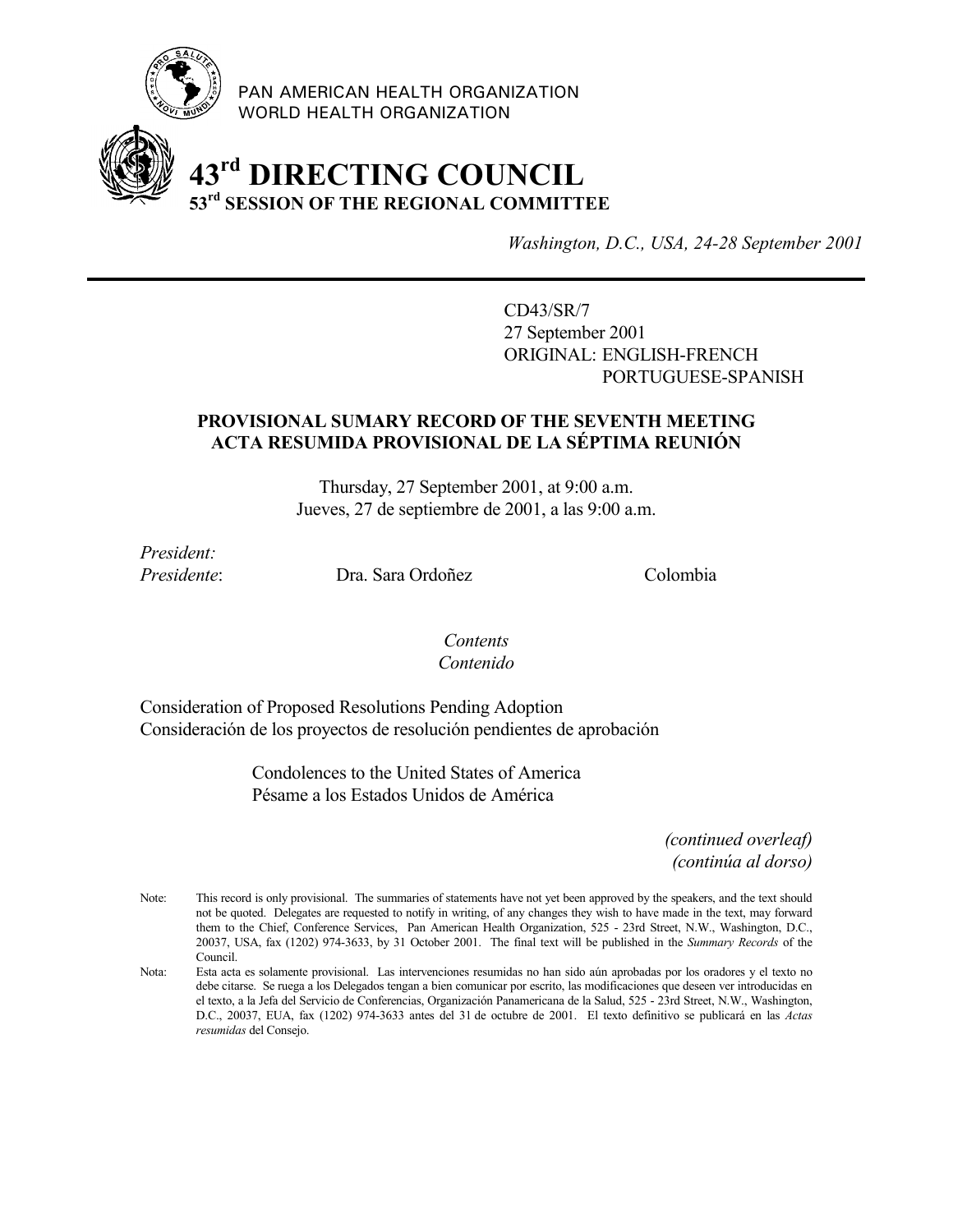### **CONTENTS** (*cont*.) **CONTENIDO** (*cont*.)

| <i>Item 4.11:</i>  | Mental Health                              |
|--------------------|--------------------------------------------|
| <i>Punto 4.11:</i> | Salud mental                               |
| <i>Item 4.7:</i>   | International Health Regulations           |
| <i>Punto 4.7:</i>  | Reglamento Sanitario Internacional         |
| <i>Item 4.9:</i>   | Framework Convention on Tobacco Control    |
| <i>Punto 4.9:</i>  | Convenio Marco para la Lucha Antitabáquica |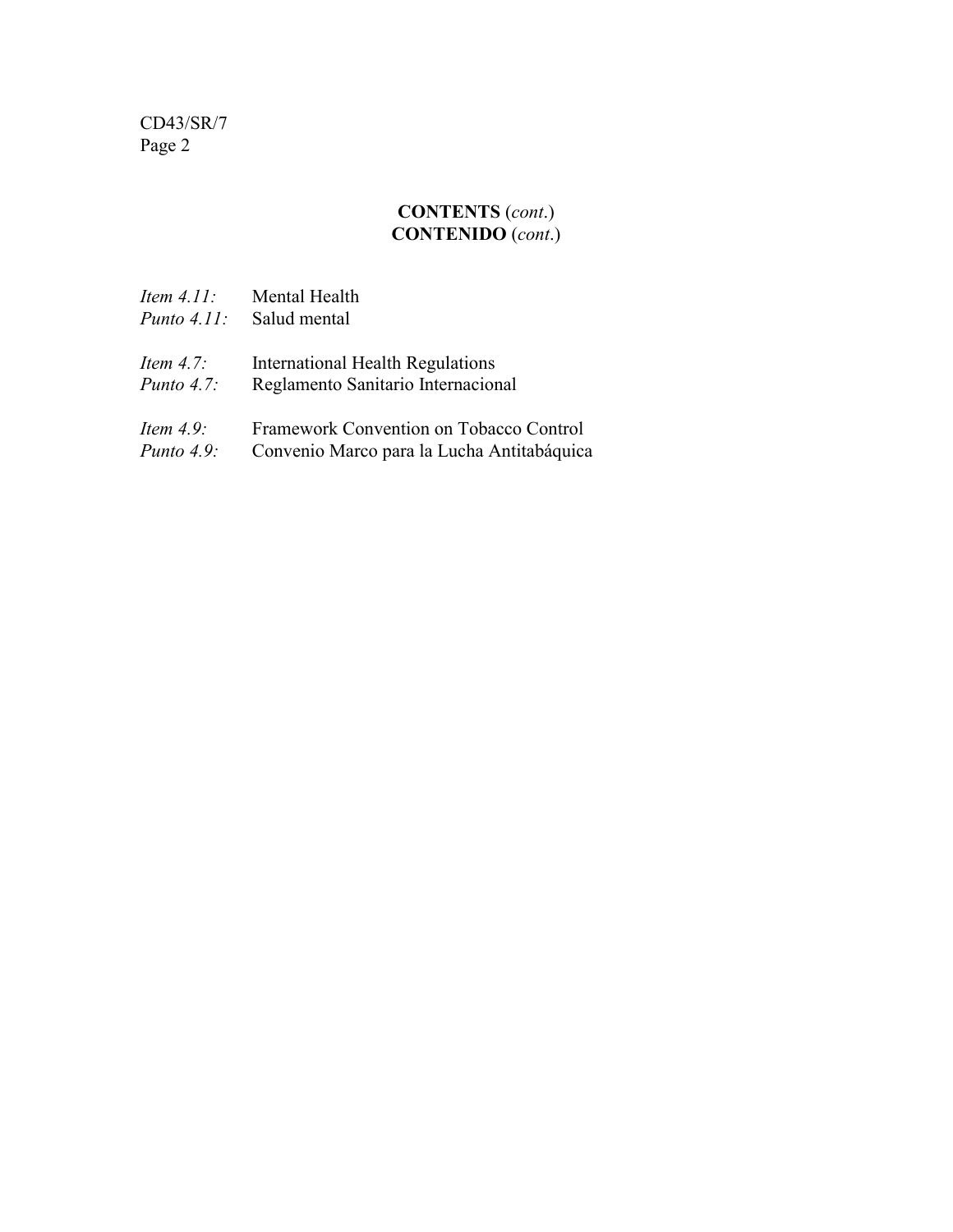*The meeting was called to order at 9:10 a.m. Se abre la reunión a las 9.10 a.m.*

### CONSIDERATION OF PROPOSED RESOLUTIONS PENDING ADOPTION CONSIDERACIÓN DE LOS PROYECTOS DE RESOLUCIÓN PENDIENTES DE APROBACIÓN

### CONDOLENCES TO THE UNITED STATED OF AMERICA PÉSAME A LOS ESTADOS UNIDOS DE AMÉRICA

La PRESIDENTA somete a consideración el siguiente proyecto de resolución:

# *THE 43rd DIRECTING COUNCIL,*

Noting with great sorrow and consternation the tragic loss of life resulting from the terrorist acts perpetrated against the United States of America, one of PAHO's Member States, on 11 September 2001;

Mindful of the fact that citizens of many countries are believed to have been killed or injured in this terrorist attack, including many individuals from the Member States of the Pan American Health Organization;

Considering the remarkable and heroic rescue efforts underway, which also caused the significant loss of lives of firefighters, police, search and rescue volunteers, and health personnel;

Bearing in mind the solidarity that the United States of America has traditionally expressed to all the countries of the world whenever they have found themselves to be victims of natural or man-made disasters; and

Gravely concerned with the escalating levels of terrorist activities and other forms of violence against civil society, and with this armed attack in particular,

### *RESOLVES:*

1. To convey the sympathy and condolences of PAHO's Member States to the Government and people of the United States of America, and offer any assistance that may be requested to aid the health authorities in their relief efforts.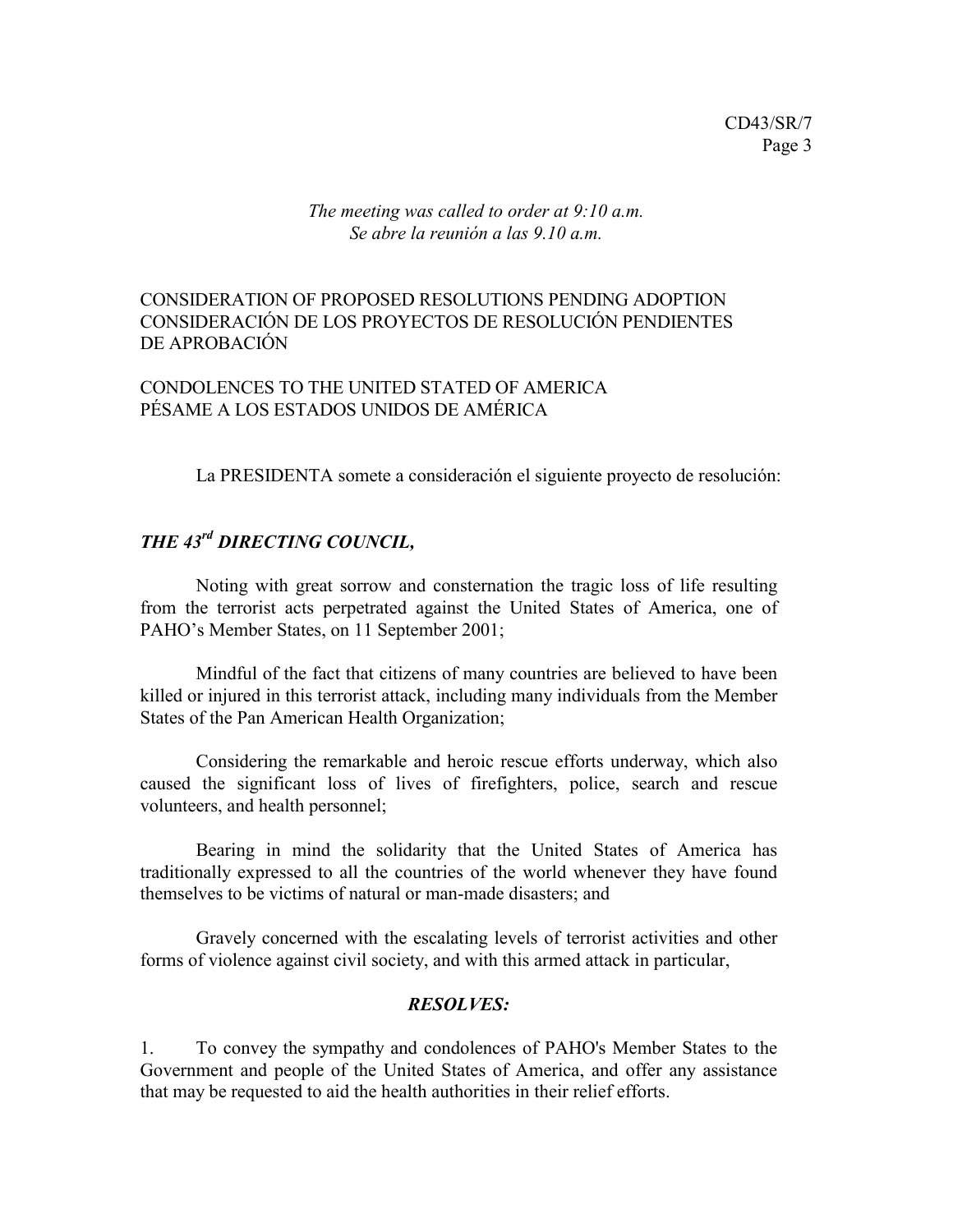2. To commend the health personnel, fire fighters, and rescue volunteers, and particularly, to honor those who lost their lives in the collapse of the two World Trade Center buildings in New York.

3. To condemn those who perpetrated these acts of terrorism in the United States of America as well as those who harbor terrorists or support terrorist activity.

4. To urge all Member States to strengthen their disaster preparedness programs to be able to respond to acts of violence that threaten national security and the health and well-being of populations.

### *EL 43.er CONSEJO DIRECTIVO,*

Habiendo observado con gran pesar y consternación la trágica pérdida de vidas resultante de los actos terroristas perpetrados contra los Estados Unidos de América, Estado Miembro de la OPS, el 11 de septiembre de 2001;

Consciente de que se considera que en este ataque terrorista murieron o sufrieron lesiones personas de muchas nacionalidades, incluidos muchos ciudadanos de Estados Miembros de la Organización Panamericana de la Salud;

Considerando los esfuerzos de rescate en curso, notables y heroicos, en los que también han perdido la vida bomberos, policías, voluntarios de búsqueda y rescate y personal médico;

Teniendo presente la solidaridad que los Estados Unidos de América siempre han manifestado a todos los países del mundo cuando han sido víctimas de desastres naturales o provocados por el hombre, y

Gravemente preocupado por el creciente nivel de las actividades terroristas y otras formas de violencia contra la sociedad civil y, en particular, con este ataque armado,

### *RESUELVE:*

1. Transmitir la solidaridad y expresar el sincero pésame de los Estados Miembros de la OPS al Gobierno y al pueblo de los Estados Unidos de América, y ofrecer toda la asistencia necesaria para ayudar a las autoridades sanitarias en sus esfuerzos de socorro.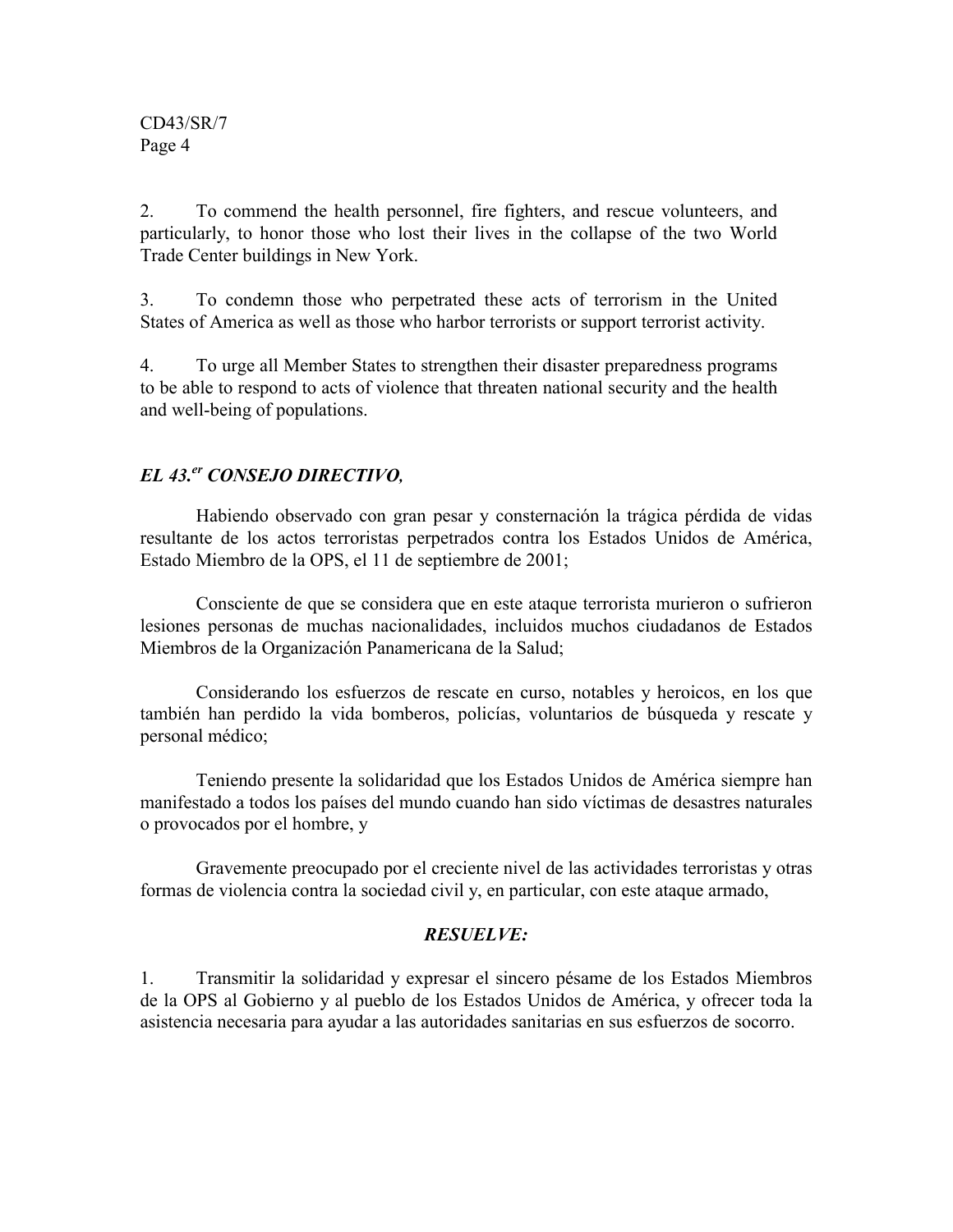2. Ensalzar al personal de salud, los bomberos y los voluntarios de rescate y, en particular, honrar a quienes perdieron la vida al derrumbarse los dos edificios del Centro Mundial del Comercio en Nueva York.

3. Condenar a quienes perpetraron estos atentados terroristas en los Estados Unidos de América, así como a quienes cobijan a los terroristas o apoyan su actividad.

4. Instar a todos los Estados Miembros a que fortalezcan sus programas de preparativos para casos de desastre, a fin de que puedan responder a los actos de violencia.

La PRESIDENTA se permite proponer un cambio en el segundo párrafo resolutivo: en vez de "…perdieron la vida al derrumbarse los dos edificios del Centro Mundial del Comercio en Nueva York", diría "perdieron su vida para salvar la de otros", y el resto quedaría como está.

*Decision*: The proposed resolution, as amended, was adopted. *Decisión:* Se aprueba el proyecto de resolución así enmendado.

The Delegate of the UNITED STATES expressed the gratitude of his country for the expressions of condolence, both in words and through the actions of endorsing and adopting the resolution. The attack had been against all, with as many as 80 countries having been represented in the two buildings of the World Trade Center, and it was indeed an honor to have PAHO adopt the resolution of condolence for the United States.

APPROPRIATION FOR THE PAN AMERICAN HEALTH ORGANIZATION FOR 2000-2003 ASIGNACIONES PARA LA ORGANIZACIÓN PANAMERICANA DE LA SALUD PARA 2002-2003

La PRESIDENTA somete a consideración el siguiente proyecto de resolución: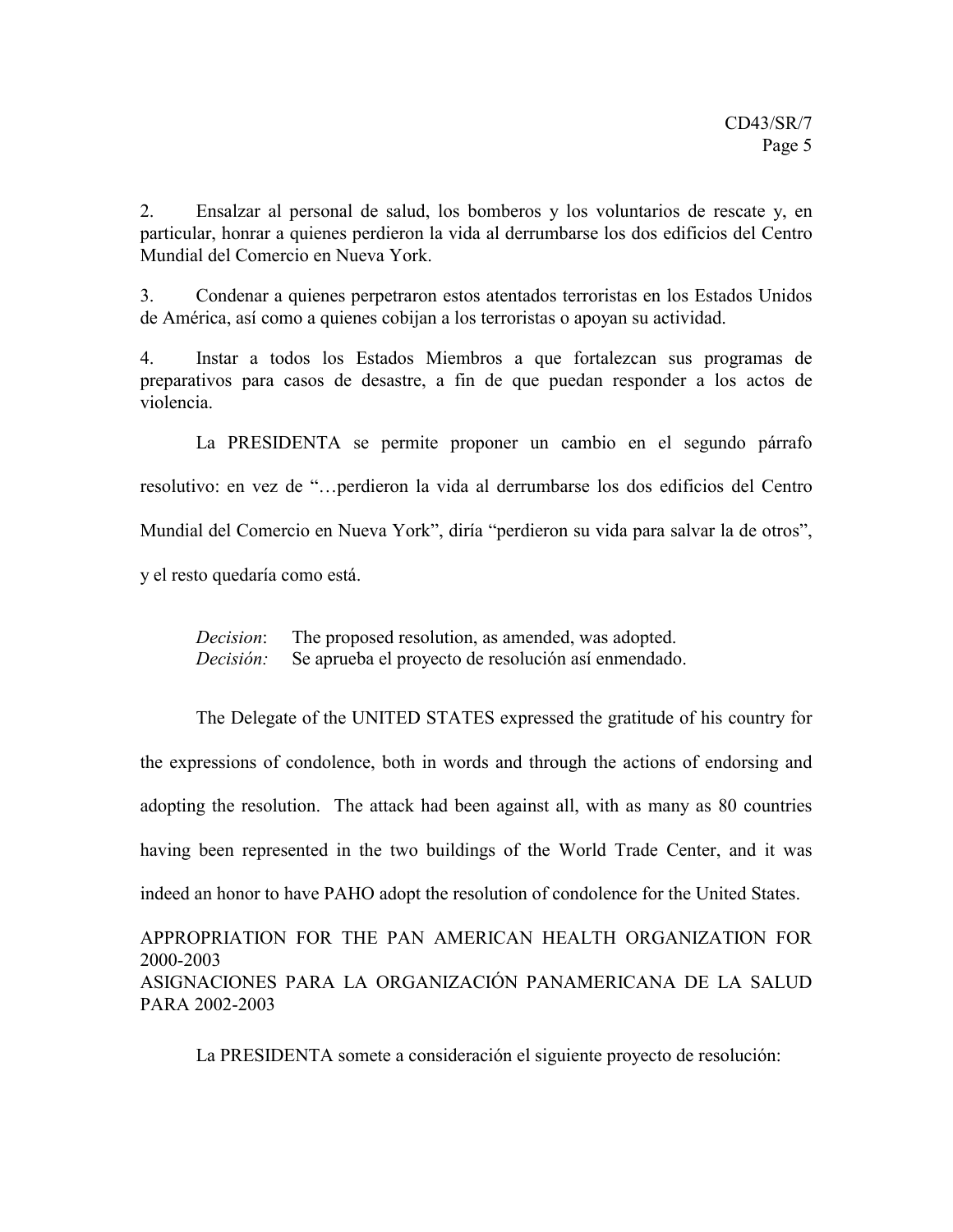# *THE 43rd DIRECTING COUNCIL,*

### *RESOLVES:*

1. To approve the Program of Work for the Secretariat as outlined in the *Biennial Program Budget, Proposal for 2002-2003*, *Official Document No. 296.*

2. To appropriate for the financial period 2002-2003 an amount of \$210,074,666 as follows:

| Part I    | Health in Human Development                                                                                                                                                                                                                                                      | 31,586,100  |
|-----------|----------------------------------------------------------------------------------------------------------------------------------------------------------------------------------------------------------------------------------------------------------------------------------|-------------|
| Part II   | Health Promotion and Protection                                                                                                                                                                                                                                                  | 15,600,100  |
| Part III  | <b>Environmental Protection and Development</b>                                                                                                                                                                                                                                  | 14,037,000  |
| Part IV   | Health Systems and Services Development                                                                                                                                                                                                                                          | 22,934,200  |
| Part V    | Disease Prevention and Control                                                                                                                                                                                                                                                   | 24,389,400  |
| Part VI   | Governing Bodies and Coordination                                                                                                                                                                                                                                                | 42,918,000  |
| Part VII  | <b>General Direction</b>                                                                                                                                                                                                                                                         | 11,905,000  |
| Part VIII | <b>Administrative Services</b>                                                                                                                                                                                                                                                   | 23,430,200  |
|           | <b>Effective Working Budget for 2002-2003 (Parts I-VIII)</b>                                                                                                                                                                                                                     | 186,800,000 |
| Part IX   | Staff Assessment (Transfer to Tax Equalization Fund)                                                                                                                                                                                                                             | 23,274,666  |
|           | <b>TOTAL - ALL PARTS</b>                                                                                                                                                                                                                                                         | 210,074,666 |
| 3.        | That the appropriation shall be financed from:                                                                                                                                                                                                                                   |             |
|           | (a) Assessments in respect to:                                                                                                                                                                                                                                                   |             |
|           | Member Governments, Participating Governments and<br>Associate Members assessed under the scale adopted by<br>the Organization of American States in accordance with<br>Article 60 of the Pan American Sanitary Code or in<br>accordance with Directing Council and Pan American |             |
|           | Sanitary Conference resolutions                                                                                                                                                                                                                                                  | 193,574,666 |
|           | (b) Miscellaneous Income                                                                                                                                                                                                                                                         | 16,500,000  |
|           | TOTAL                                                                                                                                                                                                                                                                            | 210,074,666 |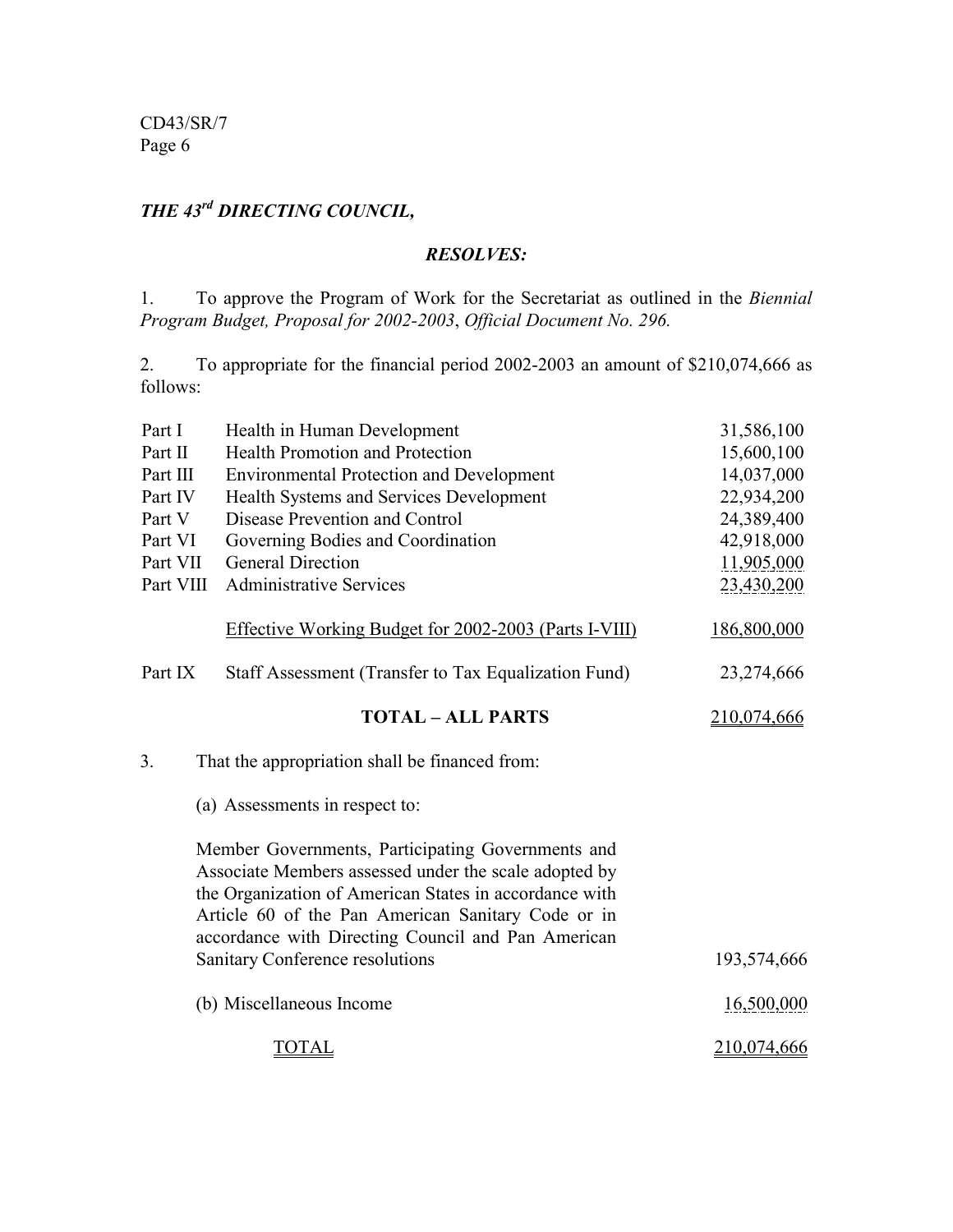In establishing the contributions of Member Governments, Participating Governments and Associate Members, their assessments shall be reduced further by the amount standing to their credit in the Tax Equalization Fund, except that credits of those which levy taxes on the emoluments received from the Pan American Sanitary Bureau (PASB) by their nationals and residents shall be reduced by the amounts of such tax reimbursements by PASB.

4. That, in accordance with the Financial Regulations of PAHO, amounts not exceeding the appropriations noted under paragraph 1 shall be available for the payment of obligations incurred during the period 1 January 2002 to 31 December 2003, inclusive. Notwithstanding the provision of this paragraph, obligations during the financial period 2002-2003 shall be limited to the effective working budget, i.e., Parts I-VIII.

5. That the Director shall be authorized to transfer credits between parts of the effective working budget, provided that such transfer of credits between parts as are made do not exceed 10% of the part from which the credit is transferred, exclusive of the provision made for transfers from the Director's Development Program in Part VII. Except for the provision made for the Director's Development Program in Part VII, transfers of credits between parts of the budget in excess of 10% of the part from which the credit is transferred may be made with the concurrence of the Executive Committee. The Director is authorized to apply amounts not exceeding the provision for the Director's Development Program to those parts of the effective working budget under which the program obligation will be incurred. All transfers of budget credits shall be reported to the Directing Council or the Pan American Sanitary Conference.

### *EL 43.er CONSEJO DIRECTIVO,*

### *RESUELVE:*

1. Aprobar el Programa de Trabajo para la Secretaría como se presenta en el *Documento Oficial 296*, *Presupuesto por Programas Bienal, Propuesta 2002-2003*.

2. Asignar la cantidad de \$210,074,666 para el período financiero 2002-2003 de la siguiente manera:

| Parte I   | Salud en el Desarrollo humano               | 31,586,100 |
|-----------|---------------------------------------------|------------|
| Parte II  | Promoción y Protección de la salud          | 15,600,100 |
| Parte III | Protección y Desarrollo Ambiental           | 14,037,000 |
| Parte IV  | Desarrollo de Sistemas y Servicios de Salud | 22,934,200 |
| Parte V   | Prevención y Control de Enfermedades        | 24,389,400 |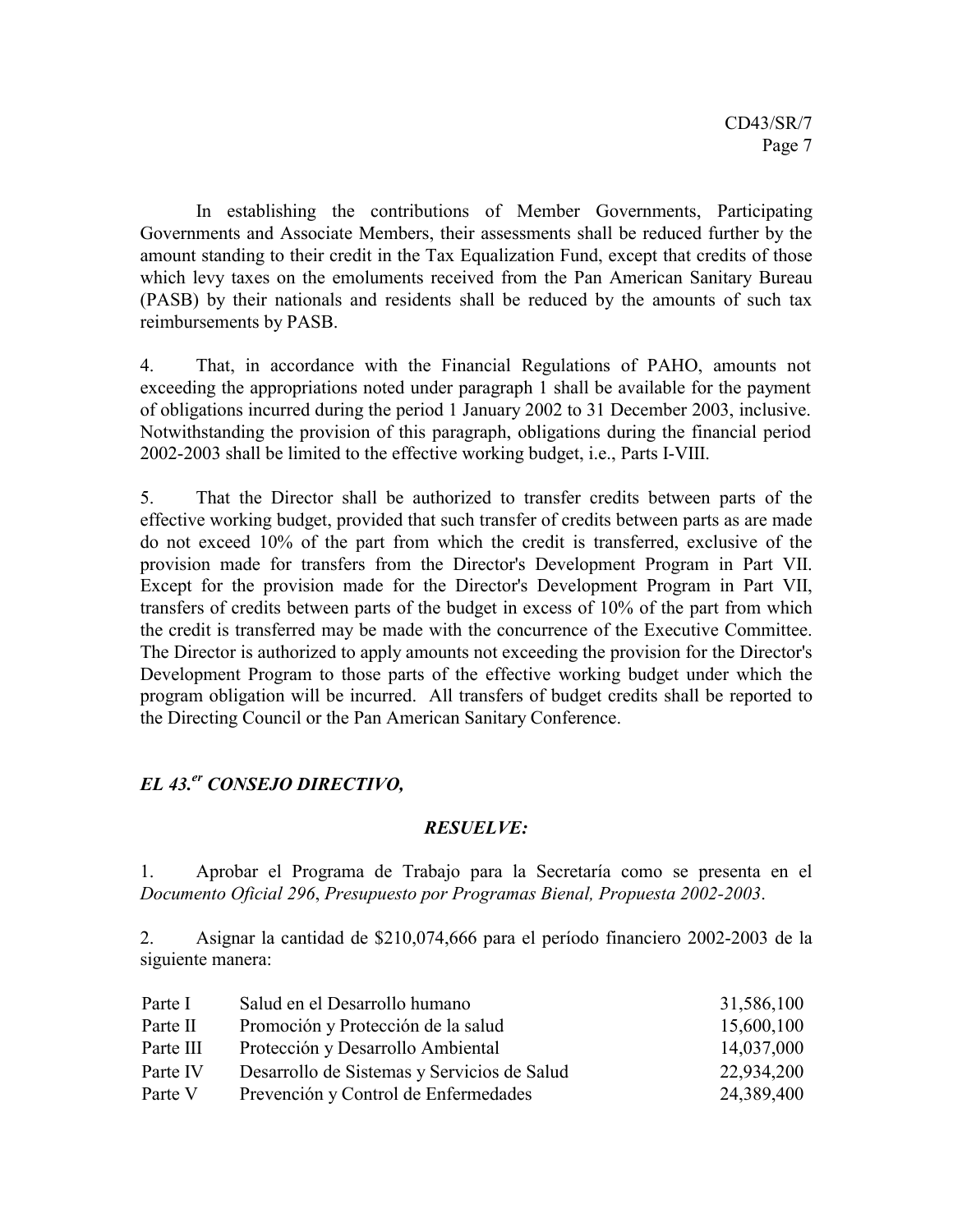| Parte VI<br>Parte VII | Cuerpos Directivos y Coordinación<br>Dirección General                                                                                                                                                                                                                                                                         | 42,918,000<br>11,905,000 |
|-----------------------|--------------------------------------------------------------------------------------------------------------------------------------------------------------------------------------------------------------------------------------------------------------------------------------------------------------------------------|--------------------------|
| Parte VIII            | Servicios Administrativos                                                                                                                                                                                                                                                                                                      | 23,430,200               |
|                       | <u>Presupuesto efectivo para 2002-2003 (Partes I - VIII)</u>                                                                                                                                                                                                                                                                   | 186,800,000              |
| Parte IX              | Impuesto del Personal<br>(Transferencia al Fondo de Igualación de Impuestos)                                                                                                                                                                                                                                                   | 23,274,666               |
|                       | <b>TOTAL - TODAS LAS PARTES</b>                                                                                                                                                                                                                                                                                                | <u>210,074,666</u>       |
| 3.                    | Que las asignaciones se financien mediante:                                                                                                                                                                                                                                                                                    |                          |
|                       | (a) Cuotas asignadas correspondientes a:                                                                                                                                                                                                                                                                                       |                          |
|                       | Los Gobiernos Miembros, Gobiernos Participantes y<br>Miembros Asociados, fijadas según la escala adoptada<br>por la Organización de los Estados Americanos, de<br>conformidad con el Artículo 60 del Código Sanitario<br>Panamericano o de acuerdo con las resoluciones del<br>Consejo Directivo y la Conferencia<br>Sanitaria |                          |
|                       | Panamericana                                                                                                                                                                                                                                                                                                                   | 193,574,666              |
|                       | (b) Ingresos varios                                                                                                                                                                                                                                                                                                            | 16,500,000               |
|                       | TOTAL                                                                                                                                                                                                                                                                                                                          | 210,074,666              |

Al establecer las contribuciones de los Gobiernos Miembros, Gobiernos Participantes y Miembros Asociados, sus cuotas se reducirán además por la cantidad que quede a su crédito en el Fondo de Igualación de Impuestos, con la excepción de los créditos de aquellos que gravan con impuestos la remuneración que perciben de la Oficina Sanitaria Panamericana (OSP) sus nacionales y residentes se reducirán en un importe respectivo igual a los reembolsos de dichos impuestos por la OSP.

4. Que, de conformidad con el Reglamento Financiero de la OPS, las cantidades que no excedan de las asignaciones incluidas en el párrafo 1 se apliquen al pago de las obligaciones contraídas durante el período comprendido entre el 1 de enero de 2002 y el 31 de diciembre de 2003, inclusive. No obstante lo dispuesto en este párrafo, las obligaciones contraídas durante el ejercicio financiero 2002-2003 se limitarán al total del presupuesto por programa, es decir, a las Partes I-VIII.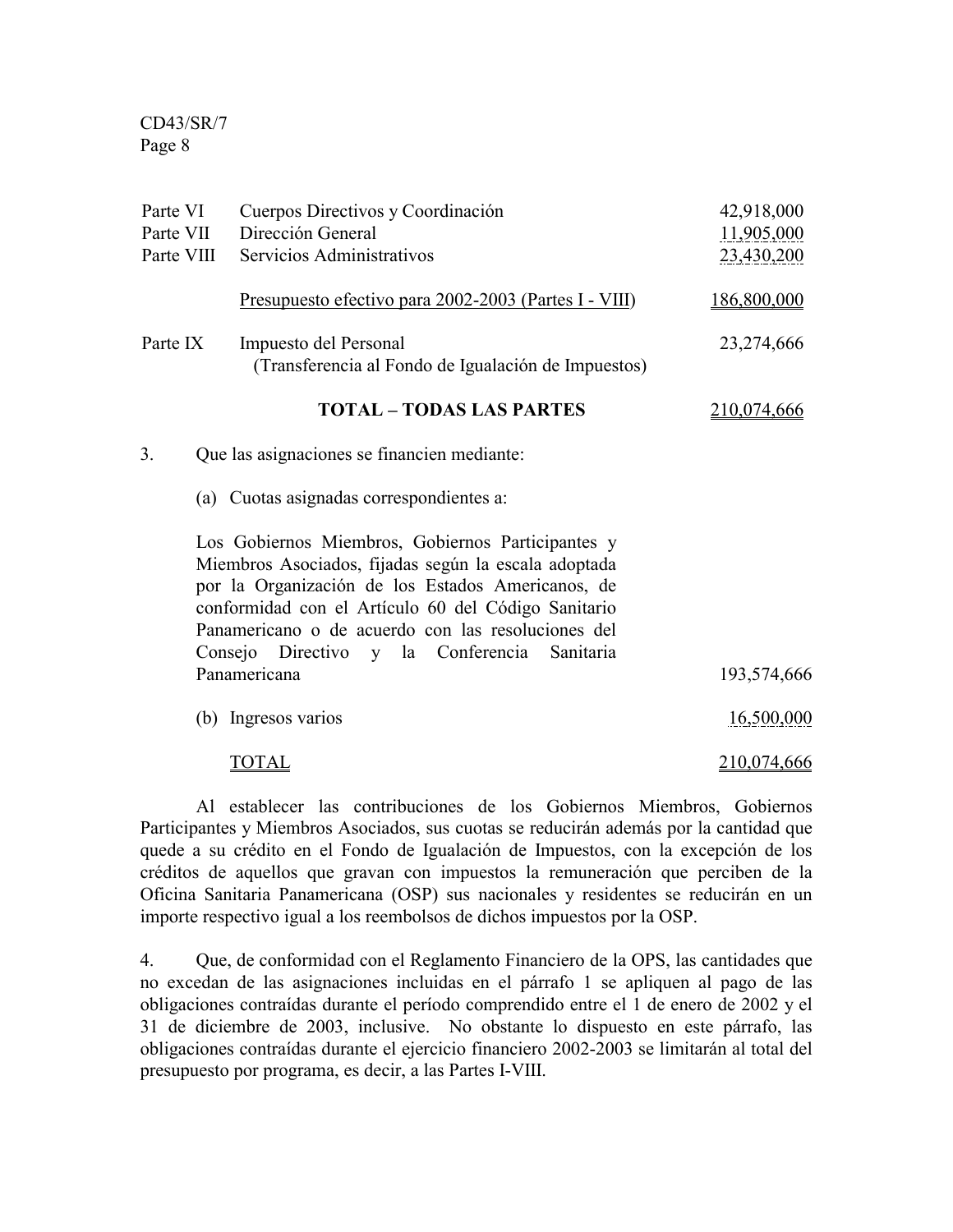5. Que el Director estará autorizado para transferir fondos entre las partes del presupuesto vigente, siempre que las transferencias que se efectúen entre dichas partes no excedan del 10% de la parte de la cual los fondos son transferidos, excluyendo la provisión hecha por transferencias del Programa de Desarrollo del Director en la Parte VII. Con excepción de la provisión hecha por el Programa de Desarrollo del Director en la Parte VII, las transferencias de fondos entre partes del presupuesto que excedan el 10% de la parte de la cual se transfieren los fondos podrán efectuarse con la aprobación del Comité Ejecutivo. El Director está autorizado a asignar montos, no excediendo la provisión del Programa de Desarrollo del Director, a aquellas partes del presupuesto vigente bajo las cuales las obligaciones serán incurridas. Todas las transferencias de fondos del presupuesto serán comunicadas al Consejo Directivo o a la Conferencia Sanitaria Panamericana.

*Decision:* The proposed resolution was adopted. *Decisión:* Se aprueba el proyecto de resolución.

ASSESSMENTS OF THE MEMBER GOVERNMENTS, PARTICIPATING GOVERNMENTS AND ASSOCIATE MEMBERS OF THE PAN AMERICAN HEALTH ORGANIZATION FOR 2002-2003

CUOTAS DE LOS GOBIERNOS MIEMBROS, GOBIERNOS PARTICIPANTES Y MIEMBROS ASOCIADOS DE LA ORGANIZACIÓN PANAMERICANA DE LA SALUD PARA 2002-2003

La PRESIDENTA somete a consideración el siguiente proyecto de resolución:

# *THE 43rd DIRECTING COUNCIL,*

Whereas, Member Governments appearing in the scale adopted by the Organization of American States (OAS) are assessed according to the percentages shown in that scale, adjusted to PAHO Membership, in compliance with Article 60 of the Pan American Sanitary Code; and

Whereas, adjustments were made taking into account the assessments of Cuba, the Participating Governments and Associate Members; now, therefore,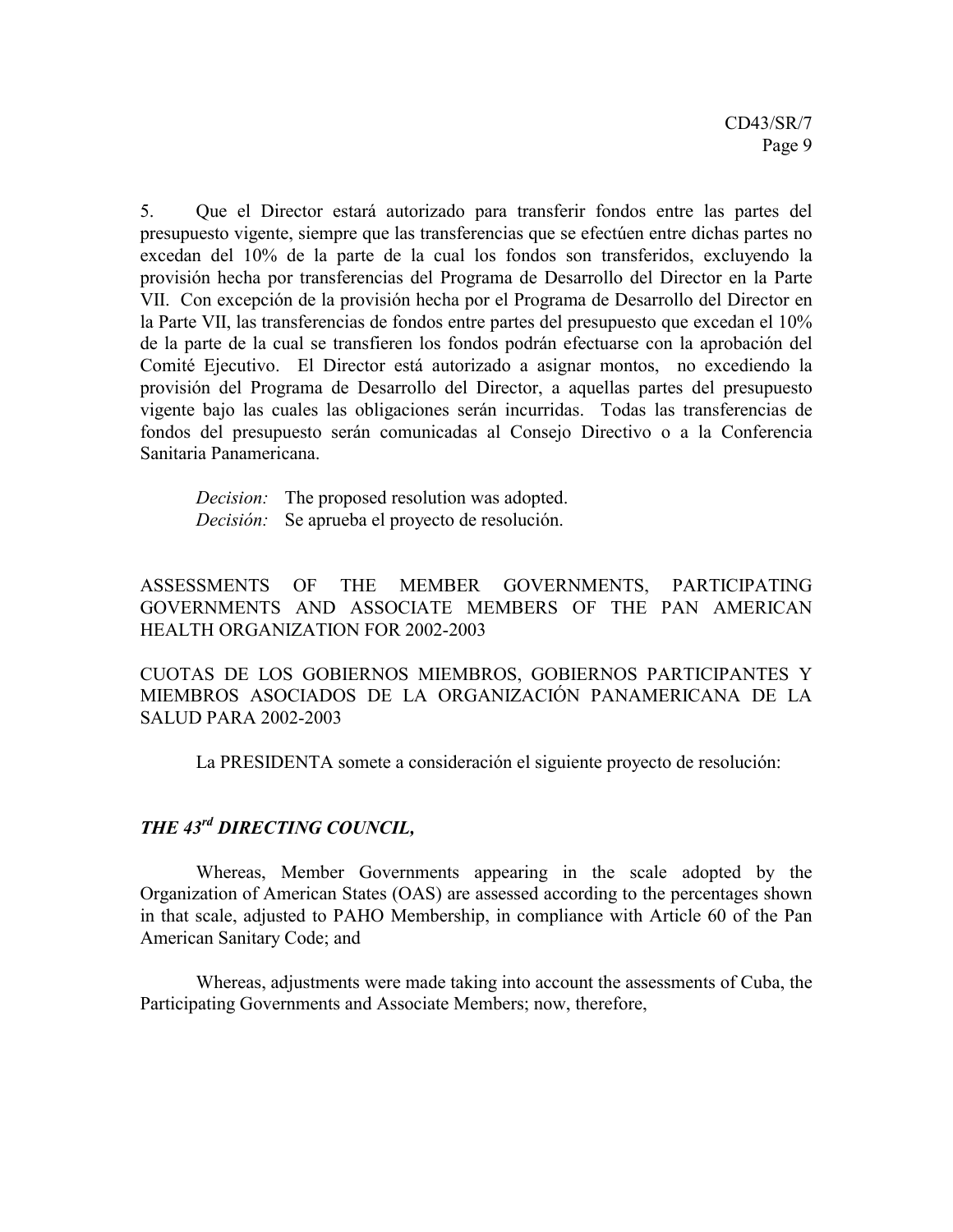### *RESOLVES:*

To establish the assessments of the Member Governments, Participating Countries and Associate Members of the Pan American Health Organization for the financial period 2002-2003 in accordance with the scale of quotas shown below and in the corresponding amounts.

| (1)                        | (2)               |               | (3)              |            | (4)               |           | (5)            |        | (6)                   |            |
|----------------------------|-------------------|---------------|------------------|------------|-------------------|-----------|----------------|--------|-----------------------|------------|
|                            |                   |               |                  |            |                   |           | Adjustment for |        |                       |            |
|                            |                   |               |                  |            |                   |           | Taxes          |        |                       |            |
|                            |                   |               |                  |            |                   |           | Imposed by     |        |                       |            |
|                            |                   |               |                  |            |                   |           | Member         |        |                       |            |
|                            |                   |               |                  |            |                   |           | Governments    |        |                       |            |
|                            | Scale Adjusted to |               |                  |            | Credit from Tax   |           | on Emoluments  |        |                       |            |
|                            | PAHO Membership   |               | Gross Assessment |            | Equalization Fund |           | of PASB Staff  |        | <b>Net Assessment</b> |            |
| Membership                 | 2002              | 2003          | 2002             | 2003       | 2002              | 2003      | 2002           | 2003   | 2002                  | 2003       |
|                            | $\%$              | $\frac{0}{0}$ | US\$             | US\$       | US\$              | US\$      | US\$           | US\$   | US\$                  | US\$       |
|                            |                   |               |                  |            |                   |           |                |        |                       |            |
| <b>Member Governments:</b> |                   |               |                  |            |                   |           |                |        |                       |            |
|                            |                   |               |                  |            |                   |           |                |        |                       |            |
| Antigua and                |                   |               |                  |            |                   |           |                |        |                       |            |
| Barbuda                    | 0.019993          | 0.019993      | 19,351           | 19,351     | 2,327             | 2,327     |                |        | 17,024                | 17,024     |
|                            |                   |               |                  |            |                   |           |                |        |                       |            |
| Argentina                  | 4.897907          | 4.897907      | 4,740,556        | 4,740,556  | 569,987           | 569,987   |                |        | 4,170,569             | 4,170,569  |
|                            |                   |               |                  |            |                   |           |                |        |                       |            |
| <b>Bahamas</b>             | 0.069971          | 0.069971      | 67,723           | 67,723     | 8,143             | 8,143     |                |        | 59.580                | 59,580     |
|                            |                   |               |                  |            |                   |           |                |        |                       |            |
| <b>Barbados</b>            | 0.079965          | 0.079965      | 77,396           | 77,396     | 9,306             | 9,306     |                |        | 68,090                | 68,090     |
| <b>Belize</b>              | 0.029987          | 0.029987      | 29,024           | 29,024     | 3,490             | 3,490     |                |        | 25,534                | 25,534     |
|                            |                   |               |                  |            |                   |           |                |        |                       |            |
|                            |                   |               |                  |            |                   |           |                |        |                       |            |
| Bolivia                    | 0.069971          | 0.069971      | 67,723           | 67,723     | 8,143             | 8,143     |                |        | 59,580                | 59,580     |
|                            |                   |               |                  |            |                   |           |                |        |                       |            |
| Brazil                     | 8.546348          | 8.546348      | 8,271,782        | 8,271,782  | 994,567           | 994,567   |                |        | 7,277,215             | 7,277,215  |
|                            |                   |               |                  |            |                   |           |                |        |                       |            |
| Canada                     | 12.354723         | 12.354723     | 11,957,808       | 11,957,808 | 1,437,760         | 1,437,760 | 75,000         | 75,000 | 10,595,048            | 10,595,048 |
|                            |                   |               |                  |            |                   |           |                |        |                       |            |
| Chile                      | 0.539769          | 0.539769      | 522,428          | 522,428    | 62,815            | 62,815    |                |        | 459,613               | 459,613    |
|                            |                   |               |                  |            |                   |           |                |        |                       |            |
| Colombia                   | 0.939599          | 0.939599      | 909,413          | 909,413    | 109,344           | 109,344   |                |        | 800.069               | 800.069    |
|                            |                   |               |                  |            |                   |           |                |        |                       |            |
| Costa Rica                 | 0.129945          | 0.129945      | 125,770          | 125,770    | 15,122            | 15,122    |                |        | 110,648               | 110,648    |
|                            |                   |               |                  |            |                   |           |                |        |                       |            |
| Cuba                       | 0.730372          | 0.730372      | 706,908          | 706,908    | 84,996            | 84,996    |                |        | 621,912               | 621,912    |
|                            |                   |               |                  |            |                   |           |                |        |                       |            |
| Dominica                   | 0.019993          | 0.019993      | 19,351           | 19,351     | 2,327             | 2,327     |                |        | 17,024                | 17,024     |
|                            |                   |               |                  |            |                   |           |                |        |                       |            |
| Dominican                  | 0.179924          | 0.179924      | 174,143          | 174,143    | 20,938            | 20,938    |                |        | 153,205               | 153,205    |
| Republic                   |                   |               |                  |            |                   |           |                |        |                       |            |
|                            |                   |               |                  |            |                   |           |                |        |                       |            |
| Ecuador                    | 0.179924          | 0.179924      | 174,143          | 174,143    | 20,938            | 20,938    |                |        | 153,205               | 153,205    |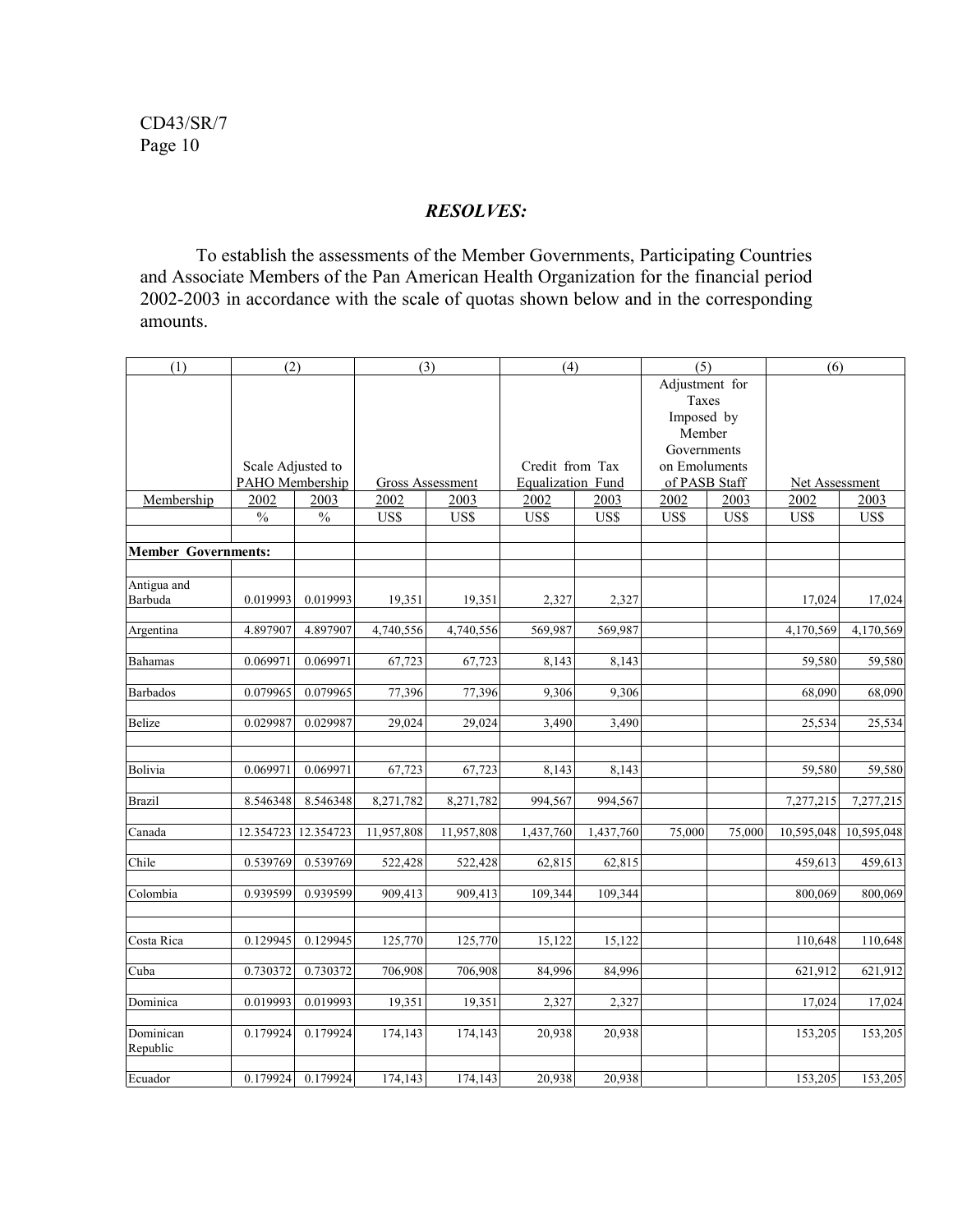| (1)                        | (2)               |           | (3)              |            | (4)               |                 | (5)            |           |                | (6)        |  |
|----------------------------|-------------------|-----------|------------------|------------|-------------------|-----------------|----------------|-----------|----------------|------------|--|
|                            |                   |           |                  |            |                   |                 | Adjustment for |           |                |            |  |
|                            |                   |           |                  |            |                   |                 | Taxes          |           |                |            |  |
|                            |                   |           |                  |            |                   |                 | Imposed by     |           |                |            |  |
|                            |                   |           |                  |            |                   |                 | Member         |           |                |            |  |
|                            |                   |           |                  |            |                   |                 | Governments    |           |                |            |  |
|                            | Scale Adjusted to |           |                  |            |                   | Credit from Tax | on Emoluments  |           |                |            |  |
|                            | PAHO Membership   |           | Gross Assessment |            | Equalization Fund |                 | of PASB Staff  |           | Net Assessment |            |  |
| Membership                 | 2002              | 2003      | 2002             | 2003       | 2002              | 2003            | 2002           | 2003      | 2002           | 2003       |  |
|                            | $\frac{0}{0}$     | $\%$      | US\$             | US\$       | US\$              | US\$            | US\$           | US\$      | US\$           | US\$       |  |
|                            |                   |           |                  |            |                   |                 |                |           |                |            |  |
| <b>Member Governments:</b> |                   |           |                  |            |                   |                 |                |           |                |            |  |
|                            |                   |           |                  |            |                   |                 |                |           |                |            |  |
| El Salvador                | 0.069971          | 0.069971  | 67,723           | 67,723     | 8,143             | 8,143           |                |           | 59,580         | 59,580     |  |
| Grenada                    | 0.029987          | 0.029987  | 29,024           | 29,024     | 3,490             | 3,490           |                |           |                |            |  |
|                            |                   |           |                  |            |                   |                 |                |           | 25,534         | 25,534     |  |
| Guatemala                  | 0.129945          | 0.129945  | 125,770          | 125,770    | 15,122            | 15,122          |                |           | 110,648        | 110,648    |  |
|                            |                   |           |                  |            |                   |                 |                |           |                |            |  |
| Guyana                     | 0.019993          | 0.019993  | 19,351           | 19,351     | 2,327             | 2,327           |                |           | 17,024         | 17,024     |  |
|                            |                   |           |                  |            |                   |                 |                |           |                |            |  |
| Haiti                      | 0.069971          | 0.069971  | 67,723           | 67,723     | 8,143             | 8,143           |                |           | 59,580         | 59,580     |  |
|                            |                   |           |                  |            |                   |                 |                |           |                |            |  |
| Honduras                   | 0.069971          | 0.069971  | 67,723           | 67,723     | 8,143             | 8,143           |                |           | 59,580         | 59,580     |  |
| Jamaica                    | 0.179924          | 0.179924  | 174,143          | 174,143    | 20,938            | 20,938          |                |           | 153,205        | 153,205    |  |
|                            |                   |           |                  |            |                   |                 |                |           |                |            |  |
| Mexico                     | 6.077403          | 6.077403  | 5,882,156        | 5,882,156  | 707,247           | 707,247         |                |           | 5,174,909      | 5,174,909  |  |
|                            |                   |           |                  |            |                   |                 |                |           |                |            |  |
| Nicaragua                  | 0.069971          | 0.069971  | 67,723           | 67,723     | 8,143             | 8,143           |                |           | 59,580         | 59,580     |  |
|                            |                   |           |                  |            |                   |                 |                |           |                |            |  |
| Panama                     | 0.129945          | 0.129945  | 125,770          | 125,770    | 15,122            | 15,122          |                |           | 110,648        | 110,648    |  |
|                            |                   |           |                  |            |                   |                 |                |           |                |            |  |
| Paraguay                   | 0.179924          | 0.179924  | 174,143          | 174,143    | 20,938            | 20,938          |                |           | 153,205        | 153,205    |  |
| Peru                       | 0.409825          | 0.409825  | 396,659          | 396,659    | 47,693            | 47,693          |                |           | 348,966        | 348,966    |  |
|                            |                   |           |                  |            |                   |                 |                |           |                |            |  |
|                            |                   |           |                  |            |                   |                 |                |           |                |            |  |
| Saint Kitts and Nevis      | 0.019993          | 0.019993  | 19,351           | 19,351     | 2,327             | 2,327           |                |           | 17,024         | 17,024     |  |
|                            |                   |           |                  |            |                   |                 |                |           |                |            |  |
| Saint Lucia                | 0.029987          | 0.029987  | 29,024           | 29,024     | 3,490             | 3,490           |                |           | 25,534         | 25,534     |  |
| Saint Vincent and          |                   |           |                  |            |                   |                 |                |           |                |            |  |
| the Grenadines             | 0.019993          | 0.019993  | 19,351           | 19,351     | 2,327             | 2,327           |                |           | 17,024         | 17,024     |  |
|                            |                   |           |                  |            |                   |                 |                |           |                |            |  |
| Suriname                   | 0.069971          | 0.069971  | 67,723           | 67,723     | 8,143             | 8,143           |                |           | 59,580         | 59,580     |  |
|                            |                   |           |                  |            |                   |                 |                |           |                |            |  |
| Trinidad and Tobago        | 0.179924          | 0.179924  | 174,143          | 174,143    | 20,938            | 20,938          |                |           | 153,205        | 153,205    |  |
|                            |                   |           |                  |            |                   |                 |                |           |                |            |  |
| <b>United States</b>       |                   |           |                  |            |                   |                 |                |           |                |            |  |
| Of America                 | 59.444615         | 59.444615 | 57,534,856       | 57,534,856 | 6,917,765         | 6,917,765       | 5,250,000      | 5,250,000 | 55.867.091     | 55,867,091 |  |
|                            |                   |           |                  |            |                   |                 |                |           |                |            |  |
| Uruguay                    | 0.259889          | 0.259889  | 251,539          | 251,539    | 30,244            | 30,244          |                |           | 221,295        | 221,295    |  |
|                            |                   |           |                  |            |                   |                 |                |           |                |            |  |
| Venezuela                  | 3.198634          | 3.198634  | 3,095,873        | 3,095,873  | 372,236           | 372,236         | 5,000          | 5,000     | 2,728,637      | 2,728,637  |  |
| Subtotal                   | 99.448227         | 99.448227 | 96,253,287       | 96,253,287 | 11,573,122        | 11,573,122      | 5.330.000      | 5,330,000 | 90,010,165     | 90,010,165 |  |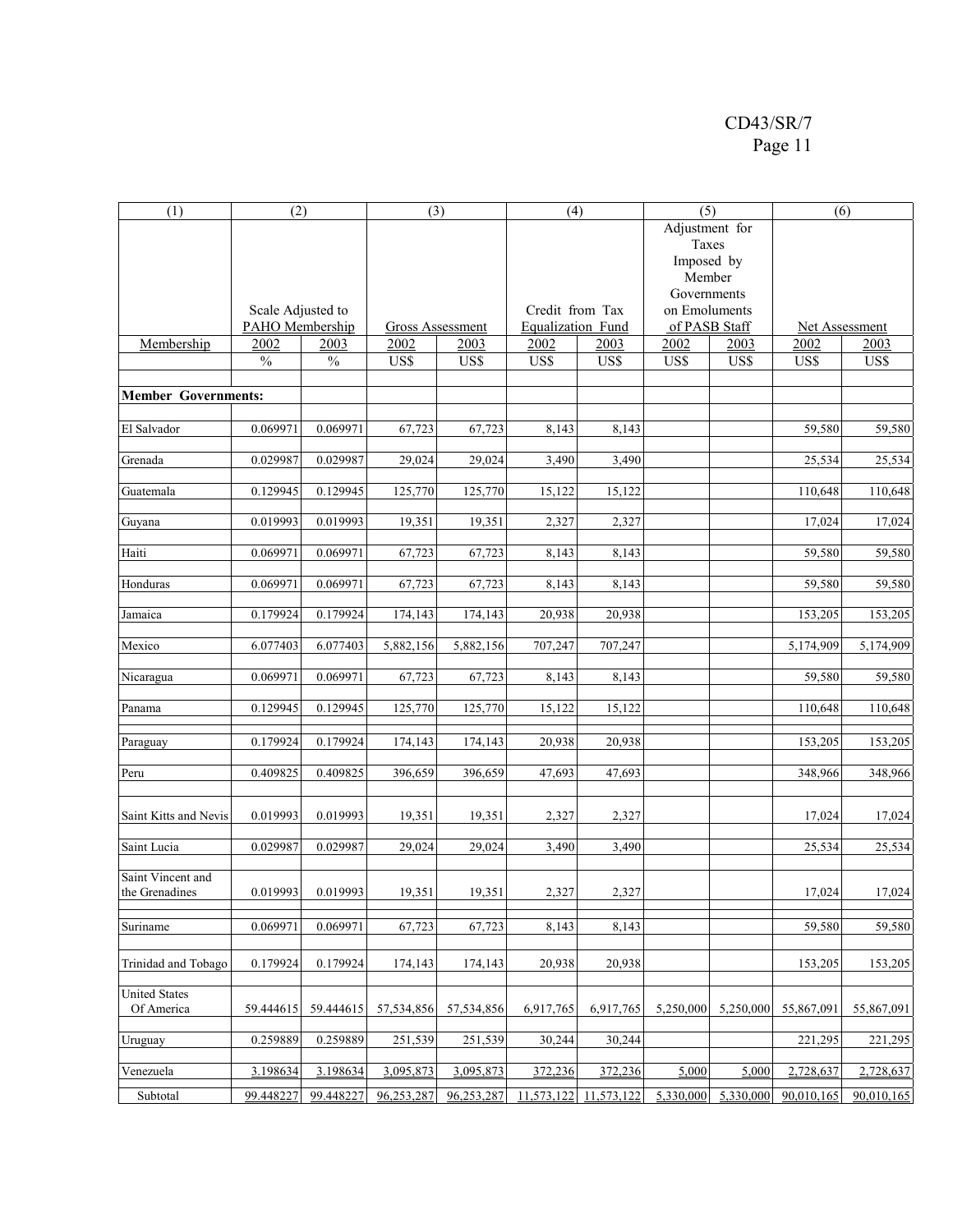| (1)                                                                                                                                                                                                                                                                           | (2)                    |               | (3)                     |            | (4)               |            | (5)            |           | (6)                   |            |
|-------------------------------------------------------------------------------------------------------------------------------------------------------------------------------------------------------------------------------------------------------------------------------|------------------------|---------------|-------------------------|------------|-------------------|------------|----------------|-----------|-----------------------|------------|
|                                                                                                                                                                                                                                                                               |                        |               |                         |            |                   |            | Adjustment for |           |                       |            |
|                                                                                                                                                                                                                                                                               |                        |               |                         |            |                   |            | Taxes          |           |                       |            |
|                                                                                                                                                                                                                                                                               |                        |               |                         |            |                   |            | Imposed by     |           |                       |            |
|                                                                                                                                                                                                                                                                               |                        |               |                         |            |                   |            | Member         |           |                       |            |
|                                                                                                                                                                                                                                                                               |                        |               |                         |            |                   |            | Governments    |           |                       |            |
|                                                                                                                                                                                                                                                                               | Scale Adjusted to      |               |                         |            | Credit from Tax   |            | on Emoluments  |           |                       |            |
|                                                                                                                                                                                                                                                                               | <b>PAHO</b> Membership |               | <b>Gross Assessment</b> |            | Equalization Fund |            | of PASB Staff  |           | <b>Net Assessment</b> |            |
| Membership                                                                                                                                                                                                                                                                    | 2002                   | 2003          | 2002                    | 2003       | 2002              | 2003       | 2002           | 2003      | 2002                  | 2003       |
|                                                                                                                                                                                                                                                                               | $\frac{0}{0}$          | $\frac{0}{0}$ | US\$                    | US\$       | US\$              | US\$       | US\$           | US\$      | US\$                  | US\$       |
|                                                                                                                                                                                                                                                                               |                        |               |                         |            |                   |            |                |           |                       |            |
| <b>Participating Governments:</b>                                                                                                                                                                                                                                             |                        |               |                         |            |                   |            |                |           |                       |            |
| France                                                                                                                                                                                                                                                                        | 0.289876               | 0.289876      | 280,563                 | 280,563    | 33,734            | 33,734     |                |           | 246,829               | 246,829    |
|                                                                                                                                                                                                                                                                               |                        |               |                         |            |                   |            |                |           |                       |            |
| Kingdom of the<br>Netherlands                                                                                                                                                                                                                                                 | 0.089961               | 0.089961      | 87,071                  | 87,071     | 10,469            | 10,469     |                |           | 76,602                | 76,602     |
|                                                                                                                                                                                                                                                                               |                        |               |                         |            |                   |            |                |           |                       |            |
| United Kingdom                                                                                                                                                                                                                                                                | 0.059974               | 0.059974      | 58,047                  | 58,047     | 6.979             | 6.979      |                |           | 51.068                | 51,068     |
| Subtotal                                                                                                                                                                                                                                                                      | 0.439811               | 0.439811      | 425,681                 | 425,681    | 51,182            | 51,182     |                |           | 374,499               | 374,499    |
| <b>Associate Member:</b>                                                                                                                                                                                                                                                      |                        |               |                         |            |                   |            |                |           |                       |            |
| Puerto Rico                                                                                                                                                                                                                                                                   | 0.111962               | 0.111962      | 108,365                 | 108,365    | 13,029            | 13,029     |                |           | 95,336                | 95,336     |
| Subtotal                                                                                                                                                                                                                                                                      | 0.111962               | 0.111962      | 108,365                 | 108,365    | 13,029            | 13,029     |                |           | 95,336                | 95,336     |
|                                                                                                                                                                                                                                                                               |                        |               |                         |            |                   |            |                |           |                       |            |
| <b>TOTAL</b>                                                                                                                                                                                                                                                                  | 100.000000             | 100.000000    | 96,787,333              | 96,787,333 | 11,637,333        | 11,637,333 | 5,330,000      | 5,330,000 | 90.480.000            | 90.480.000 |
| (5) This column includes estimated amounts to be received by the respective Member Governments in 2002-2003 in respect of taxes levied<br>by them on staff members' emoluments received from PASB, adjusted for the difference between the estimated and the actual for prior |                        |               |                         |            |                   |            |                |           |                       |            |

 $y$  are  $y$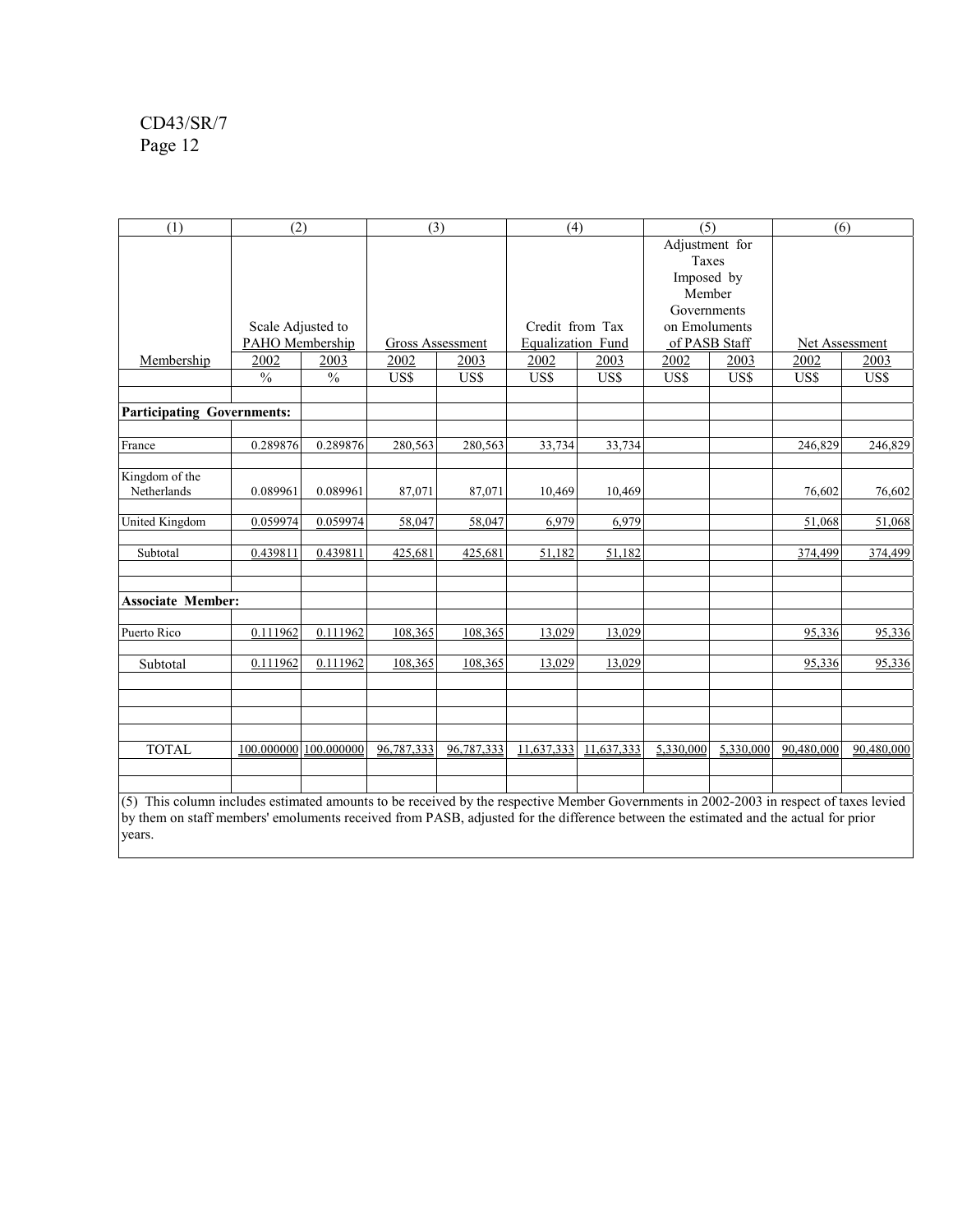### *EL 43.er CONSEJO DIRECTIVO,*

Considerando que las cuotas de los Gobiernos Miembros que figuran en la escala adoptada por la Organización de los Estados Americanos (OEA) se asignan según los porcentajes que figuran en dicha escala, ajustada a los Miembros de la OPS, de conformidad con el Artículo 60 del Código Sanitario Panamericano, y

Considerando que este reajuste fue hecho tomando en cuenta las cuotas de Cuba, los Gobiernos Participantes y Miembros Asociados; por consiguiente,

#### *RESUELVE:*

Establecer las cuotas de los Gobiernos Miembros, Gobiernos Participantes y Miembros Asociados de la Organización Panamericana de la Salud para el ejercicio financiero 2002-2003 de conformidad con la escala de cuotas indicadas a continuación y en las cantidades correspondientes.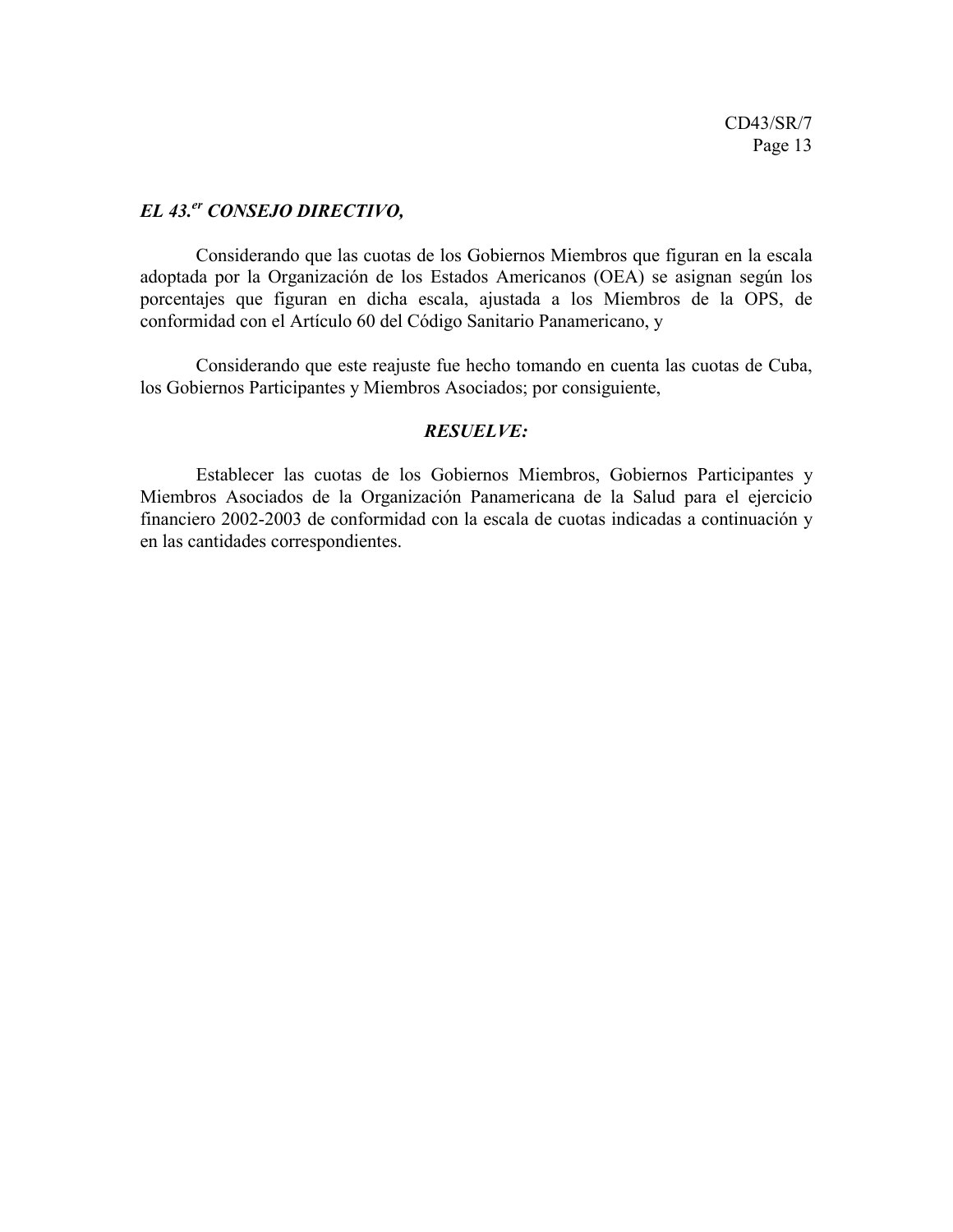| (1)                        |               | (2)               | (3)                             |           | (4)               |           | (5)             |        | (6)        |                       |
|----------------------------|---------------|-------------------|---------------------------------|-----------|-------------------|-----------|-----------------|--------|------------|-----------------------|
|                            |               |                   |                                 |           |                   |           | Reajustes por   |        |            |                       |
|                            |               |                   |                                 |           |                   |           | impuestos       |        |            |                       |
|                            |               |                   |                                 |           |                   |           | que aplican los |        |            |                       |
|                            |               |                   |                                 |           |                   |           | Gobiernos       |        |            |                       |
|                            |               |                   |                                 |           |                   |           | Miembros a      |        |            |                       |
|                            |               | Escala Ajustada a |                                 |           | Crédito del Fondo |           | la Remuneración |        |            |                       |
|                            |               | los Miembros de   |                                 |           | de Igualación     |           | del             |        |            |                       |
|                            |               | la OPS            | Cuota Bruta                     |           | de Impuestos      |           | Personal de OSP |        | Cuota Neta |                       |
| Miembros de la OPS         | 2002          | 2003              | 2002                            | 2003      | 2002              | 2003      | 2002            | 2003   | 2002       | 2003                  |
|                            | $\frac{0}{0}$ | $\frac{0}{0}$     | EUA\$                           | EUA\$     | EUA\$             | EUA\$     | EUA\$           | EUA\$  | EUA\$      | EUA\$                 |
|                            |               |                   |                                 |           |                   |           |                 |        |            |                       |
| <b>Gobiernos Miembros:</b> |               |                   |                                 |           |                   |           |                 |        |            |                       |
| Antigua y Barbuda          | 0.019993      | 0.019993          | 19,351                          | 19,351    | 2,327             | 2,327     |                 |        | 17,024     | 17,024                |
|                            |               |                   |                                 |           |                   |           |                 |        |            |                       |
| Argentina                  | 4.897907      | 4.897907          | 4,740,556                       | 4,740,556 | 569,987           | 569,987   |                 |        | 4,170,569  | 4,170,569             |
|                            |               |                   |                                 |           |                   |           |                 |        |            |                       |
| <b>Bahamas</b>             | 0.069971      | 0.069971          | 67,723                          | 67,723    | 8,143             | 8,143     |                 |        | 59,580     | 59,580                |
|                            |               |                   |                                 |           |                   |           |                 |        |            |                       |
| <b>Barbados</b>            | 0.079965      | 0.079965          | 77,396                          | 77,396    | 9,306             | 9,306     |                 |        | 68,090     | 68,090                |
|                            |               |                   |                                 |           |                   |           |                 |        |            |                       |
| <b>Belice</b>              | 0.029987      | 0.029987          | 29,024                          | 29,024    | 3,490             | 3,490     |                 |        | 25,534     | 25,534                |
|                            |               |                   |                                 |           |                   |           |                 |        |            |                       |
|                            |               |                   |                                 |           |                   |           |                 |        |            |                       |
| Bolivia                    | 0.069971      | 0.069971          | 67,723                          | 67,723    | 8,143             | 8,143     |                 |        | 59,580     | 59,580                |
|                            |               |                   |                                 |           |                   |           |                 |        |            |                       |
| <b>Brasil</b>              | 8.546348      | 8.546348          | 8,271,782                       | 8,271,782 | 994,567           | 994,567   |                 |        | 7,277,215  | 7,277,215             |
|                            | 12.354723     |                   | 12.354723 11,957,808 11,957,808 |           | 1,437,760         | 1,437,760 | 75,000          | 75,000 |            | 10,595,048 10,595,048 |
| Canadá                     |               |                   |                                 |           |                   |           |                 |        |            |                       |
| Chile                      | 0.539769      | 0.539769          | 522,428                         | 522,428   | 62,815            | 62,815    |                 |        | 459,613    | 459,613               |
|                            |               |                   |                                 |           |                   |           |                 |        |            |                       |
| Colombia                   | 0.939599      | 0.939599          | 909,413                         | 909,413   | 109,344           | 109,344   |                 |        | 800,069    | 800,069               |
|                            |               |                   |                                 |           |                   |           |                 |        |            |                       |
|                            |               |                   |                                 |           |                   |           |                 |        |            |                       |
| Costa Rica                 | 0.129945      | 0.129945          | 125,770                         | 125,770   | 15,122            | 15,122    |                 |        | 110,648    | 110,648               |
|                            |               |                   |                                 |           |                   |           |                 |        |            |                       |
| Cuba                       | 0.730372      | 0.730372          | 706,908                         | 706,908   | 84,996            | 84,996    |                 |        | 621,912    | 621,912               |
|                            |               |                   |                                 |           |                   |           |                 |        |            |                       |
| Dominica                   | 0.019993      | 0.019993          | 19,351                          | 19,351    | 2,327             | 2,327     |                 |        | 17,024     | 17,024                |
|                            |               |                   |                                 |           |                   |           |                 |        |            |                       |
| República Dominicana       | 0.179924      | 0.179924          | 174,143                         | 174,143   | 20,938            | 20,938    |                 |        | 153,205    | 153,205               |
|                            |               |                   |                                 |           |                   |           |                 |        |            |                       |
| Ecuador                    | 0.179924      | 0.179924          | 174,143                         | 174,143   | 20,938            | 20,938    |                 |        | 153,205    | 153,205               |
|                            |               |                   |                                 |           |                   |           |                 |        |            |                       |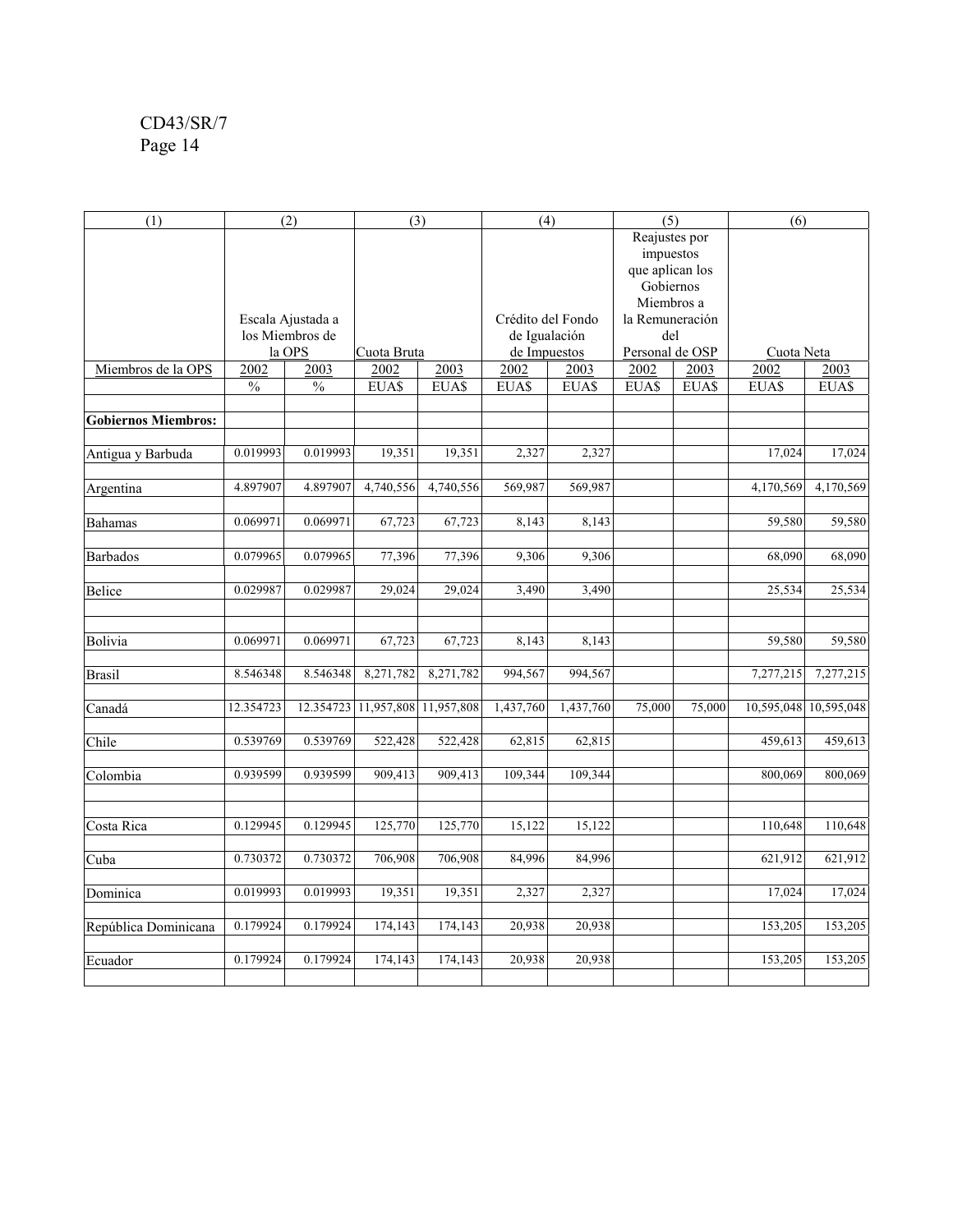| (1)                        | (2)               |           |                      | (3)        | (4)               |               |                     | (5)                   | (6)                             |            |
|----------------------------|-------------------|-----------|----------------------|------------|-------------------|---------------|---------------------|-----------------------|---------------------------------|------------|
|                            |                   |           |                      |            |                   |               |                     | Reajustes por         |                                 |            |
|                            |                   |           |                      |            |                   |               |                     | impuestos que         |                                 |            |
|                            |                   |           |                      |            |                   |               |                     | aplican los Gobiernos |                                 |            |
|                            | Escala Ajustada a |           |                      |            | Crédito del Fondo |               |                     | Miembros a la         |                                 |            |
|                            | los Miembros de   |           |                      |            |                   | de Igualación |                     | Remuneración del      |                                 |            |
|                            | la OPS            |           | Cuota Bruta          |            |                   | de Impuestos  |                     | Personal de OSP       | Cuota Neta                      |            |
| Miembros de la OPS         | 2002              | 2003      | 2002                 | 2003       | 2002              | 2003          | 2002                | 2003                  | 2002                            | 2003       |
|                            | $\frac{0}{0}$     | $\%$      | EUA\$                | EUA\$      | EUA\$             | EUA\$         | EUA\$               | EUA\$                 | EUA\$                           | EUA\$      |
|                            |                   |           |                      |            |                   |               |                     |                       |                                 |            |
|                            |                   |           |                      |            |                   |               |                     |                       |                                 |            |
| <b>Gobiernos Miembros:</b> |                   |           |                      |            |                   |               |                     |                       |                                 |            |
|                            |                   |           |                      |            |                   |               |                     |                       |                                 |            |
| El Salvador                | 0.069971          | 0.069971  | 67,723               | 67,723     | 8,143             | 8,143         |                     |                       | 59,580                          | 59,580     |
|                            | 0.029987          | 0.029987  | 29,024               | 29,024     |                   |               |                     |                       | 25,534                          | 25,534     |
| Granada                    |                   |           |                      |            | 3,490             | 3,490         |                     |                       |                                 |            |
|                            |                   |           |                      |            |                   |               |                     |                       |                                 |            |
| Guatemala                  | 0.129945          | 0.129945  | 125,770              | 125,770    | 15,122            | 15,122        |                     |                       | 110,648                         | 110,648    |
|                            | 0.019993          | 0.019993  | 19,351               | 19,351     | 2,327             | 2,327         |                     |                       | 17,024                          | 17,024     |
| Guyana                     |                   |           |                      |            |                   |               |                     |                       |                                 |            |
|                            |                   |           |                      |            |                   |               |                     |                       |                                 |            |
| Haití                      | 0.069971          | 0.069971  | 67,723               | 67,723     | 8,143             | 8,143         |                     |                       | 59,580                          | 59,580     |
|                            |                   |           |                      |            |                   |               |                     |                       |                                 |            |
| Honduras                   | 0.069971          | 0.069971  | 67,723               | 67,723     | 8,143             | 8,143         |                     |                       | 59,580                          | 59,580     |
|                            |                   |           |                      |            |                   |               |                     |                       |                                 |            |
| Jamaica                    | 0.179924          | 0.179924  | 174,143              | 174,143    | 20,938            | 20,938        |                     |                       | 153,205                         | 153,205    |
|                            |                   |           |                      |            |                   |               |                     |                       |                                 |            |
| México                     | 6.077403          | 6.077403  | 5,882,156            | 5,882,156  | 707,247           | 707,247       |                     |                       | 5,174,909                       | 5,174,909  |
|                            |                   |           |                      |            |                   |               |                     |                       |                                 |            |
|                            | 0.069971          | 0.069971  | 67,723               | 67,723     | 8,143             | 8,143         |                     |                       | 59,580                          | 59,580     |
| Nicaragua                  |                   |           |                      |            |                   |               |                     |                       |                                 |            |
|                            |                   |           |                      |            |                   |               |                     |                       |                                 |            |
| Panamá                     | 0.129945          | 0.129945  | 125,770              | 125,770    | 15,122            | 15,122        |                     |                       | 110,648                         | 110,648    |
|                            |                   |           |                      |            |                   |               |                     |                       |                                 |            |
| Paraguay                   | 0.179924          | 0.179924  | 174,143              | 174,143    | 20,938            | 20,938        |                     |                       | 153,205                         | 153,205    |
|                            |                   |           |                      |            |                   |               |                     |                       |                                 |            |
| Perú                       | 0.409825          | 0.409825  | 396,659              | 396,659    | 47,693            | 47,693        |                     |                       | 348,966                         | 348,966    |
|                            |                   |           |                      |            |                   |               |                     |                       |                                 |            |
| Saint Kitts y Nevis        | 0.019993          | 0.019993  | 19,351               | 19,351     | 2,327             | 2,327         |                     |                       | 17,024                          | 17,024     |
|                            |                   |           |                      |            |                   |               |                     |                       |                                 |            |
| Santa Lucia                | 0.029987          | 0.029987  | 29,024               | 29,024     | 3,490             | 3,490         |                     |                       | 25,534                          | 25,534     |
|                            |                   |           |                      |            |                   |               |                     |                       |                                 |            |
| San Vicente y              | 0.019993          | 0.019993  | 19,351               | 19,351     | 2,327             | 2,327         |                     |                       | 17,024                          | 17,024     |
|                            |                   |           |                      |            |                   |               |                     |                       |                                 |            |
| las Granadinas             |                   |           |                      |            |                   |               |                     |                       |                                 |            |
|                            |                   |           |                      |            |                   |               |                     |                       |                                 |            |
| Suriname                   | 0.069971          | 0.069971  | 67,723               | 67,723     | 8,143             | 8,143         |                     |                       | 59,580                          | 59,580     |
|                            |                   |           |                      |            |                   |               |                     |                       |                                 |            |
| Trinidad y Tabago          | 0.179924          | 0.179924  | 174,143              | 174,143    | 20,938            | 20,938        |                     |                       | 153,205                         | 153,205    |
|                            |                   |           |                      |            |                   |               |                     |                       |                                 |            |
| Estados Unidos de          | 59.444615         |           | 59.444615 57,534,856 | 57,534,856 | 6,917,765         |               | 6,917,765 5,250,000 |                       | 5,250,000 55,867,091            | 55,867,091 |
| América                    |                   |           |                      |            |                   |               |                     |                       |                                 |            |
|                            |                   |           |                      |            |                   |               |                     |                       |                                 |            |
| Uruguay                    | 0.259889          | 0.259889  | 251,539              | 251,539    | 30,244            | 30,244        |                     |                       | 221,295                         | 221,295    |
|                            |                   |           |                      |            |                   |               |                     |                       |                                 |            |
| Venezuela                  | 3.198634          | 3.198634  | 3,095,873            | 3,095,873  | 372,236           | 372,236       | 5,000               | 5,000                 | 2,728,637                       | 2,728,637  |
|                            |                   |           |                      |            |                   |               |                     |                       |                                 |            |
| Subtotal                   | 99.448227         | 99.448227 | 96,253,287           | 96,253,287 | 11,573,122        | 11,573,122    | 5,330,000           |                       | 5,330,000 90,010,165 90,010,165 |            |
|                            |                   |           |                      |            |                   |               |                     |                       |                                 |            |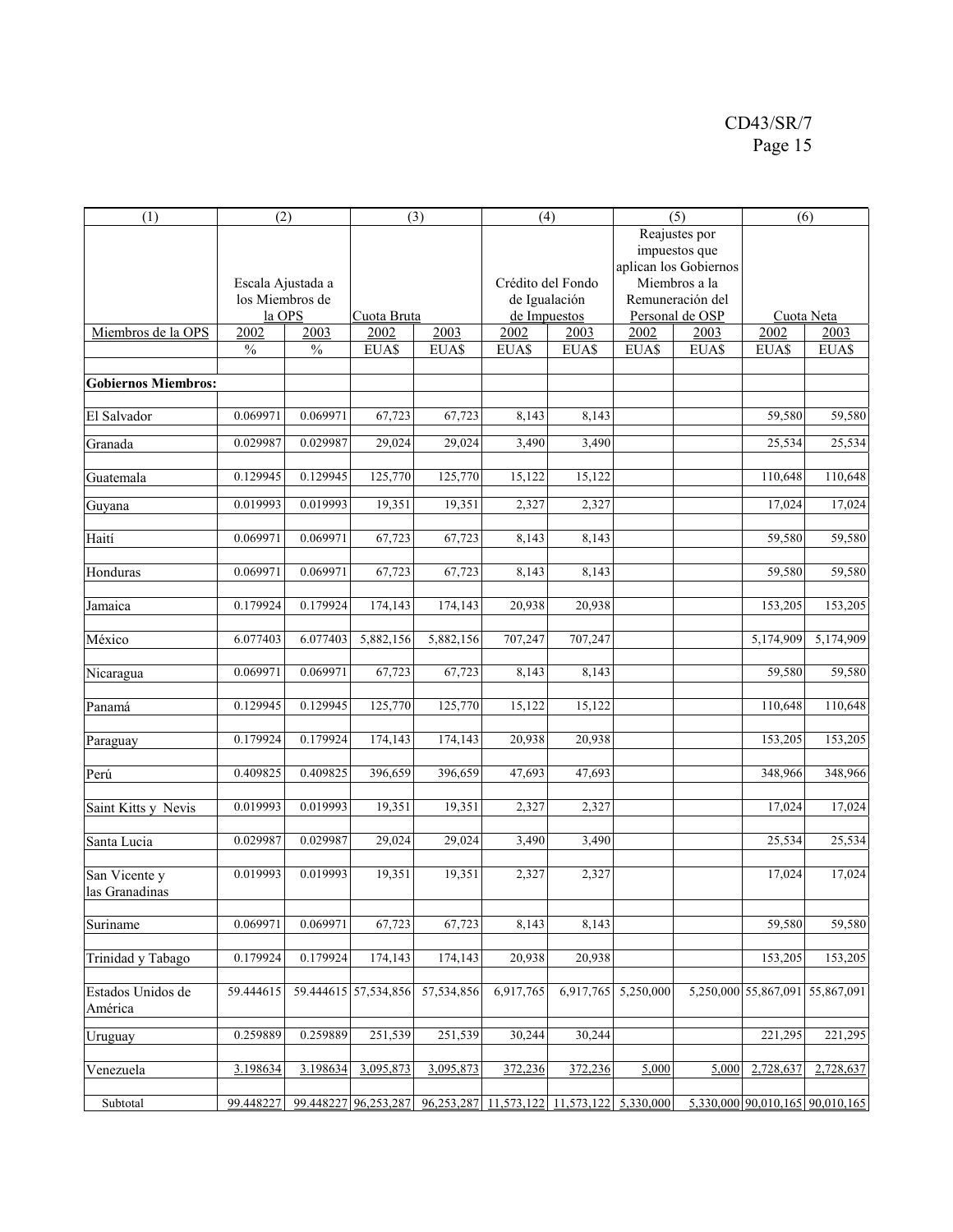| (1)                                                                                                                | (2)                                                                                                                                                                                                                                                                   |                       |         | (3)         | (4)               |              |                                        | (5)                            | (6)                  |             |
|--------------------------------------------------------------------------------------------------------------------|-----------------------------------------------------------------------------------------------------------------------------------------------------------------------------------------------------------------------------------------------------------------------|-----------------------|---------|-------------|-------------------|--------------|----------------------------------------|--------------------------------|----------------------|-------------|
|                                                                                                                    |                                                                                                                                                                                                                                                                       |                       |         |             |                   |              |                                        | Reajustes por<br>impuestos que |                      |             |
|                                                                                                                    | Escala Ajustada a                                                                                                                                                                                                                                                     |                       |         |             | Crédito del Fondo |              | aplican los Gobiernos<br>Miembros a la |                                |                      |             |
|                                                                                                                    | los Miembros de                                                                                                                                                                                                                                                       |                       |         |             | de Igualación     |              |                                        | Remuneración del               |                      |             |
|                                                                                                                    | la OPS                                                                                                                                                                                                                                                                |                       |         | Cuota Bruta |                   | de Impuestos |                                        | Personal de OSP                | Cuota Neta           |             |
| Miembros de la OPS                                                                                                 | 2002                                                                                                                                                                                                                                                                  | 2003                  | 2002    | 2003        | 2002              | 2003         | 2002                                   | 2003                           | 2002                 | 2003        |
|                                                                                                                    | $\frac{0}{0}$                                                                                                                                                                                                                                                         | $\frac{0}{0}$         | EUA\$   | EUA\$       | EUA\$             | EUA\$        | EUA\$                                  | EUA\$                          | EUA\$                | <b>EUAS</b> |
| <b>Gobiernos Participantes</b>                                                                                     |                                                                                                                                                                                                                                                                       |                       |         |             |                   |              |                                        |                                |                      |             |
|                                                                                                                    |                                                                                                                                                                                                                                                                       |                       |         |             |                   |              |                                        |                                |                      |             |
| Francia                                                                                                            | 0.289876                                                                                                                                                                                                                                                              | 0.289876              | 280,563 | 280,563     | 33,734            | 33,734       |                                        |                                | 246,829              | 246,829     |
| Reino de los<br>Países Bajos                                                                                       | 0.089961                                                                                                                                                                                                                                                              | 0.089961              | 87,071  | 87,071      | 10,469            | 10,469       |                                        |                                | 76,602               | 76,602      |
| Reino Unido                                                                                                        | 0.059974                                                                                                                                                                                                                                                              | 0.059974              | 58,047  | 58,047      | 6,979             | 6,979        |                                        |                                | 51,068               | 51,068      |
| Subtotal                                                                                                           | 0.439811                                                                                                                                                                                                                                                              | 0.439811              | 425,681 | 425,681     | 51,182            | 51,182       |                                        |                                | 374,499              | 374,499     |
|                                                                                                                    |                                                                                                                                                                                                                                                                       |                       |         |             |                   |              |                                        |                                |                      |             |
| <b>Miembros Asociados</b>                                                                                          |                                                                                                                                                                                                                                                                       |                       |         |             |                   |              |                                        |                                |                      |             |
| Puerto Rico                                                                                                        | 0.111962                                                                                                                                                                                                                                                              | 0.111962              | 108,365 | 108,365     | 13,029            | 13,029       |                                        |                                | 95,336               | 95,336      |
| Subtotal                                                                                                           | 0.111962                                                                                                                                                                                                                                                              | 0.111962              | 108,365 | 108,365     | 13,029            | 13,029       |                                        |                                | 95,336               | 95,336      |
|                                                                                                                    |                                                                                                                                                                                                                                                                       |                       |         |             |                   |              |                                        |                                |                      |             |
| <b>TOTAL</b>                                                                                                       | 100.000000                                                                                                                                                                                                                                                            | 100.000000 96,787,333 |         | 96,787,333  | 11,637,333        | 11,637,333   | 5,330,000                              |                                | 5.330.000 90.480.000 | 90.480.000  |
| reajustadas para tener en cuenta cualquier diferencia entre lo estimado y la cantidad real de los años anteriores. | (5) Esta columna incluye las cantidades aproximadas que recibirán los Gobiernos Miembros en 2002-2003 con respecto al monto de los<br>impuestos con que gravan la remuneración que perciben de la OSP los funcionarios de sus nacionalidades respectivas, debidamente |                       |         |             |                   |              |                                        |                                |                      |             |
|                                                                                                                    |                                                                                                                                                                                                                                                                       |                       |         |             |                   |              |                                        |                                |                      |             |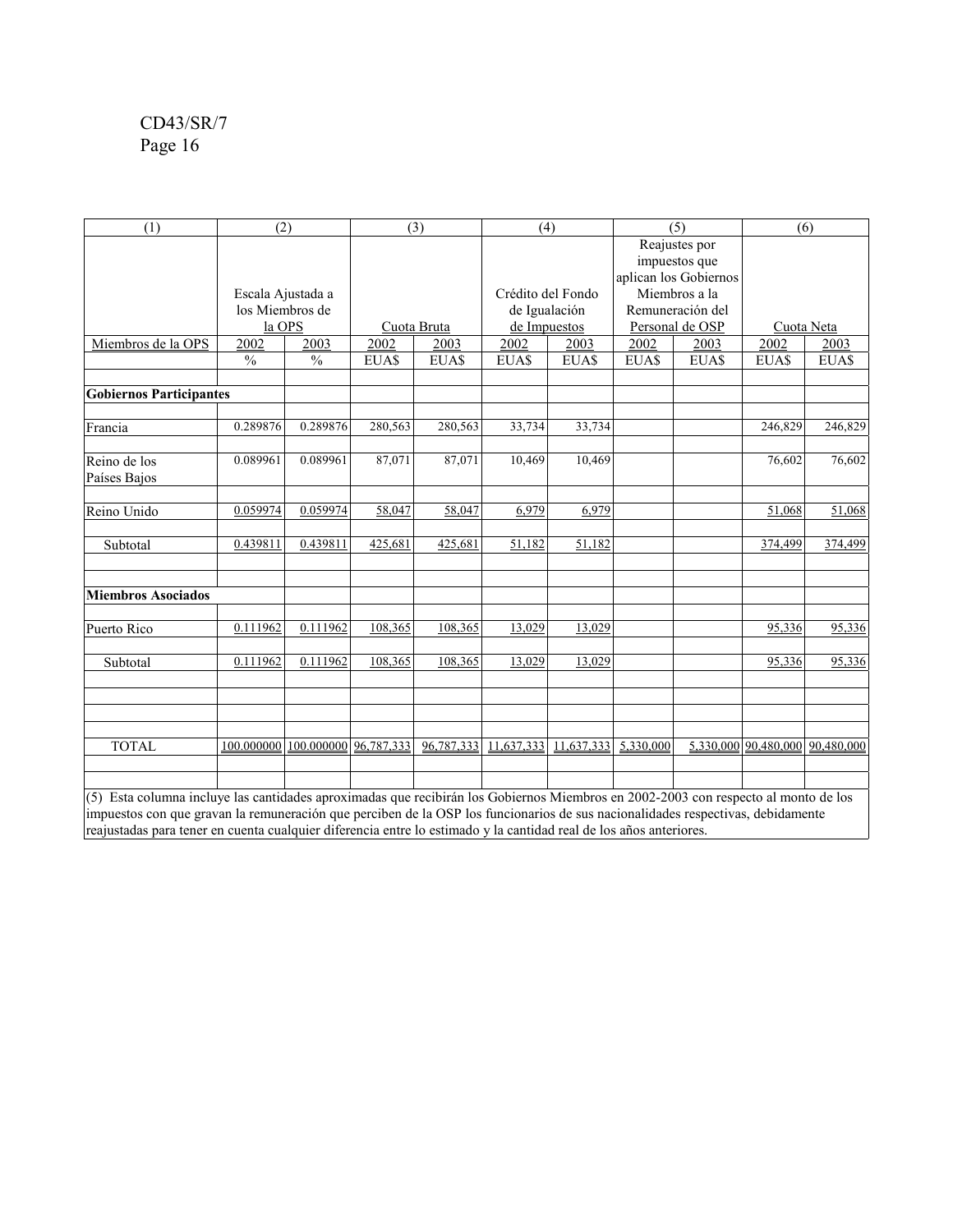*Decision:* The proposed resolution was adopted. *Decisión:* Se aprueba el proyecto de resolución.

### ITEM 4.11: MENTAL HEALTH PUNTO 4.11: SALUD MENTAL

El Representante del COMITÉ EJECUTIVO dice que en junio pasado la Oficina informó al Comité de varias iniciativas importantes de la Organización Mundial de la Salud que ponían de relieve la salud mental en el 2001 y brindaban una oportunidad singular para promover una mejor atención mental. Por lo tanto, el Comité instó a los Estados Miembros y a la Organización a aprovechar el impulso creado por esas iniciativas. Por otra parte, expresó su apoyo a la atención comunitaria de la salud mental y a la integración de los servicios de salud mental en los de atención primaria. Se subrayó la necesidad de capacitar a los trabajadores sanitarios para que sepan reconocer el componente de salud mental de problemas como las adicciones y el abuso de sustancias, así como detectar los problemas en los pacientes que acuden a los consultorios de atención primaria por otros motivos. El Comité encomió los esfuerzos de la OPS para aumentar la base de pruebas en materia de salud mental y recalcó la importancia de incorporar el componente de salud mental en las actividades más amplias de promoción de la salud. También destacó la necesidad de abordar los factores socioeconómicos, culturales, personales y familiares determinantes de la mala salud mental.

Los delegados subrayaron que era preciso prestar más atención a los problemas de salud mental de los niños y adolescentes para prevenir dificultades a largo plazo e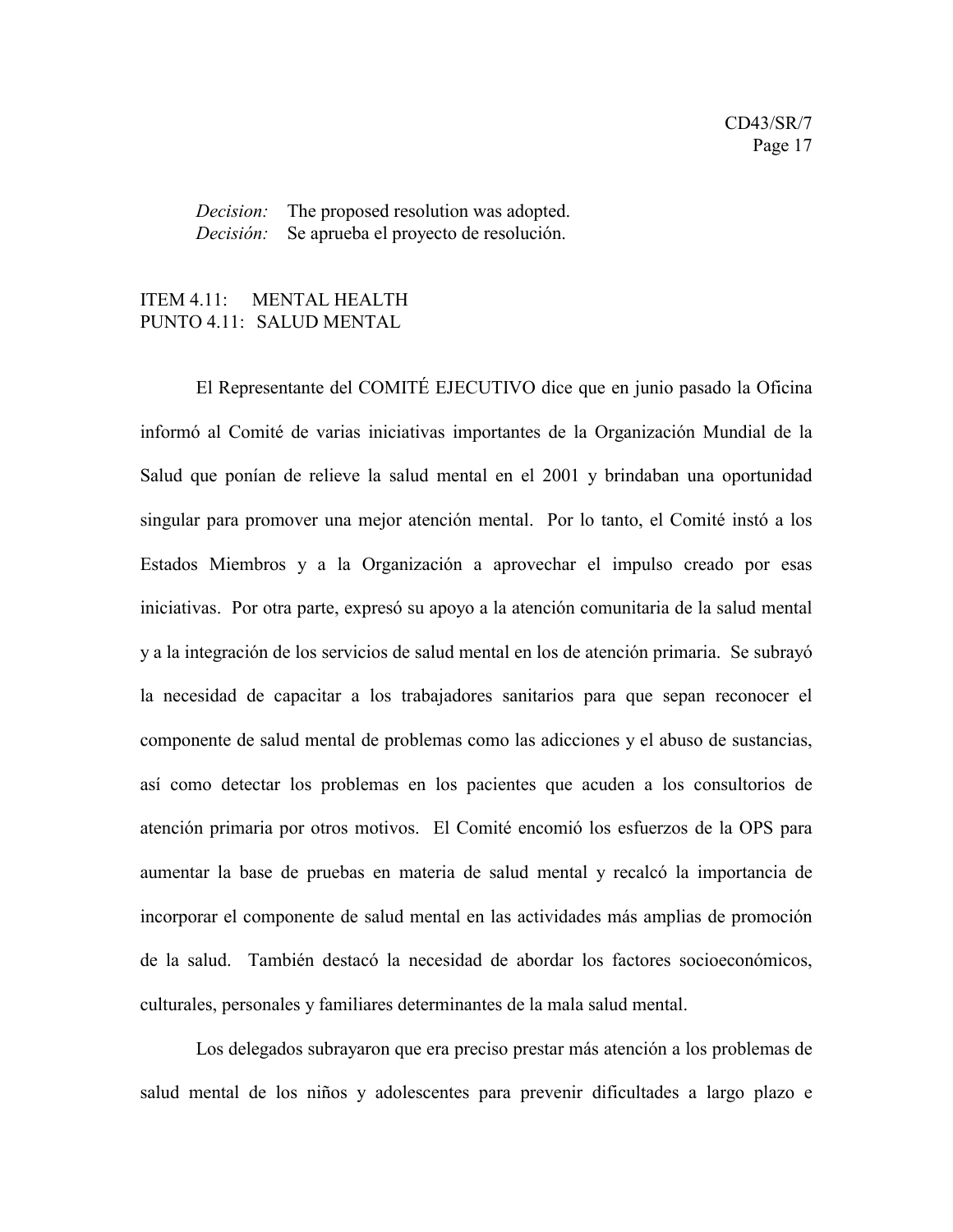insistieron en la importancia de sensibilizar y educar a los padres y profesores para que detecten los problemas de salud mental en los menores. Asimismo, varios delegados destacaron las necesidades especiales en materia de salud mental de las víctimas de desastres y de desórdenes políticos. La resolución sobre este punto aprobada por el Comité Ejecutivo se somete ahora a la consideración del Consejo Directivo.

O Dr. CALDAS DE ALMEIDA (Coordinador, Saúde Mental, OPAS) disse que as iniciativas da OMS em 2001 em saúde mental ensejaram uma oportunidade única para melhorar os cuidados de saúde mental e promover a saúde mental nas Américas e em todo o mundo. É uma excelente oportunidade de reflexão sobre algumas das questões mais relevantes na área da saúde mental para a região: Qual é a real magnitude e a carga real dos problemas de saúde mental? Qual a eficácia das atividades empreendidas para enfrentar esses problemas? Quais os principais desafios no princípio deste milênio? Como podem a OPAS e os Estados Membros aproveitar essa oportunidade para enfrentar os problemas de saúde mental?

Dados recentes mostram que essa magnitude e essa carga são muito maiores do que se pensava há poucos anos. Mostram que as perturbações mentais têm uma alta prevalência, causam enorme sofrimento e incapacidade — 28% da incapacidade causada por doenças— e são responsáveis por parte significativa da carga global das doenças — 21% nas Americas em 1999. Esses números tendem a aumentar, dadas as mudanças sociais e demográficas. Estima-se que, entre 1990 e 2010, o número de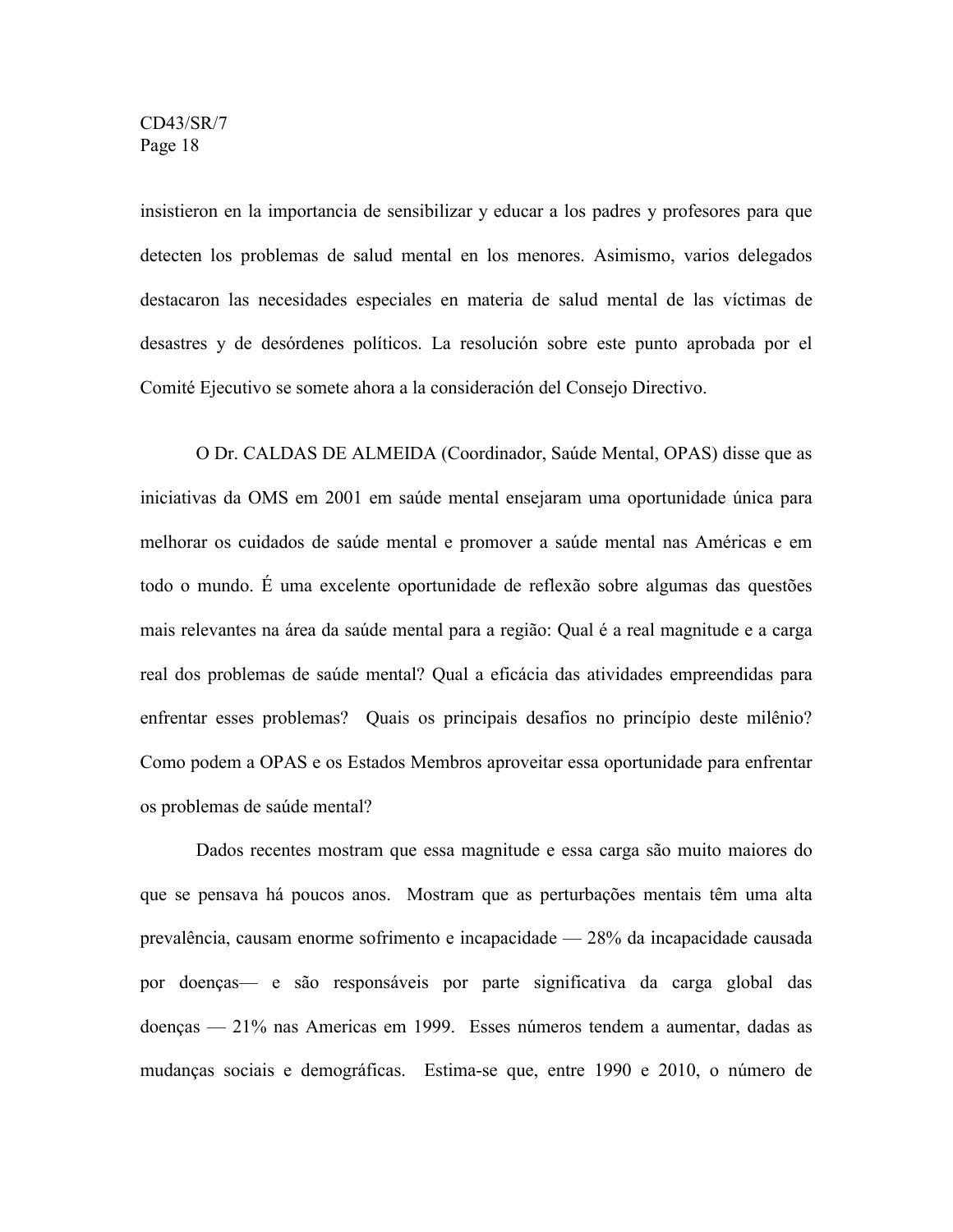pessoas que sofrem de depressão ou esquizofrenia na América Latina e no Caribe aumentará exponencialmente, de 20 para 35 milhões e de 3,3 para 5,5 milhões, enquanto a carga das doenças mentais nos países em desenvolvimento também aumentará significativamente, de 9% para 14% da carga global das doenças.

Faltam, ainda, os conhecimentos necessários sobre as conseqüências econômicas das doenças mentais, mas já há dados sobre os países mais desenvolvidos. Os Estados Unidos têm um custo agregado de US\$148 bilhões por ano, a preços de 1990, com todas a perturbações psiquiátricas. Mais da metade representa custos relacionados com a perda de produtividade. Os estudos econômicos mostram que a incapacidade para o trabalho é responsável por parte significativa do impacto global dos problemas de saúde mental. A depressão causa maior duração da incapacidade e maior queda de produtividade do que outras doenças. Os estudos mostram também os ganhos de produtividade após tratamento efetivo da depressão. O impacto econômico da esquizofrenia também é alto — entre 1½ % e 3% dos custos nacionais de saúde dos países desenvolvidos. E os custos indiretos da esquizofrenia são até sete vezes maiores do que seus custos diretos.

Antes de 1990, poucos países da região tinham políticas de saúde mental. Na década de 90, muitos as adotaram. Quanto a legislação de saúde mental, o quadro é parecido. Antes de 90, poucos países tinham legislação especifica sobre saúde mental. Apesar do avanço recente, ainda há muito a fazer em matéria de políticas e planos de saúde mental.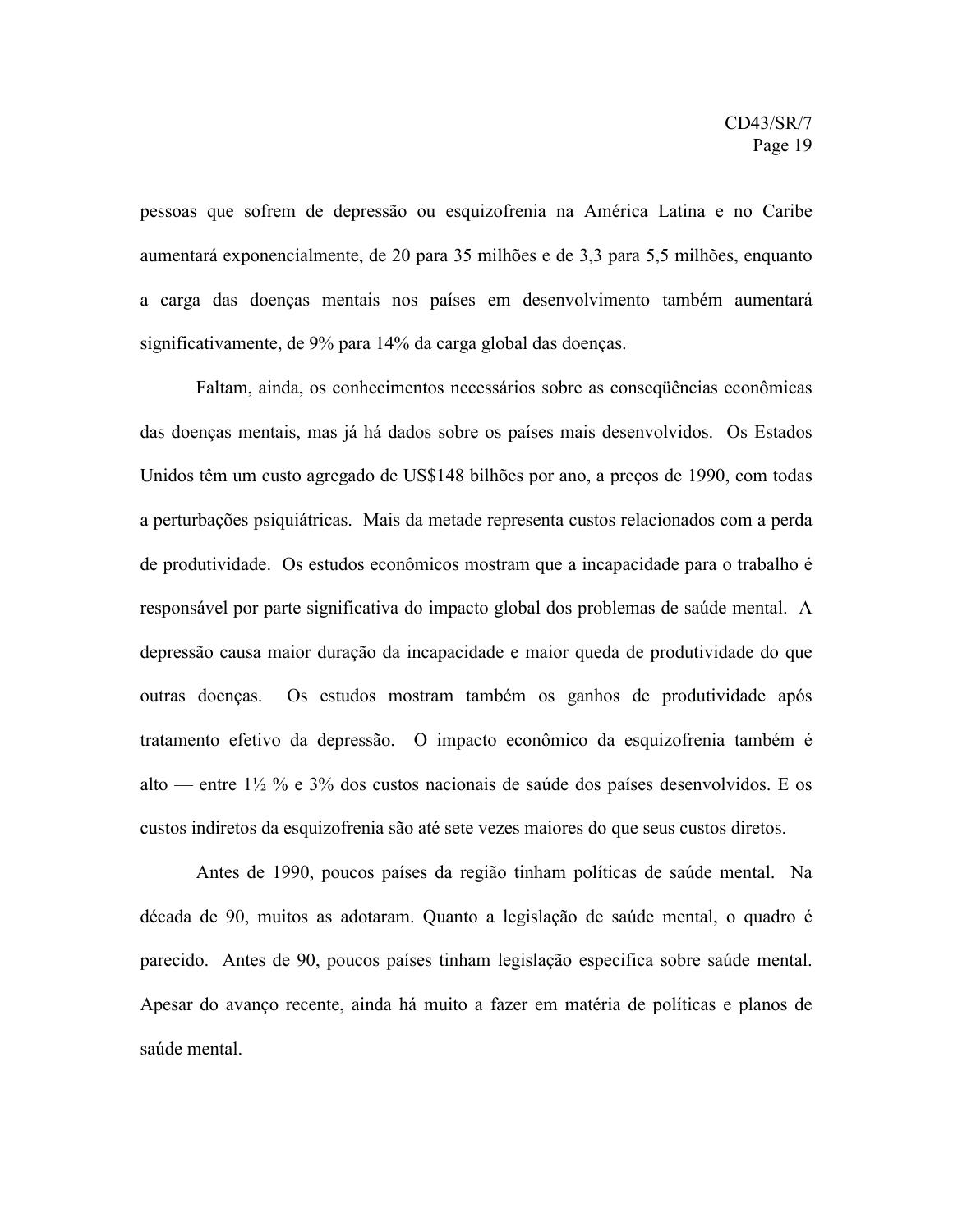O quadro é menos otimista no que respeita à prestação de cuidados de saúde mental. Em termos de integração da saúde mental nos cuidados e na atenção primária, — uma estratégia prioritária — apenas uma pequena parte da população é coberta por esses serviços e poucos países podem atender a casos mais severos. Poucos profissionais de atenção primária têm algum treinamento em saúde mental e o serviço de saúde mental na maioria dos países continua a ser prestado predominantemente nos antigos hospitais psiquiátricos.

Nas Americas, 47% dos leitos psiquiátricos estão em hospitais psiquiátrico; apenas 16,8% estão em hospitais gerais. Mas na maioria dos países, o número de leitos em hospitais gerais e de serviços na comunidade é extremamente reduzido e grande parte dos recursos continuam concentrados nos hospitais psuiátricos. Isso tem a ver com o orçamento de saúde mental, que deveria ser de 11-12%; na maioria dos países, porém, os números são muitos baixos: 30% dos países dedicam menos de 2% do orçamento à saúde mental; 46% , dedicam entre 2% e 5% e apenas 23,1% dedicam mais de 5%, que seria o mínimo aceitável, dada a carga das doenças mentais no conjunto de todas as doenças. Novas intervenções efetivas, novos modelos de serviço comunitário são necessários. Mesmo nos países mais desenvolvidos, mais de 50% da população não tem acesso a cuidados de saúde em caso de problemas de saúde mental . A exclusão e a violação dos direitos humanos continuam estreitamente associados aos problemas de saúde mental.

A situação lança alguns desafios: 1) Como valorizar a saúde mental e combater o estigma associado aos problemas de saúde mental? Como implementar políticas de saúde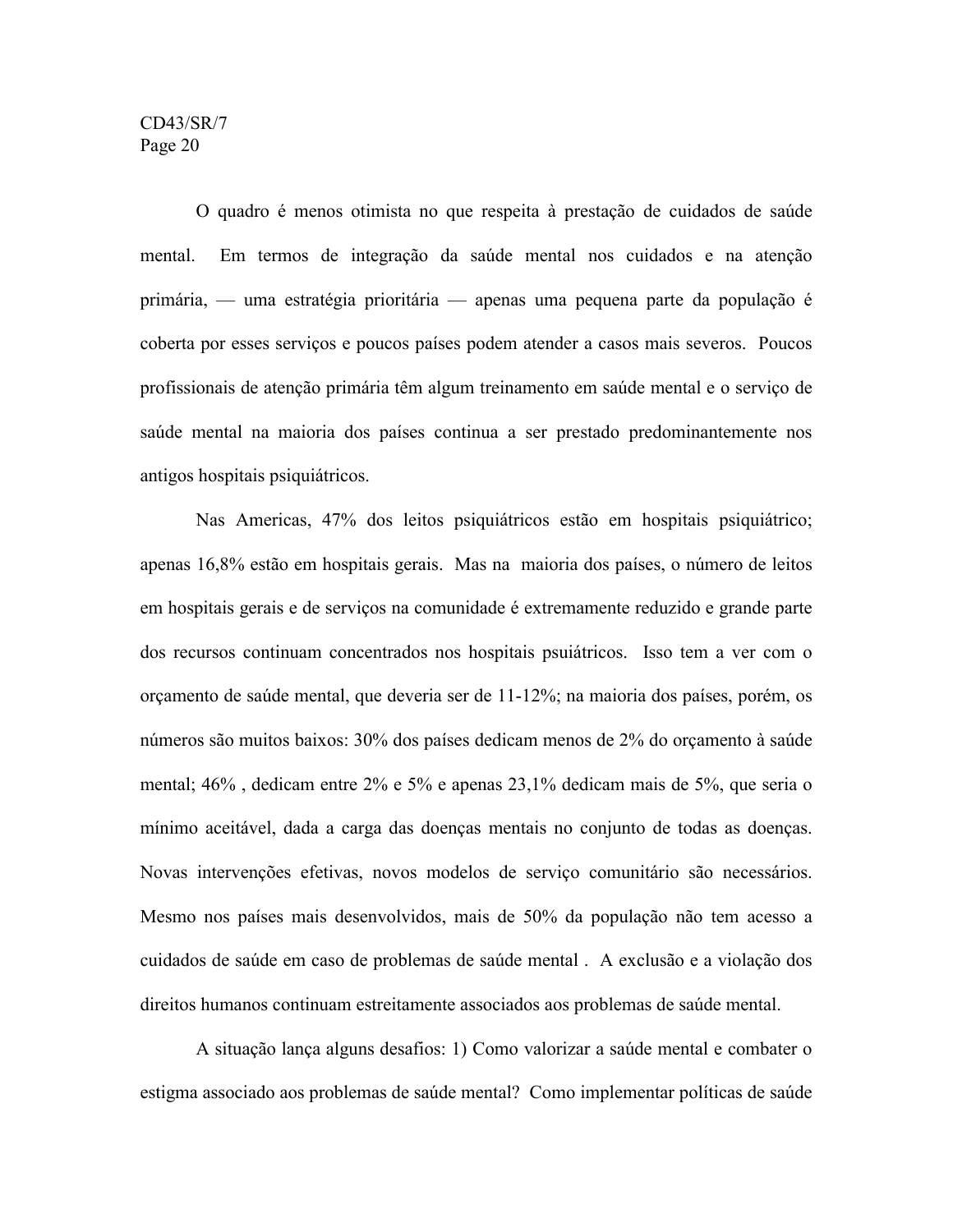mental? Como rever ou criar legislação sobre saúde mental? Como reduzir a ineqüidade, assegurando a crianças, mulheres, idosos, vítimas de desastres e populações indígenas os cuidados específicos de que necessitam? Como assegurar o treinamento adequado e melhorar a avaliação e a monitoração dos planos de saúde mental? Como assegurar a participação das famílias e dos usuários nos planos de saúde mental? Cabe chamar a atenção para a importância dos problema de implementação de políticas de saúde mental. Tem havido progresso na formulação de políticas; o problema está na implementação.

O grande desafio dos próximos anos será conseguir implementar políticas de saúde mental, numa situação de transição no terreno operacional, nos serviços e programas, nos cuidados de saúde mental e em prevenção. É especialmente importante a disseminação de diretrizes baseadas em evidências. Há estudos que mostram quais os modelos mais eficazes. É também importante melhorar a capacidade dos países para desenvolver e administrar seus planos de saúde mental e integrar a saúde mental nos cuidados primários e transferir, pouco a pouco, os cuidados de saúde mental dos hospitais psiquiátricos para a comunidade. É preciso não só desenvolver serviços na comunidade, mas incorporar nas atividades desses serviços todos os agentes da comunidade que podem e devem intervir em saúde mental.

Há recursos a serem aproveitados, que podem ter um papel decisivo: a família, a escola, o município e os próprios usuários. Será necessário um grande esforço nacional e regional para responder a todos esses desafios. Esse esforço terá que incluir grande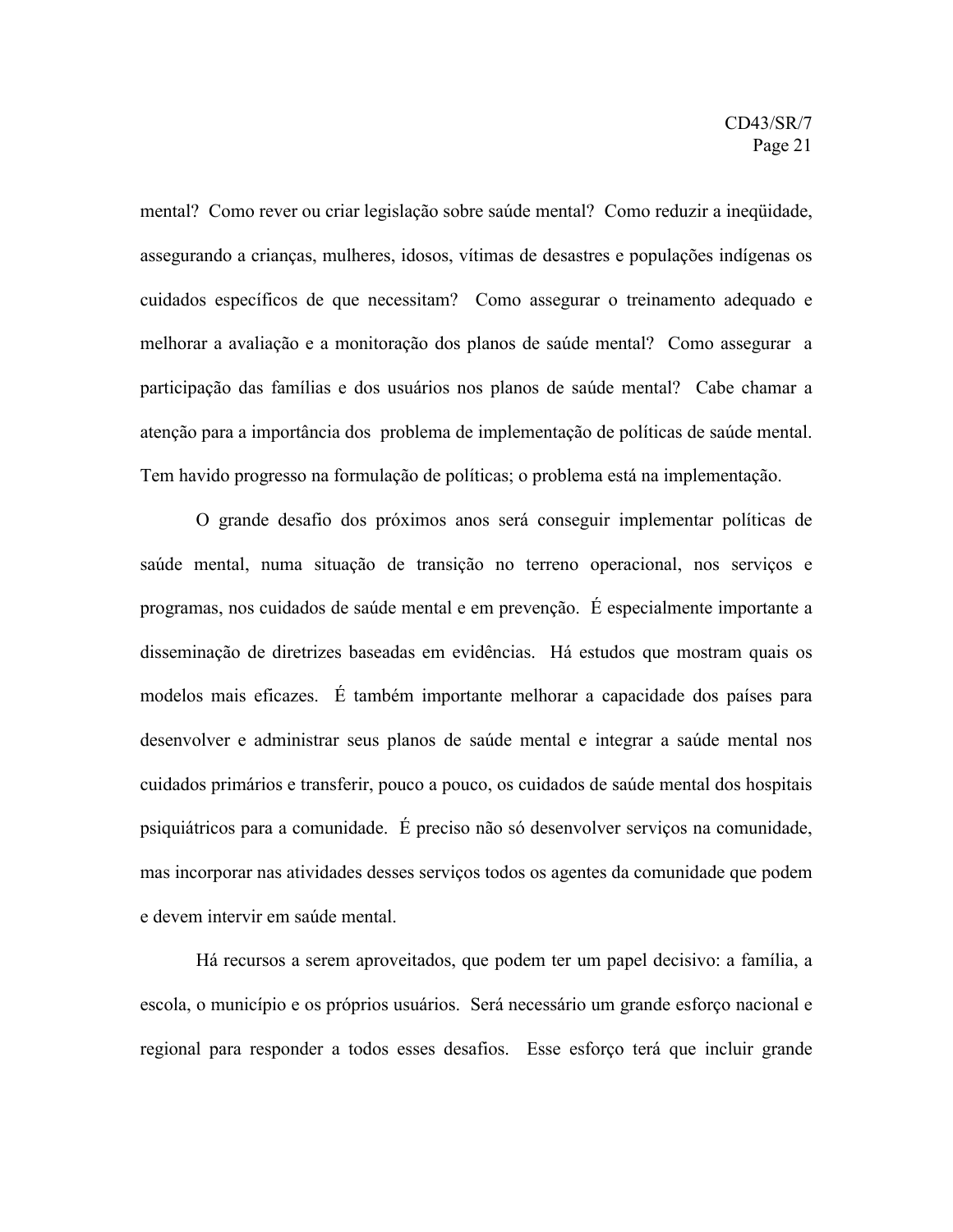número de agentes e e protagonistas, políticos, profissionais, representantes da sociedade civil, membros da comunidade familiar, usuários.

Aproveitando a dinâmica gerada este ano e as iniciativas da OMS, bem como as conquistas da ciência e das intervenções eficazes dos últimos anos, o Conselho Diretor pode contribuir muito para mudar significativamente a situação da saúde mental na região nos próximos anos, reduzindo o estigma e a exclusão, melhorando os cuidados e desenvolvendo as intervenções da promoção da saúde mental.

O Delegado do BRASIL disse que seu país aprova os documentos CD43/15 e CE128/18 apresentados pela Secretaria e a proposta de resolução do Comitê Executivo. O Brasil foi signatário da declaração de Caracas e tem concentrado esforços na restruturação da assistência em saúde mental, buscando redirecionar o eixo da atenção para um modelo de base comunitária mais equânime e eficiente.

Na última década, reduziu-se o parque hospitalar psiquiátrico e ampliou-se a oferta de serviços e atenção diária. Mesmo assim, cerca de 90% dos recursos gastos este ano nesta área de saúde mental são para pagamento de diárias hospitalares, havendo, pois, um longo caminho a ser percorrido para alcançar o novo modelo proposto.

Eis alguns dados significativos: 1) Aprovação recente de uma nova lei nacional de saúde mental. 2) Continuação do financiamento da abertura de novas unidades de atenção extra-hospitalar, em quase todo o território nacional. 3) Aprovação de mecanismos de moradias, inclusive residências terapêuticas para portadores de transtornos mentais com longa trajetória de institucionalização. 4) Manutenção da supervisão e vistoria da rede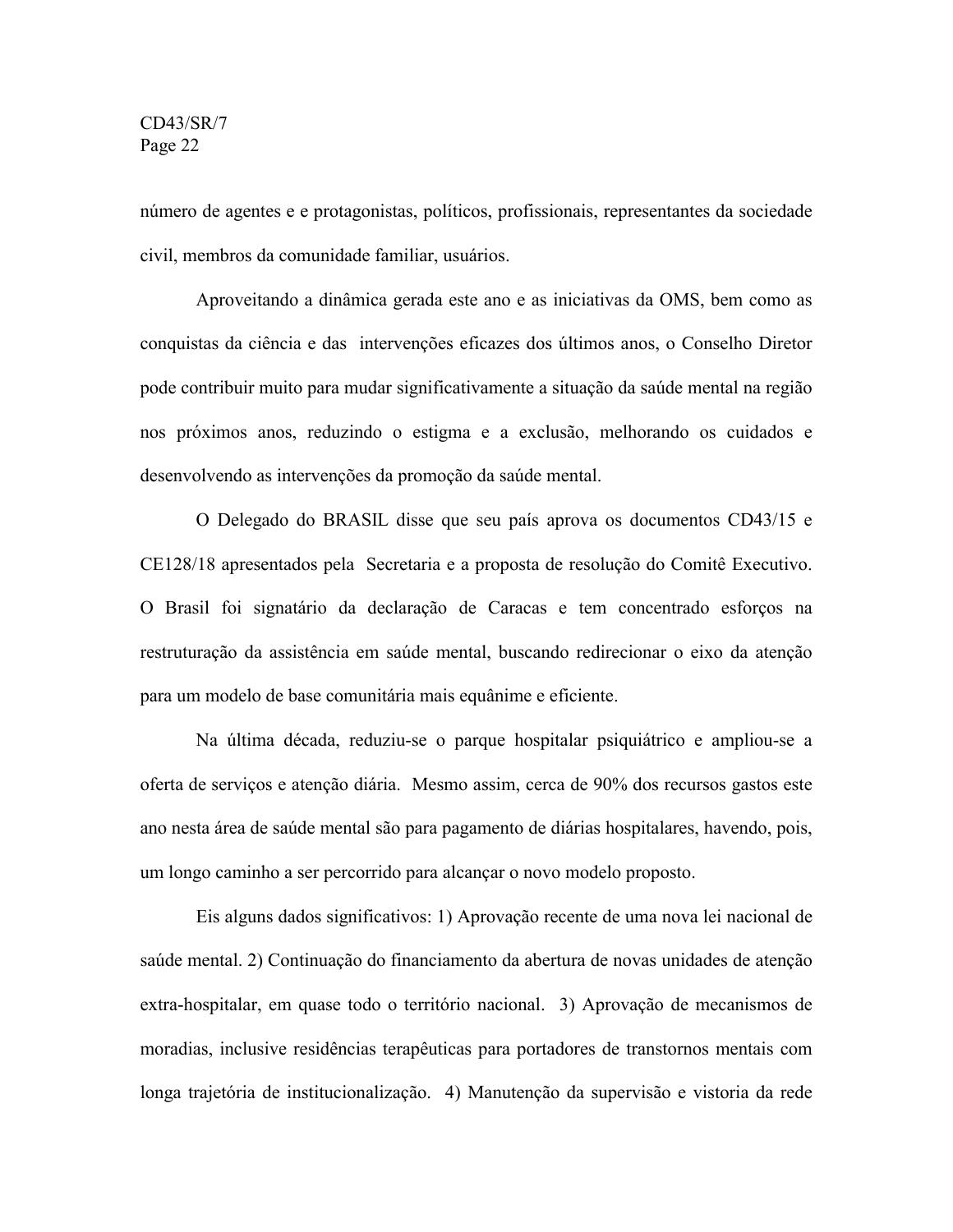hospitalar psiquiátrica, a fim de a reduzir as possibilidades de violação dos direitos humanos e de cidadania dos usuários. 5) Implantação gradual de ações de saúde mental no âmbito do programa de saúde da família, ou seja, no atendimento básico de saúde. 6) Aumento contínuo da participação de entidades representativas dos usuários de serviços de saúde mental e de seus familiares nos conselhos de saúde. 7) Amplo debate, por ocasião das comemorações do Dia Mundial de Saúde, do tema "Cuidar, sim; excluir, não", uma oportunidade exemplar para redução do estigma da doença mental em nosso meio.

Culminando as atividades, o Ministério da Saúde convocou a 3ª Conferência Nacional de Saúde Mental, para dezembro deste ano, com etapas municipais e estaduais, quando o tema será mais uma vez objeto da mais ampla atenção nacional.

The Delegate of the UNITED STATES said that there was no doubt that mental health was fundamental to overall health and productivity for all, and the basis for successful contributions to family, community, and society. The President of the United States had established the National Commission on Mental Health Services as part of his new Freedom Initiative, believing that while there were many federal agencies overseeing mental health policies, the competitive advantage of each agency could be better leveraged to address mental health needs. That Commission had made recommendations for improving America's mental health services delivery system, including the availability and delivery of new treatments and technologies, both at the institution and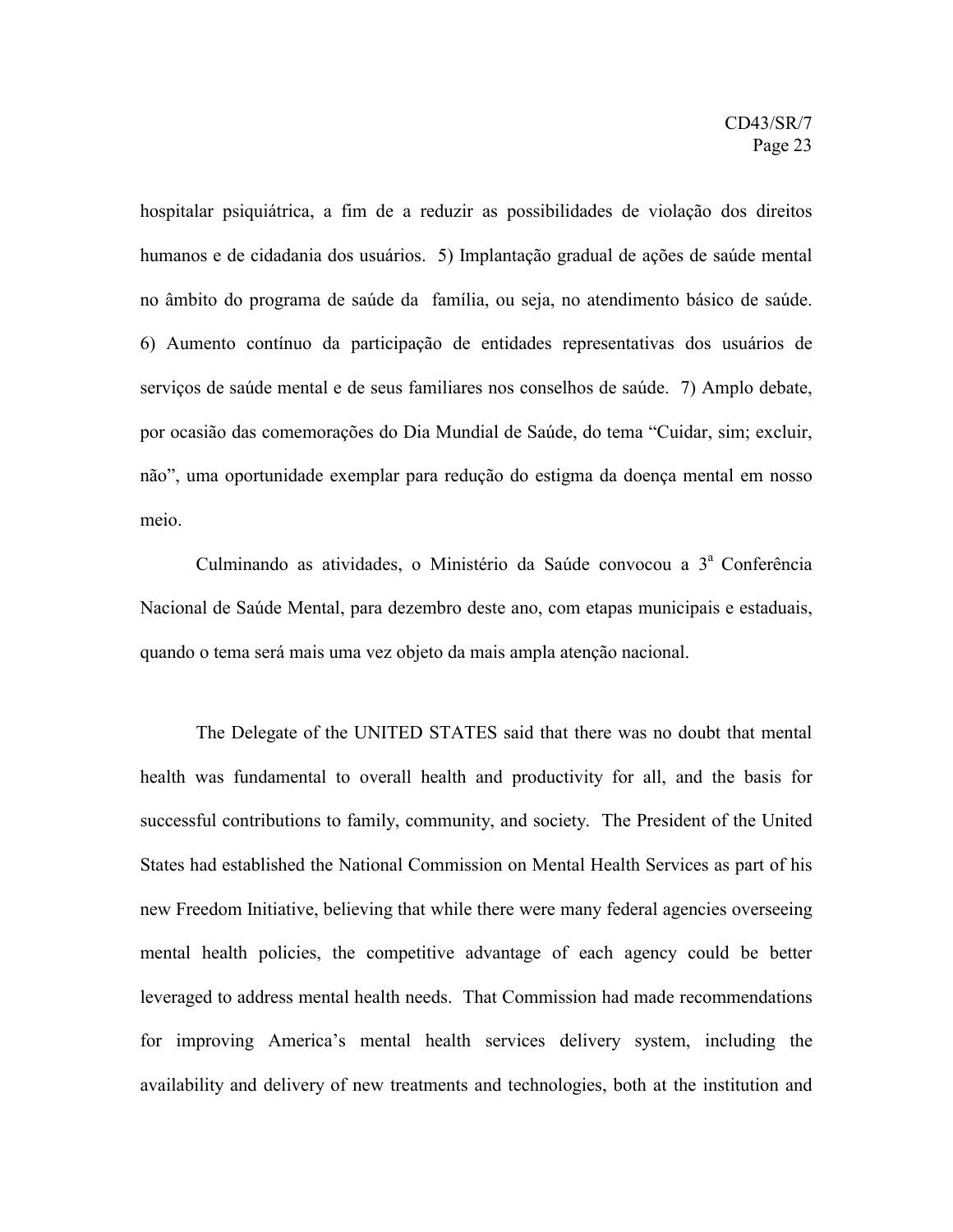community levels. Additionally, the US Surgeon General's report on mental health, culture, race, and ethnicity had recently been published and brought focus to the fact that mental health problems and illnesses were real and disabling conditions which were experienced by one in five Americans, regardless of race or ethnicity. It further noted that the majority of people with diagnosable disorders, regardless of race or ethnicity, did not receive treatment.

The stigma surrounding mental illness was one of the strongest barriers to receiving appropriate treatment. Despite increasing sensitivity in the Americas regarding most disabilities, mental illness all too often remained a target for ridicule and misrepresentation, and although the public health sector did not have formal responsibility for anti-stigma and anti-discrimination efforts, it had both the knowledge and the opportunity substantially to reduce the barriers to mental health.

Under PAHO's leadership, Member States could collectively begin to tackle the burden of mental health. Areas of particular concern included the need for better research and data, improved evaluation of the efficacy of prevention and treatment services, and the development of policies and actions that would reduce and eventually eliminate the stigma attached to mental illness. Member States had to be willing to use their country level allocations to support PAHO technical cooperation in the area of mental health. The United States was coordinating with WHO and PAHO to highlight the release of WHO's Annual Report on Mental Health, in particular through the holding of an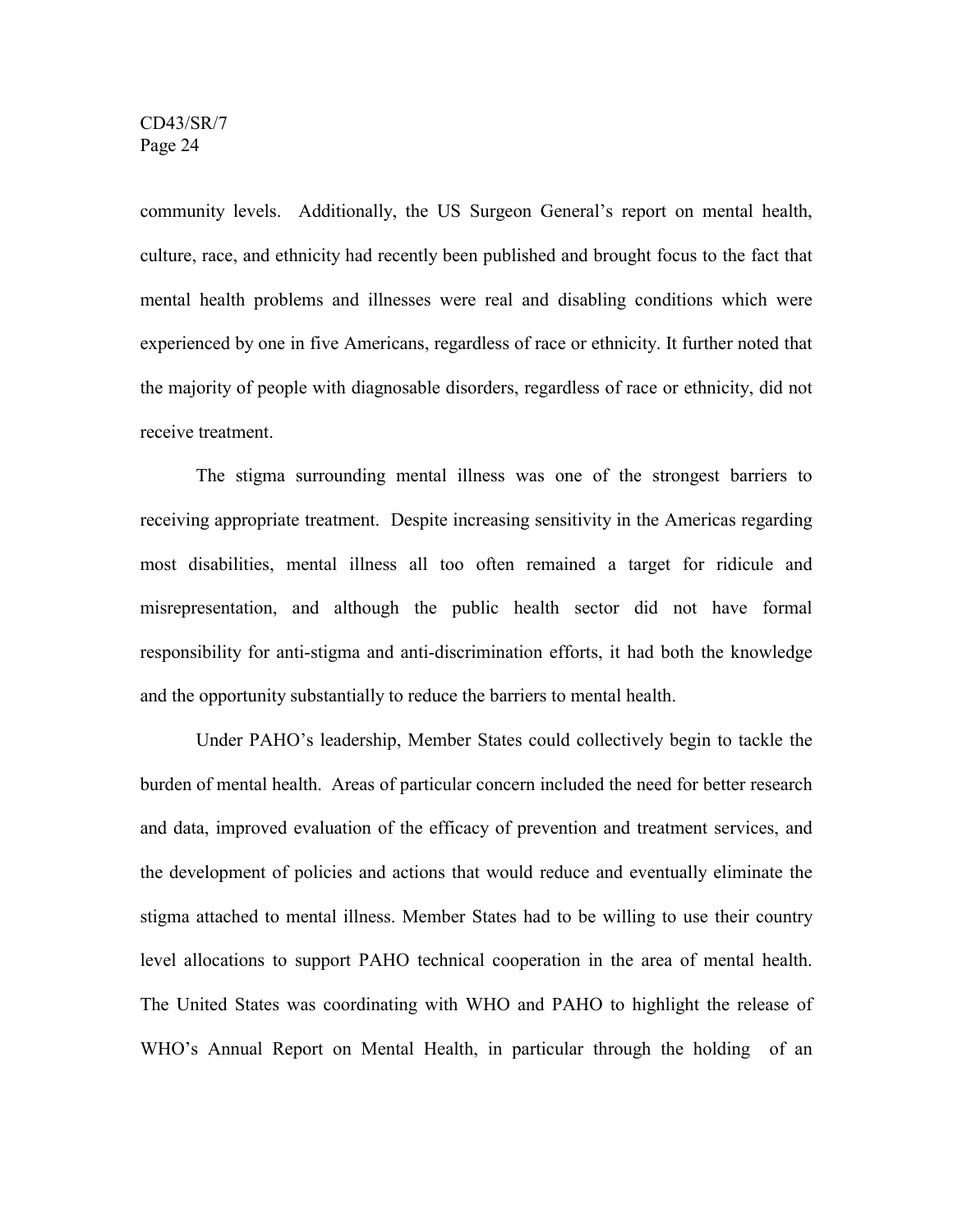Americas' Conference on Mental Health Research Challenges, to be held in Washington, D.C., on 5-6 November 2001.

The Delegate of CANADA said that it was encouraging to see that some countries had progressed in their implementation of mental health programs and policies since the Caracas Declaration. The document did an excellent job of highlighting such achievements and also of identifying some of the challenges that remained. Two challenges which Canada considered to be of great importance and in need of concerted action were, firstly, the need for countries to commit resources for mental health strategies, and secondly, the protection of the rights of people living with mental illnesses and the elimination of stigma and neglect.

The document rightly pointed out that research and monitoring of mental illnesses among children were inadequate. Furthermore, when mental health was not integrated as part of the delivery of primary health care services, often other illnesses, such as addictions and substance use, were treated without consideration of their relevance to mental health. All were well aware of the linkages between mental and physical health, but it was not always ensured that mental health was an integral component of wider health promotion policies and strategies. In addressing mental health, there was a need also to focus on building healthy relationships and support systems in and across families and communities. That would help ease the burden of care, as well as the development of social support systems, which would ensure mental health among the population and could be hoped to reduce and prevent illnesses.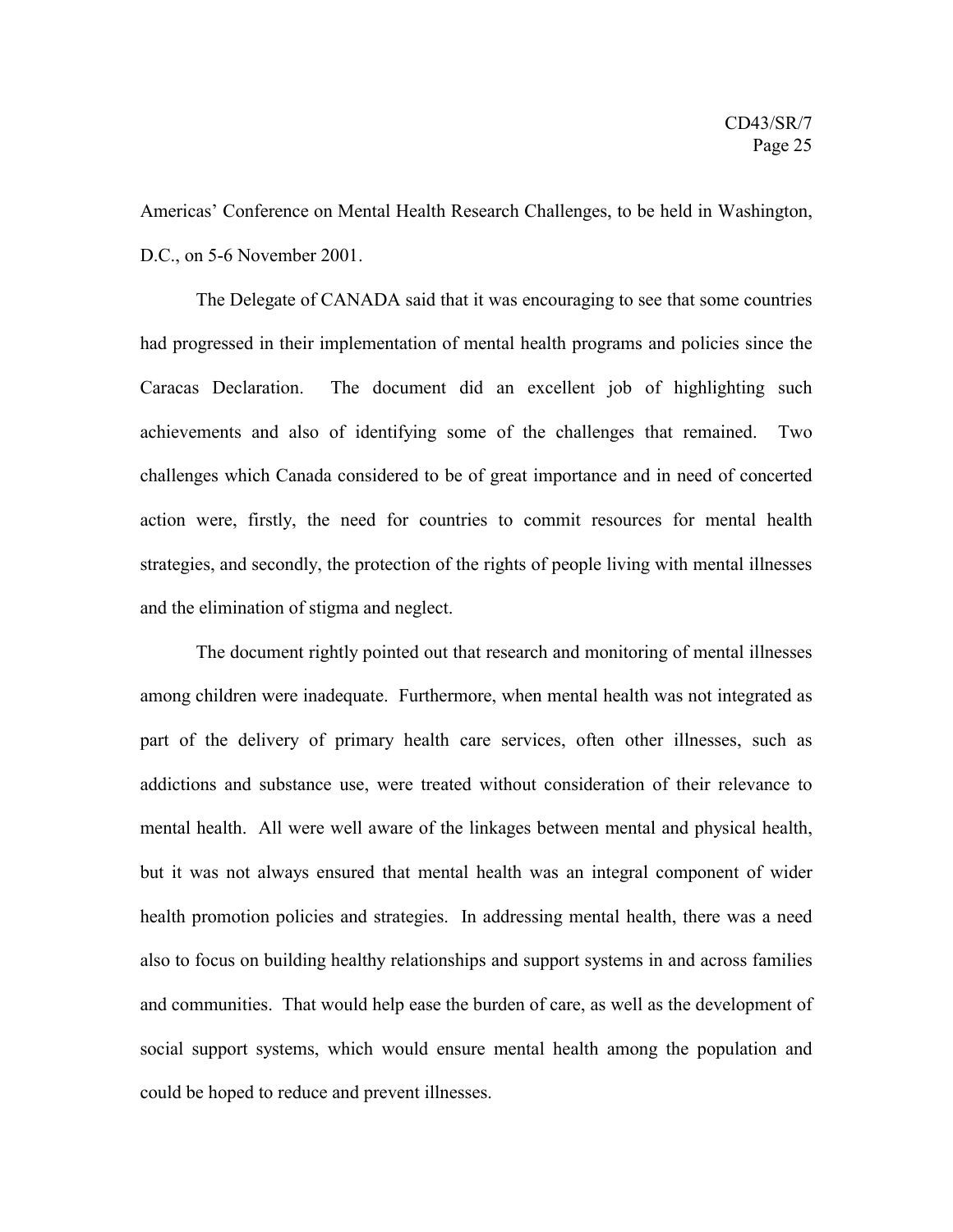That was specially important, in order to provide services and treatment that were accessible and relevant to all segments of the population, including racial and ethnic minorities, refugees, indigenous populations, and victims of disasters. Examining risks and protective factors for mental health would be important considerations in the Canadian Strategy for Mental Health Promotion currently being developed by Health Canada. That initiative would involve key organizations in health and other related sectors and would be designed to address the determinants of mental health. Within Health Canada there was also a Children's Mental Health and Youth Unit which addressed issues relating to the mental health of children, from the prevention and early intervention perspective. Emphasis was placed on those most at risk of developing mental health problems due to social, economic, cultural, personal, family, and environmental factors.

The actual delivery of mental health programs in Canada was the responsibility of the provinces and the territories. Mental health services at that level were provided through a variety of means: primary care, general hospital psychiatric units, community mental health units, specialized treatment facilities and psychiatric hospitals, and community providers and a number of community-based organizations. Meeting the challenges of developing national and regional responses to mental health necessitated the sharing of best practices and collaborative partnerships with various actors, including businesses, social and legal services, and education systems, as well as between countries.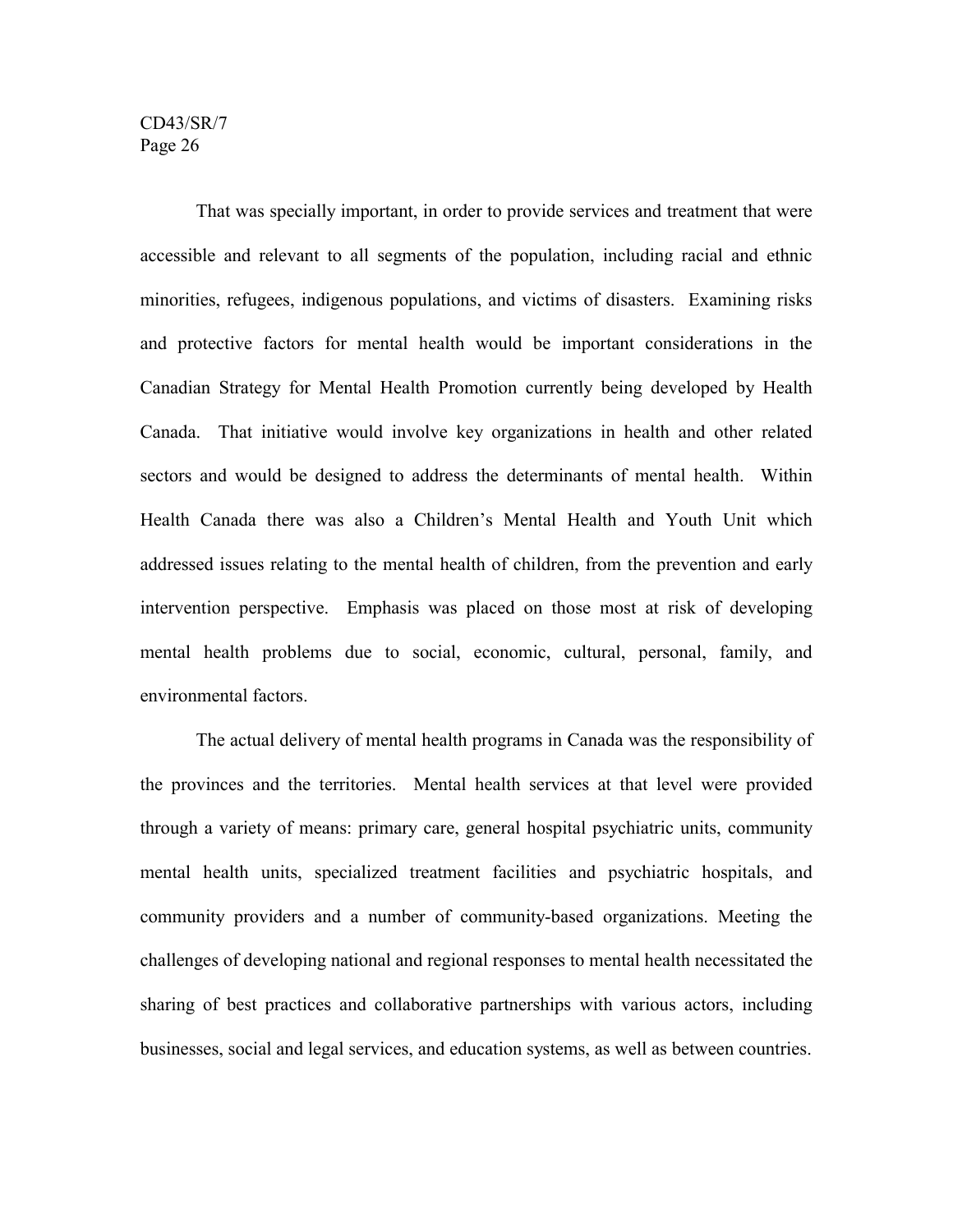Canada was very supportive of the actions proposed in the resolution, encouraging Member States to integrate mental health care into primary health services. By integrating such services and programs into various levels and sectors, and involving community participation, education, and awareness about mental health were improved, and the stigma and discrimination encountered by many of those living with mental health disorders were reduced.

Canada looked forward to continued dialogue and collaboration with PAHO's Member States to improve the mental health of the population of the Americas.

The Delegate of BARBADOS, speaking on behalf of the countries of the Caribbean Community, congratulated the Organization in taking a proactive position to promote good mental health. Mental health was indeed an issue requiring special attention at country, regional, and global levels. Both in the regional and in the international arena, attention was now being given to mental health as a major public health problem, as shown by the dedication of World Health Day 2001 to mental health.

Mental health had been recognized by the Caribbean countries as one of the eight priorities for action, as outlined in the second phase of the Caribbean Cooperation in Health Initiative. The Caribbean countries had recognized the need to demystify mental health care, and were already on a path of de-emphasizing the management of mental illness in psychiatric hospitals in favor of integrated holistic care at the primary level.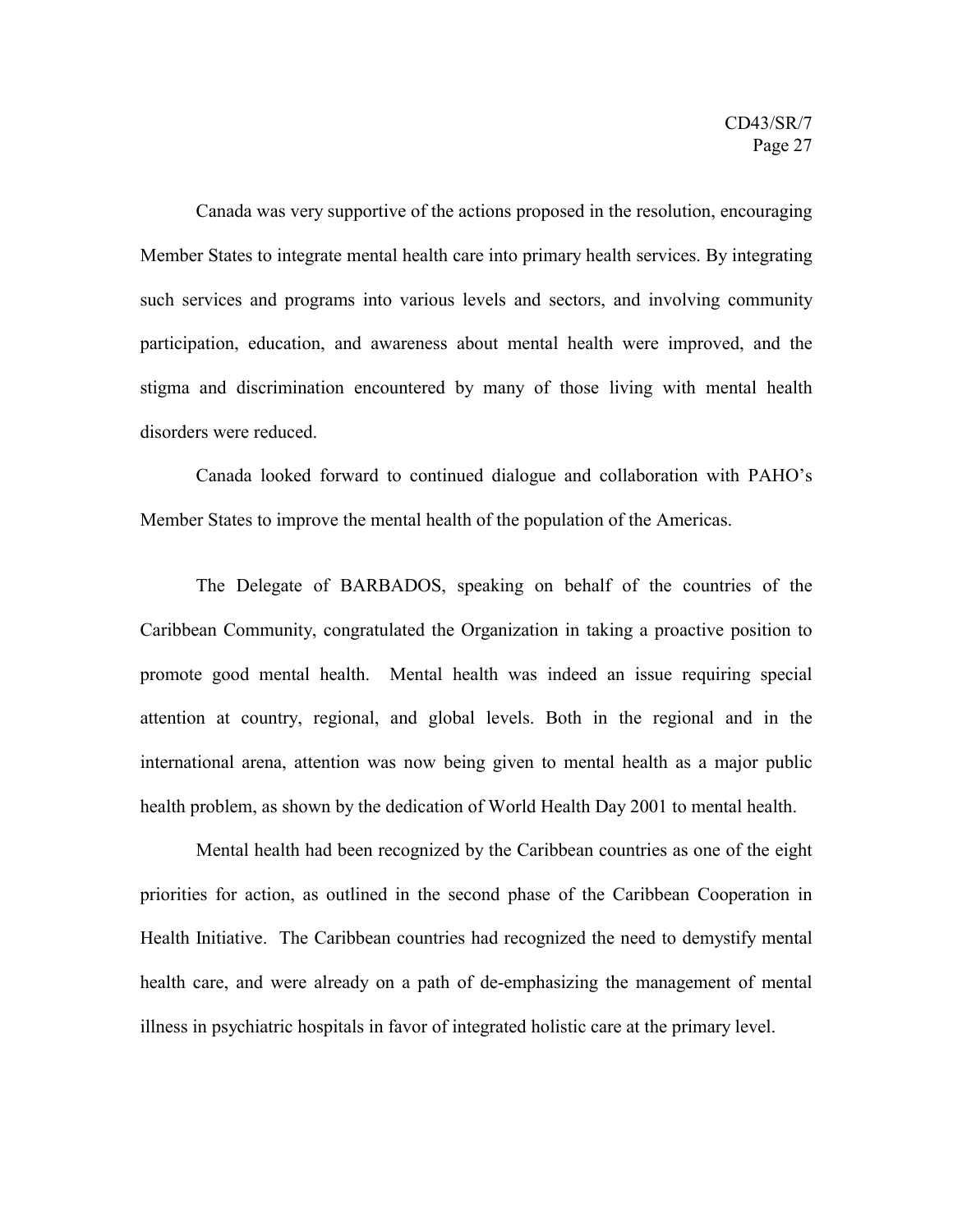At the subregional level PAHO was supporting the development of a mental health strategy, which aimed to incorporate the TCC modality for sharing the gains already existing among the countries in the subregion. A major aspect of the regional plan was human resource development, which included the training of non-psychiatric personnel and community workers, such as the police, in mental health issues. The strategic plan would also incorporate a wide range of issues not traditionally deemed as important, including suicides, depression, violence, and alcoholism. Incorporation of those issues would ensure that linkages would be established with the Drug Demand Reduction program.

Stigma remained a formidable impediment for persons needing care and support. It was to be hoped that the education components of the plan would cause the population's attitude to mental illness to change. The Caribbean countries also recognized that was important to reform the legislative framework for dealing with mental illness and the mentally ill.

They therefore called on the Director to continue to support the development of the subregional plan and reform initiatives embodied in the plan. The CARICOM community endorsed and supported the Resolution contained in document CD43/15, feeling that it would go a long way in demonstrating commitment to the provision of adequate mental services and the formulation of national strategies to address discrimination against persons with mental disabilities.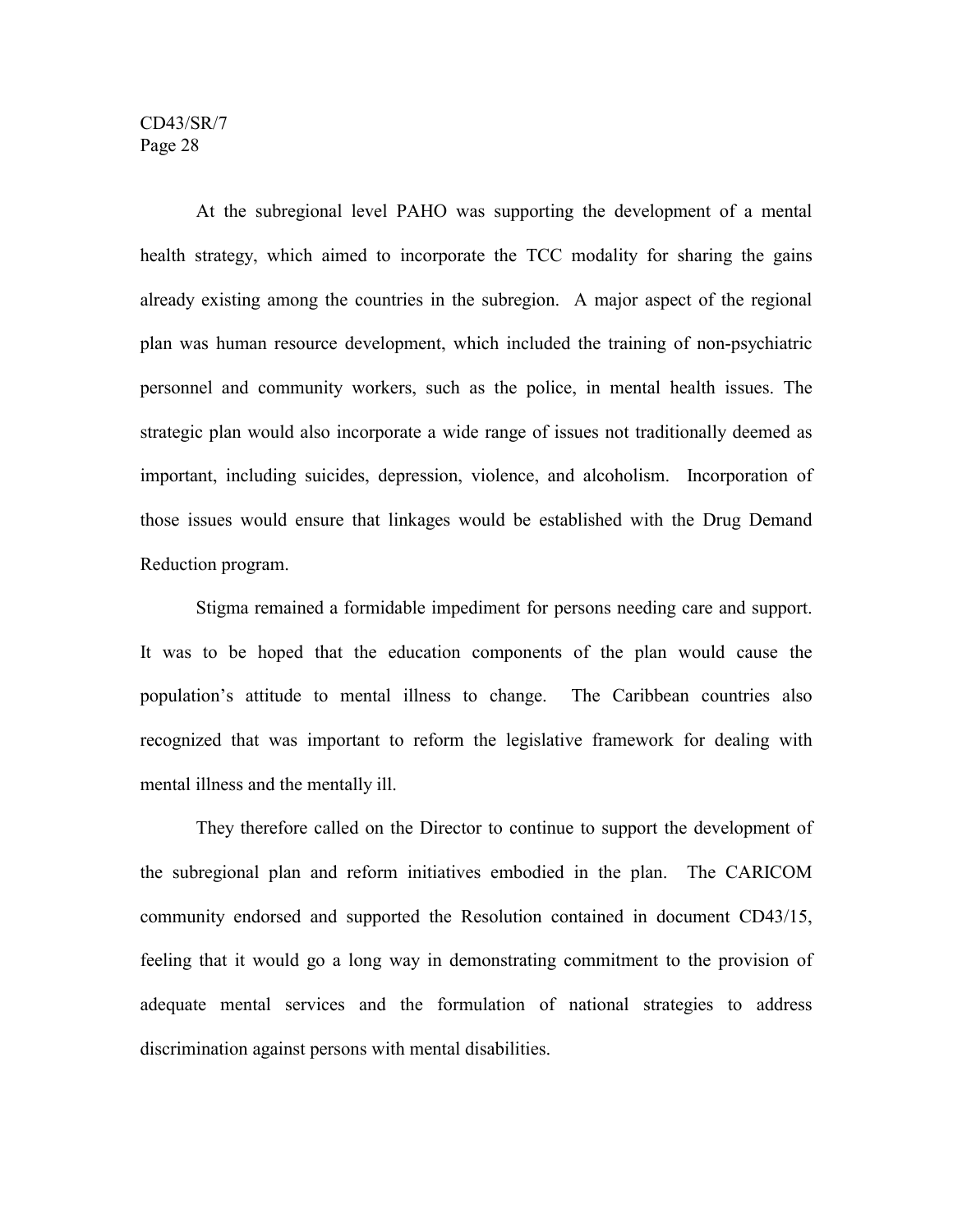El Delegado de CUBA está convencido de la gran importancia del tema y señala que los trastornos mentales aumentan considerablemente la carga de morbilidad y perjudican el desarrollo y la productividad de la sociedad. La salud mental debe concebirse como la capacidad de adaptarse al cambio, hacer frente a crisis, establecer relaciones satisfactorias con otros miembros de la comunidad y encontrarle un sentido a la vida. Es decir, representa mucho más que la mera ausencia de enfermedades mentales y tiene importantes connotaciones sociales y comunitarias.

A continuación da a conocer una serie de estadísticas acerca de la situación de la salud mental en su país, destacando la existencia de un plan nacional desde 1990 y el desplazamiento de la atención de los trastornos mentales del segundo nivel de atención al nivel de la comunidad. Se están redefiniendo las funciones de los hospitales psiquiátricos, y una parte de sus actividades se han transferido a los hospitales generales y a la comunidad.

El modelo cubano de atención a la salud mental se apoya en una serie de leyes y códigos que protegen a los pacientes psiquiátricos de la discriminación y la segregación social. A ello se suman las intervenciones de educación sanitaria y las actividades de organizaciones no gubernamentales que velan por evitar la estigmatización de las personas aquejadas de trastornos mentales.

Finalmente, el orador sugiere a la OPS y a los Estados Miembros la adopción de estrategias integrales para abordar la salud mental, basadas en la atención primaria, de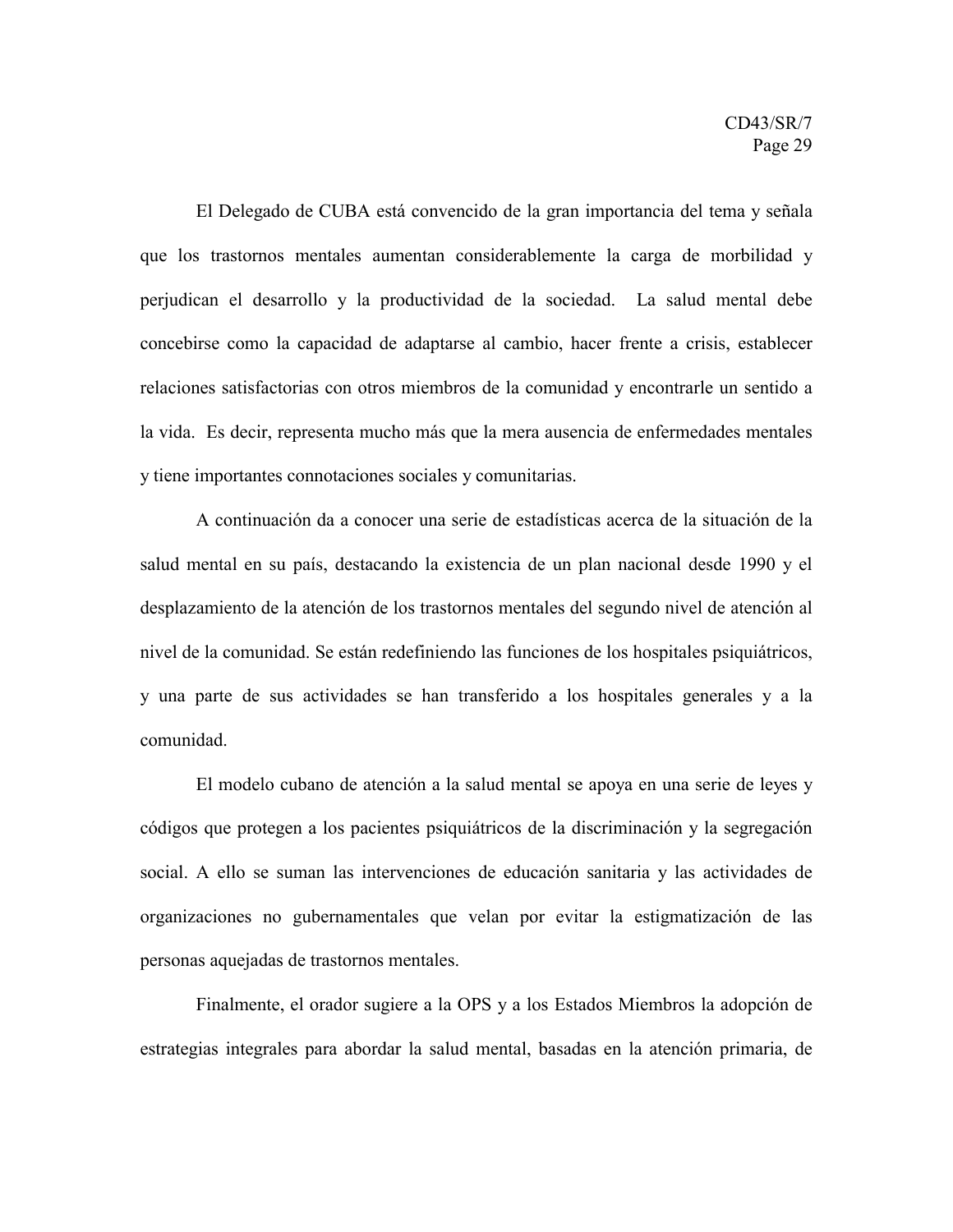carácter multisectorial y con participación de la comunidad, y pone a la disposición de ellos la experiencia cubana en la materia.

The Delegate of UNITED KINGDOM said that her country very much welcomed the emphasis placed on mental health at the World Health Assembly, during World Health Day, and in the forthcoming World Health Report. Her delegation would be interested to hear of any plans at regional level for additional support to countries, whether technical or financial.

El Delegado de PARAGUAY dice que su país no cuenta con estudios que permitan describir con precisión la situación de la salud mental y la atención psiquiátrica; además, no existe una legislación al respecto y la falta de recursos agrava los problemas. Por estas razones, el Ministerio de Salud Pública y Bienestar Social ha dispuesto la reorganización de la atención de la salud mental. El Gobierno reconoce la necesidad de elaborar políticas y planes para desarrollar la atención comunitaria, formular una legislación adecuada y contar con servicios más adecuados.

El Delegado de URUGUAY dice que en 1981 su país implantó un plan nacional de salud mental que marcó la transición del hospital a la comunidad y el remplazo de la enfermedad por la salud como eje central. Como resultado, se ha producido una gran disminución del número de pacientes psiquiátricos internados en nosocomios y colonias,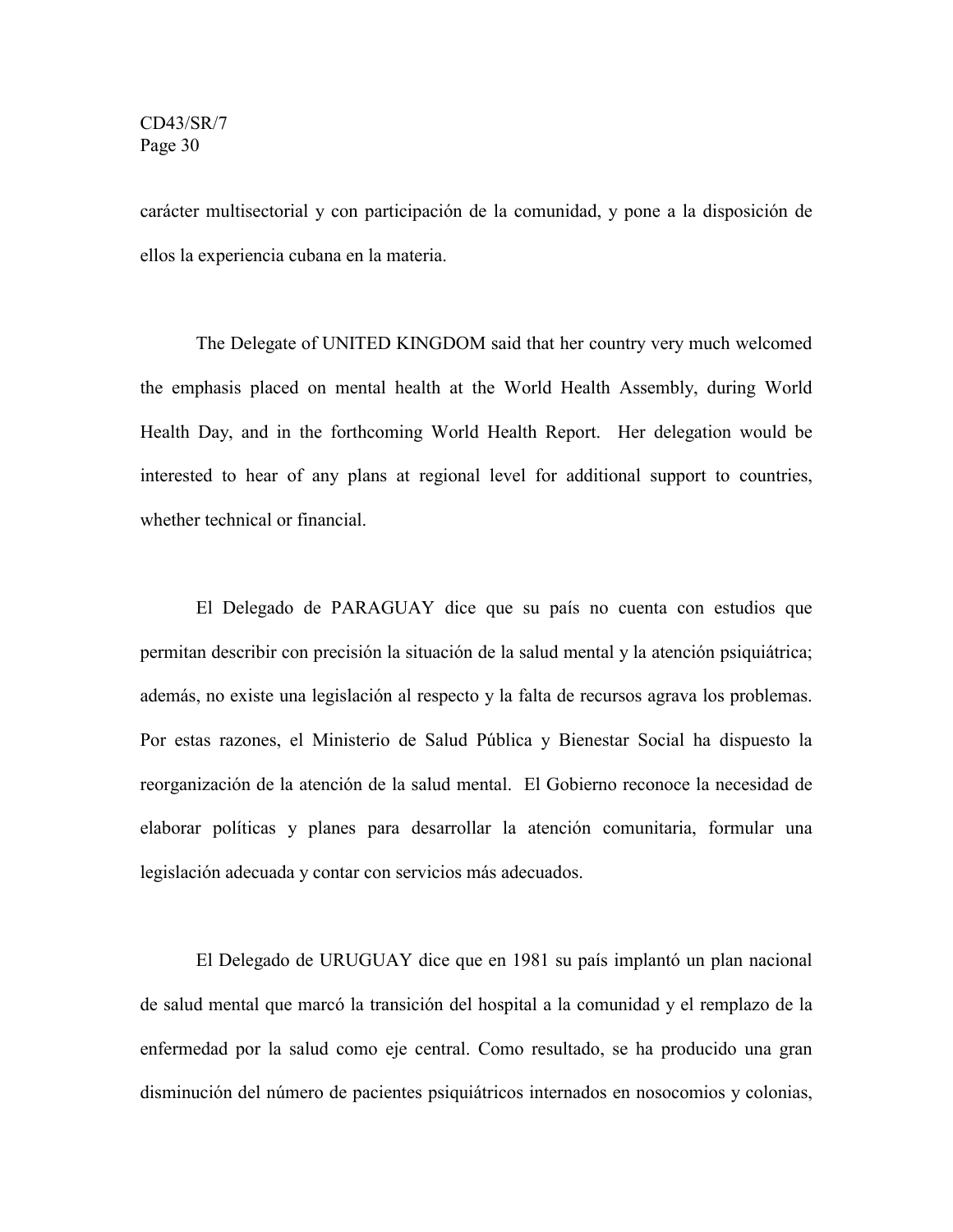así como una tendencia cada vez mayor a tratar a estos pacientes en hospitales generales y en la comunidad.

El plan nacional de salud mental, en el marco del programa de salud del Uruguay para 2010, se propone emprender actividades interinstitucionales concertadas para hacer frente a problemas graves como el suicidio, la farmacodependencia, la discapacidad y la violencia. La tasa de suicidios del país, que en el año 2000 fue de 18 por 100.000 habitantes está entre las más altas de América Latina. La farmacodependencia también está aumentando y se vincula con otros problemas, como el SIDA. Asimismo, se calcula que la discapacidad afecta a 10% de la población; actualmente, un grupo multidisciplinario y multiinstitucional está realizando un estudio epidemiológico de este problema a escala nacional. La violencia doméstica y familiar alcanza niveles preocupantes y es otro de los problemas de salud mental sumamente complejos a los que debe hacer frente la sociedad uruguaya.

El Delegado de CHILE considera que el informe y el proyecto de resolución coinciden con los objetivos y las estrategias del plan nacional de salud mental vigente en su país desde el año 2000. Señala que las acciones encaminadas a promover la participación comunitaria y familiar en la atención de personas con trastornos mentales atañe a todos, y que es preciso no sólo promover esta participación, sino brindar apoyo técnico y financiero para el desarrollo de organizaciones para usuarios de servicios de salud mental y sus familiares, a manera de lograr que éstos puedan defender sus derechos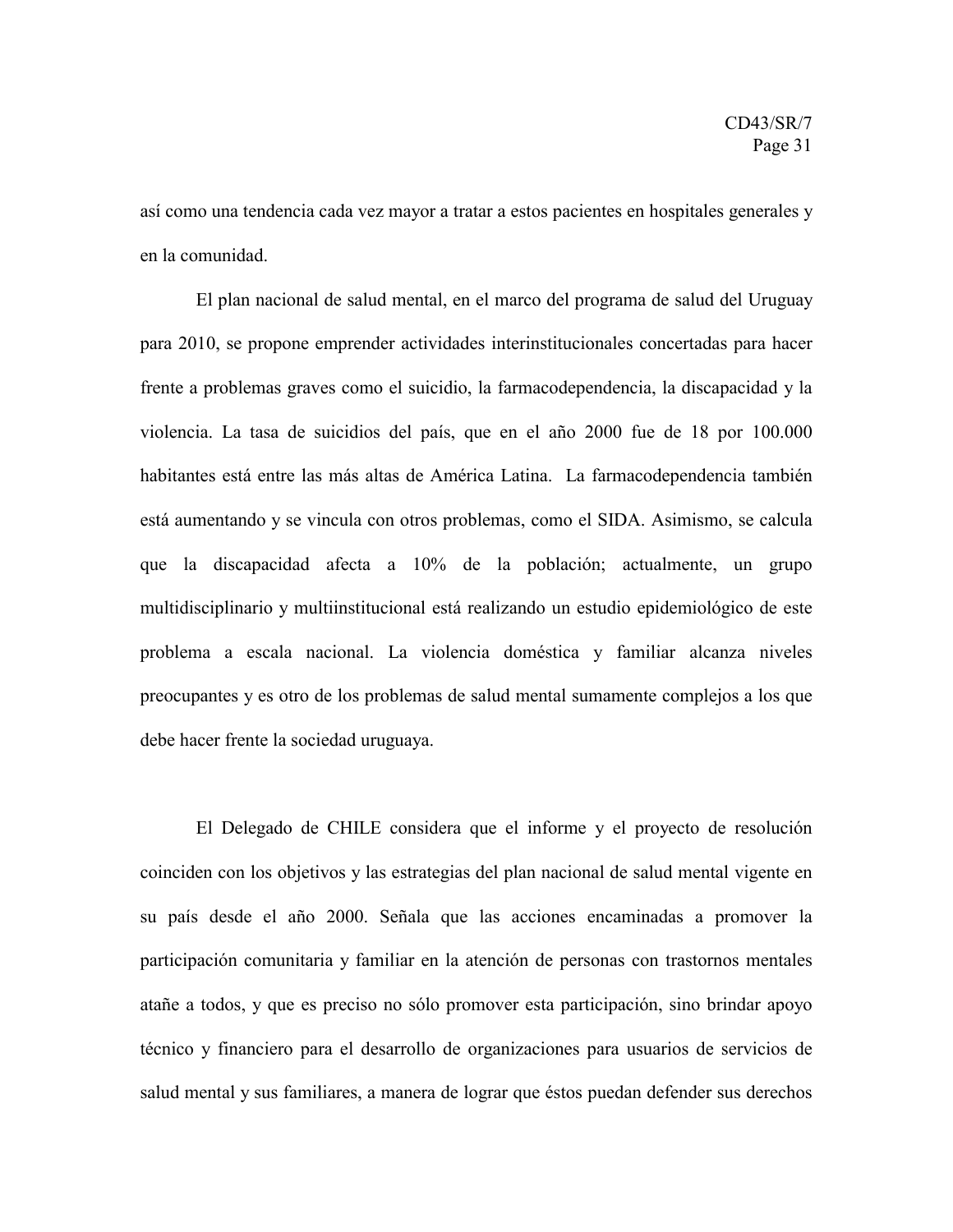en el campo de la salud y así combatir la discriminación. También es necesario disponer de un abastecimiento de medicamentos esenciales para el tratamiento de personas con enfermedades mentales, sobre todo las de mayor cronicidad.

La Delegada de ARGENTINA felicita a la OPS por su oportuna presentación sobre este tema en este año dedicado a la salud mental. Afirma que es poco el espacio concedido a la salud mental dentro del campo de la salud y escasa la participación de este sector en el presupuesto asignado a salud. En el Ministerio de Salud de Argentina se ha creado, a partir de 2001 con el nuevo gobierno, una unidad coordinadora-ejecutora de salud mental y comportamientos saludables, cuyo objetivo es integrar las políticas en estas áreas en el marco de las políticas generales de salud propuestas por el Ministerio: promover la salud mental y los estilos de vida saludables; prevenir las enfermedades y contribuir a la recuperación y rehabilitación social de los enfermos; promover la investigación científica y la capacitación continua; impulsar la investigación epidemiológica; prestar asesoramiento a todos los organismos que lo soliciten; coordinar y asesorar a los programas y actividades orientados a fomentar comportamientos y estilos de vida saludables, y coordinar y organizar el funcionamiento del Consejo.

Se reconocen como acciones: promover el modelo de atención primaria de la salud en el marco de la salud mental; desarrollar conductas saludables; tomar medidas para prevenir el uso y abuso de sustancias; impulsar acciones para prevenir y controlar las adicciones; desarrollar conductas saludables; tomar medidas para prevenir y controlar las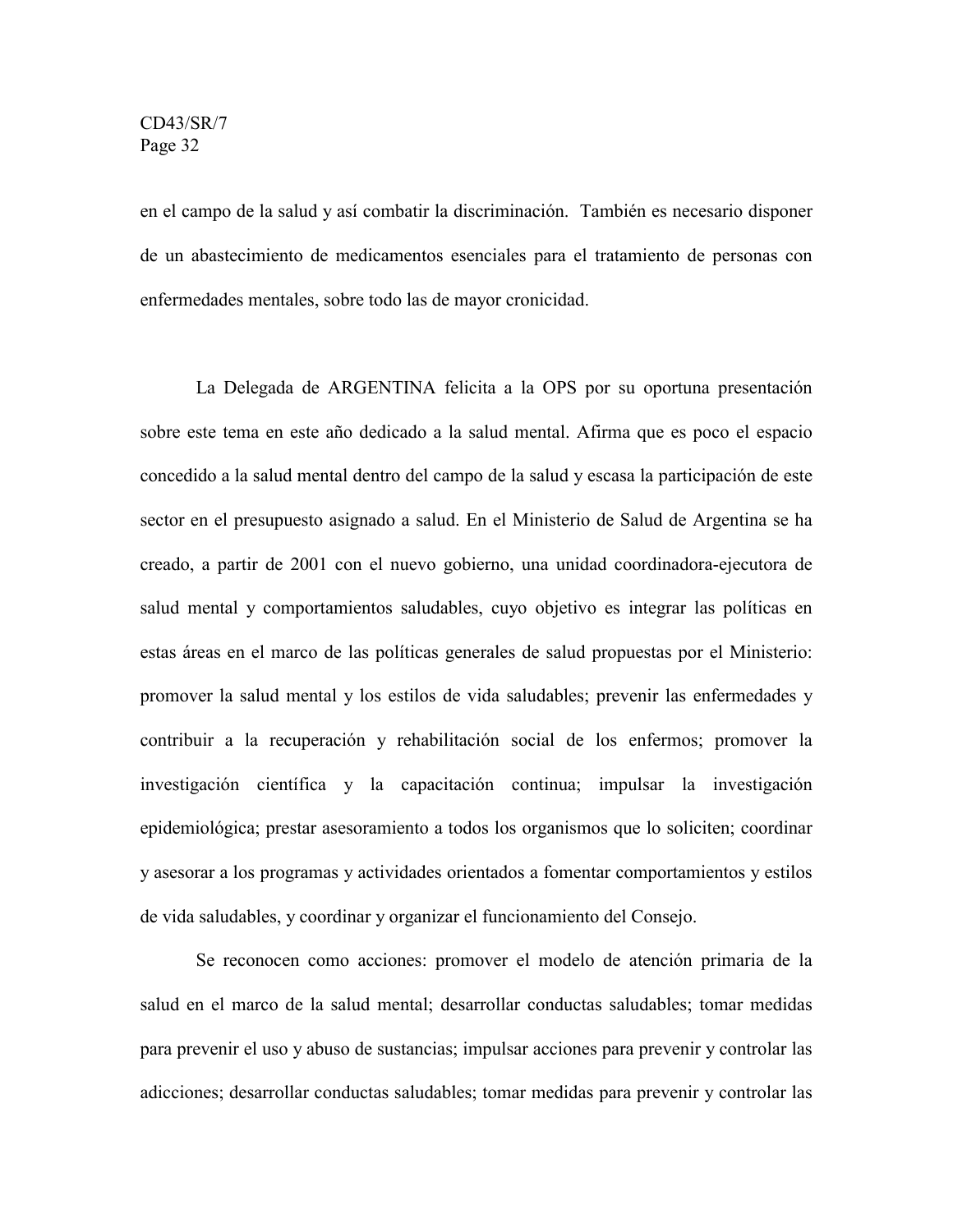adicciones; desarrollar un programa nacional para prevenir la depresión y el suicidio; procurar el diagnóstico precoz de la depresión; normatizar los modelos de tratamiento psicofarmacológicos y psicoterapéutico y los registros de casos de suicidio; crear servicios de asistencia para personas en riesgo de suicidarse; unificar los criterios vinculados con la transformación de los sistemas de atención psiquiátrica, promoviendo el desarrollo de nuevas modalidades de atención ambulatoria; fomentar acciones de comunicación social tendientes a promover estilos de vida saludables y la salud mental, y finalmente, impulsar actividades de educación para la salud con profundo contenido de participación social.

Paralelamente, es real el incremento de los problemas de salud mental vinculados con el agravamiento de las condiciones sociales, económicas y políticas. Explica que el concepto de años de vida útil perdidos por incapacidad ha ayudado a comprender la importancia de la salud mental y de los temas vinculados con el desarrollo de hábitos salubres, puesto que las enfermedades mentales no contribuyen a los índices de mortalidad, pero sí a los de discapacidad.

Si bien es cierto que cada vez más países tienen planes y programas de salud mental, ello no garantiza la obtención de los resultados deseados. Su país, por ejemplo, cuenta desde 1998 con un plan de salud mental, pero como no había recibido el presupuesto necesario no había podido realizar las actividades de promoción y asistencia pertinentes para lograr una transformación real de la situación. Actualmente Argentina se encuentra dentro de 23% de los países que asignan más de 5% de su presupuesto a la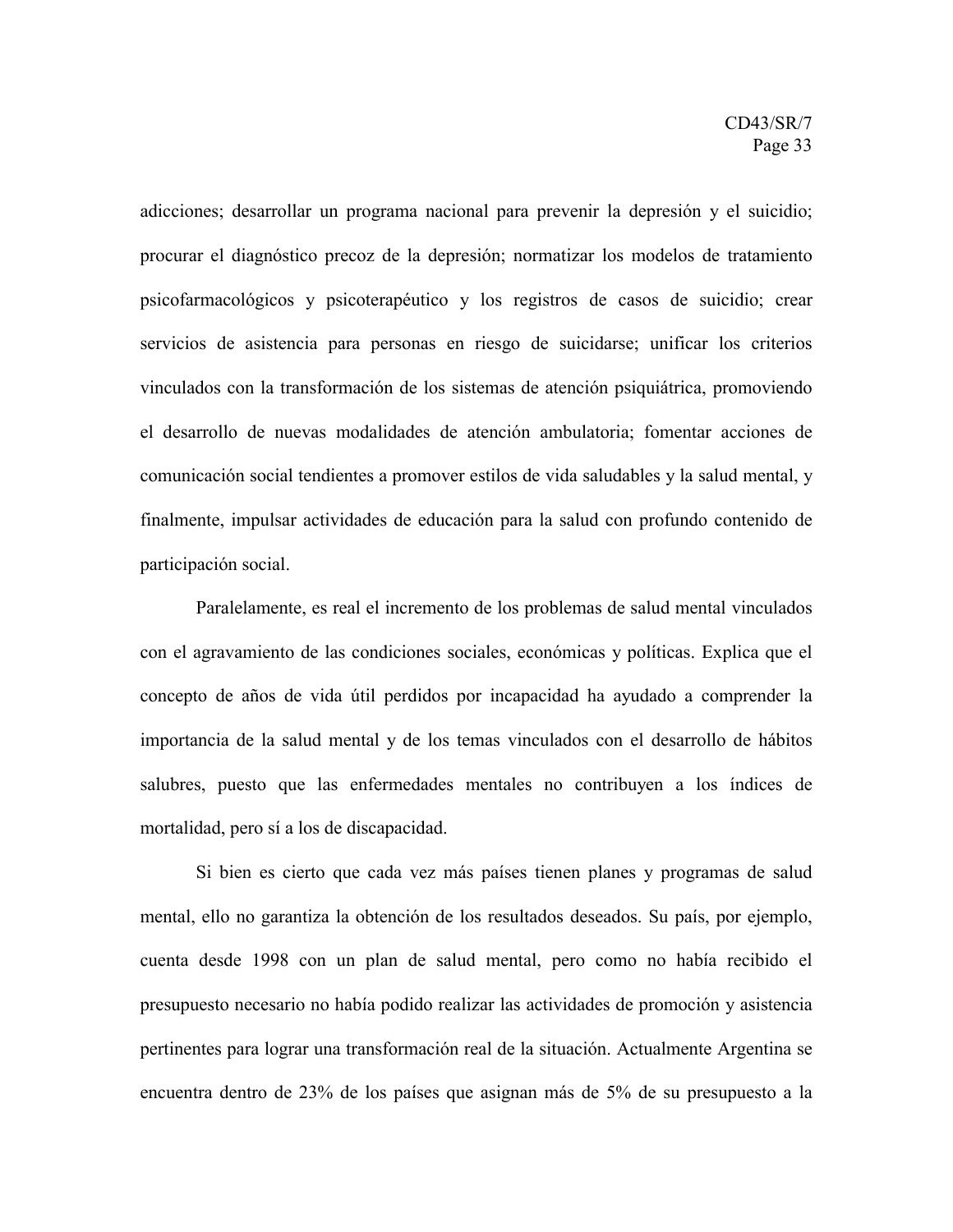salud mental, pero eso tampoco garantiza que se obtengan resultados si no se acompaña de gestiones adecuadas para lograr determinados objetivos y de una firme voluntad política.

Finalmente, dice que su país está de acuerdo con los términos del proyecto de resolución propuesto.

El Dr. DE ALMEIDA (OPS) agradece los comentarios de los delegados y afirma que en los últimos años se alcanzaron logros muy importantes en el campo de la salud mental, pero que tener una política o un presupuesto no significa que se obtengan resultados. Es necesario luchar por llevar a la práctica las políticas y utilizar bien los recursos que existen.

Como la salud mental es mucho más que la ausencia de enfermedad mental, toda la estrategia debe orientarse hacia el ofrecimiento de servicios a la comunidad en conexión con muchos agentes de la comunidad. Es preciso investigar mucho más y desarrollar nuevos programas en esta área.

Continuing in English, he said that the remarks made by Canada had summarized very well the key challenges, of which the first was integration. There was a need to integrate many things that at present were not integrated. Children had been forgotten, women had been forgotten, it had been forgotten that mental disorders were connected with physical disorders, and mental health services had been separated from the service of general health. Now there was a need to make connections at the different levels, not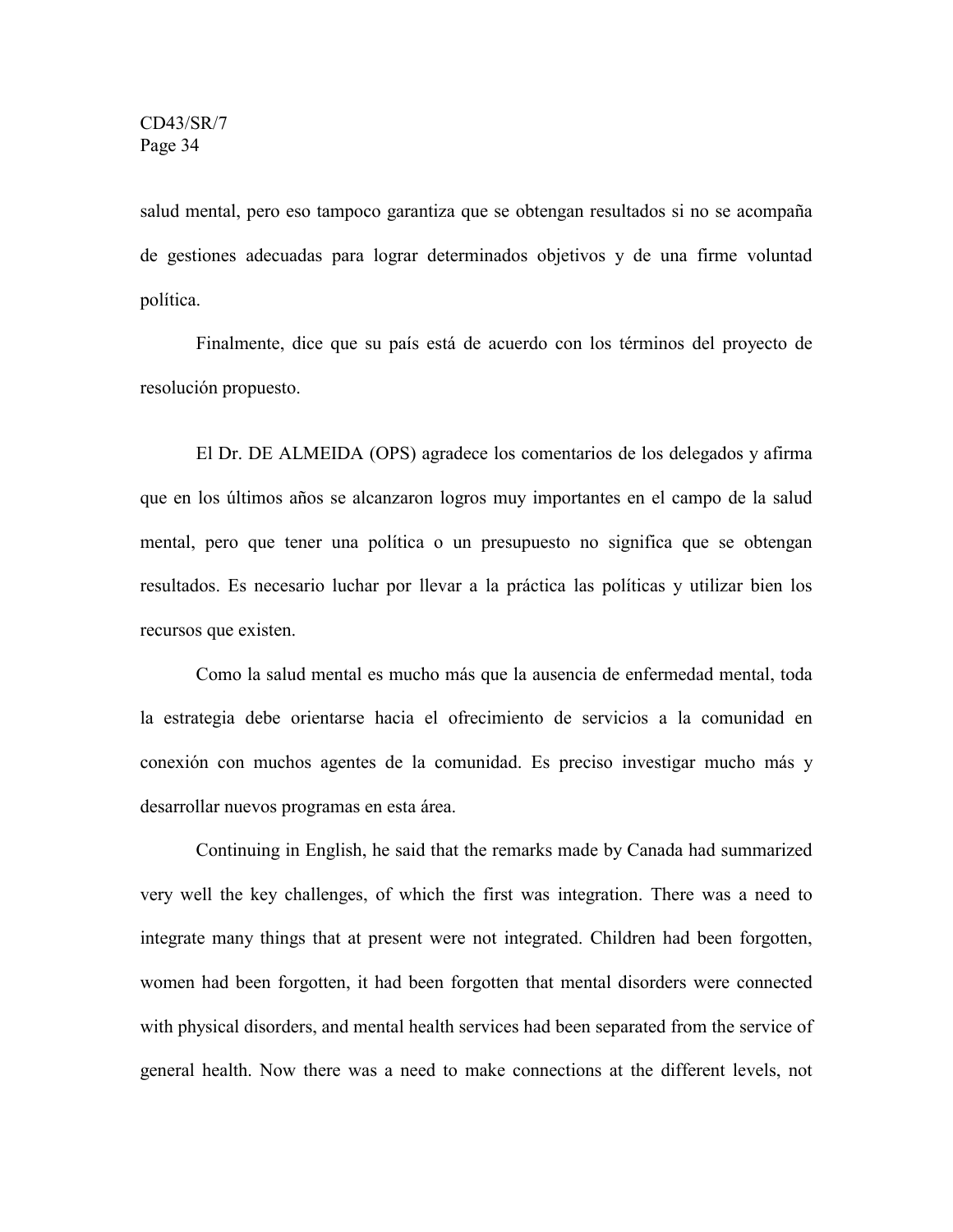keeping the people with mental health problems separate from the people with other problems, and putting the mental health professionals together with other health professionals. The main result of the lack of integration was the stigma attaching to mental health problems. There was a need to overcome that stigma and the exclusion of people with mental health problems, and a need to integrate them and to recognize that a high percentage of people now mentally healthy might quite soon be in the group of those with mental health problems.

Another problem was that of resources. There was a need for a commitment by countries to assign more resources to mental health, because those already allocated were too low by comparison with the needs.

He thanked the Delegates for all the excellent efforts made by their countries to celebrate World Health Day. In all countries, the initiatives by ministries of health, by professional, scientific associations, and so on, had been amazing.

Additionally, the preparation of the World Health Report had given a large amount of data that could now be used for the future to build better policies and to evaluate what was being done. The conference to be held on 5-6 November 2001 with the support of the United States National Institute of Mental Health, and the participation of all the countries of the Americas, would be an opportunity to explore together how partnerships could be established and to work together to improve mental health care and promote mental health.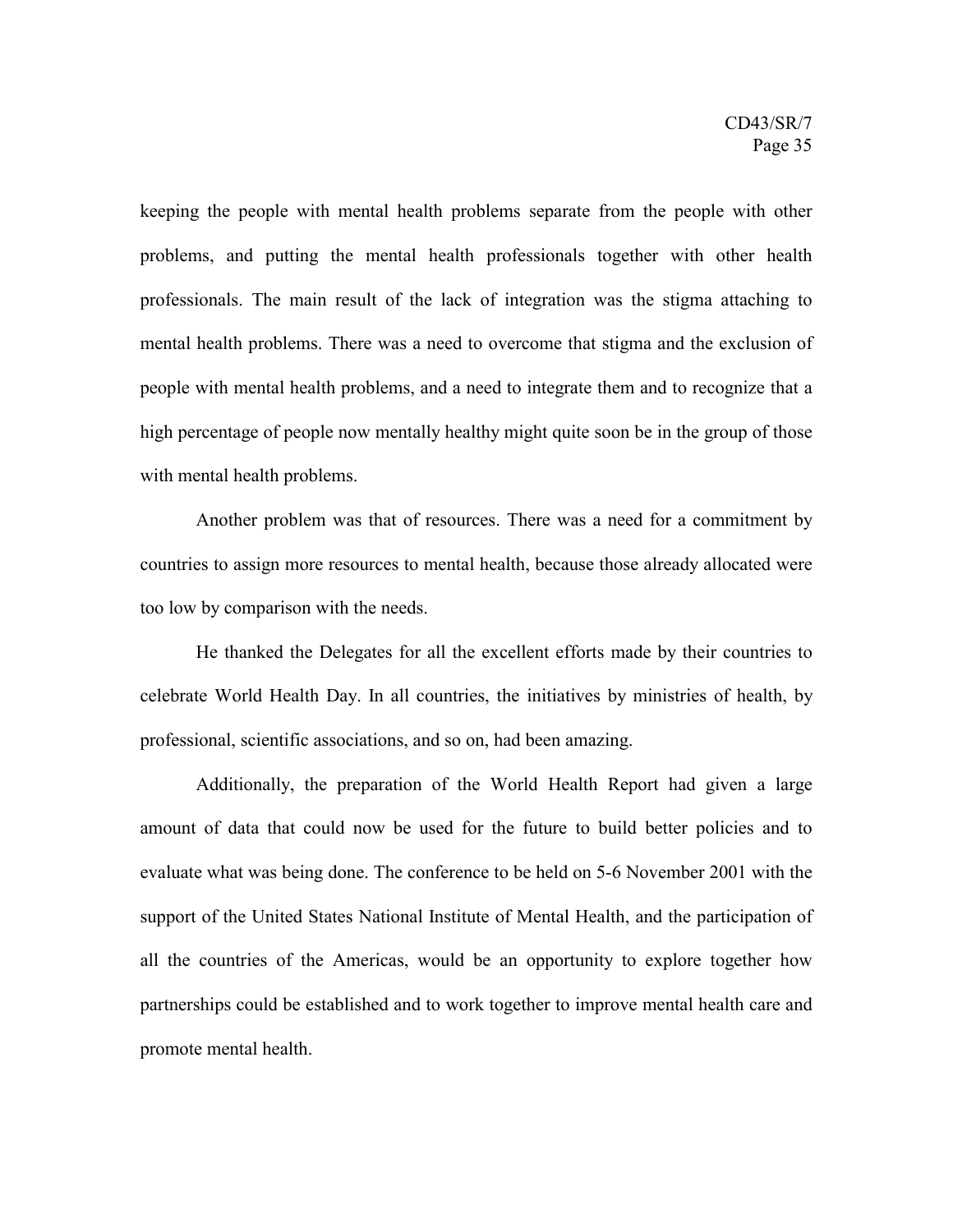Regarding the questions from the Delegate of the United Kingdom, he explained that PAHO was working together with WHO in Geneva, and was aware of the plans being made in Geneva for follow-up to the World Health Report. One of the aims of the forthcoming conference in Washington would be to establish projects that could fit in with those being developed at the local level in Geneva. With the support of its Member States, PAHO would be able to do that.

La PRESIDENTA pide al Relator que lea el proyecto de resolución sobre el tema.

El RELATOR lee el siguiente proyecto de resolución:

# *THE 43rd DIRECTING COUNCIL,*

Acknowledging the increasing contribution of mental disorders to the global burden of disease and the social and economic costs associated with mental health problems in the Americas;

Taking into account that, despite all efforts made in the Region to highlight and reduce the negative impact of mental health problems, in many places mental health services continue to be poorly funded and organized and people who suffer from mental disorders still have no access to proper treatment;

Cognizant of the new alternatives available in mental health care as a result of the development of new procedures and interventions that have proven to be effective in the treatment and rehabilitation of most mental disorders; and

Considering the significant opportunity for the improvement of mental health care and the promotion of mental health in the Region provided by the awareness and enthusiasm generated by the celebration of World Health Day 2001,

### *RESOLVES:*

1. To urge Member States to:

(a) capitalize on the momentum created by the celebration of World Health Day 2001, the discussion of mental health topics at the World Health Assembly, and the focus of the World Health Report 2001 to highlight the importance of including mental health among public health priorities;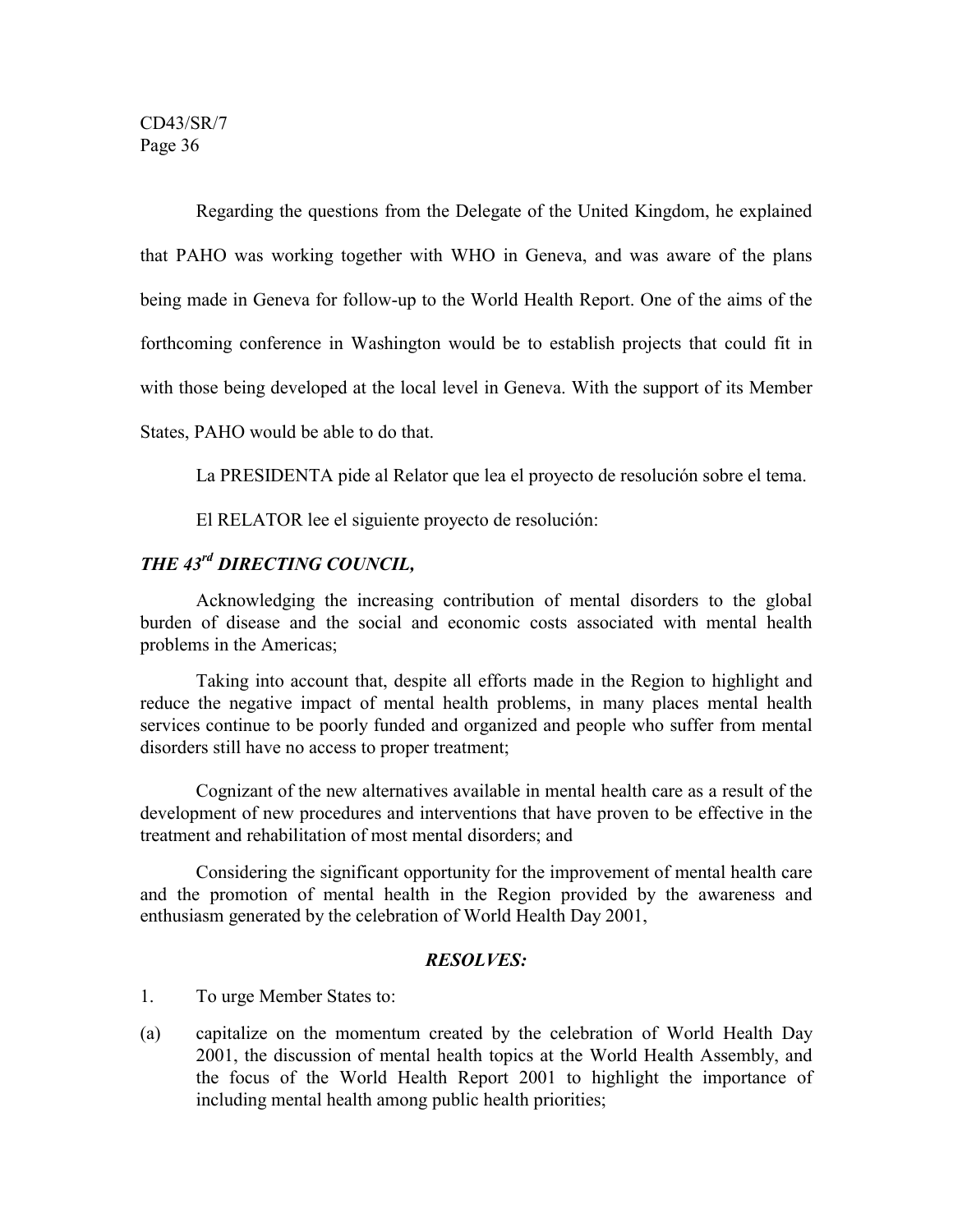- (b) intensify actions to reduce stigma and discrimination against people with mental health problems by providing adequate information and education and addressing issues of parity;
- (c) consolidate national efforts to implement mental health policies and plans within the framework of health sector reform by strengthening mental health units in the ministries of health and mobilizing needed resources;
- (d) continue to develop strategies aimed at shifting mental health care from psychiatric hospitals to community-based care integrating mental health in primary care and transfering inpatient units for acute patients to general hospitals;
- (e) actively promote and support the implementation of psychosocial rehabilitation programs, including areas such as housing, vocational training, and employment;
- (f) make efforts to develop and update legal provisions protecting human rights of people with mental disabilities and promote the participation of consumers and families in mental health care;
- (g) strengthen the development of services and programs to meet the specific needs of women, children, the elderly, refugees, victims of disasters, and indigenous populations;
- (h) reinforce multisectoral approaches to mental health, thereby reinforcing collaboration with all other sectors involved in mental health care and promotion, such as education, social welfare, labor, nongovernmental organizations (NGOs), and the private sector;
- (i) promote community and family participation in the care of individuals suffering from mental disorders and actions to promote mental health.
- 2. To request the Director to:
- (a) strengthen regional technical cooperation capacities, especially in taking action against stigma and discrimination, enhancing the capacities of countries to manage mental health plans, and mobilizing resources for mental health programs;
- (b) encourage Member States to collaborate in producing and disseminating information on cost-effective mental health interventions and in designing and evaluating demonstration projects;
- (c) assist Member States to work toward the provision of essential treatment for the most prevalent mental disorders;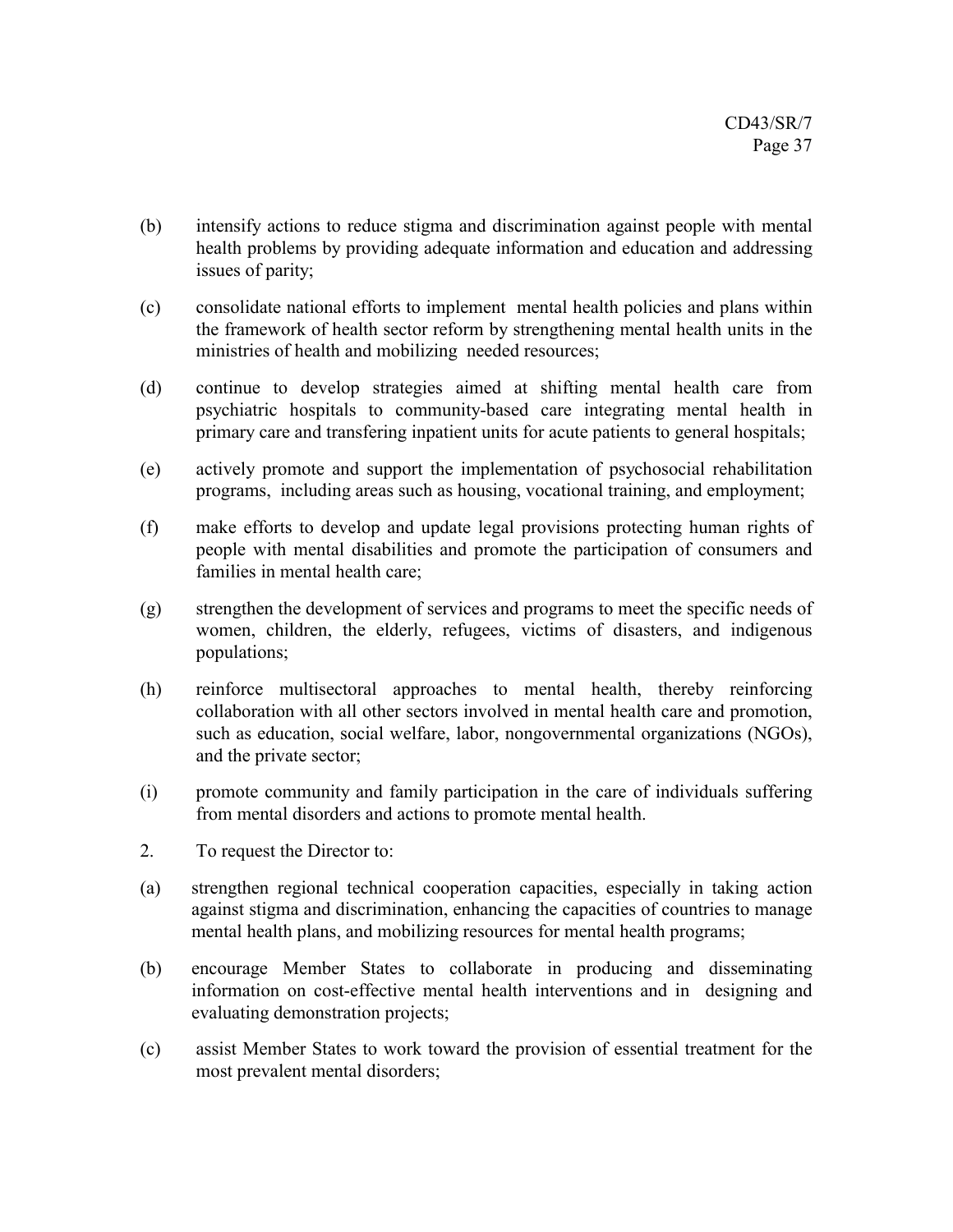(d) continue supporting the inclusion of mental health in all health forums and activities and facilitating the establishment of partnerships with other institutions and agencies that can make a significant contribution to the promotion of mental health in the Americas;

#### (e) disseminate information about advances made in the Region in recent years. *EL 43.er CONSEJO DIRECTIVO,*

Reconociendo la contribución cada vez mayor de los trastornos mentales a la carga global de morbilidad y los costos sociales y económicos vinculados con los problemas de salud mental en las Américas;

Teniendo en cuenta que, a pesar de los esfuerzos realizados en la Región para dar a conocer y reducir la repercusión negativa de los problemas de salud mental, en muchos lugares los servicios de salud mental siguen careciendo de financiamiento suficiente y están mal organizados, y las personas aquejadas de trastornos mentales aún no tienen acceso al tratamiento adecuado;

Consciente de que las nuevas opciones con que se cuenta en la atención de salud mental como resultado de los nuevos procedimientos e intervenciones que son eficaces en el tratamiento y la rehabilitación de la mayoría de los trastornos mentales, y

Considerando la extraordinaria oportunidad para el mejoramiento de la atención de los trastornos mentales y la promoción de la salud mental en la Región que proporciona la sensibilización de la gente y el entusiasmo generado por la celebración del Día Mundial de la Salud 2001,

## *RESUELVE:*

- 1. Instar a los Estados Miembros:
- a) a que aprovechen el impulso creado por la celebración del Día Mundial de la Salud 2001, el debate de los temas de salud mental en la Asamblea Mundial de la Salud y la dedicación del Informe sobre la Salud en el Mundo 2001 a este tema para destacar la importancia de incluir la salud mental entre las prioridades de salud pública;
- b) a que intensifiquen las acciones para reducir el estigma y la discriminación contra las personas con trastornos mentales, proporcionando información y educación adecuada y abordando los temas de la paridad;
- c) a que unifiquen los esfuerzos nacionales para ejecutar las políticas y los planes de salud mental en el marco de la reforma del sector de la salud mediante el fortalecimiento de las unidades de salud mental en los ministerios de salud y la movilización de los recursos necesarios;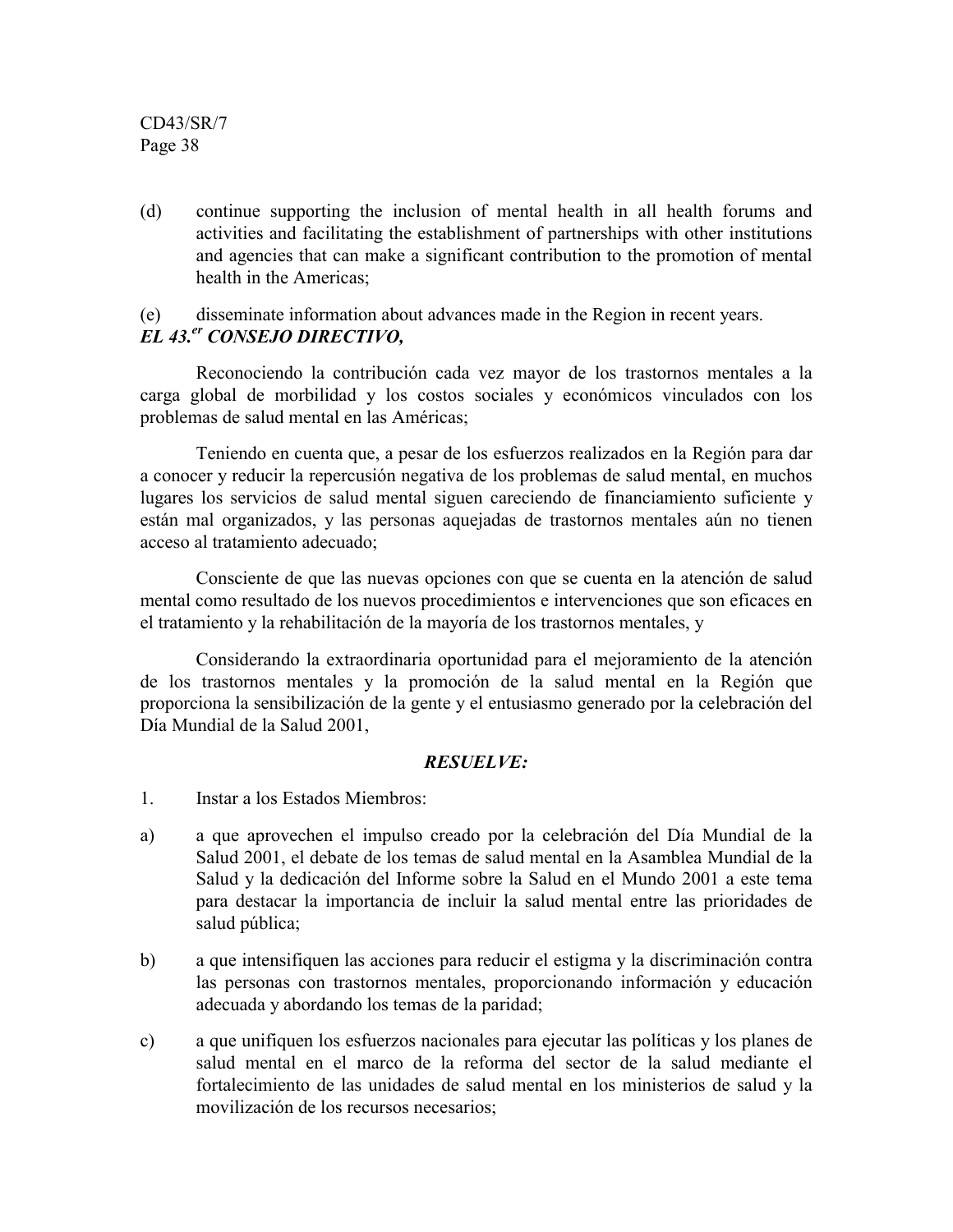- d) a que sigan preparando estrategias encaminadas a lograr que la atención mental se desplace de los hospitales psiquiátricos a la comunidad a objeto de integrar la salud mental en la atención primaria y trasladar las unidades de hospitalización para pacientes agudos a los hospitales generales;
- e) a que promuevan y apoyen activamente la puesta en práctica de programas de rehabilitación psicosocial, haciendo hincapié en aspectos como la vivienda, la formación profesional y el empleo;
- f) a que desplieguen esfuerzos para crear y actualizar las disposiciones jurídicas que protegen los derechos humanos de las personas con discapacidades mentales y promover la participación de los consumidores y las familias en la atención de salud mental;
- g) a que fortalezcan el desarrollo de servicios y programas para satisfacer las necesidades específicas de las mujeres, los niños, los ancianos, los refugiados, las víctimas de los desastres y las poblaciones indígenas;
- h) a que refuercen los enfoques multisectoriales a la salud mental, a objeto de fortalecer la colaboración con todos los otros sectores interesados en la atención mental y la promoción de la salud mental, como son el de la educación, el de bienestar social, el de trabajo, las organizaciones no gubernamentales (ONG) y el sector privado;
- i) a que promuevan la participación comunitaria y familiar en la atención a las personas que padecen de trastornos mentales y las acciones de promoción de la salud mental.
- 2. Solicitar al Director:
- a) que fortalezca la capacidad regional de cooperación técnica, especialmente en lo relativo a las medidas dirigidas contra el estigma y la discriminación, y ayude a mejorar la capacidad de los países para administrar los planes de salud mental y a movilizar recursos para los programas de salud mental;
- b) que aliente a los Estados Miembros a colaborar en la generación y difusión de información acerca de las intervenciones de salud mental que son eficaces en función de los costos, y a elaborar y evaluar proyectos de demostración;
- c) que ayude a los Estados Miembros a lograr que se brinde tratamiento esencial adecuado para los trastornos mentales más prevalentes;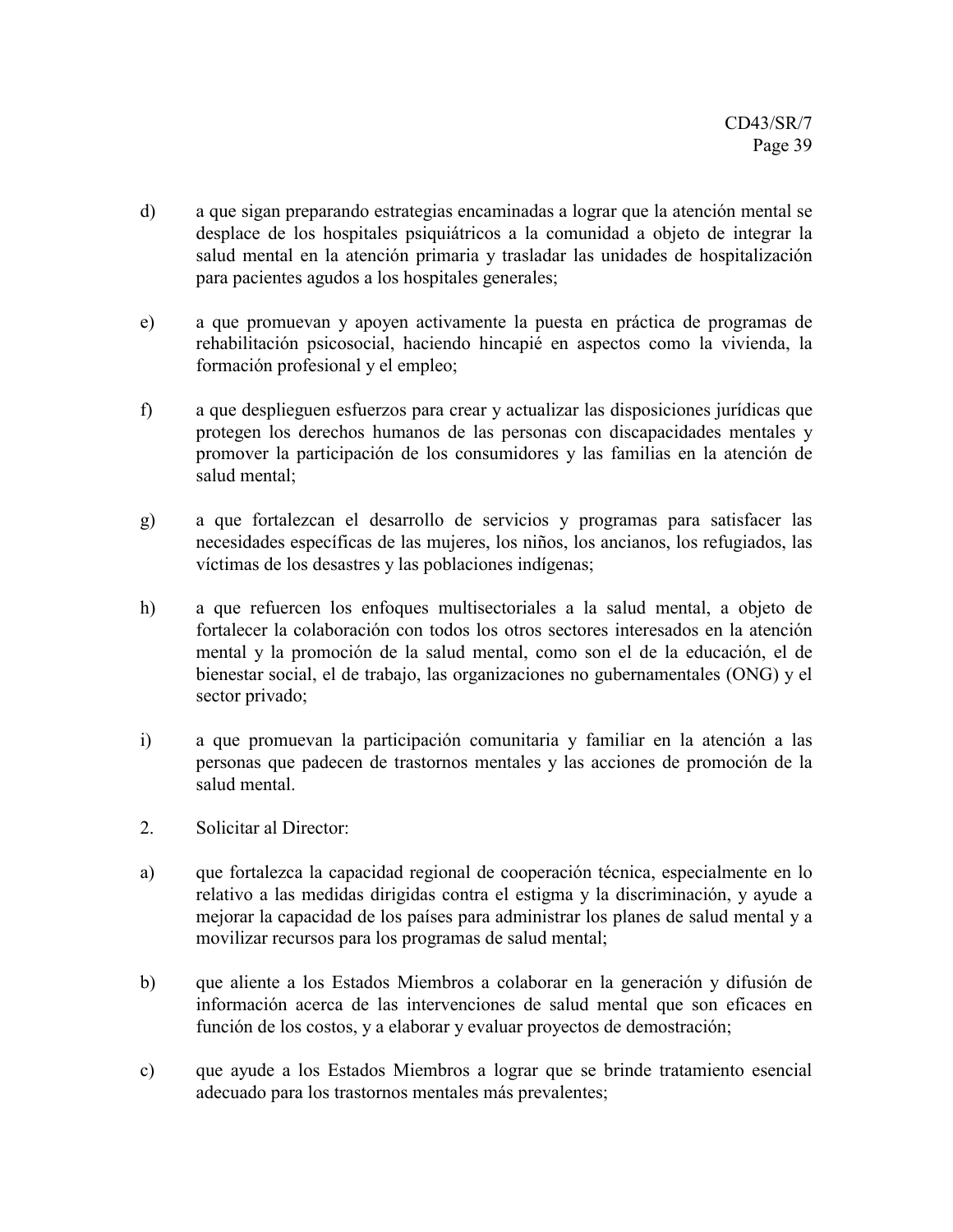- d) que siga respaldando la inclusión de la salud mental en todos los foros y actividades de salud, y que favorezca la forja de alianzas con otras instituciones y organismos que pueden efectuar una contribución significativa a la promoción de la salud mental en las Américas;
- e) que difunda la información acerca de los adelantos logrados en la Región en años recientes.

*Decision*: The proposed resolution was adopted. *Decisión*: Se aprueba el proyecto de resolución.

## ITEM 4.7: INTERNATIONAL HEALTH REGULATIONS PUNTO 4.7: REGLAMENTO SANITARIO INTERNACIONAL

El Representante del COMITÉ EJECUTIVO da a conocer que en la reunión de junio el Comité examinó las modificaciones propuestas al Reglamento Sanitario Internacional y explica que en aquel momento el Dr. Marlo Libel, Asesor Regional en Enfermedades Transmisibles de la OPS, explicó que en 1995 la Asamblea Mundial de la Salud había recomendado revisar el Reglamento para abordar los nuevos retos relacionados con el aumento de los viajes y el comercio internacional, que contribuyen a la rápida propagación de las enfermedades infecciosas. El Reglamento vigente, adoptado en 1969, solamente abarcaba el cólera, la peste y la fiebre amarilla; dependía de la notificación de los países; carecía de mecanismos para la colaboración entre los países afectados y la OMS, y no daba ningún incentivo eficaz para estimular su cumplimiento por los Estados Miembros. Los retos en la revisión del Reglamento Sanitario Internacional eran: conseguir la notificación de los riesgos de la salud pública de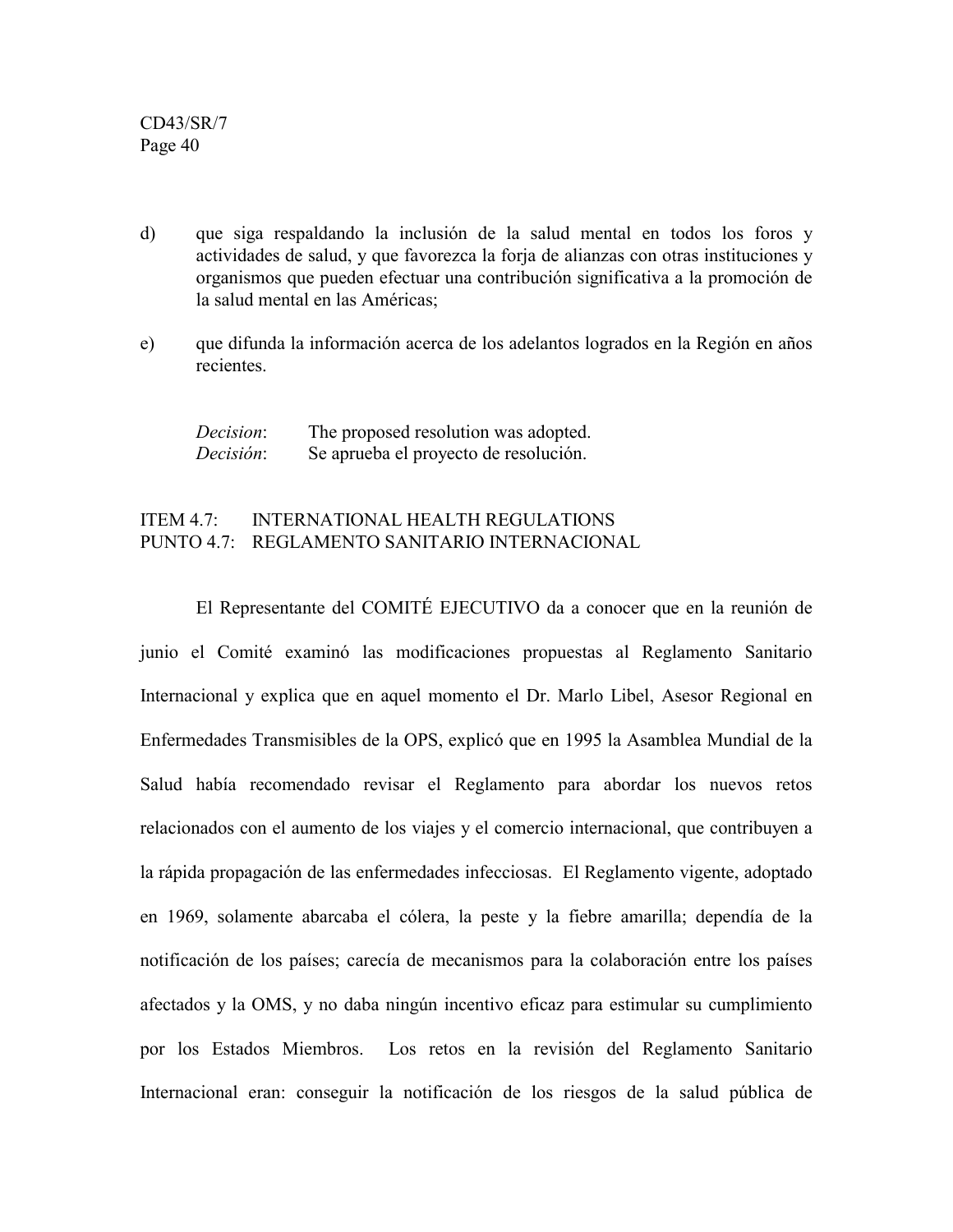importancia internacional urgente; evitar repercusiones negativas innecesarias sobre los viajes y el comercio internacional como resultado de notificaciones no confirmadas, y lograr que el sistema tuviese suficiente sensibilidad para detectar peligros para la salud pública, ya fuesen nuevos o reemergentes.

A diferencia del Reglamento vigente, el nuevo no contendría una lista de enfermedades de notificación obligatoria, sino que exigiría la notificación de cualquier brote de enfermedad u otro incidente de salud que planteara una amenaza internacional urgente para la salud pública. La urgencia se determinaría según un algoritmo proporcionado a las autoridades sanitarias y se incluirían medidas aplicables para prevenir la propagación internacional de enfermedades.

La nueva versión del Reglamento deberá presentarse a la Asamblea Mundial de la Salud para su aprobación en 2004, y en 2002 se preparará un borrador del Reglamento revisado. Entre tanto, se llevará a cabo un proceso de consulta con miras a obtener todas las aportaciones posibles y lograr que la siguiente versión preliminar del Reglamento incorpore las sugerencias de los Estados Miembros y responda a sus necesidades. También se pedirá a los países que participen en las pruebas sobre el terreno de diversos aspectos del Reglamento para determinar si un evento de salud pública es de importancia internacional urgente.

Es motivo de preocupación que el proceso de revisar el Reglamento haya sido tan demorado. El Comité Ejecutivo instó a la OMS a dedicar más recursos y acelerar el ritmo de la revisión para que se logre cumplir el plazo de 2004. Todos los delegados resaltaron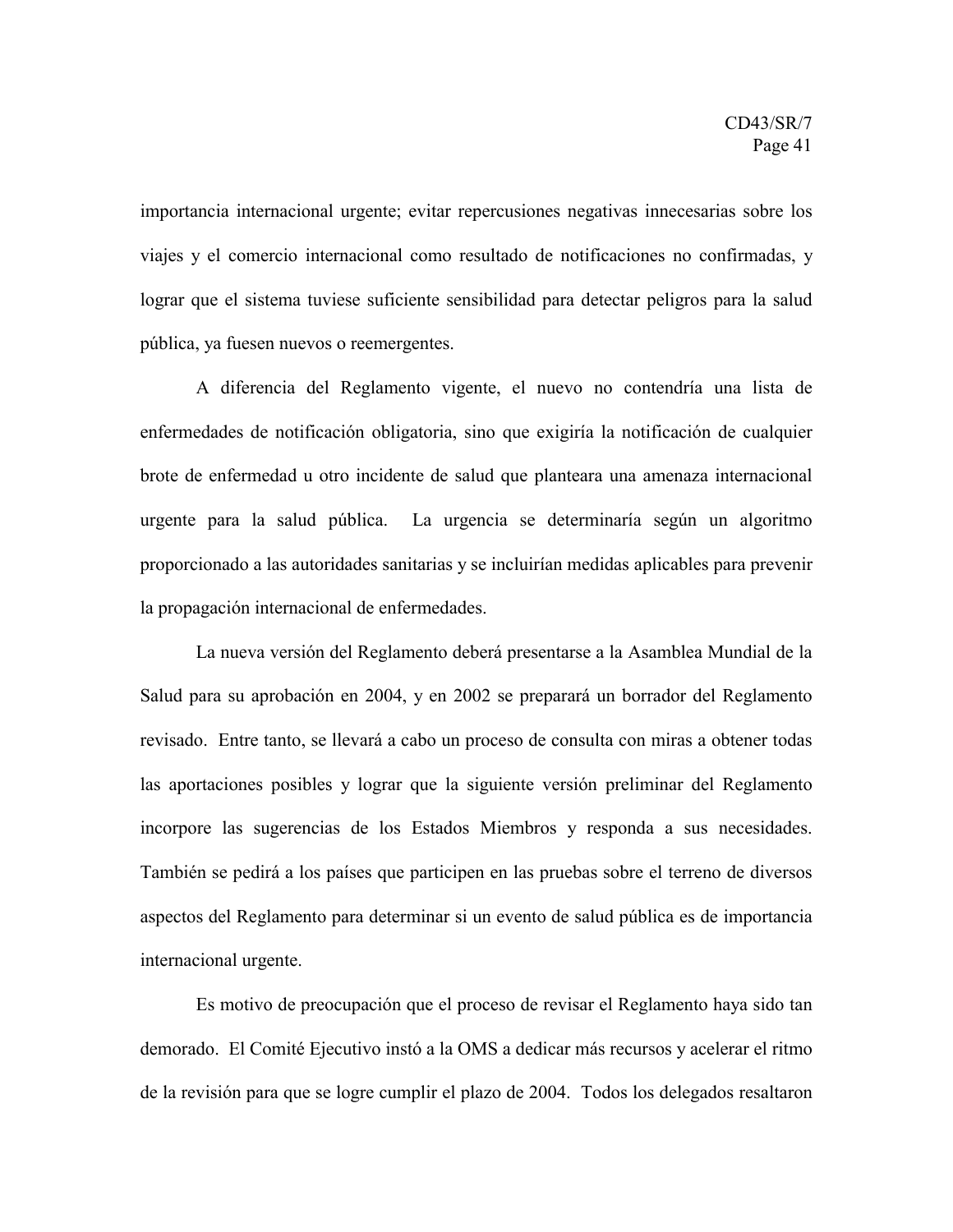la voluntad de sus países de colaborar para que la revisión avance lo más rápidamente posible. El Comité también subrayó que el Reglamento revisado debía seguir asignando prioridad a la protección de la salud pública y a la prevención de enfermedades, aunque también reconoció la necesidad de evitar medidas innecesarias que pudiesen tener consecuencias económicas indeseables o infringir el derecho de los países a participar en el comercio internacional.

Asimismo, el Comité destacó la necesidad de colaborar con otras partes directamente interesadas en el proceso de revisión, en particular las organizaciones de sanidad animal y las industrias de elaboración y control de la calidad de los alimentos. Por otra parte, alentó a la OPS a orientar su cooperación técnica hacia mejorar la capacidad de respuesta de los sistemas nacionales de vigilancia que se consideraron cruciales para la revisión adecuada del Reglamento y su buen funcionamiento. Además, recalcó la necesidad de vincular la vigilancia nacional con la internacional y señaló que la revisión del Reglamento podría requerir una revisión del Código Sanitario Panamericano. Ante esto último, el Director explicó que la modificación requeriría la ratificación por el Poder Legislativo de todos los Estados Miembros, procedimiento que sería demasiado complejo y dilatado. Más factible sería modificar las prescripciones anexas al Código según fuese necesario, a fin de armonizarlas con el Reglamento Sanitario Internacional revisado. Una vez elaborada la revisión de este último, la Oficina examinaría las prescripciones del Código y recomendaría modificaciones a los Cuerpos Directivos.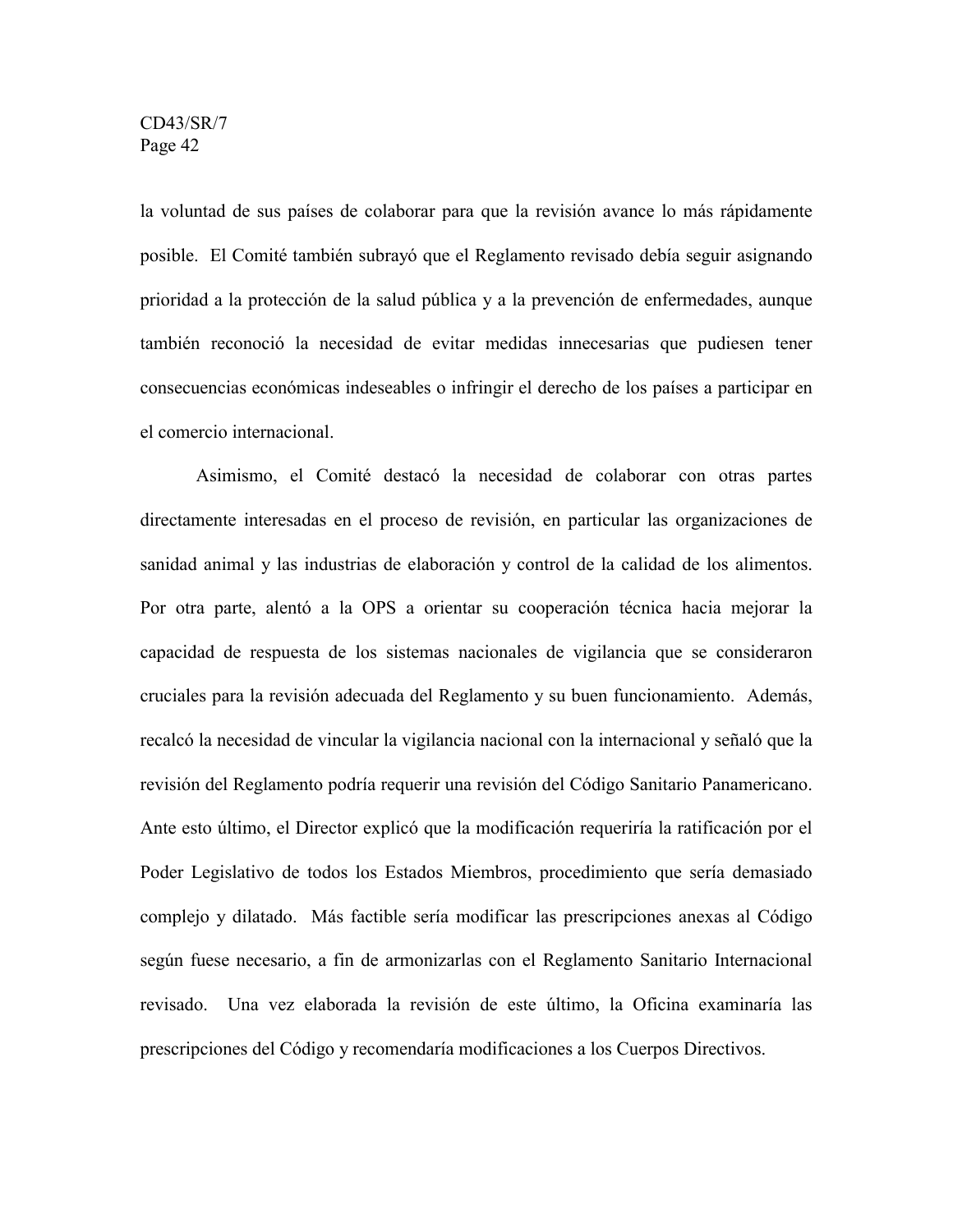El Comité Ejecutivo recomendó que el Consejo Directivo aprobara una resolución sobre este tema instando a los Estados Miembros a participar activamente en la revisión y a examinar los criterios para definir un evento de salud pública de posible importancia internacional. También solicita al Director que preste cooperación técnica a los países en sus actividades destinadas a poner a prueba la revisión propuesta del Reglamento Sanitario Internacional, y recomienda que se celebren reuniones al respecto convocadas por la OMS.

O Delegado do BRASIL explicou que o ministério da saúde de seu país, por intermédio da sua Agência Nacional de Vigilância Sanitária, participa intensamente dos esforços da OMS e da OPAS na revisão do regulamento sanitário internacional. Segundo ele, a resolução CE128.R1 contém avanços significativos.

O regulamento em vigor, de 1969, prevê medidas de vigilância sanitária e epidemiológica para três doenças: cólera, peste e febre amarela. É limitado, pois considera apenas as doenças transmissíveis, mas nem todas, como objeto de preocupação; tampouco propõe medidas de controle sanitário do transporte internacional de mercadorias. Se considerar as novas tendências e perfis epidemiológicos das doenças e os riscos envolvidos no comércio mundial, devido à velocidade de circulação de pessoas, bens e produtos, essa revisão do regulamento sanitário internacional será plenamente justificada. Dela deverão constar parâmetros e procedimentos eficazes de prevenção e monitoramento de riscos à saúde.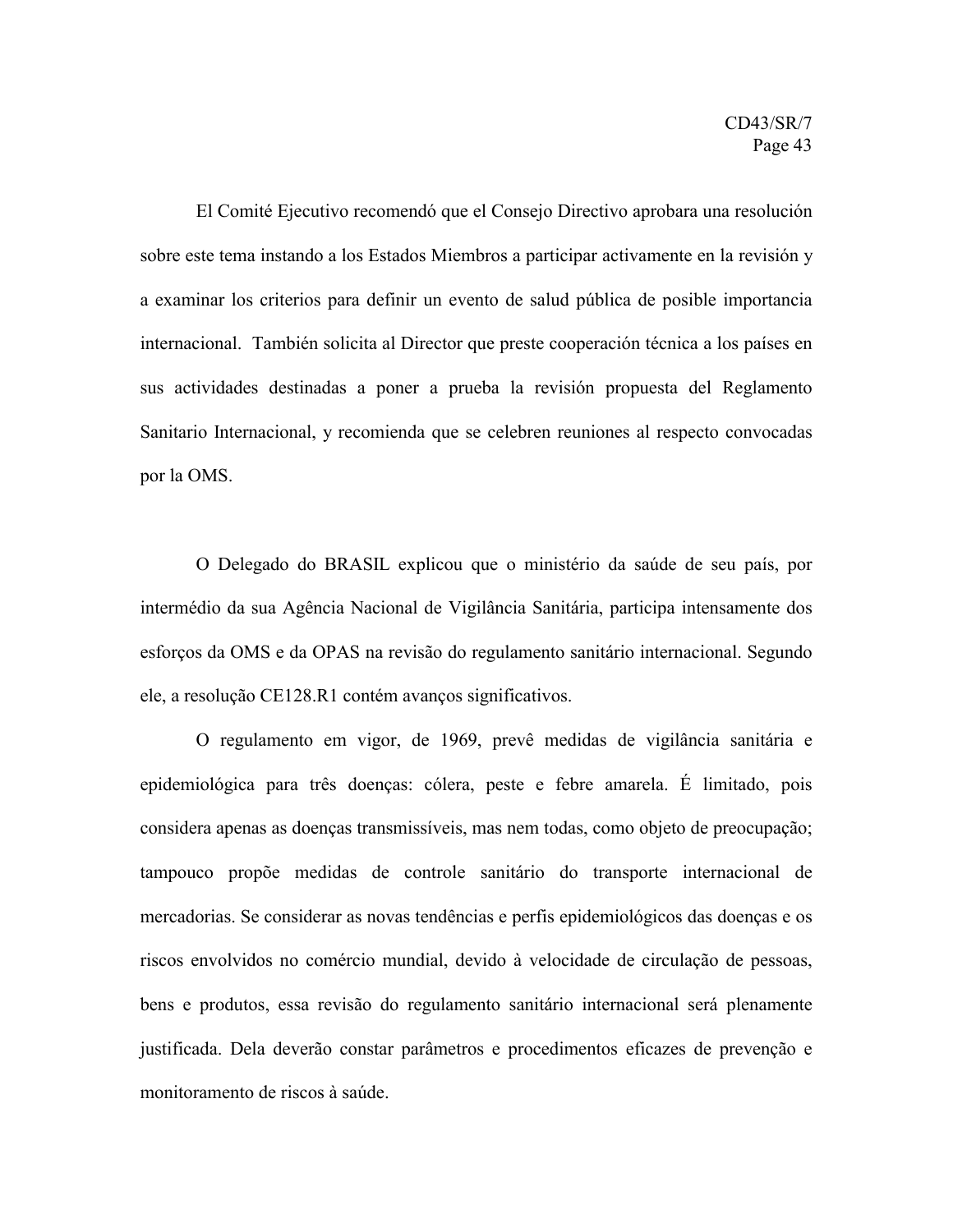As antigas preocupações com a transmissão de doenças, com a infestação dos meios de transportes, cargas e instalações de fronteiras, devem ser somadas às novas preocupações com a fraude, as más práticas de fabricação e as doenças não infecciosas, decorrentes da eventual contaminação de produtos por causas microbiológicas, físicas e químicas que são de grande interesse sanitário, pelo seu impacto na saúde humana e ambiental.

Feitas essas considerações, expressou a visão crítica do Brasil sobre o documento e fez as seguintes sugestões para o seu aperfeiçoamento:

- 1) A revisão deverá ampliar seu espectro de atuação para o controle de doenças não infecciosas.
- 2) O intenso e diversificado comércio internacional e seus riscos sanitários não estão claramente incorporados ao conjunto de preocupações contidas no documento. Por isso, no item 2.6 do documento, o Brasil propõe a inclusão da expressão "e de riscos sanitários advindos do comércio mundial de produtos", após a expressão*,* "resposta a epidemias".
- 3) As ações de promoção da saúde e de prevenção de fatores de risco foram sugeridas exaustivamente nesta reunião, mas não estão asseguradas na proposta de revisão. O regulamento parece ocupar-se apenas das ações de notificação e controle de eventos mórbidos já ocorridos, em vez de estabelecer medidas para prevenção de suas ocorrências. A exigência de que as administrações de portos, aeroportos e fronteiras executem planos de gerenciamento da água para consumo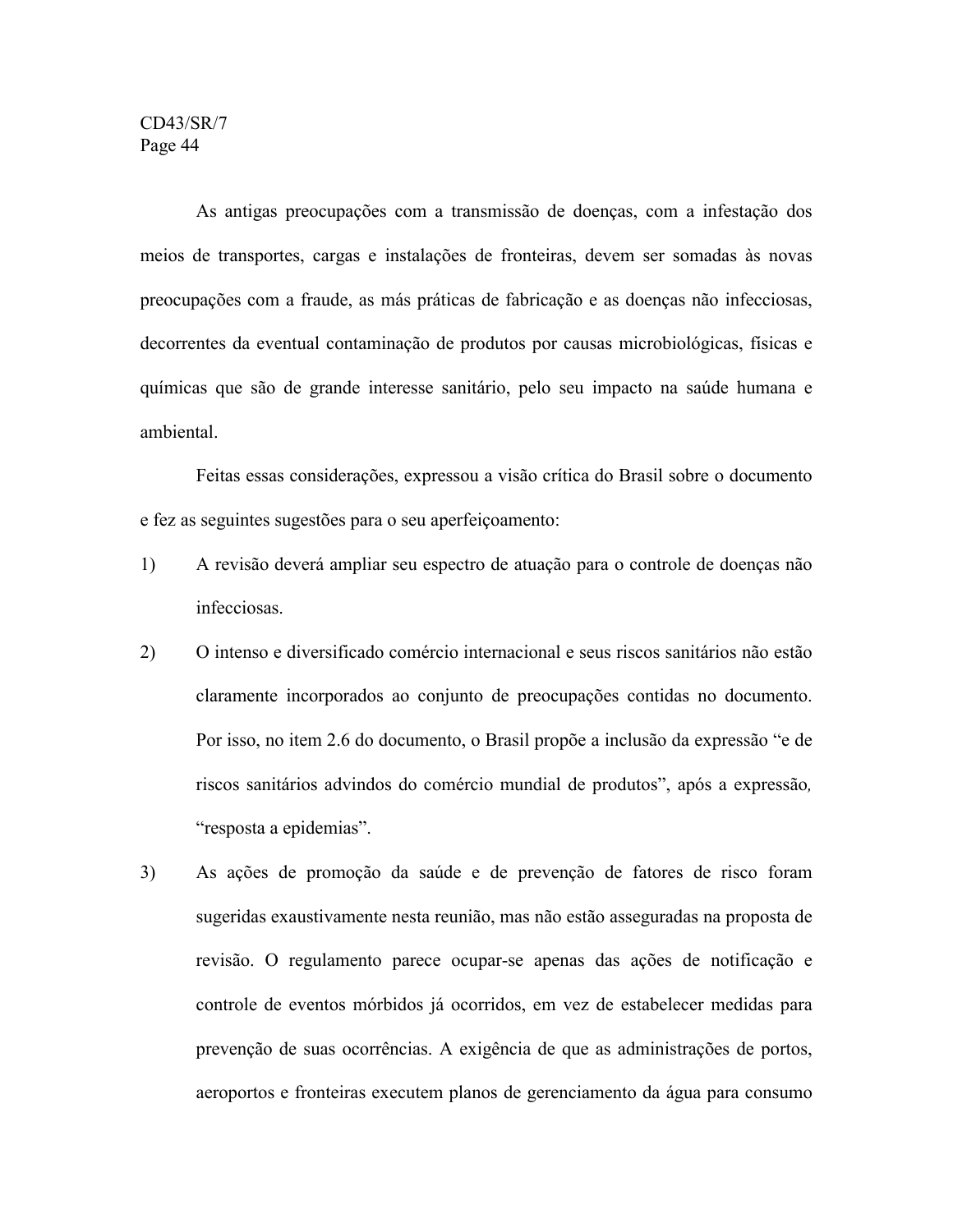humano, resíduos sólidos, efluentes sanitários, água de lastro (Ballast Water), controle de vetores e *catering* seria uma importante tomada de posição a se esperar do novo regulamento.

- 4) O monitoramento do perfil epidemiológico mundial por meio de uma vigilância de sinais e sintomas e não de doenças precisa ser melhor definido, para que sua implementação seja bem executada. Deverá estar vinculado à construção de sistemas de informação e divulgação do perfil epidemiológico de cada Estado Membro e, para isso, a OMS tem papel fundamental na orientação e acompanhamento da aplicação das medidas e formalidades propostas pelo novo regulamento sanitário internacional.
- 5) A utilização de um sistema de notificação confidencial e o uso de informações de fontes oficiosas, necessitam ser melhor discutidos e suas implicações políticas, econômicas, sociais e sanitárias devem ser avaliadas à luz do direito internacional e da soberania dos Estados Membros.
- 6) A elaboração de propostas para a criação de um sistema internacional de notificação de fraudes e desvios de qualidade de bens de interesse sanitário, a adoção de boas práticas no transporte internacional e no armazenamento de produtos importados e exportados, seriam medidas que harmonizariam e facilitariam o tráfego e o comércio internacional.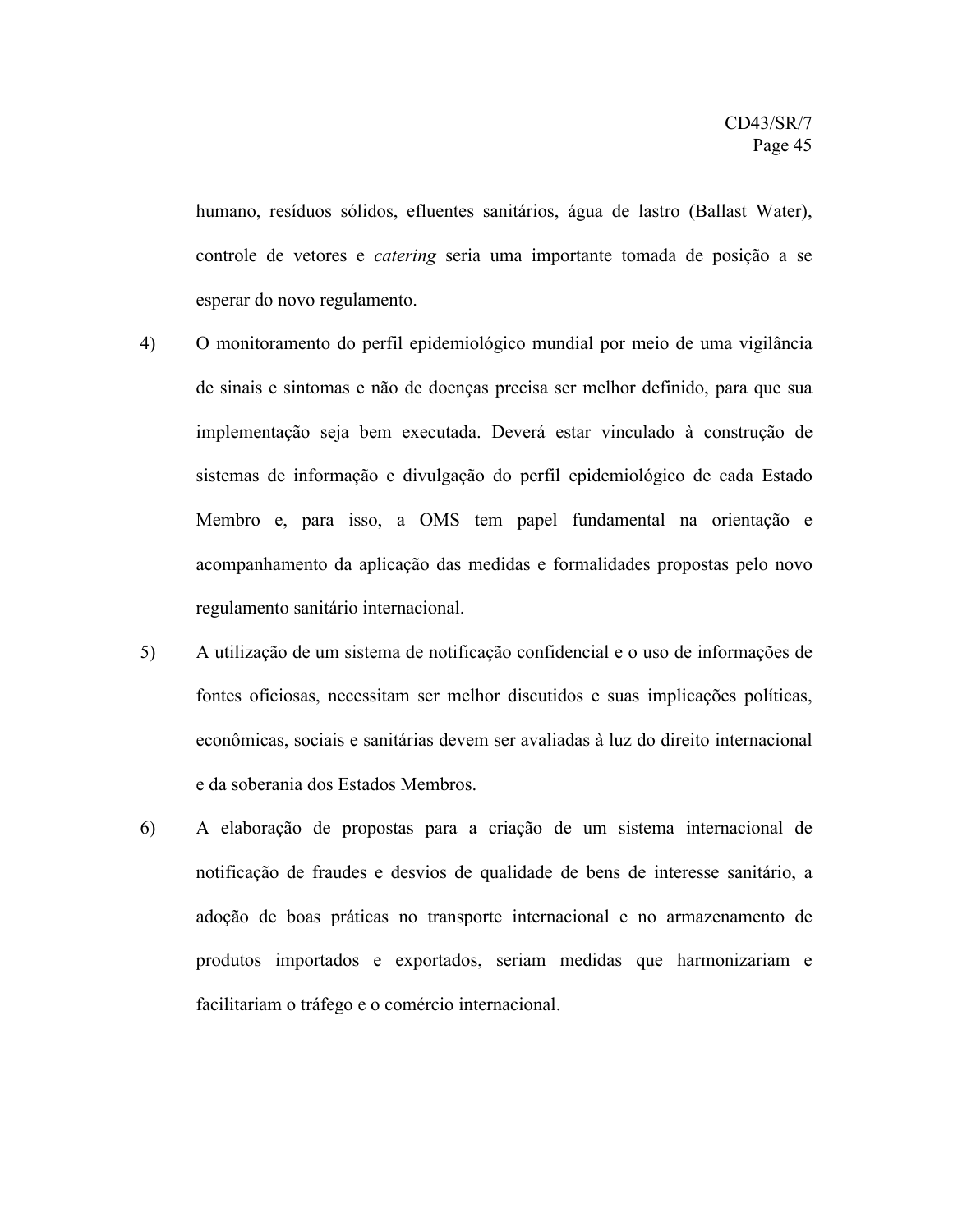O Delegado do Brasil informou também que seu país enviará a cada Estado Membro uma proposição detalhada e, nela fundamentado, pretende sugerir a criação, na estrutura organizacional da OPAS, de uma comissão técnica permanente de vigilância sanitária, que teria a atribuição de cuidar dos assuntos relacionados à regulamentação sanitária dos produtos de interesse da saúde, das tecnologias em saúde e da vigilância internacional dos portos, aeroportos e fronteiras.

The Delegate of the UNITED STATES welcomed the comprehensive progress report. Being in agreement with the need to revise the international health regulations, particularly stressing the need for capacity building at the national level, the United States supported the resolution with its emphasis on Member State participation in the revision process. It endorsed the development of a surveillance and response strategy to identify public health risks of urgent international importance and provide the basis for deciding which public health measures should be applied. Surveillance data, collected by national regional health authorities, could be used not only to detect outbreaks but also to guide decision-making and capacity building in national public health programs.

The current regulations were obviously insufficient in view of the present day's rapid high-volume international migration, trade in goods, emerging infections and the threats of viral terrorism. The revised regulations would need to be flexible and clarify for the authorities the conditions under which it was appropriate to restrict movement of humans, animals, and cargo in order to contain the spread of disease.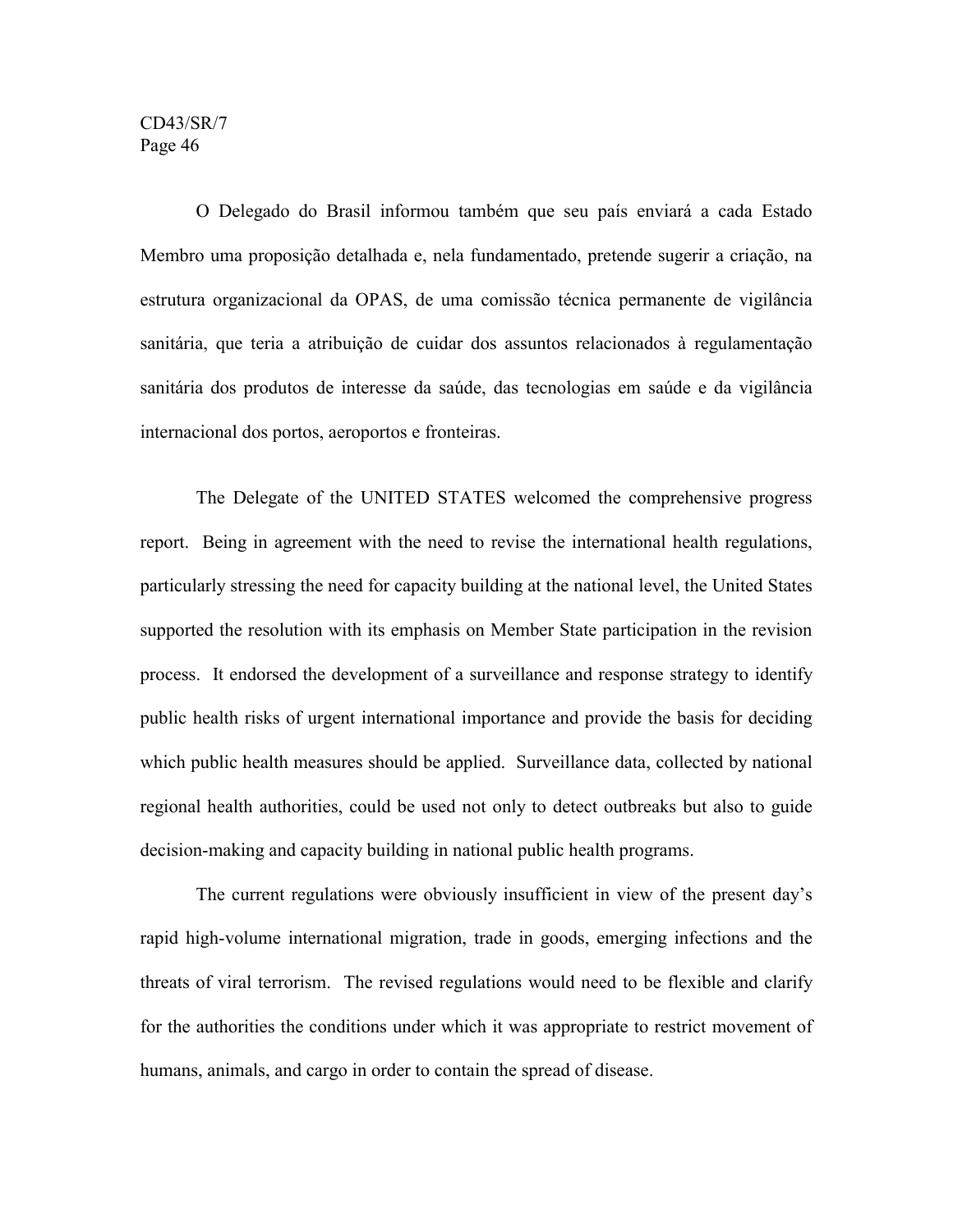The United States did have some concerns, however, about the revision process as currently described. It would be preferable for some of the activities detailed in the WHO plan of work for the revisions to take the form of voluntary guidelines or templates rather than binding internationally negotiated regulations. A careful balance was needed among international disease containment efforts, the infringement of individual liberties, a nation's right to engage in international trade and national determination of the proper measures to protect domestic public health.

The United States strongly encouraged collaboration and cooperation with animal health organizations on the international, regional, and national levels to establish early warning systems for public health threats that could have serious repercussions on public health or the economy of animal production and thus on food security. It was to be hoped that the regional animal health organizations in the Americas were being included in the IHR revision process.

The Delegate of CANADA said that while being very supportive of the intentions underlying the revision of the International Health regulations, Canada felt that the international process driving the globalization of international public health risks was not fully addressed in the proposed approach to the revisions. That shortcoming applied specifically to the international supporting roles of PAHO and WHO. There was a need to recognize the importance of non-Member States in the global control of international threats and to create workable strategies to address the needs of other sectors in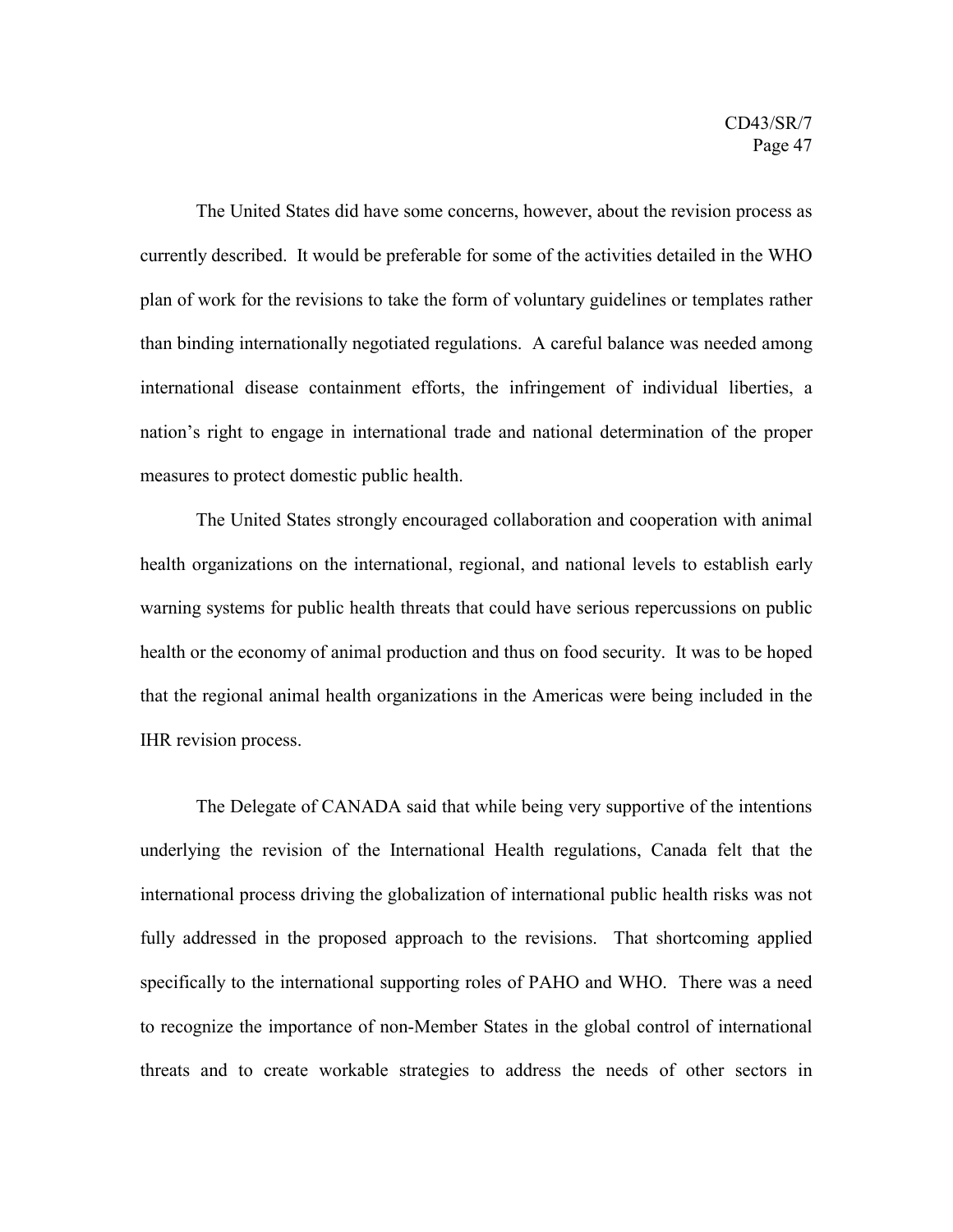international threats to public health. In addition, projections of magnitudes of movements of people, products and conveyances, including the phases of pre-departure, transition and post-arrival, were important predictors which would significantly impact the results of the revisions. Those two issues needed to be more clearly addressed in the deliberations leading to effective recommendations for the revisions of the International Health Regulations.

The report did not address the significance of information technologies and the globalization of information transfer as an alternative mechanism of communicating public health concerns. Public response at both the local and the international levels to rumors and unconfirmed reports of public health significance required WHO and PAHO actively to address their reporting, notification, and confirmation strategies in an instantaneously informed world. Strategies to address an instantaneously misinformed world were also required.

In addition there was a need to examine the context of how much benefit existed in the previous version of the regulations, whether the revisions represented true benefits or whether there were also any deteriorations in the IHR. For example, proposals for standards of performance or requirements on capacity, reporting or responsiveness to a potential event of global public health significance needed to be managed in a collaborative manner by the Member States. That would promote international efforts in the management of global public health threats. In the modern context of international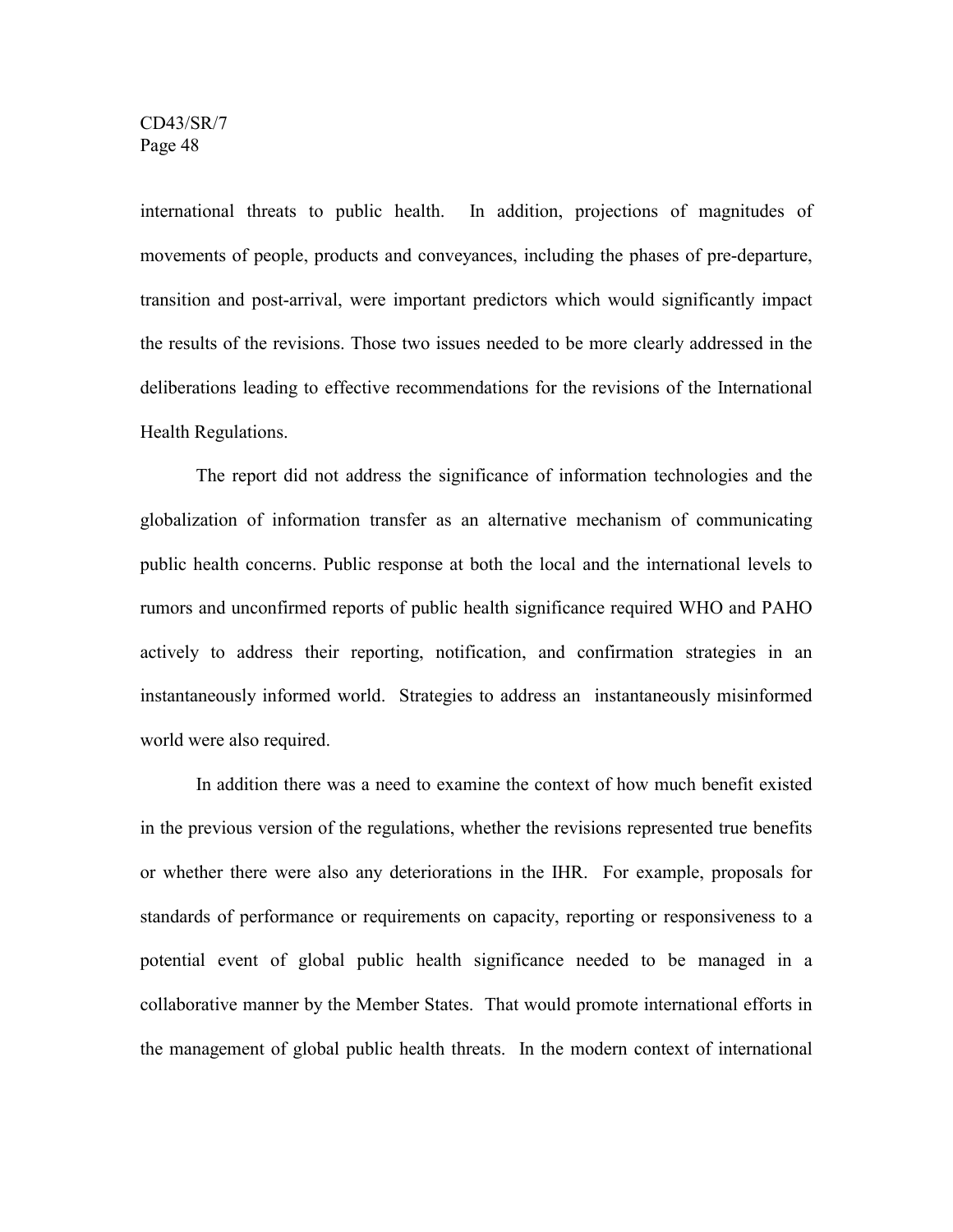public health management, the use of the best available information or evidence-based medical management was an attainable goal.

La Déléguée de la FRANCE souligne que les épidémies deviennent aujord'hui des urgences sanitaires de portée internationale. Lors de l'Assemblée mondiale en mai 2001, une résolution avait été adoptée visant à renforcer les mécanismes de coopération internationaux dans le cadre de la sécurité sanitaire mondiale, en particulier pour ce qui concerne l'alerte et l'action en cas d'épidémie. Ces mécanismes concernent les systèmes de surveillance épidémiologiques nationaux des laboratoires de santé publique, des réseaux régionaux et internationaux d'alerte qui se mettent en place. Ce dispositif est amené à jouer un rôle de plus en plus important dans le futur Règlement sanitaire international qui couvrira à terme tout évènement urgent relatif à la santé publique pouvant avoir un impact international et non seulement les maladies infectieuses.

Depuis une dizaine d'années, la France a considérablement structuré son dispositif national de sécurité sanitaire, tout en jouant un rôle prépondérant dans la création d'un réseau européen de surveillance des maladies. C'est pourquoi elle a répondu favorablement à la demande de participation active de l'OMS en mettant en place un comité d'experts interministériel qui réunit à la fois les experts de la santé et de l'agriculture, des services des douanes, du tourisme et d'autres services, et qui implique les services spécifiques des départements français d'outre-mer. Elle a également apporté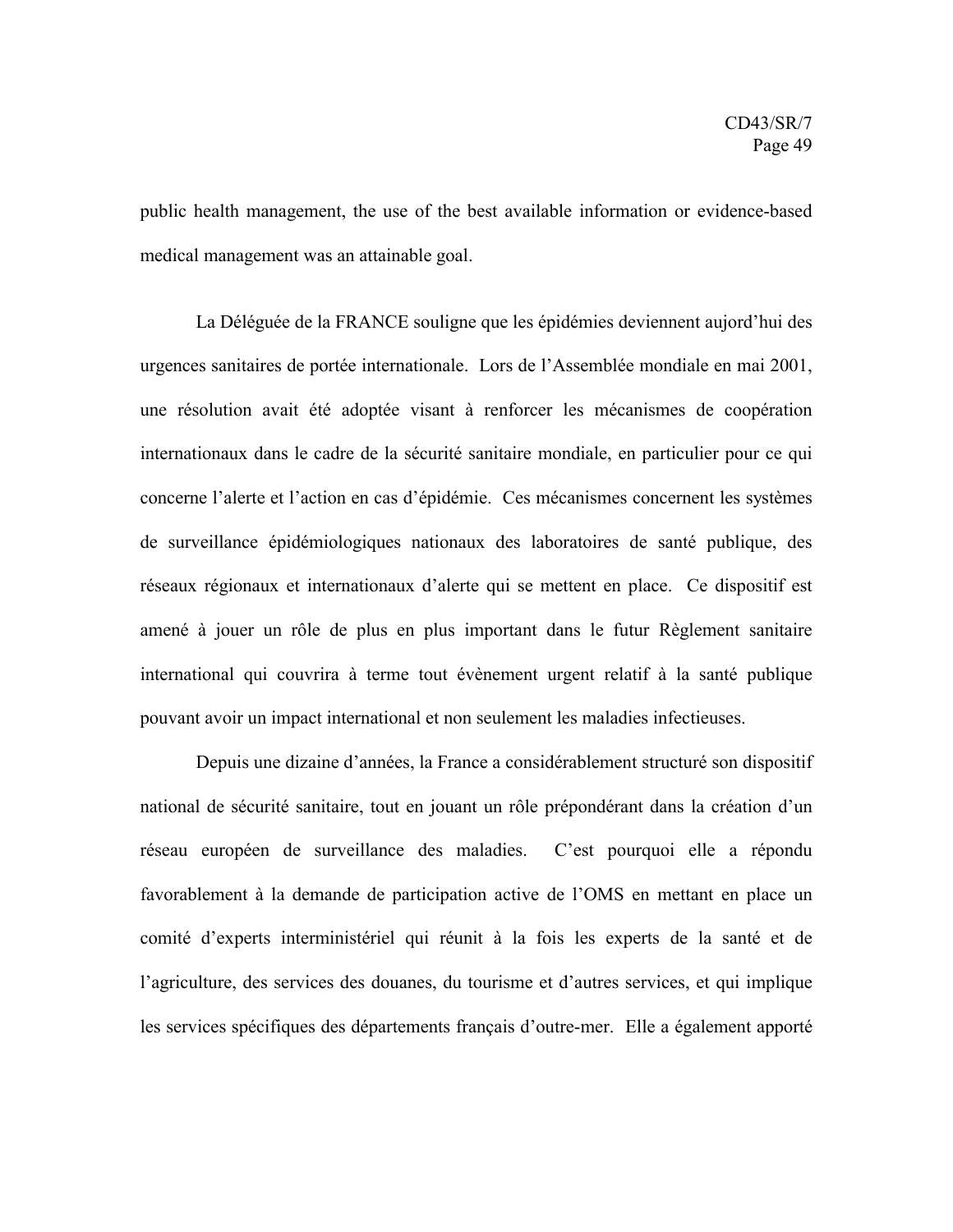son soutien financier à l'organisation pour lui permettre d'organiser les travaux nécessaire au processus de révision.

En conclusion, la France souhaite, apporter son appui à la région, via les DFA dans la conduite des travaux qui seront développes de la révision du règlement sanitaire international.

El Delegado de URUGUAY dice que su país ha desarrollado un proceso continuo de estudio, análisis y consulta a nivel nacional integrando a los diferentes sectores y actores vinculados con el tráfico internacional de productos y desplazamientos de personas. De esta forma se ha podido elaborar una propuesta práctica multisectorial que tiene en cuenta la nueva realidad epidemiológica mundial y que reduce a un mínimo la interferencia con los procesos de intercambio. En este momento, Uruguay desempeña la presidencia *pro tempore* en el MERCOSUR y el 1, 2 y 3 de octubre próximo se ha convocado a un seminario para la revisión del Reglamento Sanitario Internacional en el que participarán los cuatro países del MERCOSUR —Argentina, Brasil, Paraguay y Uruguay— así como Chile y Bolivia, con el apoyo directo de la OPS y de la OMS. En el seminario habrán talleres sobre la revisión del Reglamento y se tratarán aspectos tales como los eventos de importancia internacional, el manejo de la información y los mecanismos de notificación, las medidas permanentes y de rutina del servicio de salud pública en las fronteras, las medidas que se deben aplicar a viajeros, bienes y medios de transporte en situaciones de riesgo.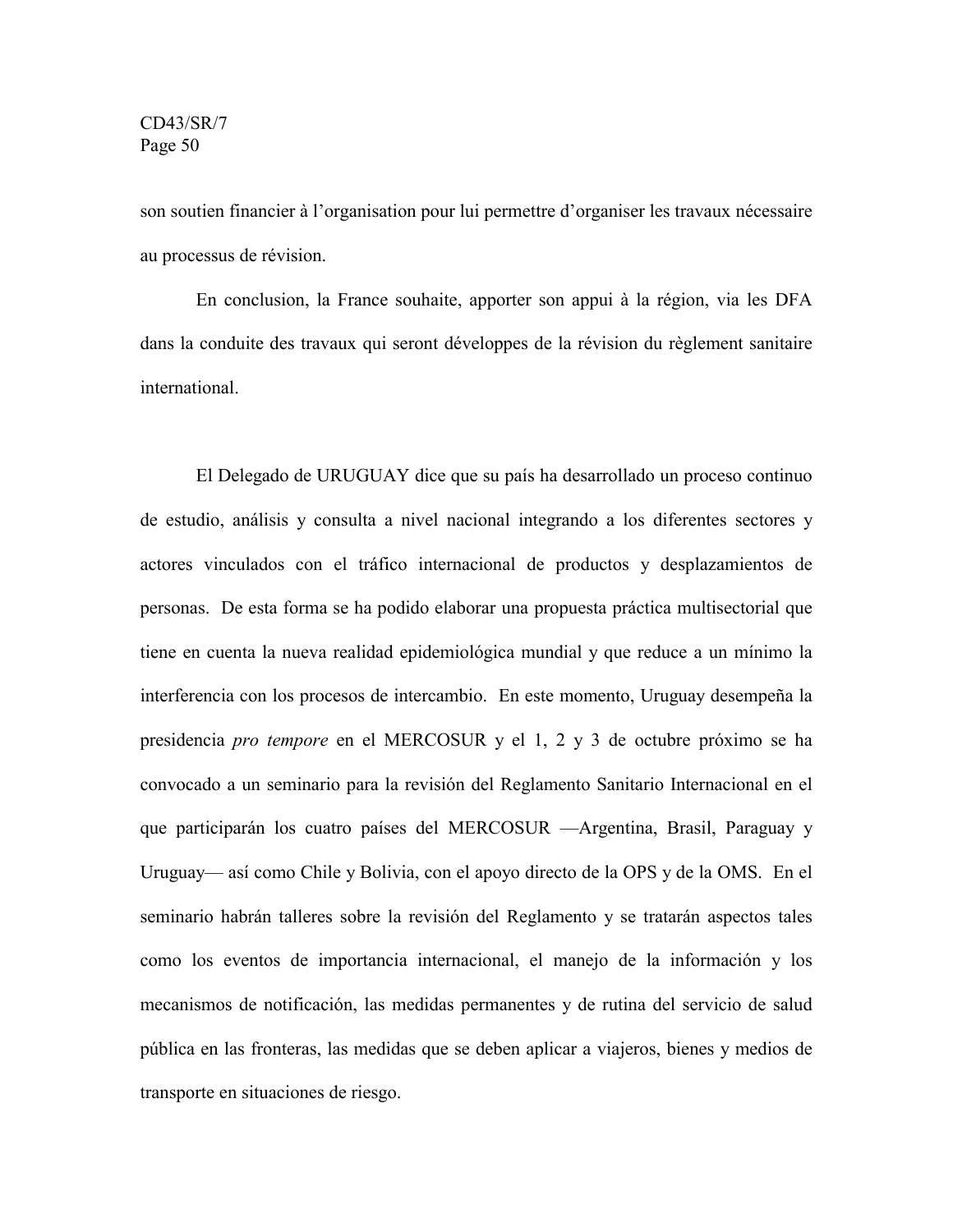El Dr. MARLO LIBEL (Programa de Enfermedades Transmisibles, OPS) agradece los comentarios sobre el proceso de revisión del Reglamento. Es necesario tener siempre presente que el objeto principal de la revisión es mantener un máximo de seguridad contra la propagación de enfermedades con un mínimo de interferencia con el movimiento internacional de personas y productos. Cualquier revisión del Reglamento que se establezca tiene que sopesar los riesgos para la salud pública y las consecuencias para la entrada y la salida de productos por las fronteras. El Reglamento actual se refiere solamente a enfermedades transmisibles, y aún no se sabe si el nuevo Reglamento abarcará riesgos físicos o químicos porque no hay ninguna propuesta específica al respecto. El aporte de Brasil se tomará como una sugerencia para la próxima revisión.

La notificación mediante síndromes ya no se usará como modalidad para la notificación en el Reglamento revisado, ya que este sistema no ha funcionado. Sin embargo, varias de las áreas técnicas de la OPS la siguen promoviendo y usando dentro de los países como mecanismo para mejorar la sensibilidad de los sistemas de vigilancia de problemas nuevos, pero no como sistema de notificación internacional.

En relación con el uso de notificaciones por fuentes informales, es decir, que no provienen de los Estados Miembros, la OPS y la OMS deberán reaccionar entre ellas de manera inmediata mediante su confirmación en consulta con los Estados Miembros.

Sería conveniente seguir el ejemplo de Francia creando comités nacionales institucionales integrados por representantes de las áreas de salud, inocuidad de los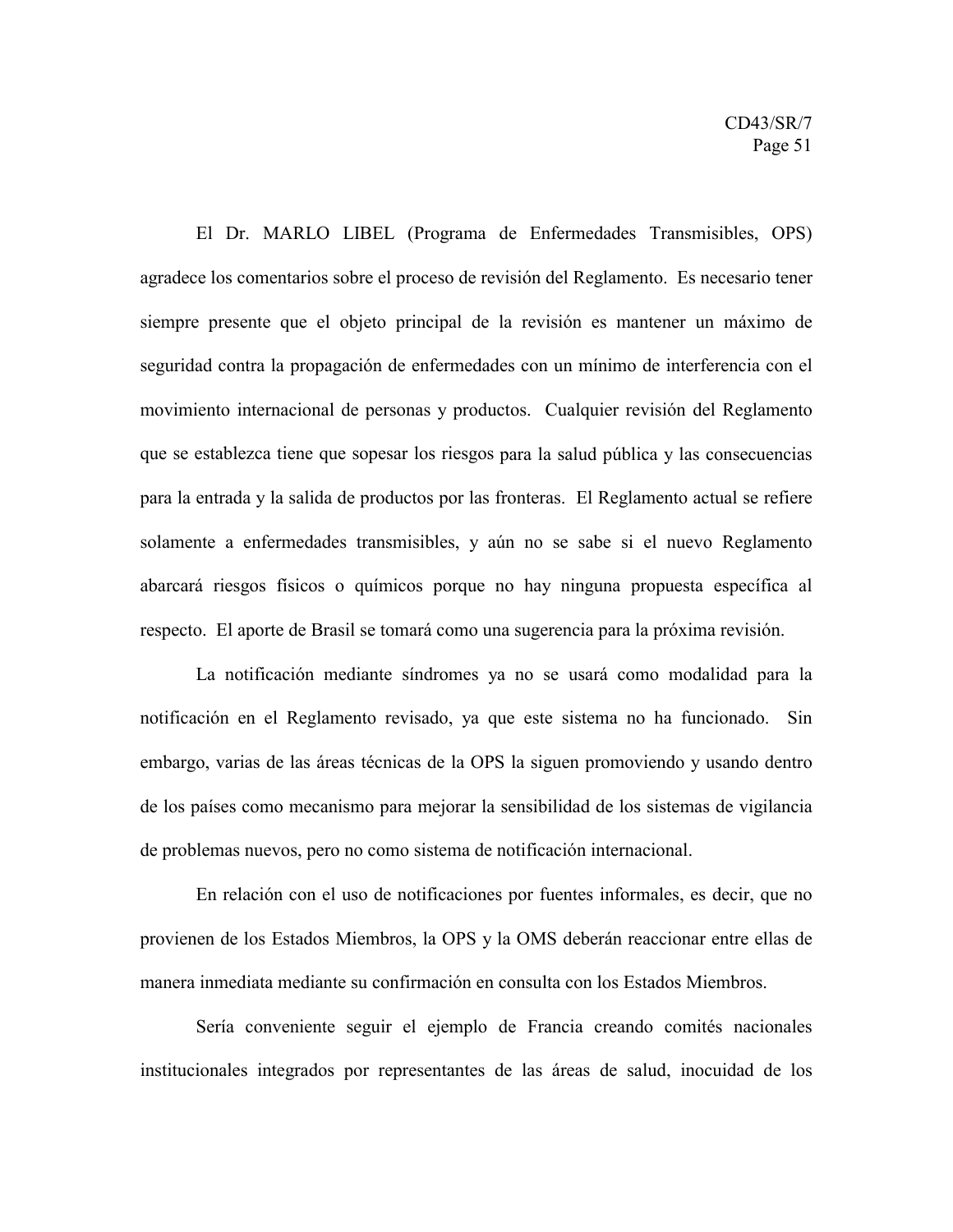alimentos, medio ambiente y productos farmacéuticos y, como se mencionó en la reunión del Comité Ejecutivo, representantes de los países miembros de la Organización Mundial del Comercio. Este organismo se ocupa de todo lo que se refiere al comercio de productos, y la OMS y la OPS procuran que se establezcan puentes y alianzas con sus representantes en los países a fin de reducir toda posibilidad de interferencia injustificada desde el punto de vista sanitario con el comercio de productos y el movimiento de personas.

Agradece la oportunidad brindada por MERCOSUR al convocar el seminario mencionado para la revisión del Reglamento Sanitario Internacional. En los próximos meses se celebrará un taller semejante en el área andina en colaboración con el Organismo Regional Andino de Salud y la OPS y también talleres subregionales para América del Norte, Caribe y Centroamérica, con el fin de dar a los países la oportunidad de expresar sus inquietudes y propuestas antes del borrador que deberá presentarse en el año 2002.

The DIRECTOR said that the topic was a very difficult one. When the original regulations were proposed, as all would agree, the world had been very different. But those original regulations, too, had depended a lot on the trust between countries. Whatever new system was established, there still had to be a considerable amount of trust both among countries and between countries and the World Health Organization. Trust in terms of confidentiality, and in terms of respect for the interests of countries.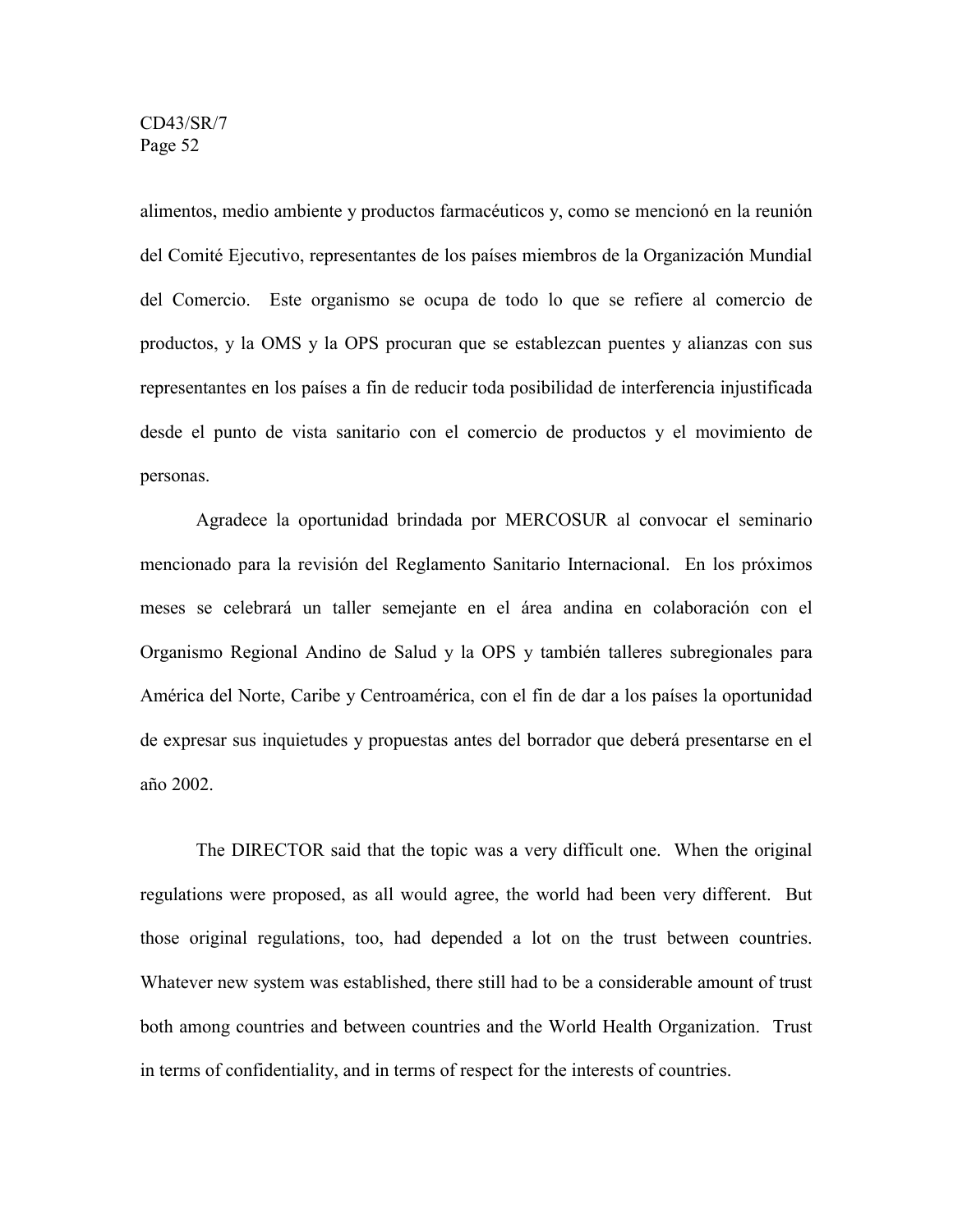It had to be expected that the revision process was going to take a long time. He was not terribly sanguine that by the year 2002 there would be a definitive version that everyone would be able to adopt. And one of the reasons for that was the point made by Canada, the availability of information in real time from sources under no obligation to be reliable. That was in fact a major problem. Anyone could get onto the Internet and publish anything about any particular country, without any need to be credible or give a source. That was an issue that was never contemplated when the international health regulations were first drawn up. In order to take account of that phenomeneon, there was going to have to be trust that an organization like PAHO would get in touch rapidly with countries to verify whether such sources were in fact present or not. That in turn had implications for the level of agility in the country itself to be able to give a response for WHO or PAHO, in order for the Organizations to reach a particular judgement.

He also had some points to make in regard to the World Trade Organization. There had been considerable concern that international sanitary regulations could be used as impediments to trade, rather than facilitating trade. That was a point of great concern for the World Health Organization, which had already begun discussions with the present leadership of the World Trade Organization as well as with its future president, to examine what kinds of joint approaches there might be between the two organizations, to ensure that possible threats of disease did not hamper trade. There was a lot of enthusiasm in both organizations for the idea that they should have some common approach to that particular area. However, it was not enough for the discussions to take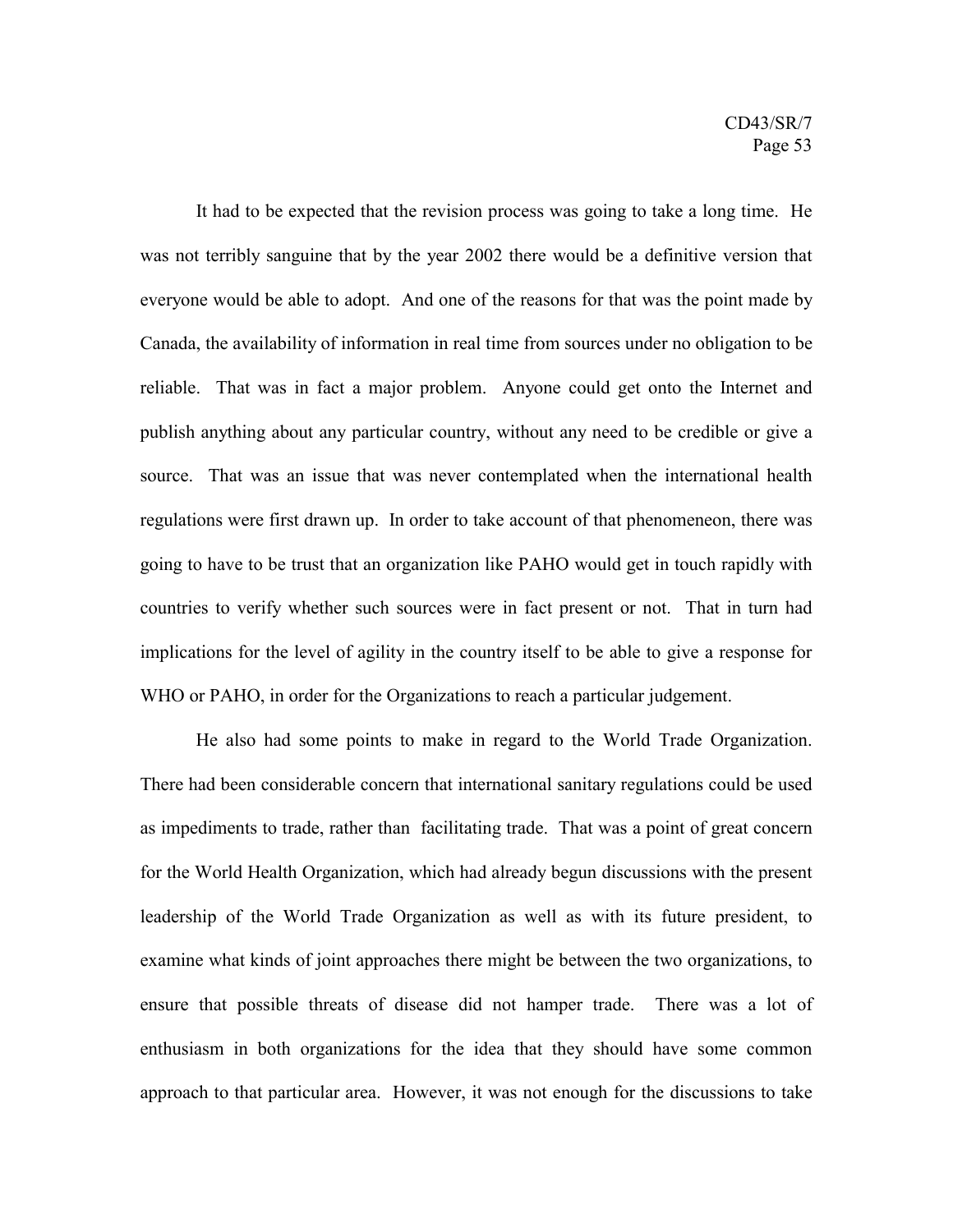place at the level of Geneva; they also had to take place at the level of the countries themselves, so that the representatives of these organizations at the country level would be aware of what was going on. Similarly, some of the country representatives were seeking to participate in some of the meetings that would be arranged at the sub-regional level. Such meetings would be not necessarily be only for Ministers, but would also involve technical experts, to review the implications of the revisions. He urged the Delegates to take the prospect of such sub-regional meetings seriously, and to prepare to participate, with some of the views expressed at the current meeting, so that there would be a range of differing views to be put to WHO for consolidation.

La PRESIDENTA da las gracias al Dr. Alleyne y afirma que es necesario actualizar el Reglamento actual, recordando que ello no significa que no pueda sufrir futuros cambios a medida que el mundo avance y lo requiera el comercio internacional.

Seguidamente pide al RELATOR que lea el proyecto de resolución sobre el tema.

The RAPPORTEUR presented the following draft resolution:

## *THE 43rd DIRECTING COUNCIL*,

Recalling resolutions WHA48.7 on the International Health Regulations and CD41.R14 on emerging and reemerging infectious diseases and antimicrobial resistance;

Having seen the progress report on the revision of the International Health Regulations (Document CD43/11) and recognizing the need to adjust the current version of the International Health Regulations so that it takes into account the increased volume of international travel and trade and current trends in the epidemiology of communicable diseases, including emerging disease threats;

Considering the need to protect public health and control disease and, at the same time, avoid unnecessary measures that could have unanticipated social or economic consequences; and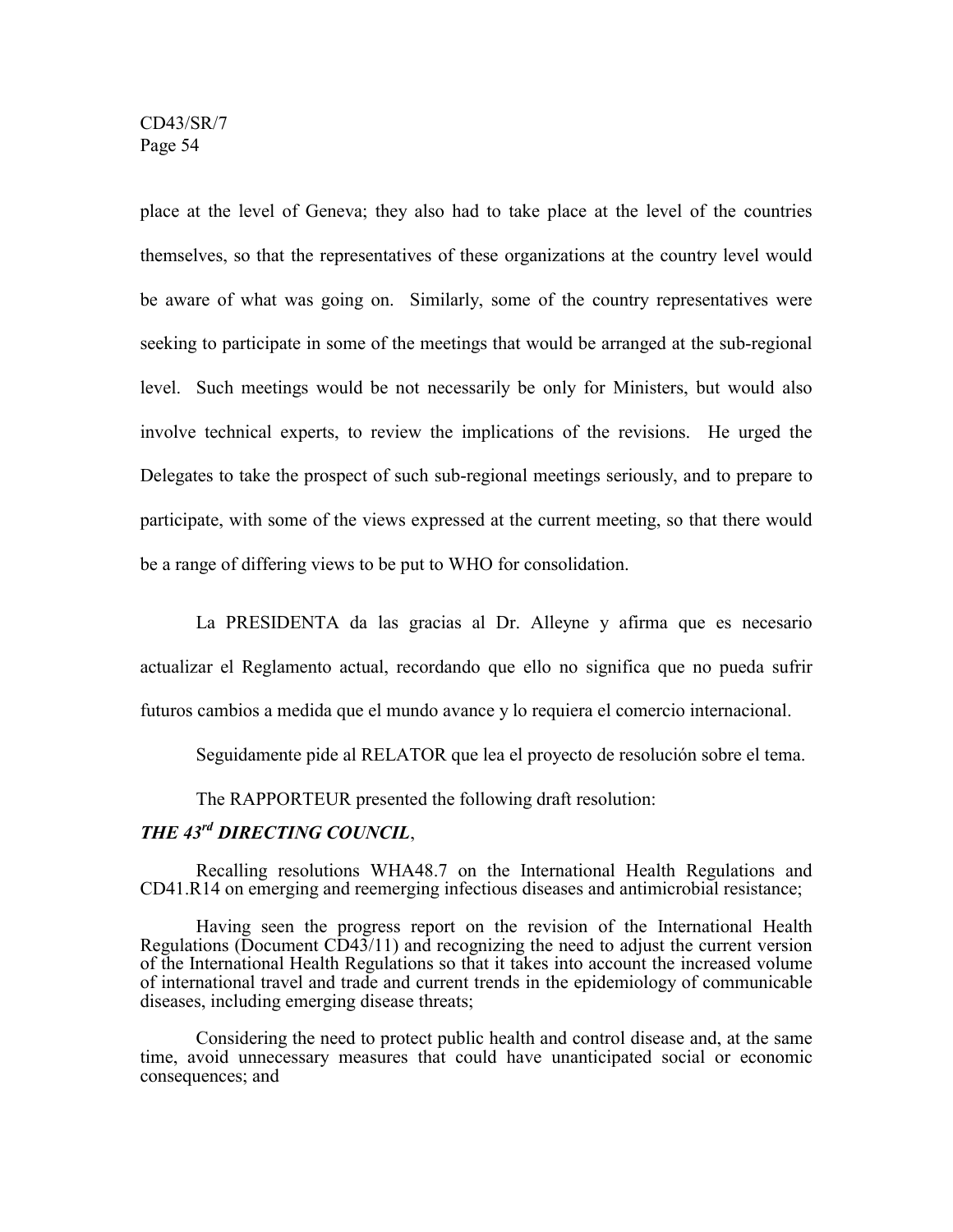Recognizing that the opportunity to intervene with prevention and control measures is limited by the speed with which goods, food, and people are mobilized, and by the emergence of pathogens resistant to the available antimicrobials,

#### *RESOLVES:*

- 1. To urge the Member States to:
- (a) participate actively in the process of revising the International Health Regulations, both nationally and in the regional integration systems' agenda;
- (b) review the criteria to define a public health event of potential international importance as proposed for the revised International Health Regulations.
- 2. To request that the Director:
- (a) provide technical cooperation to support countries in their efforts to test the implications of the proposed revision of the International Health Regulations;
- (b) promote the organization of subregional meetings among partners with expertise in the area of epidemic alert and response to facilitate the exchange of evidence gathered on the testing of specific components of the revised International Health Regulations.
- (c) organize the participation of the Region of the Americas in meetings convened by WHO to address matters related to the revision of the International Health Regulations.

#### *EL 43.er CONSEJO DIRECTIVO*,

Recordando las resoluciones WHA48.7, sobre el Reglamento Sanitario Internacional, y CD41.R14, acerca de las enfermedades infecciosas emergentes y reemergentes y la resistencia a los antimicrobianos;

Habiendo examinado el informe de avance sobre la revisión del Reglamento Sanitario Internacional (documento CD43/11) y reconociendo la necesidad de adaptar la versión actual de dicho documento para que tenga en cuenta el mayor volumen de los viajes y el comercio internacionales, así como las tendencias actuales en las características epidemiológicas de las enfermedades transmisibles, especialmente la amenaza que plantean las enfermedades emergentes;

Considerando la necesidad de proteger la salud pública y controlar las enfermedades y, al mismo tiempo, evitar medidas innecesarias que puedan acarrear consecuencias sociales o económicas imprevistas, y

Reconociendo que la oportunidad de intervenir con medidas de prevención y control es limitada a causa de la rapidez con la cual circulan los productos, los alimentos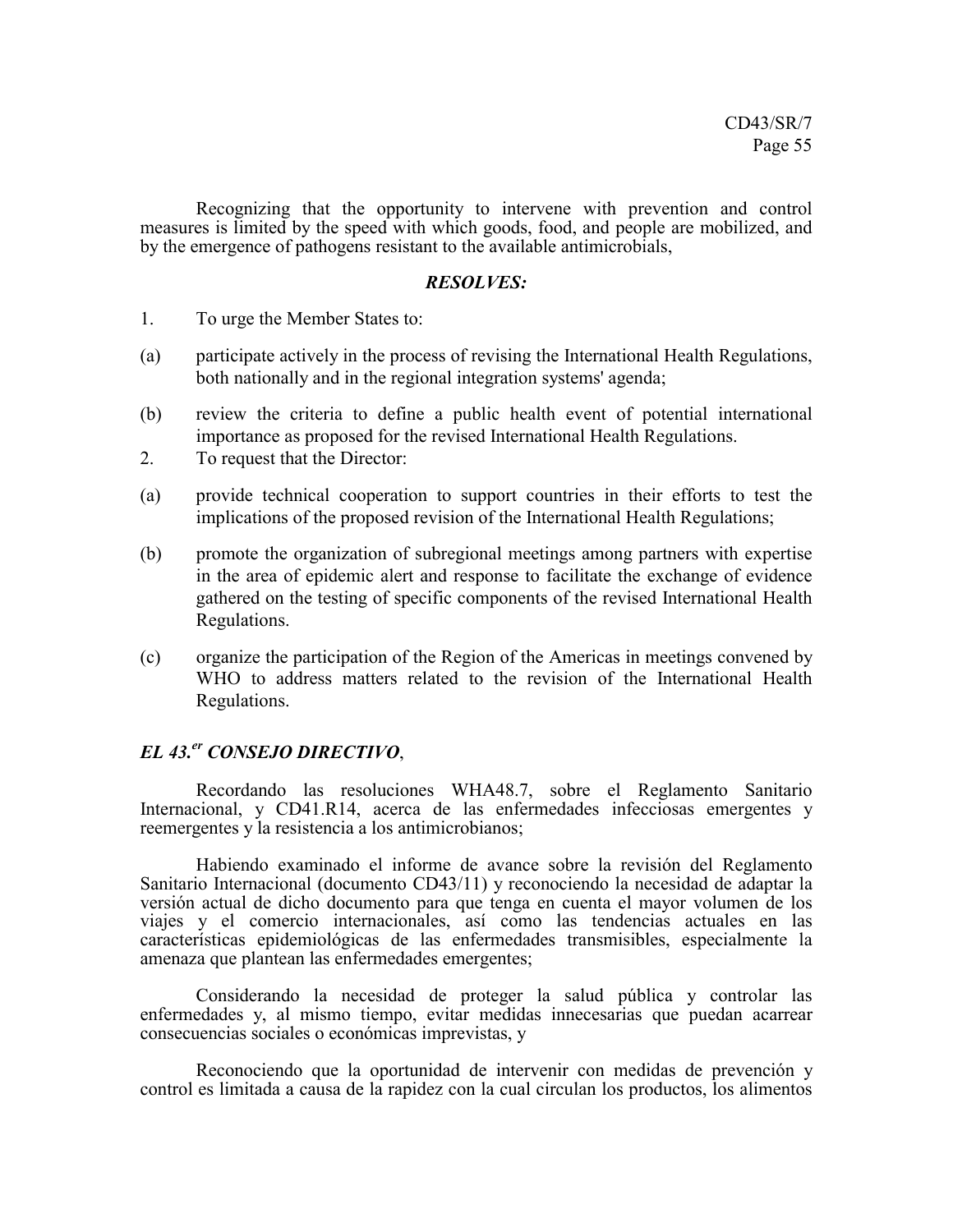y las personas, y también por la aparición de agentes patógenos resistentes a los antimicrobianos disponibles,

## *RESUELVE:*

- 1. Instar a los Estados Miembros:
- a) a que participen activamente en la revisión del Reglamento Sanitario Internacional, tanto en el plano nacional como dentro de los programas de trabajo de los sistemas de integración regional;
- b) a que examinen los criterios para definir un evento de salud pública de posible importancia internacional, según la propuesta para el Reglamento Sanitario Internacional revisado.
- 2. Solicitar al Director:
- a) que preste cooperación técnica para apoyar a los países en sus actividades encaminadas a someter a prueba las consecuencias de la revisión propuesta del Reglamento Sanitario Internacional;
- b) que promueva la organización de reuniones subregionales entre asociados con capacidad técnica en las áreas de la alerta y la respuesta frente a las epidemias, y de los riesgos asociados con la circulación internacional de productos de baja calidad o que puedan contener contaminantes químicos, físicos y biológicos, para facilitar el intercambio de las pruebas científicas reunidas en la puesta a prueba de determinados componentes del Reglamento Sanitario Internacional revisado;
- c) que organice la participación de la Región de las Américas en reuniones que convoque la OMS para cuestiones relacionadas con la revisión del Reglamento Sanitario Internacional.

The RAPPORTEUR said that Brazil and the United States had reached agreement on a proposed amendment to the English text of paragraph 2 (b). It should now read as follows:

"2. To request that the Director: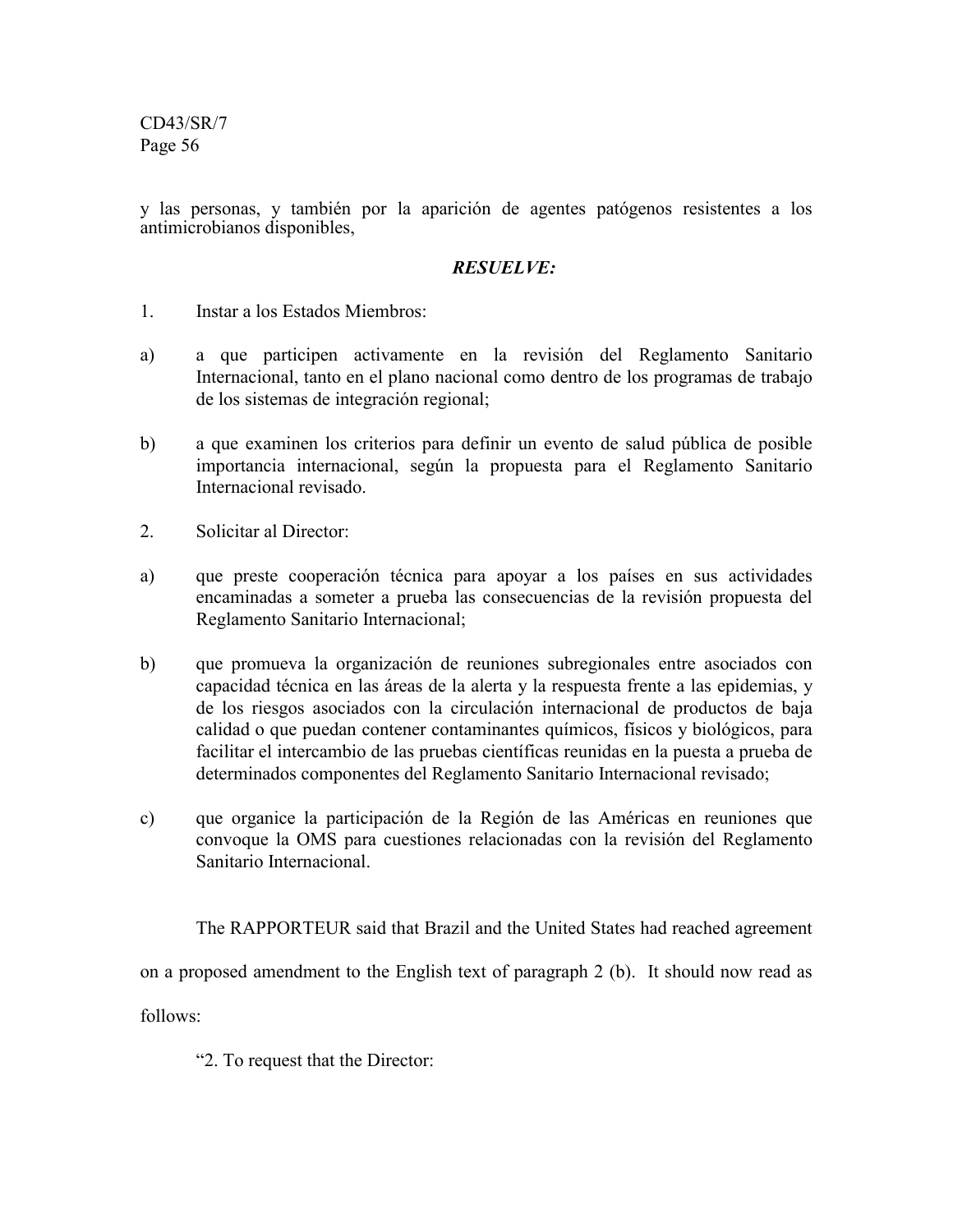(b) promote the organization of subregional meetings among partners with expertise in the area of epidemic alert and response and the health risks associated with the international circulation of products of poor quality and/or containing possible chemical, physical, and biological contaminants in order to facilitate the exchange of evidence gathered on the testing of specific components of the revised international health regulations."

The Spanish text remained as he had presented it.

| Decision: | The proposed amendment was adopted. |
|-----------|-------------------------------------|
| Decisión: | Se aprueba la enmienda propuesta.   |

| Decision: | The proposed resolution, as amended, was adopted.   |
|-----------|-----------------------------------------------------|
| Decisión: | Se aprueba el proyecto de resolución así enmendado. |

*The meeting was suspended at 11:10 a.m. and resumed at 11:30 a.m. Se suspende la reunión a las 11.10 a.m. y se reanuda a las 11.30 a.m.*

## ITEM 4.9: FRAMEWORK CONVENTION ON TOBACCO CONTROL PUNTO 4.9: CONVENIO MARCO PARA LA LUCHA ANTITABÁQUICA

El Representante del COMITÉ EJECUTIVO dice que en su sesión de junio, el Comité escuchó una ponencia sobre el control del consumo de tabaco, presentada por la Sra. Heather Selin, Asesora en Prevención y Control del Consumo de Tabaco. En ella se informó sobre la situación del consumo de tabaco en las Américas y las medidas adoptadas por la OPS para apoyar los esfuerzos de los Estados Miembros para combatir dicho consumo, tanto a nivel nacional como internacional, mediante la elaboración del Convenio Marco para la Lucha Antitabáquica (CMLAT). La Sra. Selin señaló que el movimiento encaminado a elaborar un convenio había surgido porque los países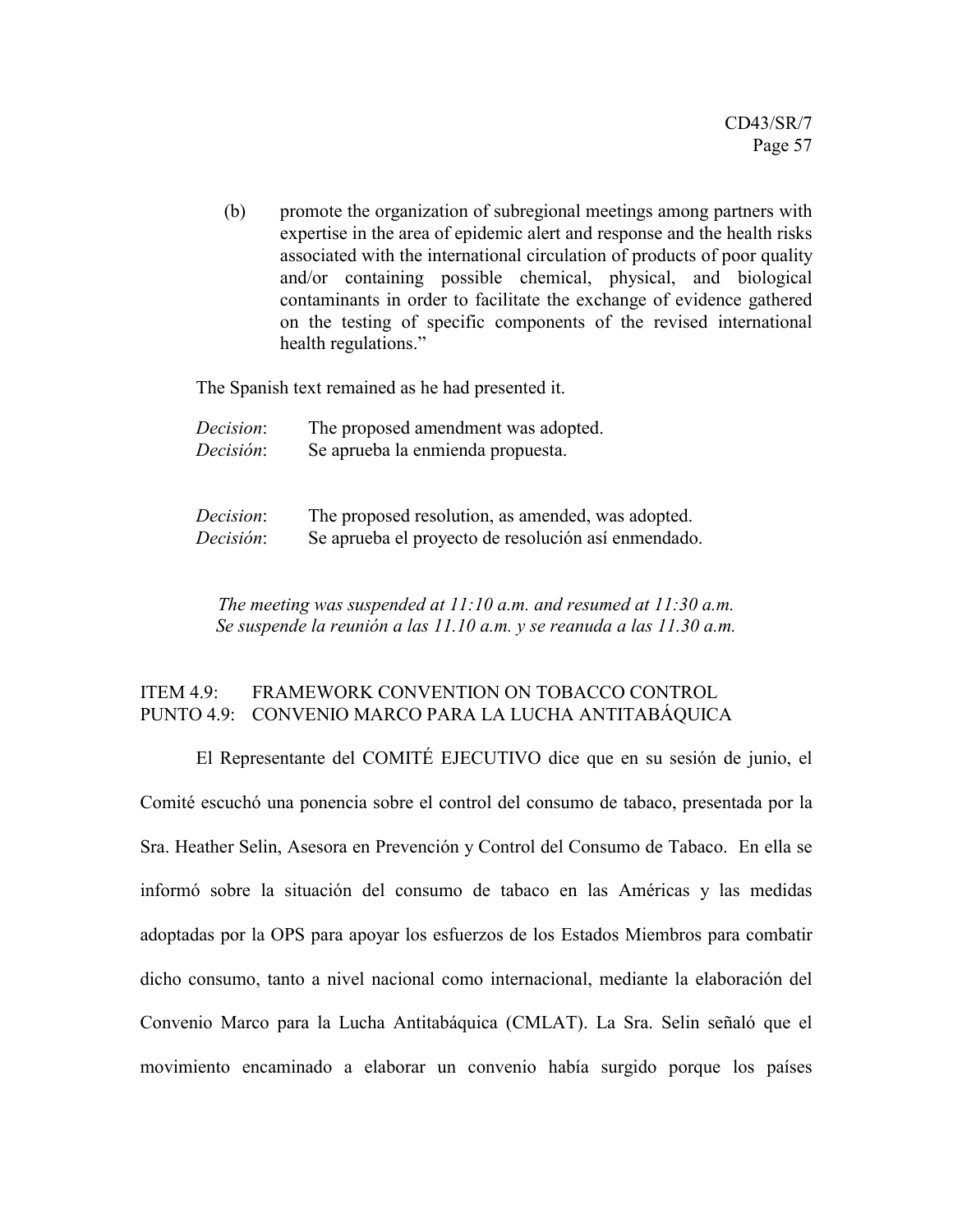reconocían que la actuación internacional es esencial para contrarrestar el enorme poder ejercido por la industria tabacalera en el mundo y porque problemas como la publicidad y el contrabando del tabaco exigen una respuesta internacional coordinada. La Organización cree que la creación del CMLAT ofrece una oportunidad singular de llegar a un acuerdo internacional sobre el control del consumo de tabaco. Sin embargo, el éxito dependerá de la actuación y el compromiso en el plano nacional para que el impulso internacional se transforme en hechos en el ámbito interno.

La Sra. Selin también señaló que, si bien la mayoría de los países de la Región estaba participando en el proceso de negociación del Convenio, solo unos cuantos habían adoptado políticas públicas amplias encaminadas a disminuir el consumo del tabaco y limitar la influencia de la industria tabacalera, a pesar de la existencia de pruebas sólidas de que ciertas medidas podrían ser sumamente eficaces en función de los costos para reducir las defunciones relacionadas con el tabaco.

Se ha comprobado que dos medidas en particular reducen extraordinariamente el consumo de tabaco entre fumadores, protegen a los no fumadores y disminuyen la tolerancia social hacia el tabaquismo; a saber, los impuestos a los productos de tabaco y la creación de entornos sin humo de tabaco. La Sra. Selin invitó al Comité a considerar lo que se necesita para que los Estados Miembros de la OPS aprovechen el impulso mundial del proceso de elaboración del CMLAT para obtener logros concretos en la reducción de la mortalidad y morbilidad causadas por el tabaquismo a nivel nacional.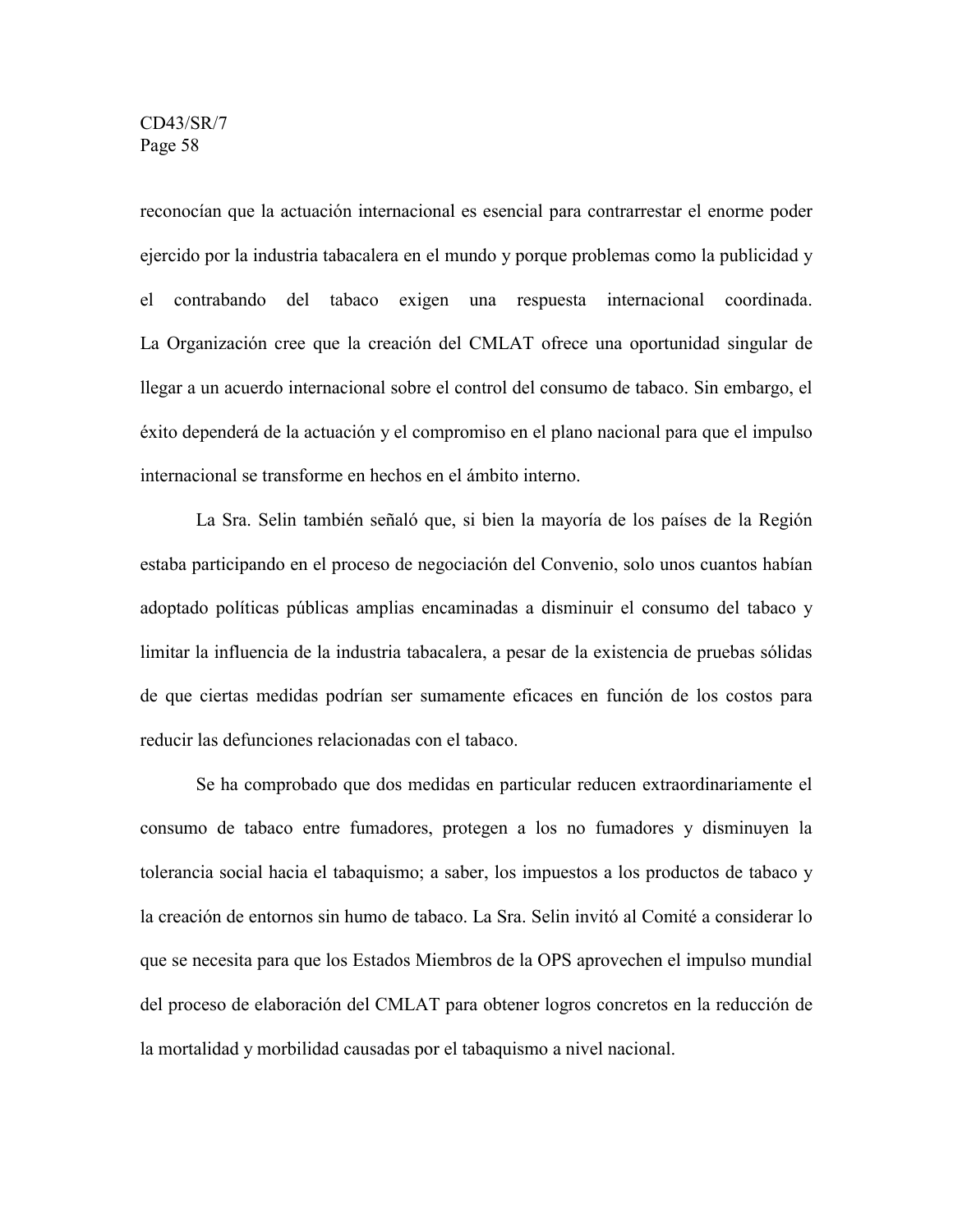El Comité Ejecutivo estuvo de acuerdo en que se necesita un enfoque de política integral para lograr reducciones significativas del consumo de tabaco y apoyó las tres estrategias de cooperación técnica descritas en el documento: la formación de la capacidad nacional para ejecutar iniciativas eficaces en función de los costos; la promoción de procesos multisectoriales para apoyar un marco eficaz de política para la acción; y considerar el control del consumo de tabaco como un componente clave de las reformas del sector de la salud. Dado que muchas de las medidas recomendadas requerirían legislación para poderse aplicar, se sugirió que la Organización también debería ayudar a los países a echar los cimientos y generar el apoyo a los cambios necesarios para reducir y prevenir el consumo de tabaco teniendo presente el contexto político, social y cultural de cada país.

El Comité consideró que el apoyo a la participación de los Estados Miembros en el proceso del CMLAT era otra función clave de la OPS. Asimismo, aprobó la solicitud de financiamiento adicional contenida en el documento. Varios delegados indicaron que sus gobiernos facilitarían fondos extrapresupuestarios para las actividades de control del consumo de tabaco de la Organización y exhortaron a otros países a hacer otro tanto. También se sugirió que la Oficina debía explorar opciones para reasignar fondos dentro del presupuesto de la OPS con el objeto de que el programa de control del consumo de tabaco contara con más recursos.

La resolución aprobada por el Comité sobre este tema recomienda que el Consejo Directivo apruebe una resolución por la cual inste a los Estados Miembros, entre otras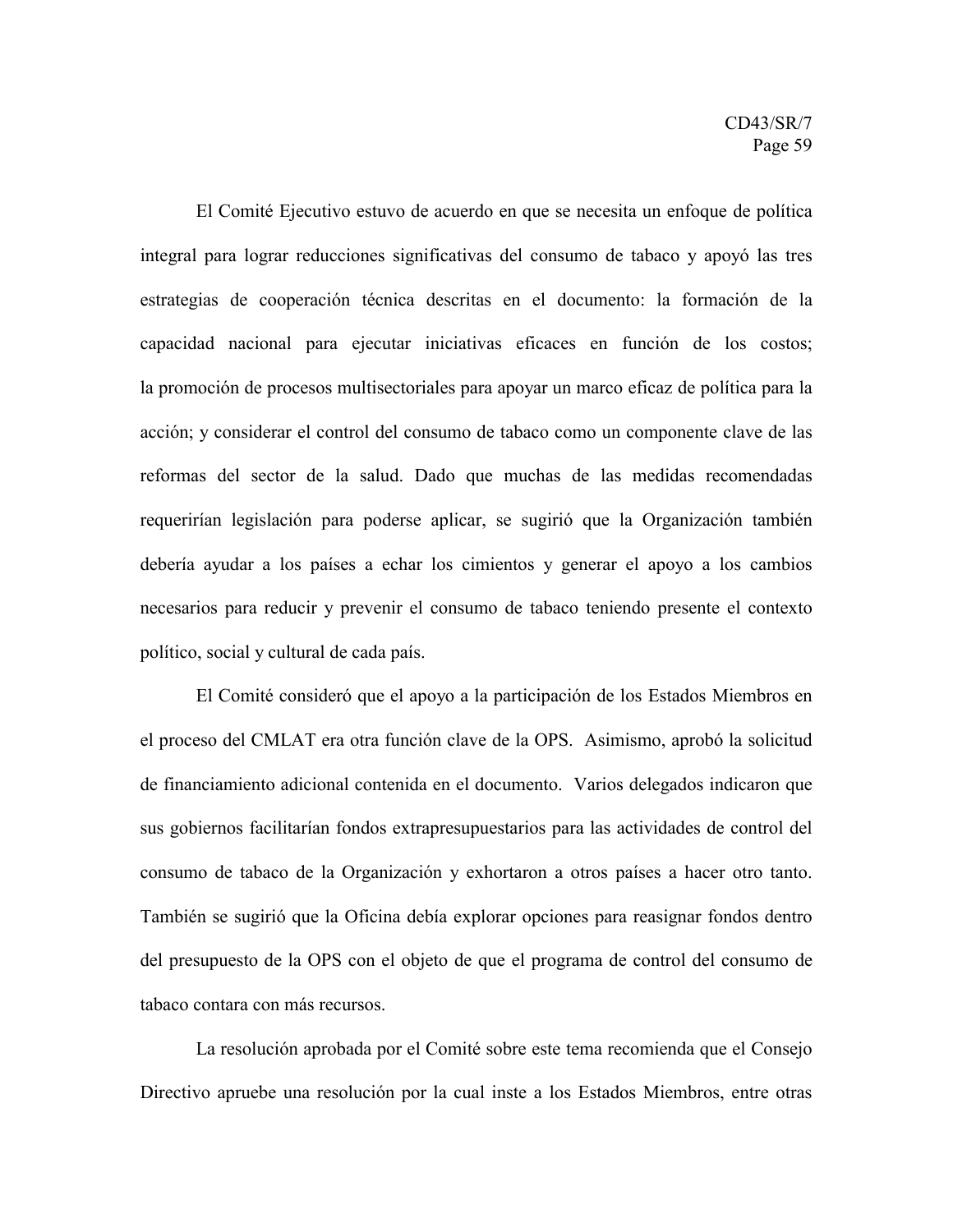cosas, a que participen activamente en el desarrollo del CMLAT para la lucha antitabáquica; que tomen medidas para prevenir el inicio del tabaquismo, especialmente en los niños y adolescentes, y promuevan la cesación del consumo de tabaco y protejan a todos los no fumadores, en particular los niños y las embarazadas, de la exposición al humo de tabaco.

También se solicita al Director que siga facilitando la participación de los Estados Miembros en el desarrollo del CMLAT; que estimule, en la medida que lo permitan los recursos disponibles, la cooperación técnica para fortalecer la capacidad de los Estados Miembros de aplicar fuertes medidas de reducción del consumo de tabaco y establecer sistemas de vigilancia eficaces para evaluar los adelantos logrados; que redacte un marco para la acción llamado "América libre de humo" a fin de proteger a los no fumadores de los efectos nocivos del humo de tabaco en el ambiente; y que apoye la implantación de criterios de vigilancia de la lucha antitabáquica y la difusión de medidas o experiencias exitosas.

The Delegate of SAINT KITTS AND NEVIS, speaking on behalf of the countries of the Caribbean Community, said that in the Caribbean, smoking prevalance varied from country to country. For instance, in Barbados, 9% of adults were current smokers and 18% had smoked. Among secondary school students, 36% had experimented with cigarettes. In Jamaica, 30% of men and 10% of women reported having smoked 100 cigarettes or more. Some countries did not have data on smoking rates, and perhaps there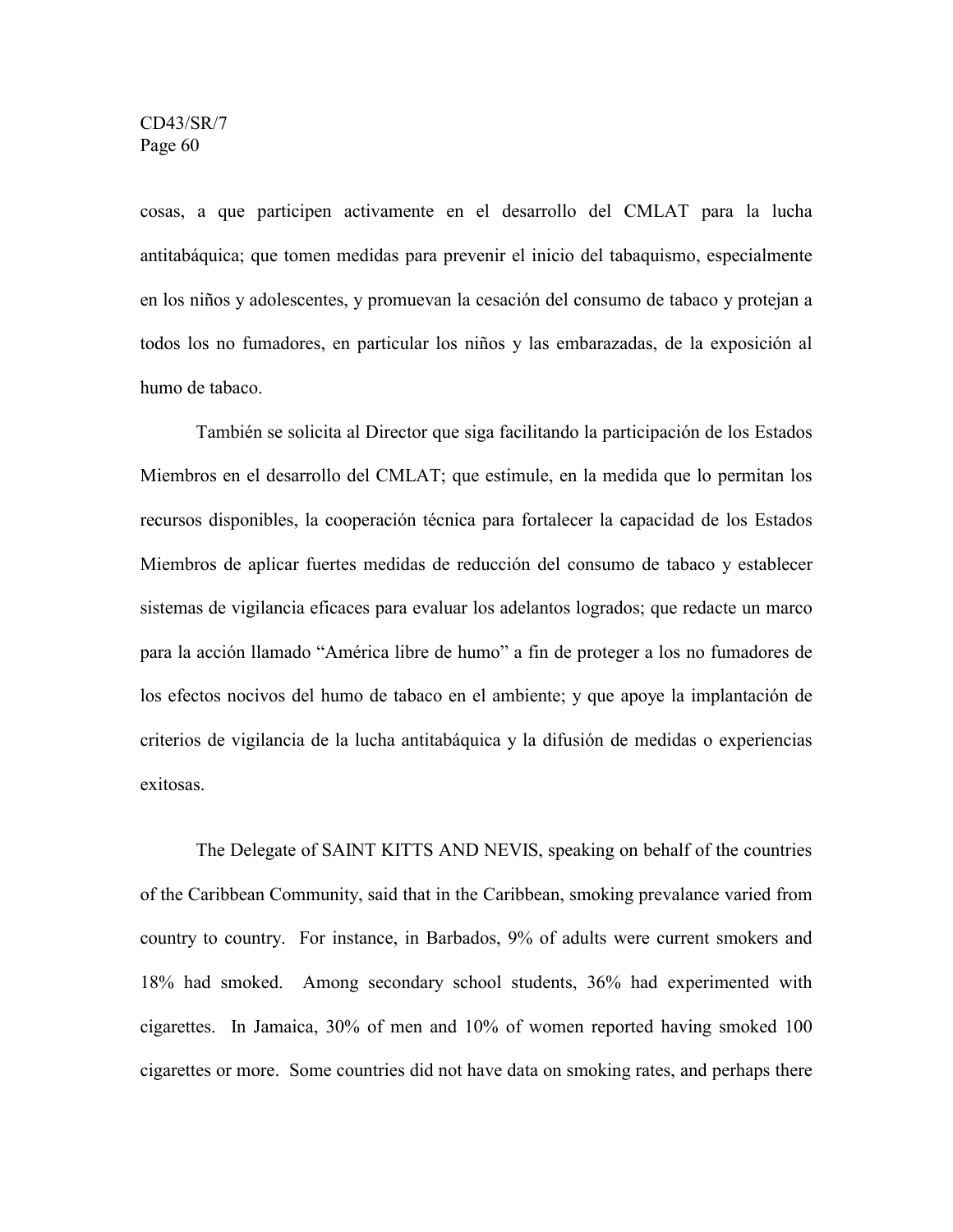had been a tendency to be complacent about such an important public health problem, possibly because the ill effects of tobacco use were generally not apparent until years later. However, the considerable adverse impact of smoking on health was not in doubt, and it was a major risk factor for cardiovascular disease and cancer. Increasing evidence had come to light that not only smokers were at risk but also persons, including pregnant women and children, who were exposed to environmental smoke or passive smoking. The economic cost to the countries was considerable. One study showed that Jamaica had spent an estimated US\$ 4 billion on the treatment of tobacco-related illnesses since 1980. A number of the Caribbean countries had limited tobacco control measures in place, including smoke-free areas in health facilities, public transport, airlines, and airports, as well as health warnings on cigarette boxes. They realized, however, that by themselves, those measures were inadequate to significantly reduce smoking among the population. Moreover, in several of the countries, the tobacco companies and their distributors were taking new initiatives to promote cigarette smoking, including advertisements and the distribution of free samples among young people. They also invested money in sponsoring sporting events, hoping to promote a positive cooperative image and influence more young people to smoke.

In April 2001, with the assistance of PAHO/WHO and Health Canada, the member countries of the Caribbean Community had come together in Jamaica in order to develop national and regional responses to control tobacco use. Consensus had been reached for the Caribbean countries to strongly support the Framework Convention on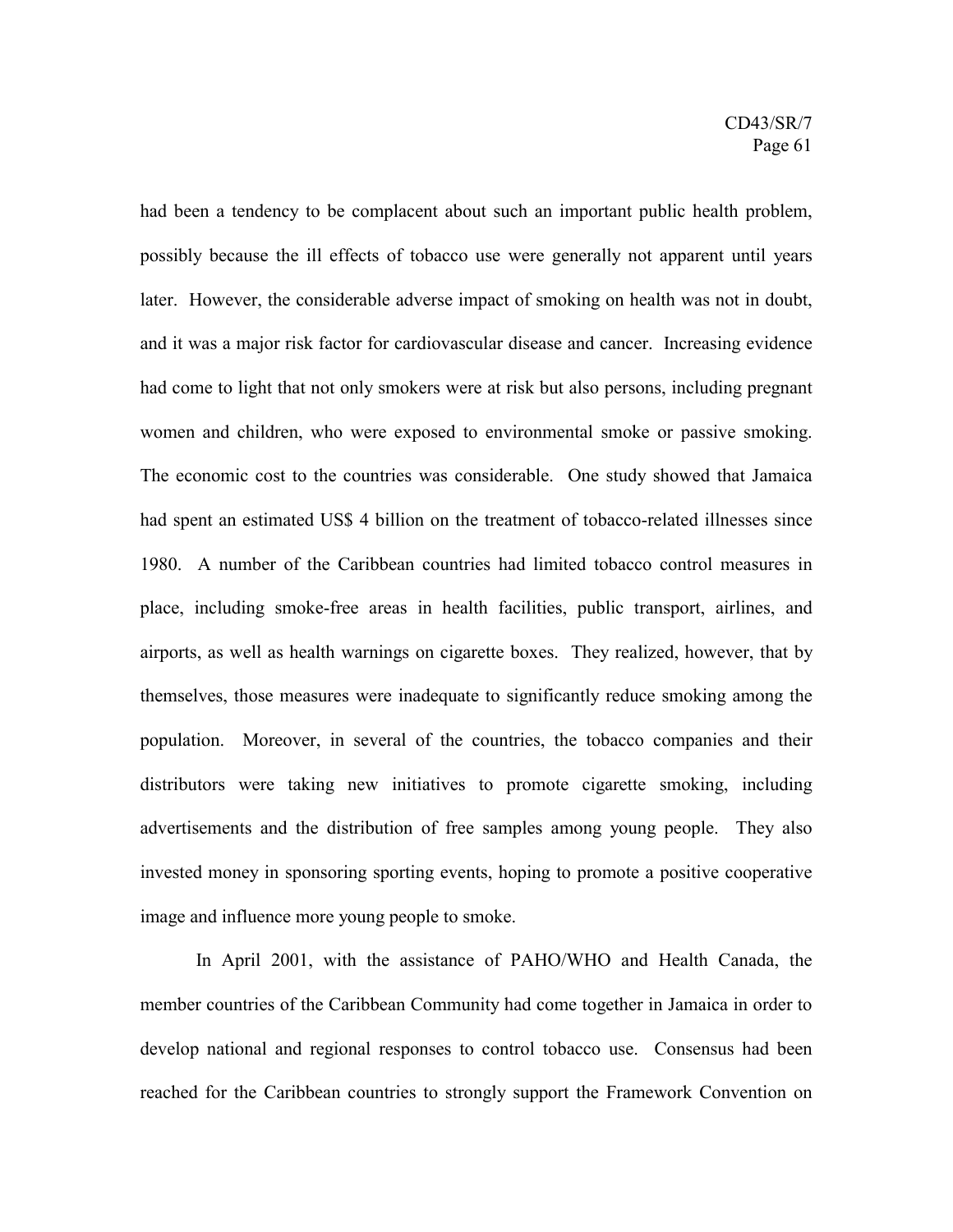Tobacco Control as an effective mechanism for tobacco control. An international agreement such as the Framework Convention provided an important support for small countries with vulnerable economies. The countries were beginning to prepare a range of more effective measures to control tobacco use. Each country would have to determine how it applied tax measures, which were being shown to be very effective. All countries of the Caribbean community were strongly committed to legislation establishing smokefree areas and restricted advertising of tobacco products. They would welcome further technical assistance and support from PAHO in connection with their tobacco control programs. They were committed to a smoke-free environment in the Caribbean and the Americas, and fully supported the resolution contained in document CD43/13.

Le Délégué du CANADA continue d'appuyer fermement le processus de la Convention et considère qu'il s'agit d'une occasion importante pour sensibiliser davantage le public et obtenir le soutien politique nécessaire à la lutte antitabagique. Le document préparé par le Secrétariat présente aux pays membres une approche rationnelle et judicieuse et décrit certains secteurs où les pays membres doivent mettre l'accent sur la nécessité d'avoir une approche globale et multidimensionnelle pour réussir à réduire le tabagisme.

Le Canada appuie une augmentation de la taxation des produits du tabac et des restrictions concernant l'usage du tabac dans les endroits publics, car il considère ces mesures comme des moyens efficaces de réduire le tabagisme. Des systèmes doivent être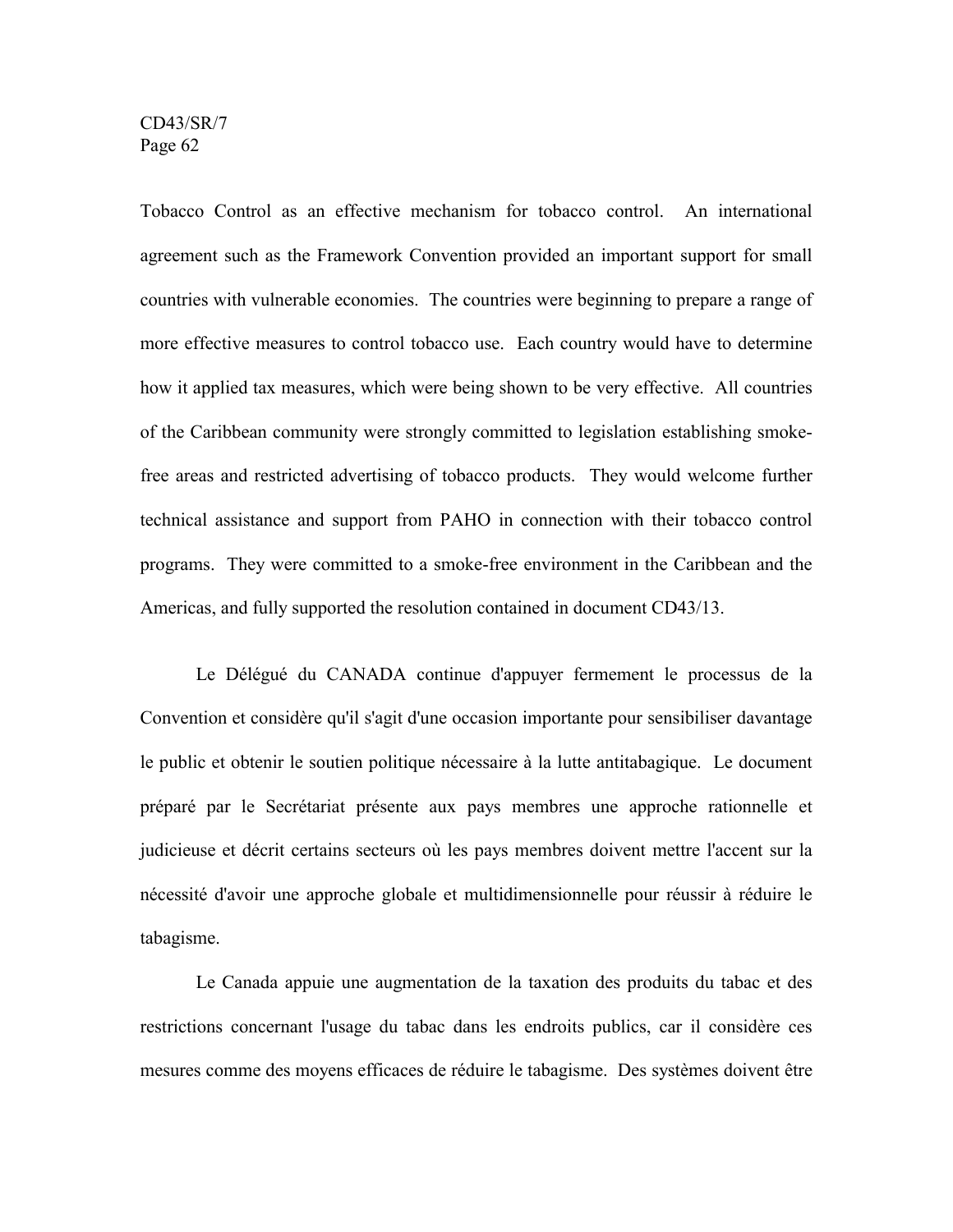en place pour que dans chaque pays, il soit possible de surveiller l'étendue du tabagisme et l'éfficacité des mesures adoptées. Il est essentiel que les pays de la région offrent une coopération technique et partagent l'information de même que les pratique exemplaires pour atteindre les buts de la lutte antitabagique.

Le Canada appuie des secteurs définis pour la coopération technique, à savoir: se donner les moyens de mettre en œuvre des initiatives efficaces, promouvoir les processus multisectoriels pour appuyer un cadre stratégique efficace pour les interventions et, enfin, faire de la lutte anti-tabac une composante essentielle du processus de réforme du secteur de la santé.

Il estime que compte tenu de la situation, les membres de la région et l'OPS doivent accroître l'attention et les ressources afin d'appuyer le processus de la convention cadre. Celle-ci peut jouer un rôle important pour encourager et appuyer les pays membres dans l'élaboration de plans nationaux et l'établissement de priorités nationales, de sorte que tous les pays de la région puissent s'associer au consensus global pour la lutte contre le tabagisme.

Le Canada appuie donc la résolution présentée tout en suggérant que la participation active à la convention-cadre soit associée à un engagement de continuer à élaborer des plans nationaux complets pour la lutte anti-tabagique. Il faudrait donc ajouter dans la résolution un passage sur la nécessité que les pays membres poursuivent leurs efforts d'élaboration de plans nationaux visant les objectifs suivants: Premièrement, dissuader les gens de commencer de fumer; deuxièmement les encourager à arrêter de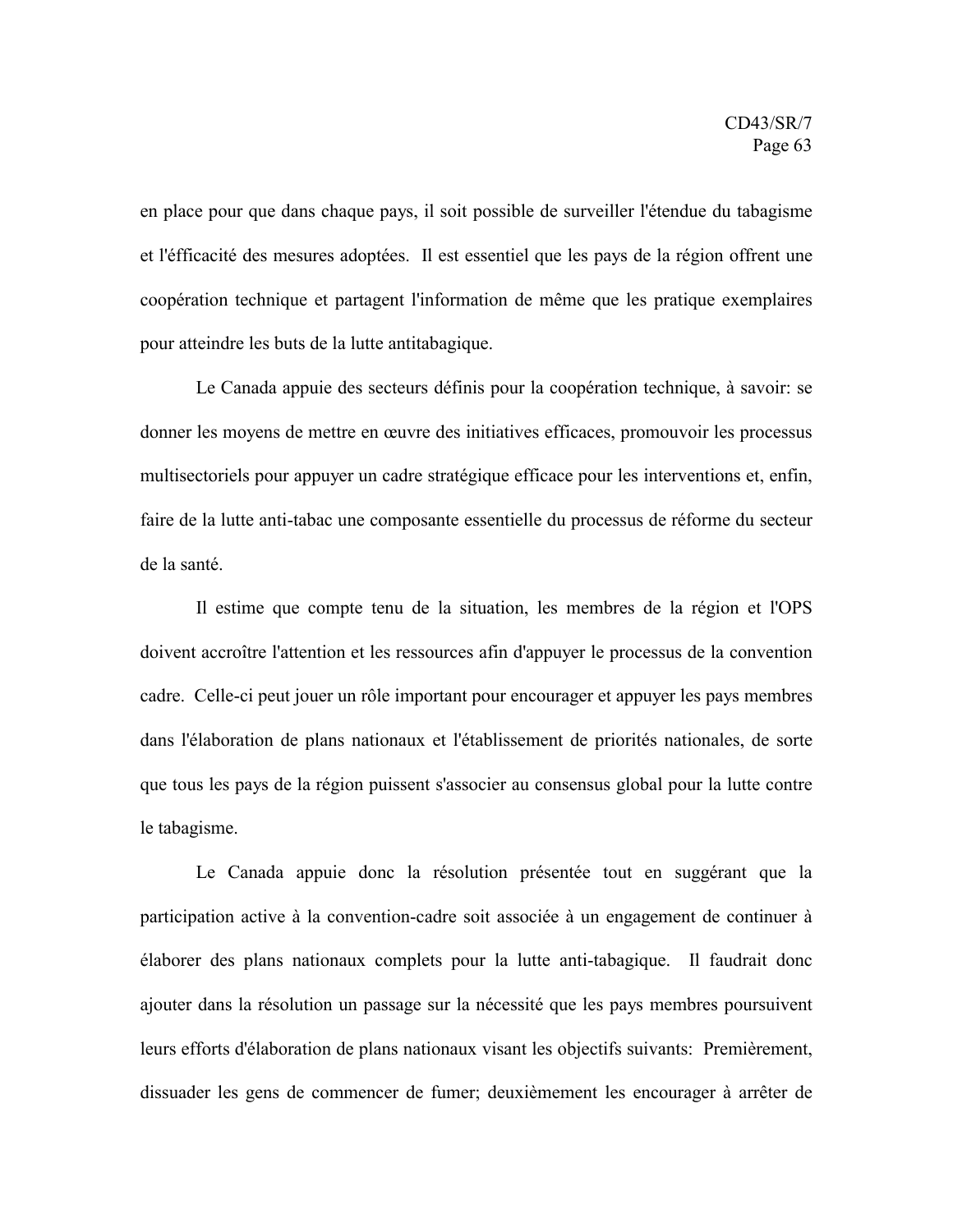fumer; et troisièmement mettre en œuvre des mesures efficaces pour réduire le tabagisme. Le Canada a déjà transmis au Secrétariat ses modifications à la résolution qui souligne des points importants nécessitant l'attention des pays membres, notamment les taxes sur le tabac, l'élimination de la promotion du tabac et la protection de tous les non fumeurs.

La résolution devrait considérer ces points comme des composantes importantes d'un plan global national. La partie du paragraphe 1 de la résolution serait renforcée para une référence au fait que de telles initiatives doivent être appuyées par l'élaboration et la mise en place du système de surveillance, de même que l'analyse continue des informations ainsi obtenues pour assurer la mise en œuvre d'initiatives efficaces et fondées sur des données scientifiques probantes. Il est tout aussi important de diffuser les résultats de cette surveillance.

Continuing in English, he said that his delegation wished to propose the following amendments.

At the end of paragraph 1(a), add the following: "…that are supported by efforts to develop and implement comprehensive national plans."

At the beginning of paragraph 1(b), add the following: "develop national plans that, as part of a comprehensive approach,…"

At the end of paragraph 1(d), add the following: "… in recognition that tobacco control initiatives must be supported by ongoing monitoring and analysis of results to ensure that such are effective and evidence based."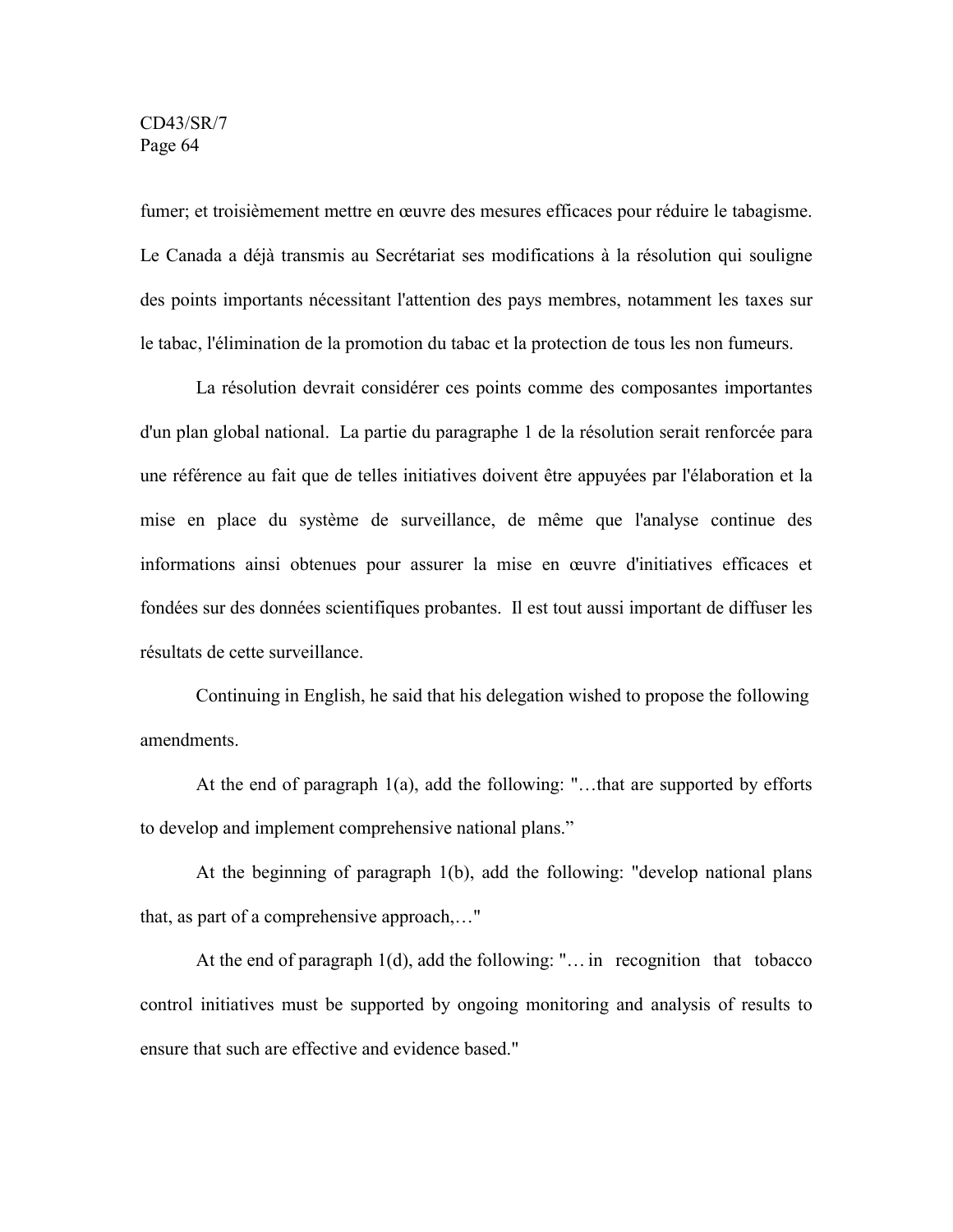Le CANADA est encouragé par le progrès des négotiations réalisées à ce jour et constate l'appui soutenu à la convention par les pays membres et, notamment, ceux des pays des Amériques. La convention permettra d'améliorer et de protéger la santé de la population actuelle et des générations futures.

O Delegado do BRASIL declarou que o Ministério da Saúde, por intermédio da Agência Nacional de Vigilância Sanitária e do Instituto Nacional Câncer, atua com firmeza contra as indústrias do fumo e contra o vício de fumar. Entre outras coisas, o ministério determinou o seguinte:

- 1. proibição de toda propaganda de produtos derivados de tabaco: cigarros, charutos, cigarrilhas etc, em todos os meios de comunicação, inclusive rádio, televisão, cartazes etc;
- 2. redução dos níveis de alcatrão, nicotina e monóxido de carbono;
- 3. proibição do uso de termos enganosos como light, mild, soft em qualquer desses produtos;
- 4. obrigatoriedade de colocação, de imagens depreciativas do hábito de fumar em todos os produtos de tabaco, de forma a ocupar 50% da área de embalagem;
- 5. análise laboratorial de todos os produtos fumígenos para identificação e divulgação aos consumidores de todos os ingredientes, componentes e contaminanates tóxicos existentes nesses produtos.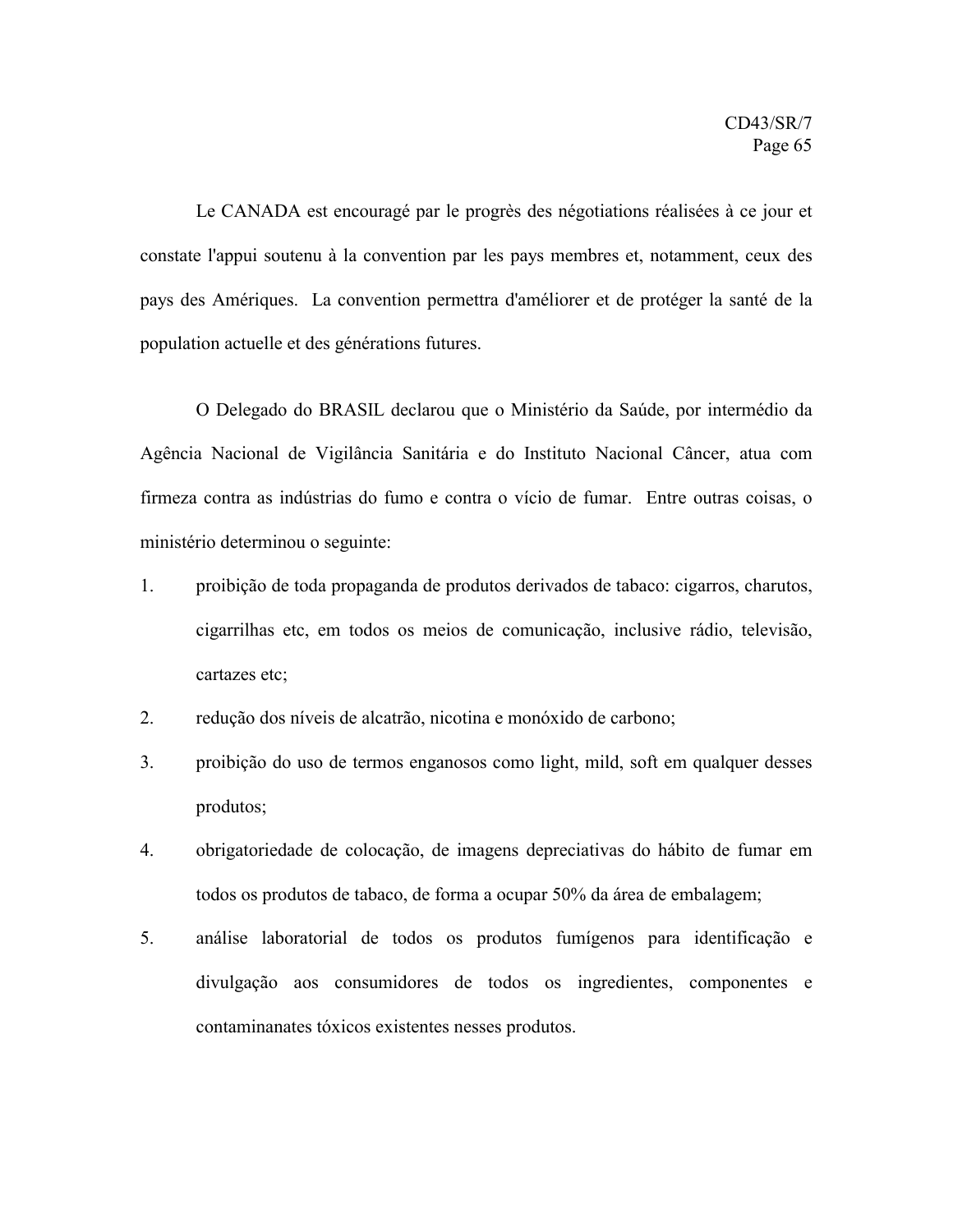Sabe-se que esta luta não pode ser isolada e que só se alcançarão resultados efetivos se houver um compromisso de todos os países no combate à indústria do tabaco.

El Delegado de CUBA señala que el solo hecho de que se produzcan anualmente en las Américas por lo menos 845.000 muertes a causa del consumo de tabaco justifica un análisis del tabaquismo en el Consejo Directivo y la elaboración del Convenio Marco para la Lucha Antitabáquica. Como señala el documento, es preocupante el estancamiento que se observa en la tasa del tabaquismo en las Américas, lo que hace previsible que la situación no mejore, a menos que todos sean más enérgicos.

En Cuba, desde 1995 se está llevando a cabo el programa de prevención y control del tabaquismo, el cual es de alcance nacional y permanente, y tiene un enfoque multisectorial y multidisciplinario y disciplinario. No obstante, considera que podrían intensificarse las acciones. El programa se fortaleció con la aprobación, en octubre de 2000, de la Comisión Nacional de Salud y Calidad de Vida, integrada por muchos organismos y sectores, en la que se definen las áreas fundamentales de intervención para hacer frente a las enfermedades crónicas no transmisibles, entre las que se da prioridad a las causadas por el tabaquismo.

En 2000, se consumieron en Cuba 4.000 millones menos de cigarrillos que en 1999. El Gobierno de Cuba está participando en las negociaciones del Convenio Marco para la lucha antitabáquica. Está de acuerdo con el proyecto de resolución propuesto por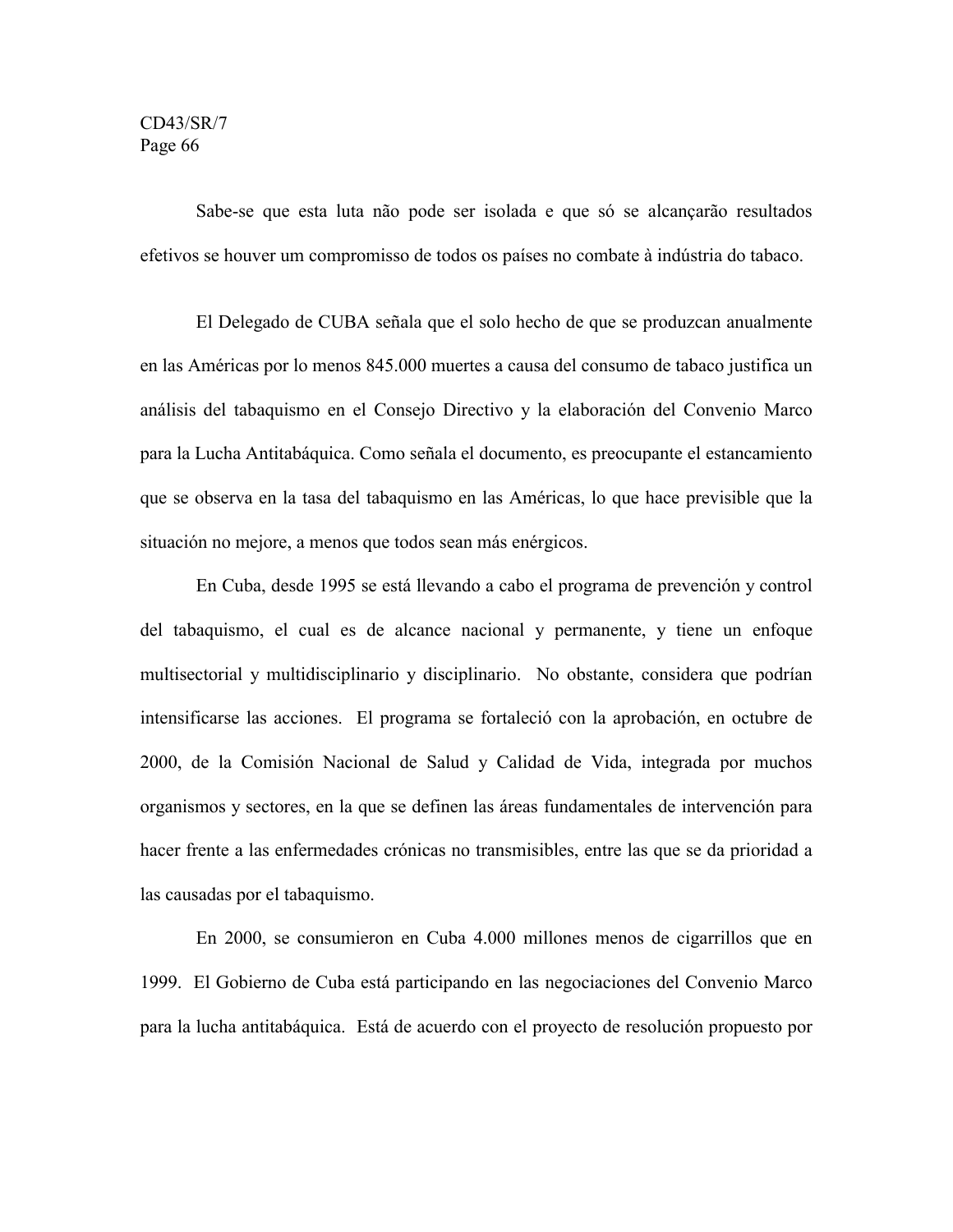el Comité Ejecutivo, ya que será un instrumento legal para que los Estados Miembros y la OPS puedan enfrentar ese factor de riesgo para las actuales y nuevas generaciones.

The Delegate of the UNITED STATES said that the United States was very proud to have worked closely with PAHO and the countries of the region in producing the first major international report on tobacco use, entitled "Tobacco and Health in the Americas", almost 10 years ago. Much had been accomplished since then, and in the future there would be more opportunities for hemispheric collaboration on the issue.

Secretary Thompson and Surgeon General Satcher had recently released a report on women and tobacco use in the United States that looked at current trends in consumption and disease prevalence among women. It updated the first report on women and tobacco published by the Surgeon General 20 years earlier. To achieve significant reductions in tobacco use, governments and their private partners needed to implement comprehensive tobacco control programs. Member States must recognize that a sustainable comprehensive strategy should include eliminating youth tobacco use by curtailing access and availability, increasing support for quitting, public education, counter-advertising, warning labels, community programs, and protecting children and other vulnerable populations from exposure to second-hand smoke to make significant progress against tobacco-related disease.

Legislation might be required to implement the policy measures suggested in the Secretariat report, should Member States agree to adopt them. The Secretariat should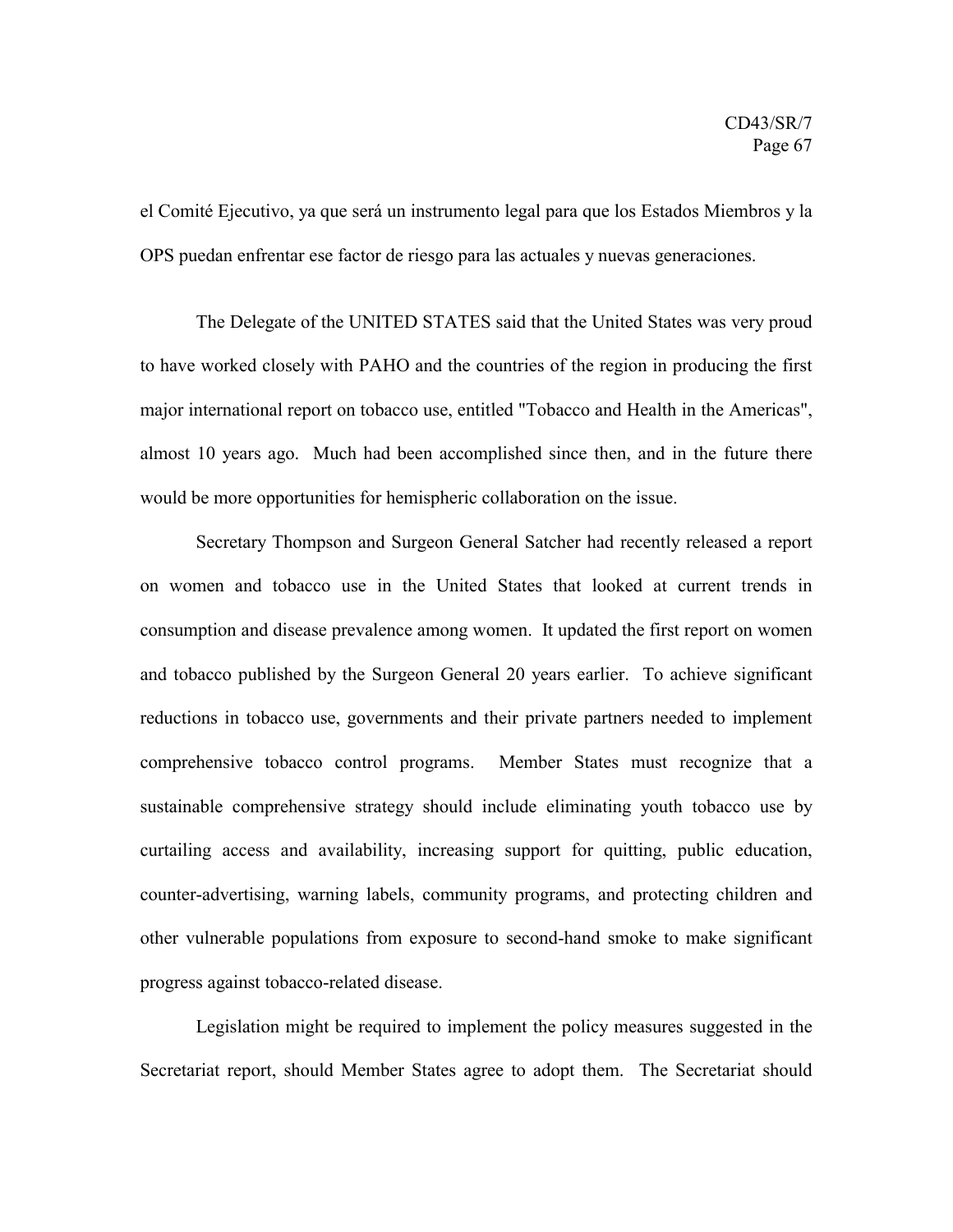encourage Member States to begin laying the groundwork and building support for the policy changes needed to reduce tobacco use. That effort would be flavored by the political, social, and cultural context in the individual countries. For example, Member States with a federal system, such as the United States, might find it particularly difficult to make the requested commitments, especially if the measures were typically handled at the state or provincial level. However, creative incentives at the national level might help encourage action by state and local jurisdictions.

His delegation was pleased that the Secretariat recognized that an increased level of technical cooperation to Member States was needed if they were to become more engaged in Tobacco control. The additional funding might be hard to come by. One way to address the problem was to work with Member States to identify funds within current country-level allocations to be used for tobacco use prevention and control. His Government did not at the present time support the additional funding being proposed from the regular budget. However, the United States might indeed be able to collaborate on additional research and technical assistance.

His Government would like to thank PAHO for making it possible for some of the colleagues in the Region to attend the meetings on the Framework Convention on Tobacco Control (FCTC) in Geneva. Leadership and active participation by Member States in the Americas was critical to the success of the Convention, and ways must be sought to expand participation throughout the Region. Participation in FCTC must mean more than attendance at the negotiating sessions; delegations of Members States should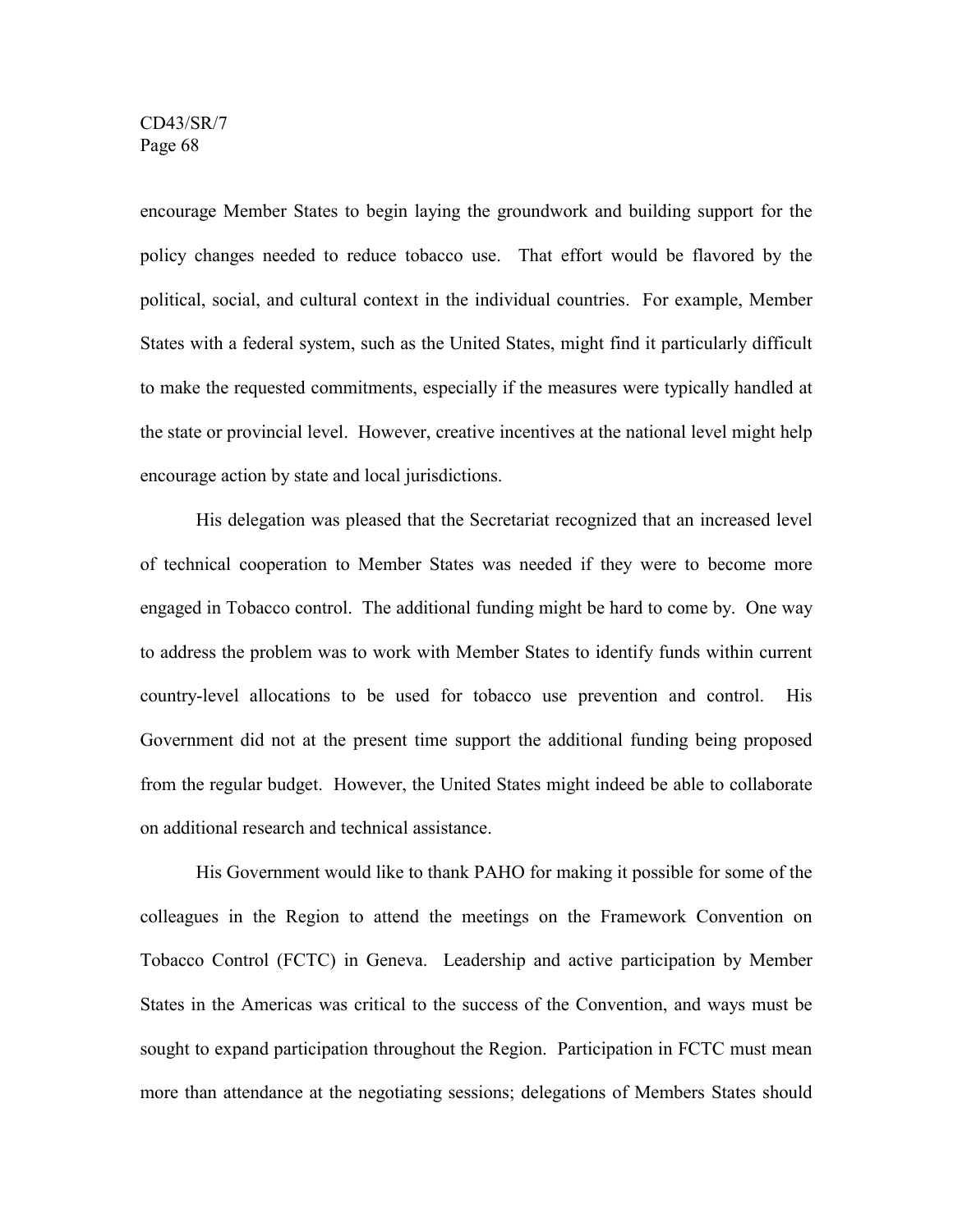be drawn broadly from all relevant ministries. His delegation supported active consultation with interested stakeholders and was pleased that PAHO encouraged that type of active engagement.

El Delegado de HONDURAS dice que la producción de tabaco de su país tanto en bruto como en forma elaborada, solo es superada por la de Guatemala. En 1990, en Honduras se produjeron 5.000 toneladas métricas y, en Guatemala, poco más de 10.000 toneladas métricas, según el estudio realizado por la Secretaría de Integración Económica Centroamericana (SIEC). El consumo per cápita de cigarrillo en su país en 1990 fue de 583.7 pero, en 1999, se redujo a 340, según el mismo estudio. El total de impuestos sobre el precio de consumo de los cigarrillos fue de 37% en 1996 y 1997, y aumentó a 41% en 1998 y 1999. El cultivo de tabaco facilita 1.000 empleos y, como producto de exportación, genera divisas por US\$ 5 millones, según el mismo estudio.

El Ministerio de Salud y el Ministerio de Educación de Honduras recibieron un premio de la OPS por su participación en la lucha antitabáquica y la prohibición de fumar en las instalaciones públicas. Honduras ha participado activamente en las reuniones que la OMS realiza en la lucha antitabáquica y, adhiriéndose al principio de que siendo el tabaquismo un problema mundial requiere de un tratamiento de iguales dimensiones.

El Gobierno ha tomado medidas para limitar el consumo de tabaco en lugares públicos y su Delegación recomienda apoyar la resolución con los lineamientos generales trazados por la OPS para la lucha antitabáquica.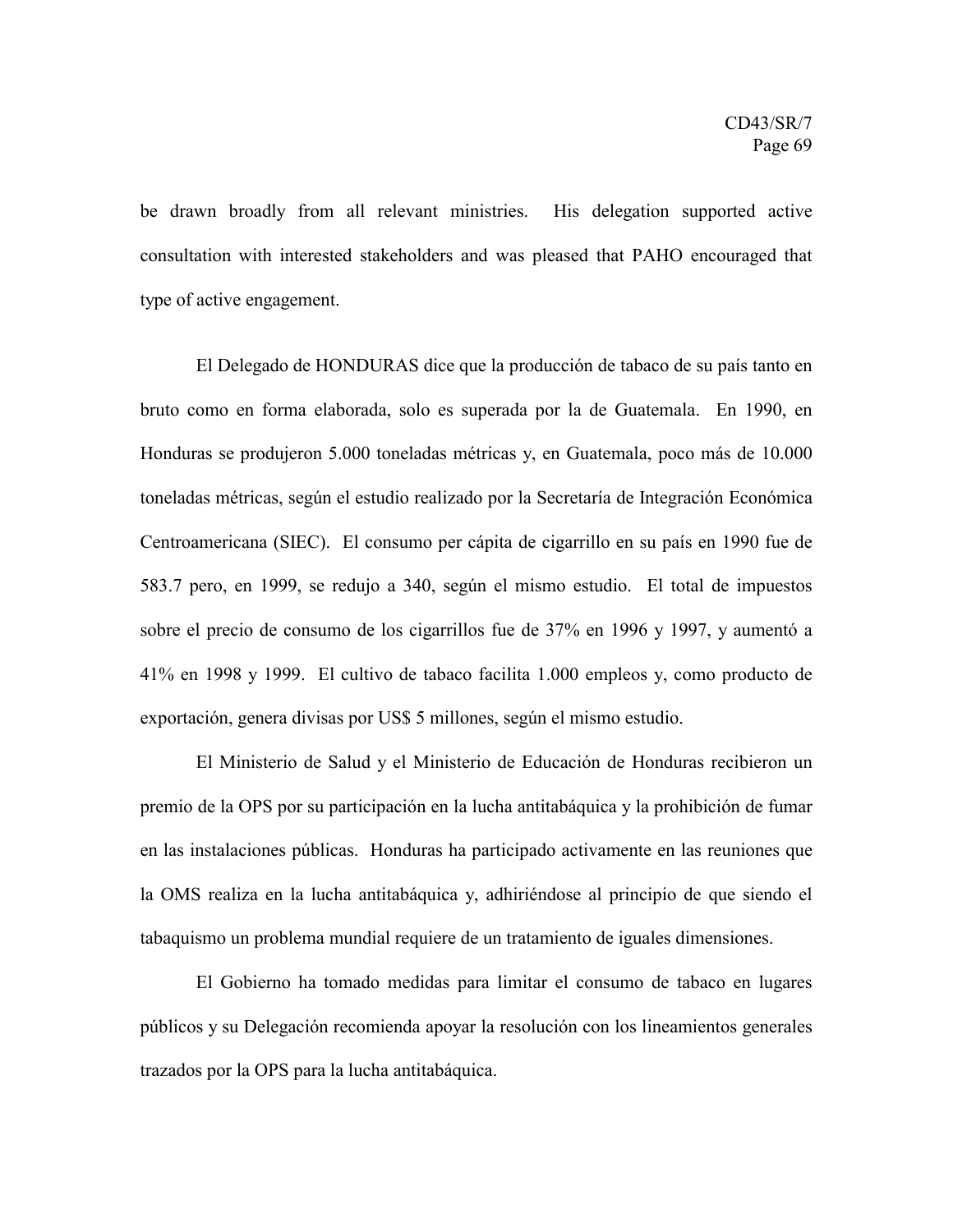Ms. SELIN (PAHO) thanked Member States for their comments, which were extremely useful in helping PAHO shape its focus and also in providing information about the advances in various Member States. The financial support provided by several Member States in 2000 had enabled the Organization to greatly expand its technical cooperation. Developments in tobacco control throughout the region attested to the value of the Framework Convention as a process to create momentum for tobacco control. There had been a great increase in demand for technical cooperation in various areas. The launch of the Smoke-Free Americas initiative and World No-Tobacco Day to protect nonsmokers from second-hand smoke through smoke-free environments, had elicited an enthusiastic response from countries interested in improving their national policies in this regard.

Referring to the observation made by the United States delegation regarding the need to pave the way for legislation to implement policies, she said that PAHO was aware of the need to facilitate legislative development through public education, through communication plans, and through building greater awareness of the need for tobacco control. In fact, that was a primary component of technical cooperation. The next meeting of the Intergovernmental Negotiation Body was to be held on 22-28 November 2001 in Geneva. The Organization looked forward to a continuing high level of participation from countries of the Americas, and would be happy to facilitate that participation in any way possible.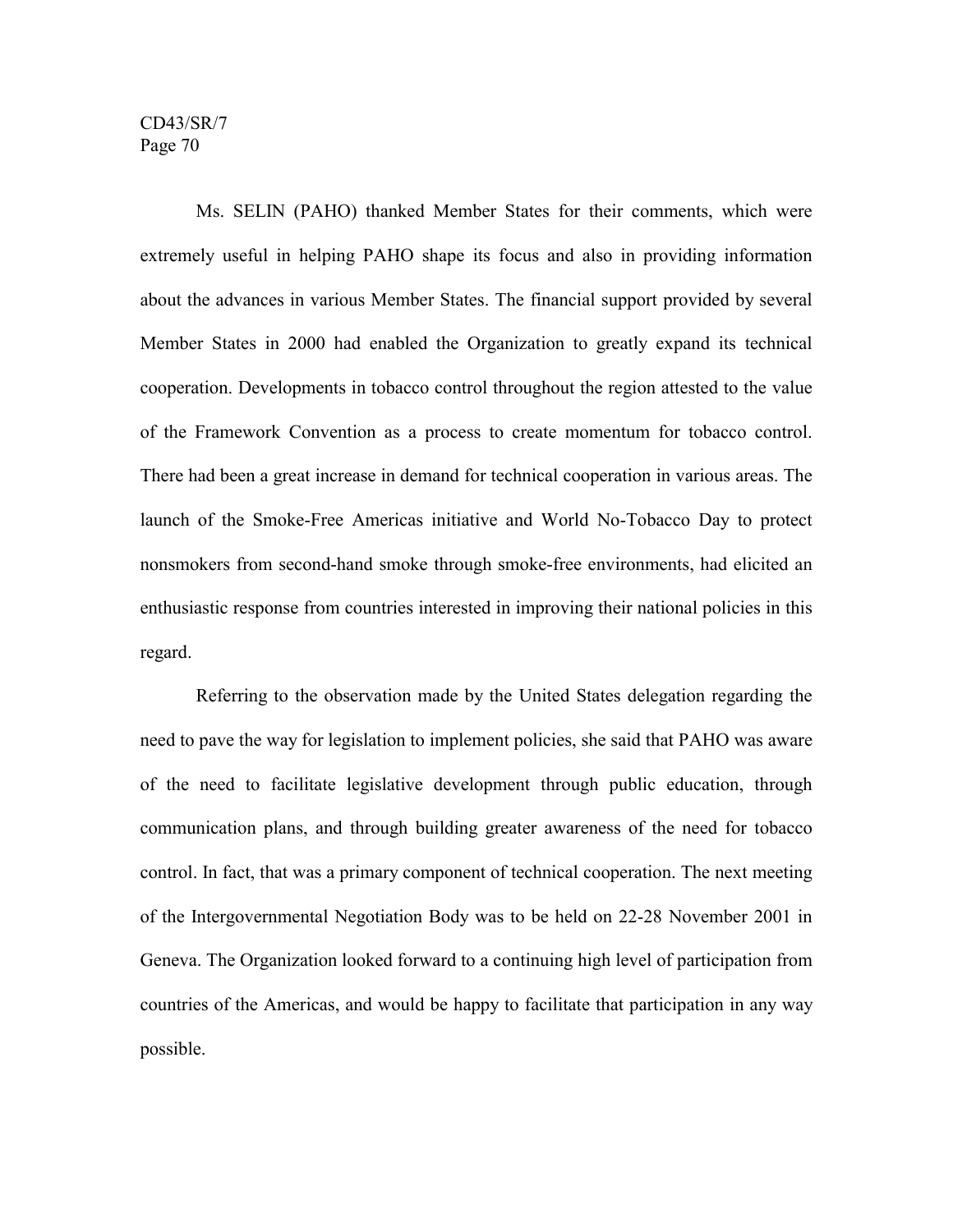The DIRECTOR expressed his appreciation to the Member States for their contributions to the Organization's efforts in connection with the Framework Convention and other measures to combat tobacco use. The regional and subregional meetings were very useful in that they allowed Member States and the Organization to develop a common approach to FCTC; however, that did not obviate the need for countries to promote discussion and dialogue in their own countries as well. PAHO would do its best to mobilize extrabudgetary resources to facilitate the program.

The RAPPORTEUR presented the proposed resolution, as amended.

# *THE 43rd DIRECTING COUNCIL,*

Having considered the report on the Framework Convention on Tobacco Control (FCTC) (Document CD43/13);

Recognizing the massive burden of tobacco use and exposure to second-hand tobacco smoke on the health of the populations of the Americas and on their health care systems;

Cognizant that clear evidence now exists regarding cost-effective measures to reduce tobacco use and that measures to reduce tobacco use are likely to benefit the economies of most Member States; and

Recognizing that the FCTC provides a unique opportunity to mobilize and globally coordinate action to reduce tobacco use,

## *RESOLVES:*

1. To urge Member States to:

- (a) actively participate in the development of the Framework Convention on Tobacco Control through participation in **(**FCTC**)** negotiating sessions and through strengthened domestic multisectoral coordination to develop cohesive national positions on the FCTC that are supported by efforts to develop and implement comprehensive plans;
- (b) develop national plans that, as part of a comprehensive approach, prevent initiation, noting the special vulnerability of children and adolescents, and promote cessation of tobacco use through the implementation and enforcement of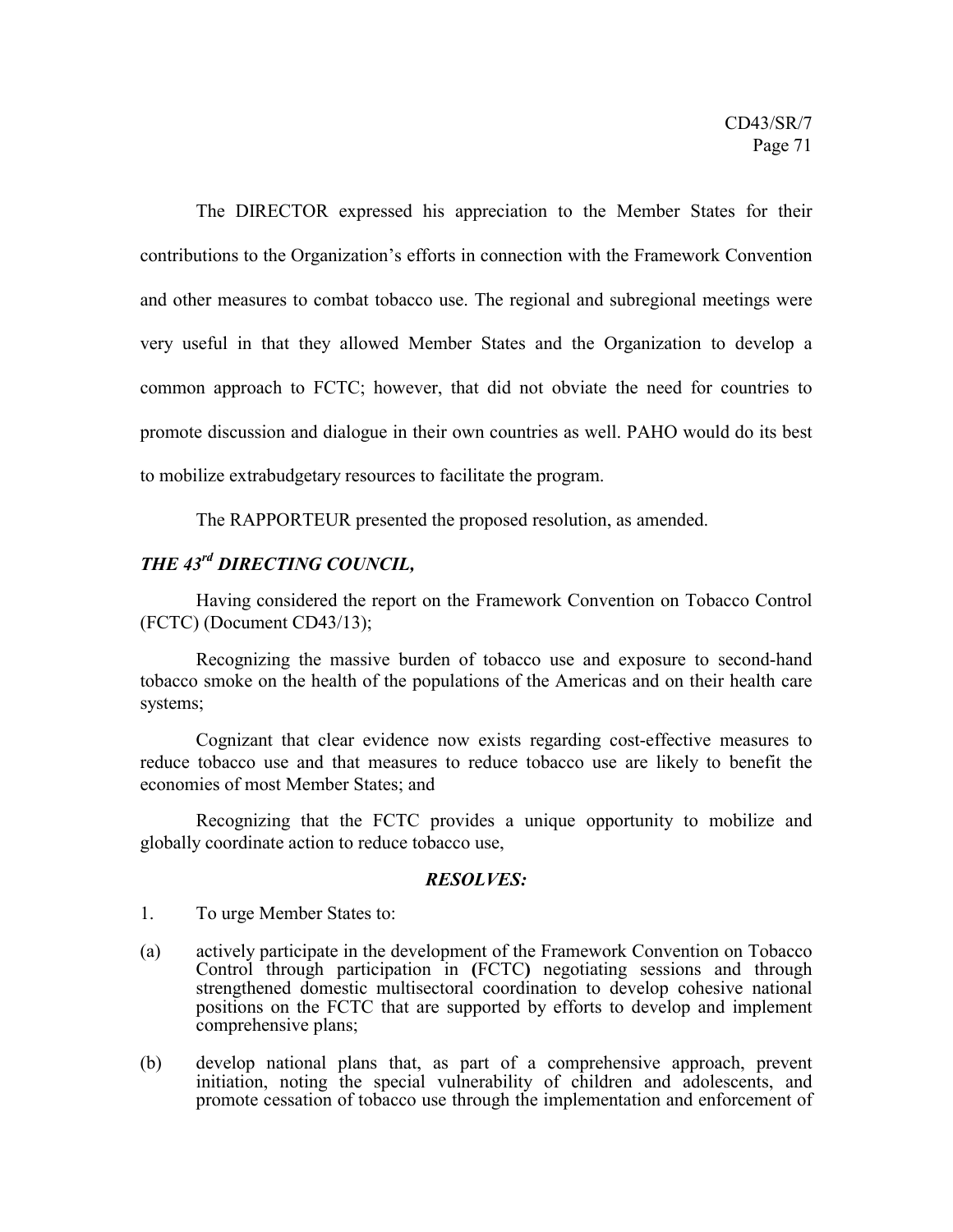> cost-effective measures to reduce tobacco use, including setting tobacco taxes at levels that decrease consumption and progressive elimination of tobacco promotion, in accordance with national constitutions;

- (c) protect all nonsmokers, in particular children and pregnant women, from exposure to second-hand smoke through elimination of smoking in government facilities, health care facilities, and educational institutions as a priority, and through the creation of smoke-free environments in workplaces and public places as soon as possible, recognizing that smoke-free environments also promote cessation and prevent initiation of tobacco use;
- (d) implement surveillance systems to track tobacco-related mortality and progress toward reduction targets for tobacco use and second-hand smoke exposure, in recognition that tobacco control initiatives must be supported by ongoing monitoring and analysis of results to ensure that such efforts are effective and evidence based.
- 2. To request that the Director:
- (a) continue to facilitate the participation of Member States in the development of the FCTC:
- (b) stimulate technical cooperation, within available resources, to strengthen the capacity of Member States to implement strong, effective tobacco use reduction measures and surveillance systems to evaluate progress;
- (c) draft a framework for action under the name "Smoke-Free Americas" to protect nonsmokers from the deleterious effects of second-hand smoke;
- (d) support the implementation of surveillance systems for tobacco control and the dissemination of information on successful measures or experiences.

#### *EL 43.er CONSEJO DIRECTIVO,*

Habiendo considerado el informe sobre el Convenio Marco para la Lucha Antitabáquica (CMLA) (documento CD43/13);

Reconociendo la carga masiva que el consumo de tabaco y la exposición al humo de tabaco en el ambiente imponen a la salud de las poblaciones de las Américas y a sus sistemas de asistencia sanitaria;

Consciente de que actualmente existen claras pruebas de que se pueden aplicar medidas eficaces en función de los costos para reducir el consumo de tabaco y de que dichas medidas probablemente beneficien a las economías de la mayoría de los Estados Miembros, y

Reconociendo que el CMLA brinda una oportunidad extraordinaria para movilizar y coordinar una acción a nivel mundial encaminada a reducir el consumo de tabaco,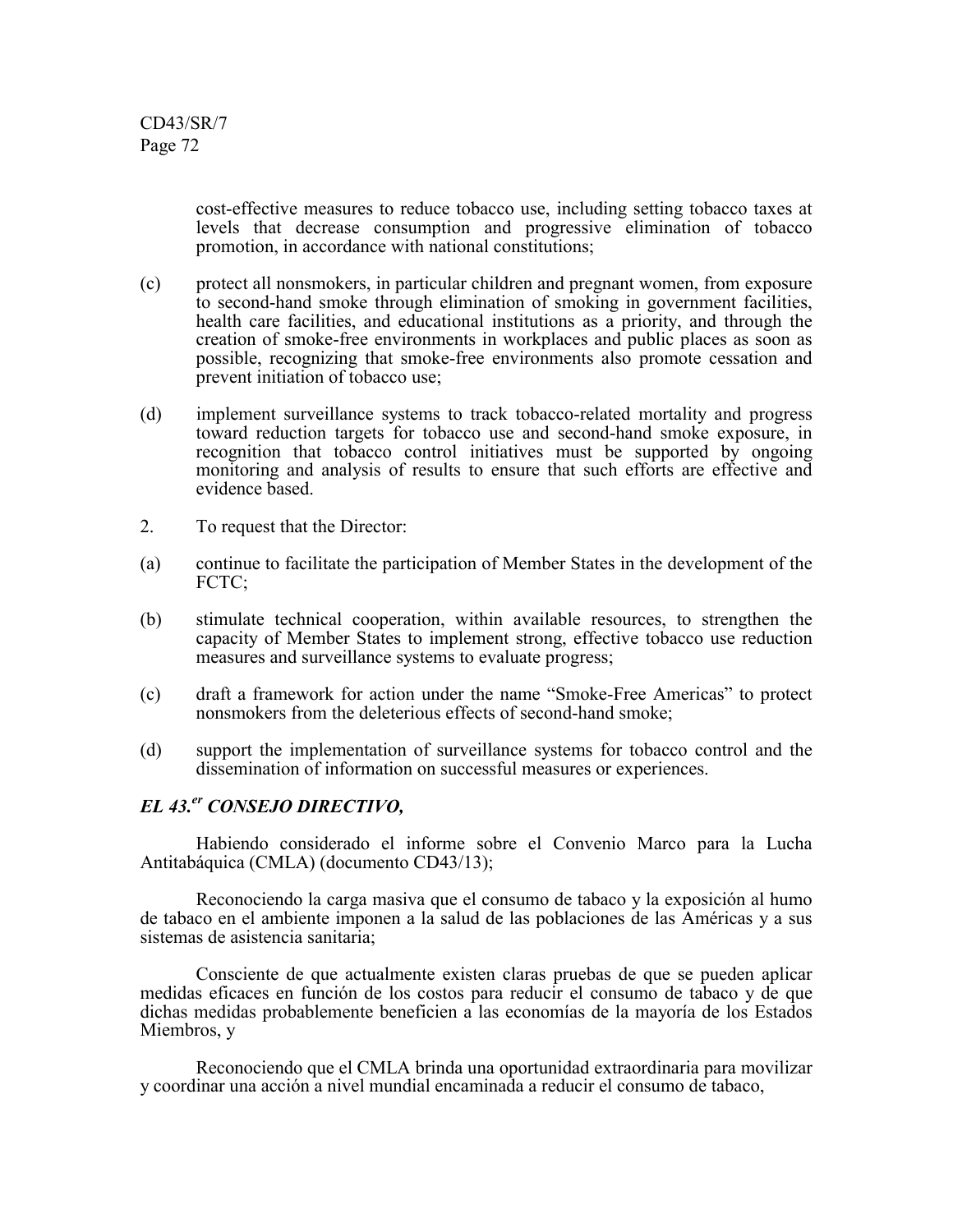# *RESUELVE:*

- 1. Instar a los Estados Miembros:
- (a) a que participen activamente en el desarrollo del Convenio Marco para la Lucha Antitabáquica (CMLA) mediante la participación en las sesiones de negociación de este y fortaleciendo la coordinación multisectorial en el ámbito nacional con el fin de adoptar posiciones nacionales coherentes con el CMLA, respaldadas por esfuerzos para crear y aplicar planes nacionales integrales;
- (b) a que, teniendo en cuenta la vulnerabilidad especial de los niños y adolescentes, creen planes nacionales que, dentro de un planteamiento integrador, prevengan el inicio del consumo de tabaco y promuevan su cesación mediante la aplicación y el cumplimiento de medidas eficaces en función de los costos para reducir el consumo de tabaco, entre ellas la fijación de impuestos al tabaco a niveles que disminuyan el consumo y la supresión progresiva de la promoción de los productos de tabaco, en conformidad con las constituciones nacionales;
- (c) a que protejan a todos los no fumadores, en particular los niños y las mujeres embarazadas, de la exposición al humo de tabaco en el ambiente mediante la prohibición inmediata del acto de fumar en los edificios del gobierno, establecimientos de asistencia sanitaria e instituciones educativas, y mediante la creación, lo antes posible, de entornos sin humo de tabaco en los centros de trabajo y lugares públicos, reconociendo que los entornos sin humo de tabaco también promueven la cesación del consumo de tabaco y previenen su inicio;
- (d) a que implanten sistemas de vigilancia para seguir muy de cerca la mortalidad relacionada con el tabaco y el progreso alcanzado en la consecución de las metas de reducción del consumo de tabaco y de la exposición al humo de tabaco en el ambiente, reconociendo que, para ser eficaces y basadas en pruebas, las iniciativas para el control del tabaco tienen que apoyarse en una vigilancia y un análisis continuos de los resultados.
- 2. Solicitar al Director:
- a) que siga facilitando la participación de los Estados Miembros en el desarrollo del CMLA;
- b) que estimule, en la medida que lo permitan los recursos disponibles, la cooperación técnica para fortalecer la capacidad de los Estados Miembros de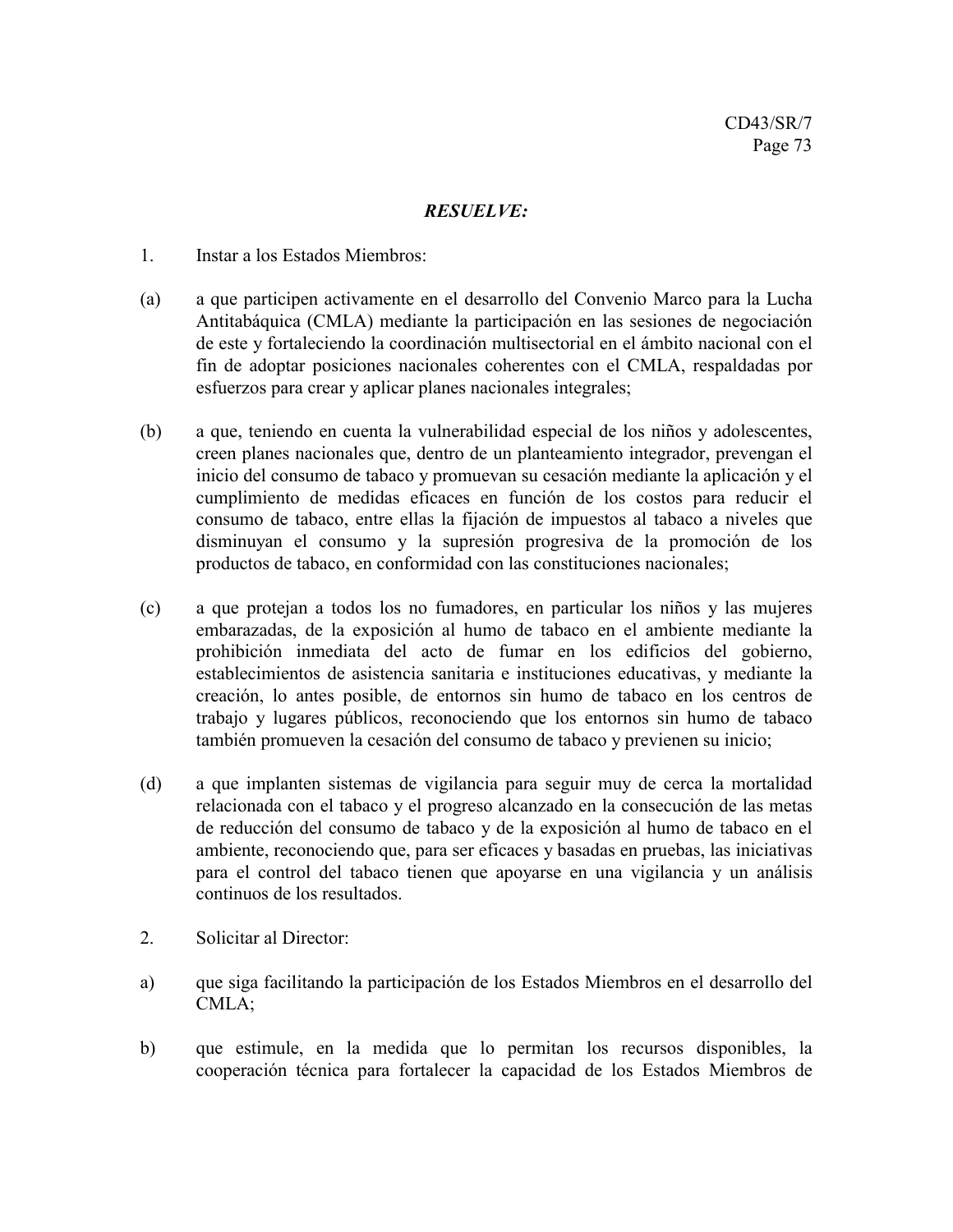aplicar fuertes medidas de reducción del consumo de tabaco y de establecer sistemas de vigilancia eficaces para evaluar los adelantos logrados;

- c) que redacte un marco para la acción llamado "América libre de humo" a fin de proteger a los no fumadores de los efectos nocivos del humo de tabaco en el ambiente;
- d) que apoye la implantación de criterios de vigilancia de la lucha antitabáquica y la difusión de medidas o experiencias exitosas.

*Decision:* The proposed resolution, as amended, was adopted. *Decisión:* Se aprueba el proyecto de resolución, así enmendado.

El Dr. HÉCTOR BOLAÑOS (Observador, Industria Mundial de Automedicación) explica que la World Self-Medication Industry, a la que representa, es una organización no gubernamental en relaciones oficiales con la OMS. Aprovecha la oportunidad brindada por el Consejo para ponerlo en conocimiento de los aportes de su federación a la lucha contra el tabaquismo. También informa de la disposición de la Industria Latinoamericana de Automedicación Responsable (ILAR), a continuar ofreciendo a la Red Panamericana de Armonización de la Reglamentación Farmacéutica los conocimientos y experiencia que tiene en el cuidado de la salud.

En relación con las palabras de la Directora General de la OMS de que la OMS tiene el mandato de influir en las políticas relacionadas con el tratamiento, pero no puede hacerlo sin el apoyo del sector privado y otros asociados, dice que la World Self-Medication Industry formó un grupo de trabajo sobre la dependencia del tabaco integrado por las tres compañías farmacéuticas que elaboran y distribuyen en todo el mundo los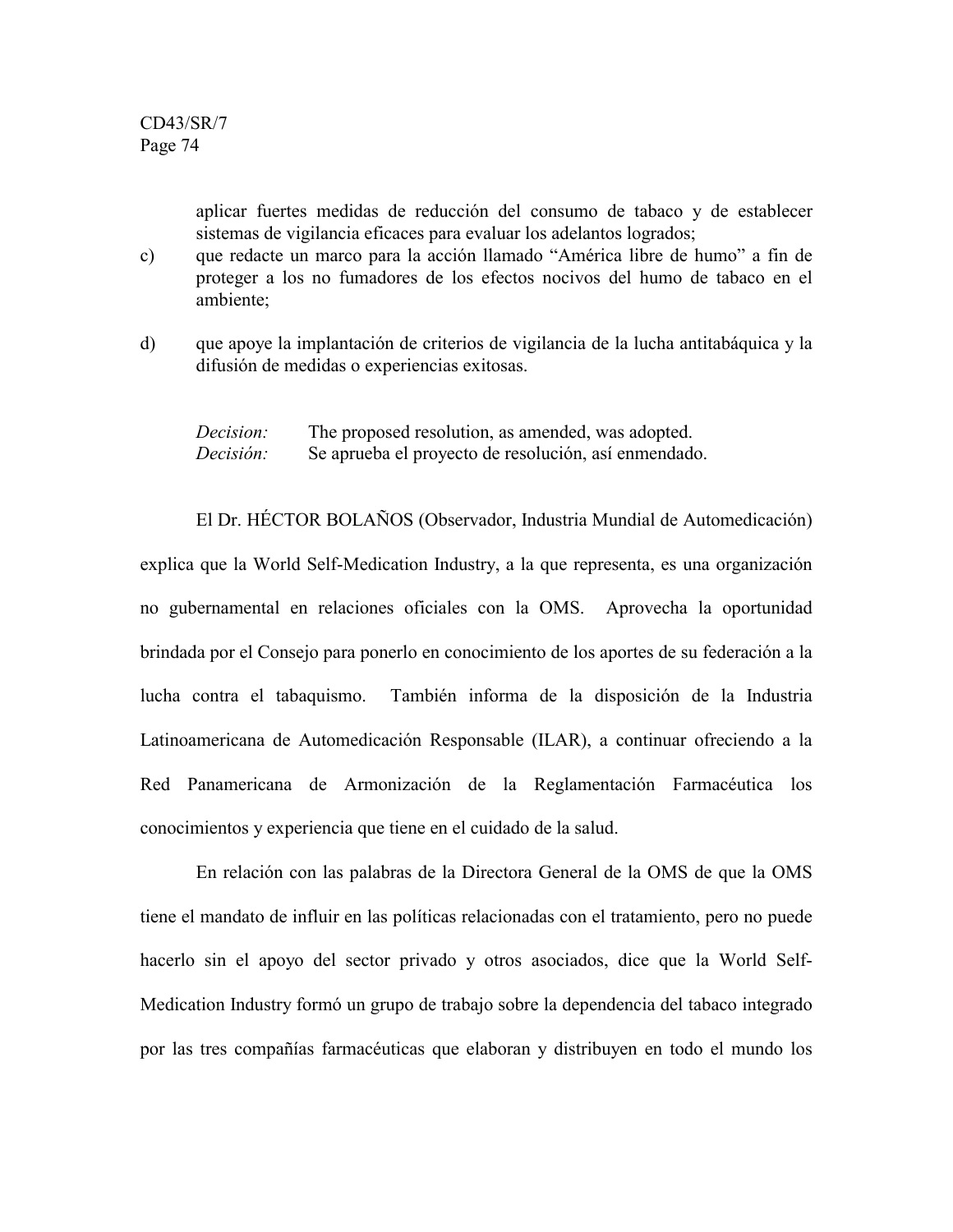productos conocidos como terapia de reemplazo de la nicotina, que se han distinguido por ser una forma efectiva y segura de combatir la adicción al tabaco.

La Directora General apoyó la iniciativa mencionada y distinguió a su Director General, Dr. Reinstein, nombrándolo miembro del Comité de Asesoramiento en Políticas de la iniciativa "América libre de tabaco", en reconocimiento del papel que ha desempeñado en esa federación.

Por otra parte, la Directora General también ha mencionado que mientras que los productos de terapia de reemplazo de la nicotina se venden en muchos países bajo receta, el tabaco, principal fuente de nicotina, se vende libremente en cualquier parte. Pharmacia, GlaxoSmithKline y Novartis, las compañías que forma el grupo de trabajo, han promovido la reclasificación de sus productos de terapia de reemplazo de la nicotina como medicamentos de venta sin receta ante los ministerios de salud de los países en donde se encuentran establecidas. También han tratado de ofrecer una mayor variedad de presentaciones, ampliar su distribución y reforzar su difusión al público.

Por medio de ese grupo de trabajo, la World Self-Medication Industry ha participado en diversas reuniones científicas sobre el tema, y a través de todos estos eventos ha reforzado o ampliado las alianzas que se requieren en la lucha contra el tabaco. A nombre de su federación, también reitera su mejor disposición de colaborar con la OPS en la clasificación de medicamentos, publicidad y distribución.

## ITEM 4.10: HEALTH PROMOTION PUNTO 4.10: PROMOCIÓN DE LA SALUD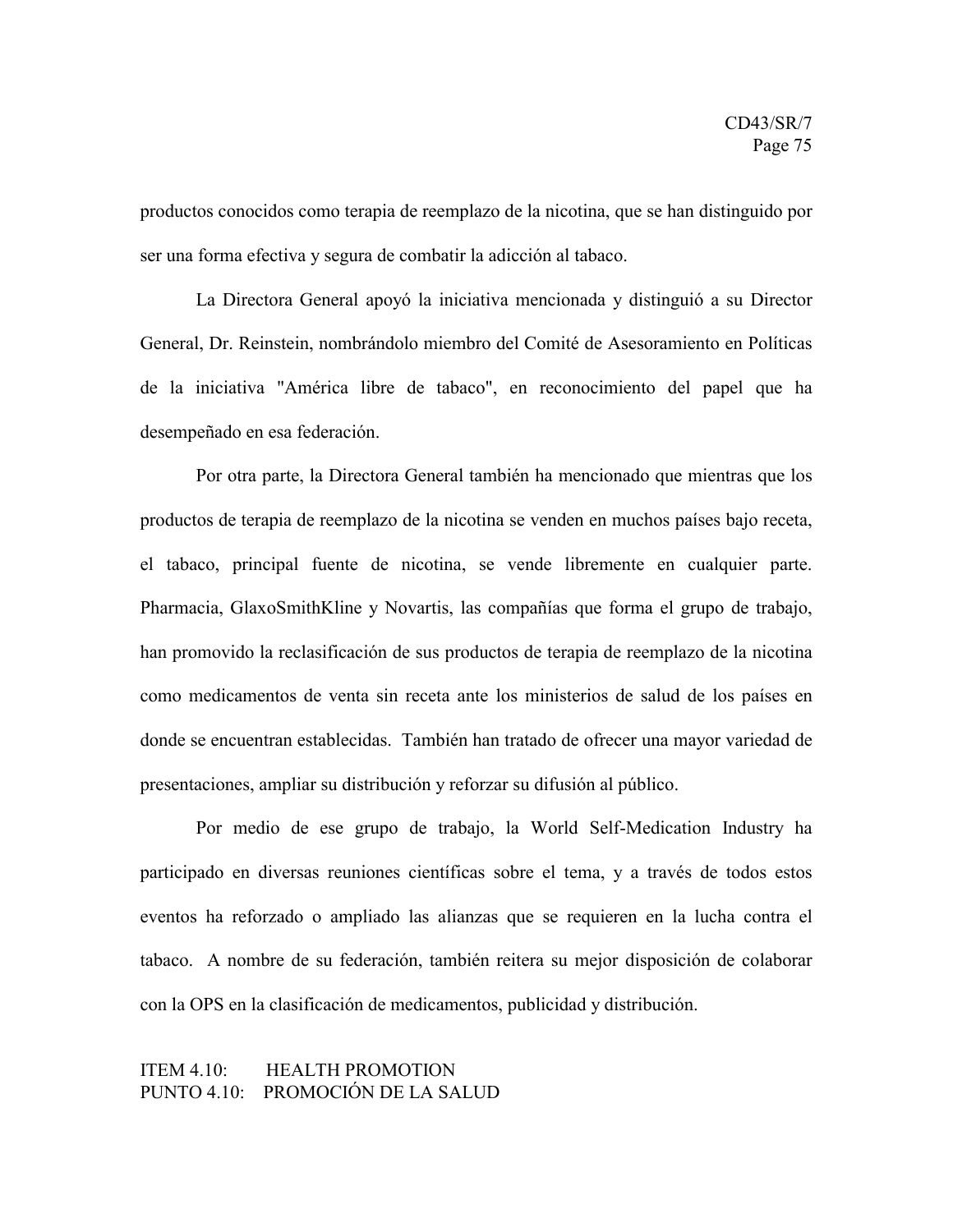El Representante del COMITÉ EJECUTIVO dice que el Comité consideró el tema de la promoción de la salud en su sesión de junio. La Dra. María Teresa Cerqueira, Directora de la División de Promoción y Protección de la Salud, reseñó el contenido del documento sobre este tema, el cual examina los resultados principales de la Quinta Conferencia Mundial de Promoción de la Salud celebrada en México en el año 2000, los adelantos logrados hasta la fecha y las enseñanzas aprendidas de las iniciativas de promoción de la salud en diversos países, así como las líneas principales de la cooperación técnica de la OPS en esta área. El documento también describe la estructura de la División y la manera en que está integrando las áreas técnicas administradas por sus diversos programas y centros panamericanos con las cinco estrategias de promoción de la salud reflejadas en la Carta de Ottawa para la Promoción de la Salud con objeto de mejorar el apoyo a los países para poner en práctica esas estrategias e integrarlas con sus propias prioridades en las áreas de familia y población, alimentación y nutrición y salud mental.

La Dra. Cerqueira dijo que la cooperación técnica de la OPS en esta esfera pretende fortalecer la capacidad institucional para la promoción de la salud en el sector sanitario y otros, ampliar y afianzar la base de pruebas de la eficacia de la promoción de la salud y fortalecer las asociaciones de trabajo existentes y crear otras nuevas. Para afrontar estos retos, la cooperación se centrará en fomentar la planificación relacionada con las siguientes estrategias de promoción de la salud: la creación de entornos sanos y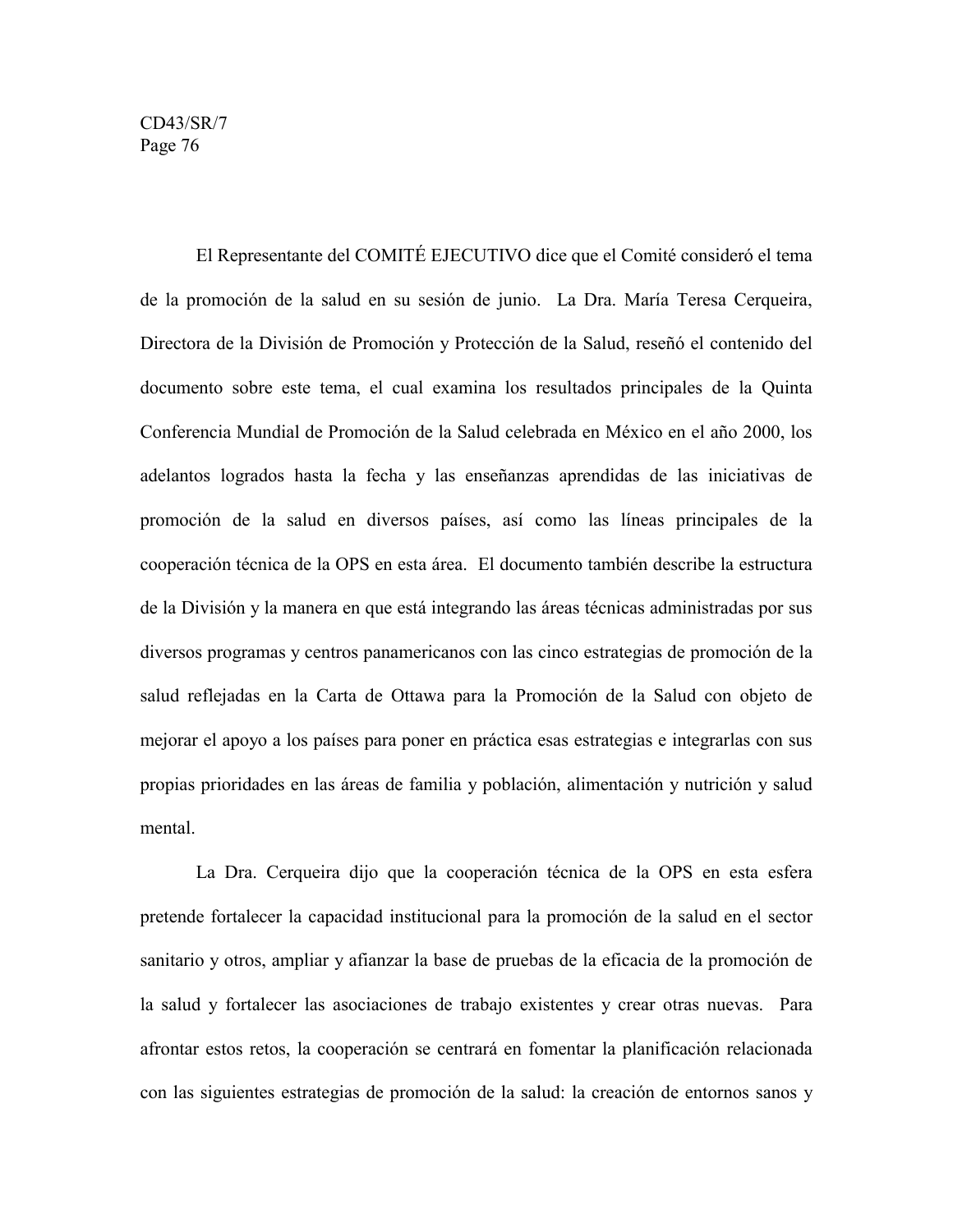propicios, el establecimiento de políticas públicas saludables, el fortalecimiento de las actividades de la comunidad en pro de la salud, la adquisición de aptitudes personales para la vida, la reorientación de los sistemas y servicios de salud, el fortalecimiento de los sistemas de vigilancia con información social y conductual, y el apoyo a la investigación y a la evaluación con miras a acrecentar los conocimientos e impulsar las prácticas más adecuadas.

El Comité recalcó la importancia de la promoción de la salud para abordar las inequidades y mejorar la salud de toda la población e hizo suyo el llamamiento a incorporar las estrategias de promoción de la salud en todas las actividades de la Organización. La colaboración entre los programas de la OPS, así como entre los Estados Miembros y con asociados externos se consideró vital.

El Comité aplaudió que la Organización hiciera hincapié en incluir a diversos niveles de organismos de gobierno así como a las organizaciones no gubernamentales. Además, alentó las asociaciones de trabajo entre los países como un medio de fortalecer la infraestructura necesaria para impulsar la planificación en las actividades de promoción de la salud en las Américas.

También estuvo de acuerdo con la importancia de construir una base de datos probatorios de la eficacia de las actividades de promoción de la salud. El fortalecimiento de la planificación de actividades de promoción de la salud se consideró esencial. A los países que aún no lo habían hecho, se les instó a formular y ejecutar sus propios planes de acción para dar a la promoción de la salud la importancia que merece. Asimismo, se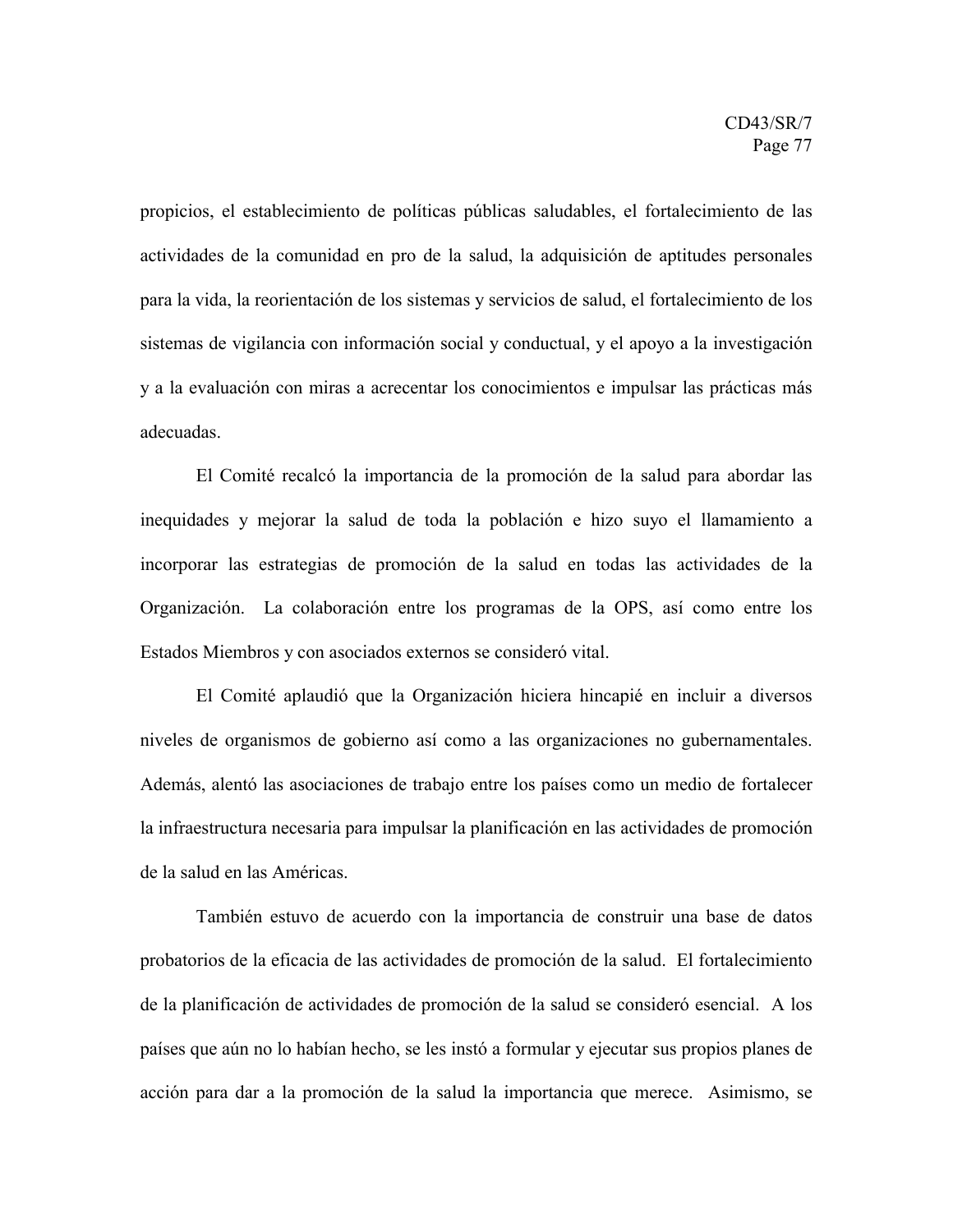recalcó la necesidad de formar personal sanitario que tenga conocimientos y experiencias en las técnicas de promoción de la salud. Se señaló que hacen falta nuevos paradigmas de enseñanza para ese personal que tradicionalmente se había formado para responder a la mala salud, no para mejorar la buena salud.

El documento de trabajo presentado se consideró como un marco de política útil, pero el Comité opinó que debía especificar más claramente los objetivos de promoción de la salud en cada área del proceso de planificación estratégica para el período de 2003 a 2007, a fin de ayudar a la Organización y a los Estados Miembros a concentrarse en las prioridades de promoción de la salud y en cómo lograr los objetivos priorizados. Los delegados también consideraron que el documento debía ser más explícito con respecto a la repercusión de los factores determinantes sociales y económicos, así como el sexo, la raza, la educación y el entorno físico en la salud de la población.

El Comité recomienda que el Consejo Directivo apruebe una resolución por la cual inste a los Estados Miembros, entre otras cosas, a que incluyan la promoción de la salud entre los asuntos políticos más importantes y la consideren como una prioridad en los planes y programas de desarrollo nacional y local; que implanten políticas públicas y marcos jurídicos con miras a mejorar los factores determinantes de la salud y reducir las disparidades en la salud de las poblaciones y las comunidades vulnerables; que fortalezcan la colaboración intersectorial; y que apoyen las investigaciones para adelantar el conocimiento de las prioridades seleccionadas, identificar prácticas adecuadas y enriquecer la base de pruebas de intervenciones eficaces de promoción de la salud; y que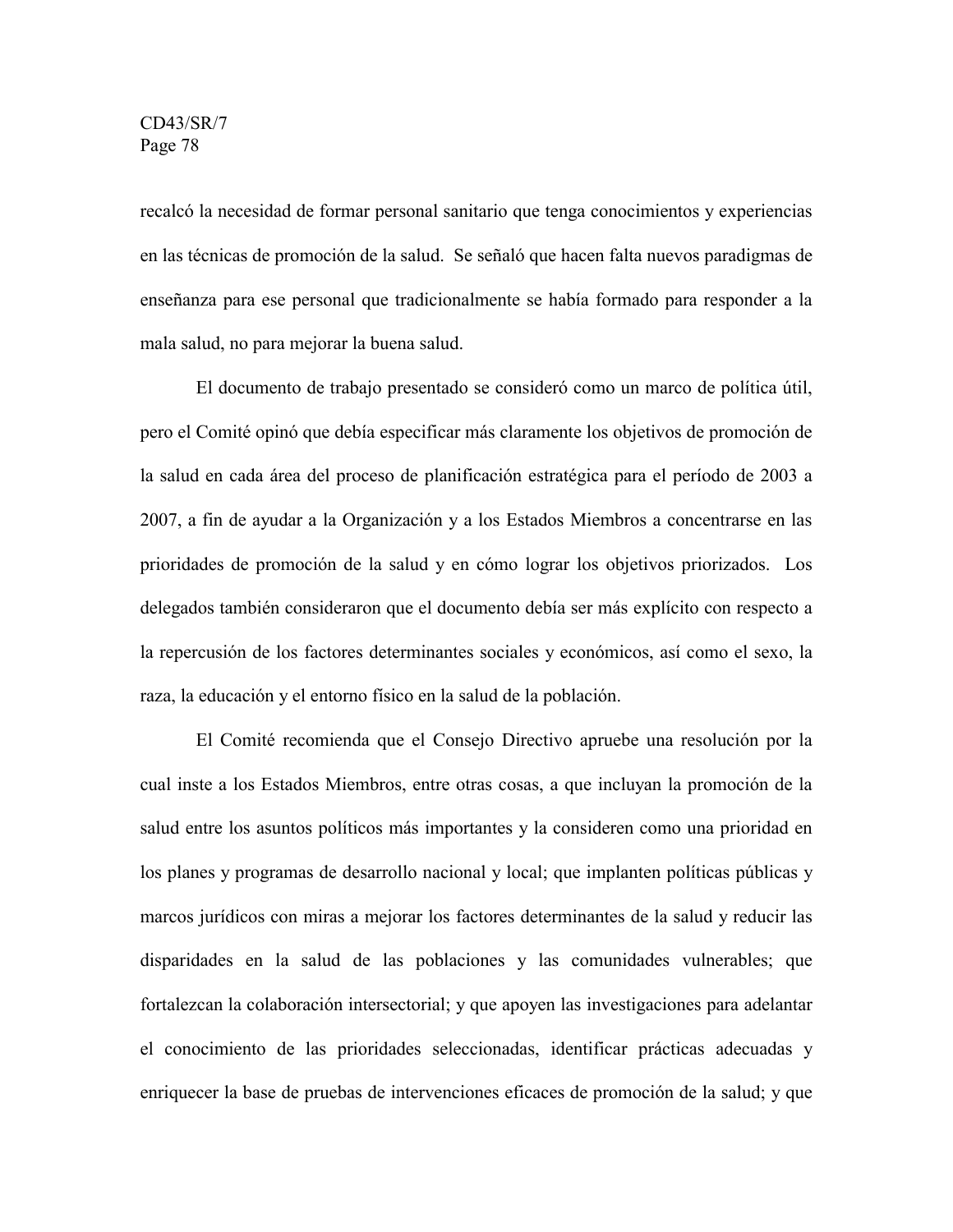fortalezcan acciones encaminadas a crear entornos saludables y la protección del ambiente.

Al Director se le pide que apoye a los Estados Miembros para que estos fortalezcan su planificación estratégica de las actividades de promoción de la salud, que establezca un mecanismo para vigilar los adelantos logrados y que redoble los esfuerzos para movilizar más recursos para la cooperación técnica en materia de promoción y protección de la salud.

Le Délégué du CANADA souligne le rôle de premier ordre joué par le Canada sur la scène internationale dans le domaine de la promotion de la santé depuis la publication du rapport Lalonde, « Une nouvelle perspective de la santé des canadiens », en 1974. La Charte d'Ottawa et la Santé pour Tous : plan d'ensemble pour la promotion de la santé constituent également des documents fondamentaux en matière de promotion de la santé et le Canada se réjouit de voir des références á ces publications dans les documents sur la promotion de la santé.

Les taux actuels de prévalence des maladies contagieuses et non contagieuses, de la dépendance aux drogues et de la mortalité maternelle dans la région montrent qu'il est nécessaire que les pays continuent á investir dans les activités nationales et régionales de promotion de la santé et dans l'élaboration de politiques publiques saines.

La promotion de la santé est une stratégie en amont visant à améliorer l'état de santé de la population et réduire les iniquités. En se fondant sur ses solides assises en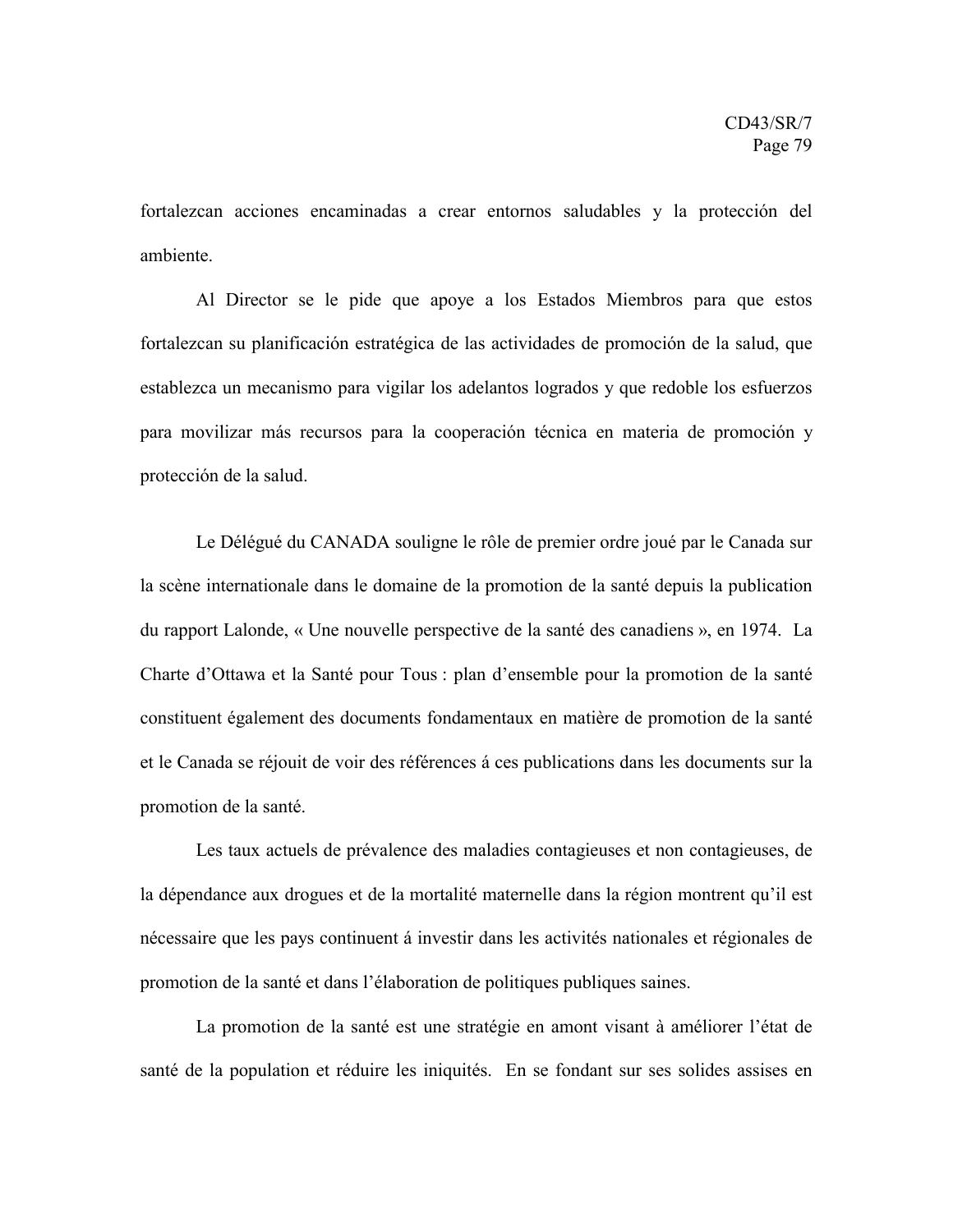promotion de la santé, le Canada a mis au point une approche de santé de la population dans le but de maintenir et d'améliorer la santé de toute la population. Ce modèle tient compte notamment des liens entre l'état de santé et les conditions socio-économiques. Il est essentiel de considérer ces déterminants sociaux et économiques pour améliorer l'état de santé de façon durable, particulièrement pour les groupe les plus vulnérables. L'approche de santé de la population inclut aussi l'impact d'autres déterminants sur l'état de santé, tels que le sexe, l'ethnicité, et les facteurs biologiques et environnementaux. Il est aussi essentiel d'intégrer les activités de promotion de la santé, de prévention et de protection dans le continuum des activités due système de santé, comme en témoignent les stratégies canadiennes d'intervention. Il est heureux que le document et la résolution mettent l'accent sur la nécessité d'établir et d'utiliser la collaboration intersectorielle et d'améliorer les systèmes de surveillance de santé, ce qui permettra de prendre des décisions basées sur des données scientifiques probantes.

L'information scientifique joue un rôle clef dans l'établissement des priorités et des décisions d'investissement. Le Canada finance actuellement des travaux visant à élaborer des bases de données probantes pour la promotion de la santé afin de les utiliser dans l'élaboration de ses politiques et programmes. Il souhaite créer des liens pour mener conjointement des activités régionales et internationales dans ce domaine.

Lors de la conférence de Mexico en juin 2000, 88 pays on pris l'engagement de promouvoir la santé, soulignant l'importance que tous les secteurs d'activité, de même de la société civile, participent activement à la mise en œuvre des mesures de promotion de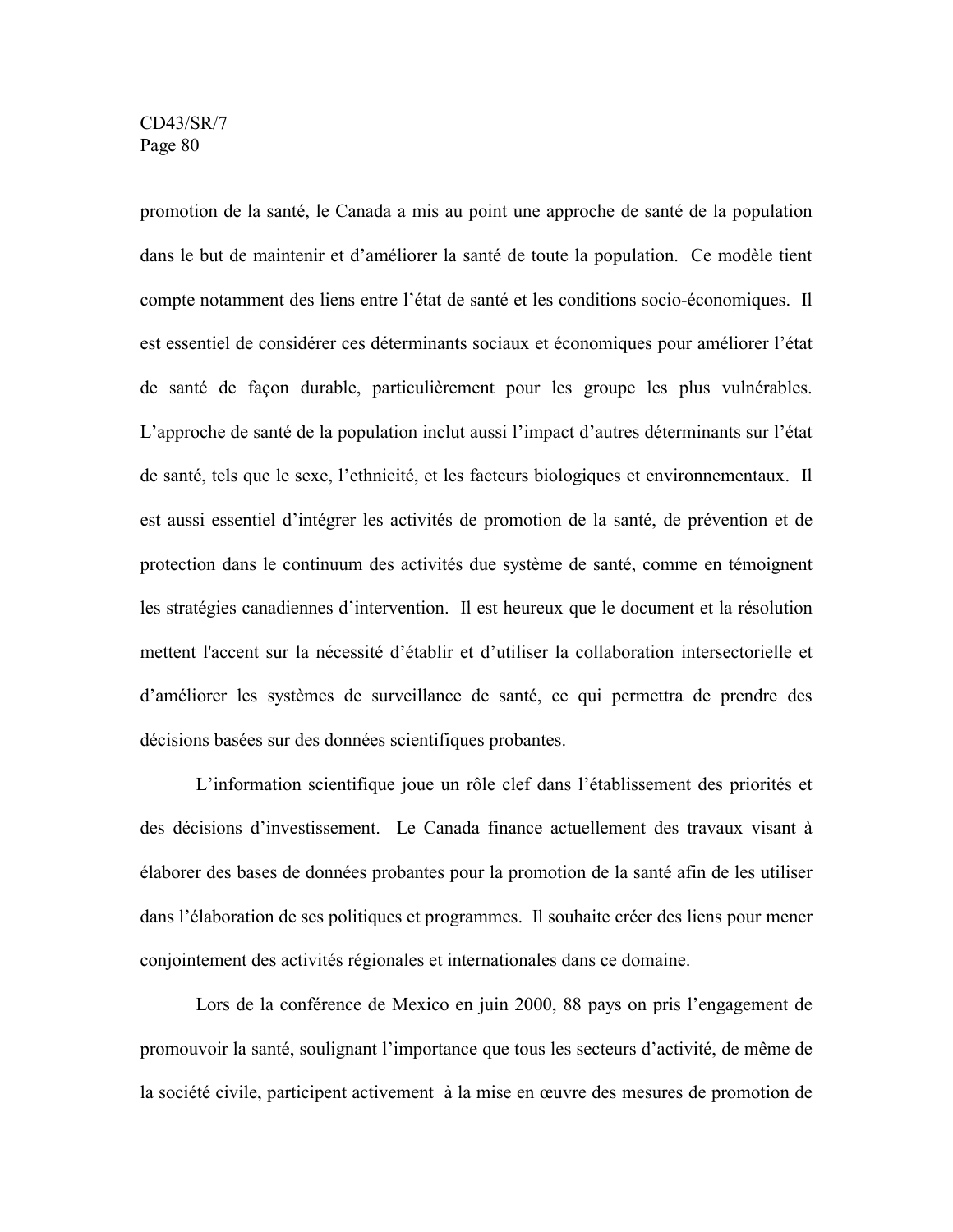la santé. De fait, la création de tels partenariats et des liens de collaboration, tant au sein des pays de la région qu'entre eux, constitue le premier pas obligatoire vers le renforcement de l'infrastructure nécessaire pour faire avancer la planification et l'action en promotion de la santé. Par exemple, le partenariat entre l'association canadienne de santé publique et l'école de santé publique Oswaldo Cruz au Brésil illustre bien cette collaboration. Par ailleurs, l'éducation en santé demeure aussi une priorité importante pour le Canada, tout comme pour l'OPS. Celle-ci a fait l'objet d'un projet canado-cubain financé par l'OPS au nom de la coopération technique entre les pays. Santé Canada et le ministère de la santé et des services sociaux du Québec sont membres de l'union internationale pour la promotion de la santé et de l'éducation, à l'intervention communautaire et à l'élaboration de politiques de santé publique.

Le ministère de la santé du Canada finance à raison de 50 000 dollars par année pour les années 99 à 2002 le Bureau régional nord-américain de l'union internationale situé au Centre pour la promotion de la santé à l'Université de Toronto. Le Canada espère donc poursuivre sa collaboration avec les pays de cette région dans le cadre de l'activité de promotion de la santé et pour l'élaboration de politiques publiques saines.

O Delegado do BRASIL disse que a promoção da saúde faz parte integrante da agenda política dos países americanos. O Ministério de Saúde brasileiro tem-se empenhado em ampliar as possibilidades de ação para a promoção da saúde. Em 1998, criou a Coordenação da política nacional de promoção da saúde. O fortalecimento do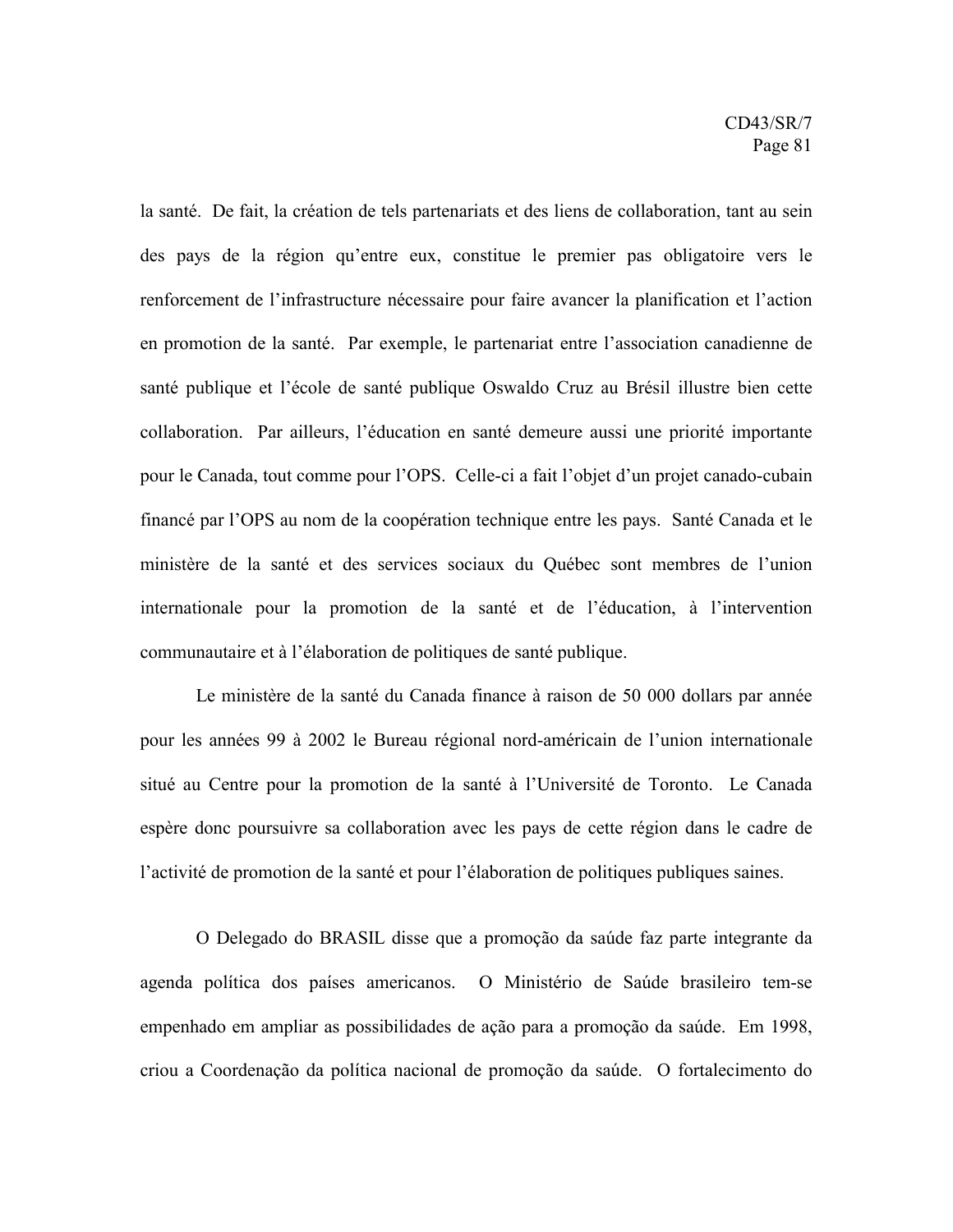Sistema Único de Saúde (SUS) brasileira requer ações de promoção em três níveis de gestão. O esforço conjunto da abordagem da saúde em seu conceito mais amplo e a procura por um trabalho intersetorial dentro dos governos e com toda a sociedade trará benefícios para a população e diminuirá os gastos com a tenção à doença.

Programas nacionais de controle do diabetes e da hipertensão arterial e de atendimento básico por meio do Programa de Saúde da Família precisam ser fortalecidos por ações que promovam a saúde individual e colectiva. Estados e Municípios começam a idealizar e propor suas agendas no campo da promoção da saúde e o nível federal vem articulando essas ações e formulando a política nacional de promoção da saúde como um dos eixos de qualificação do SUS, tudo calcado em princípios que respeitam a autonomia e as realidades locais, a relevância da intersetorialidade, a necessidade da inserção da promoção da saúde como prioridade nas agendas políticas e a importância da inclusão de temas como ética e cidadania nos processos para aumentar o poder das pessoas e comunidades. Assim, o Ministério da Saúde tem investido em estratégias e áreas de actuação, com os seguintes objectivos:

1) Redução de danos de risco relacionados à violência no trânsito com a implementação do *Projeto de Redução da Morbimortalidade por Acidentes de trânsito: Mobilizando a Sociedade e Promovendo a Saúde,* executado em parceria com o Departamento Nacional de Trânsito/Ministério da Justiça, cuja primeira fase abrangerá 184 aglomerados urbanos. A mortalidade por acidentes de trânsito é a primeira causa de óbito na população jovem.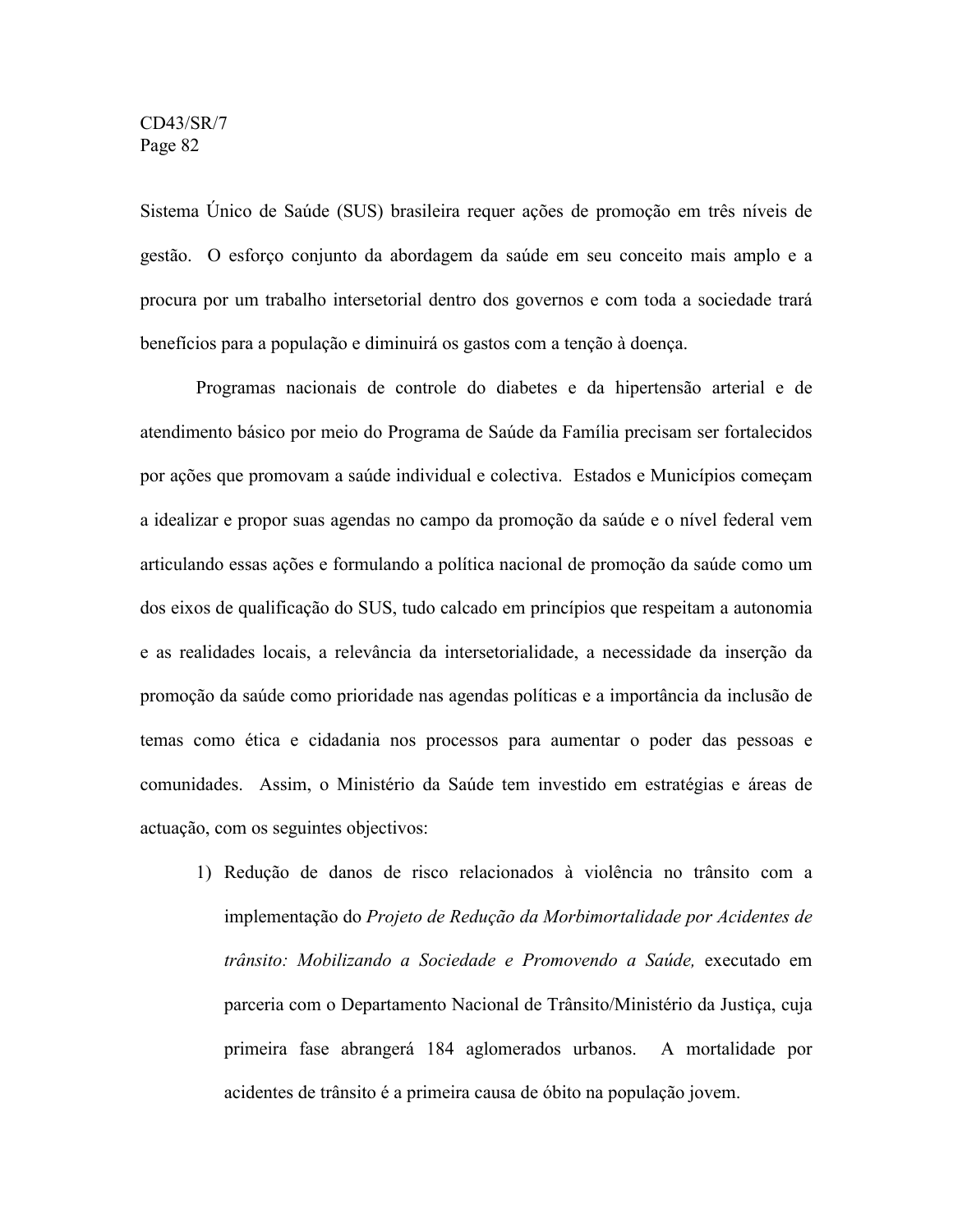- 2) Adoçam de hábitos e estilos de vida saudáveis, com a implementação de um amplo projeto intitulado *Agita Brasil*, que preconiza a atividade física e o combate ao sedentarismo paras a saúde e a qualidade de vida dos brasileiros.
- 3) Fortalecimento das redes brasileiras de municípios saudáveis.
- 4) Disseminação de mensagens educativas associadas à promoção da saúde, mediante a produção e veiculação de programas de vídeo e distribuição de material informativo direcionado aos professores e aluno do ensino fundamental e do ensino médio, por meio do programa *Um Salto para o Futuro*, realizado em parceria com a TV Educativa do Brasil/Ministério da Educação e Cultura e da Fundação Roberto Marinho.
- 5) Construção de parâmetros curriculares nacionais sobre a saúde, em conjunto com o Ministério da Educação, com a constituição de um grupo interministerial de saúde e educação.
- 6) Divulgação de práticas de educação e de promoção da saúde desenvolvidas no território nacional, mediante a produção e distribuição da *Revista de Promoção da Saúde*, como uma forma de possibilitar a troca de experiências neste campo.
- 7) Apoio à qualificação de profissionais das áreas de saúde, educação e comunicação. No tocante à promoção de saúde, com vista ao desenvolvimento de ações e de planos de promoção da saúde que incidam sobre os indicadores de saúde e contribuam para o aperfeiçoamento e o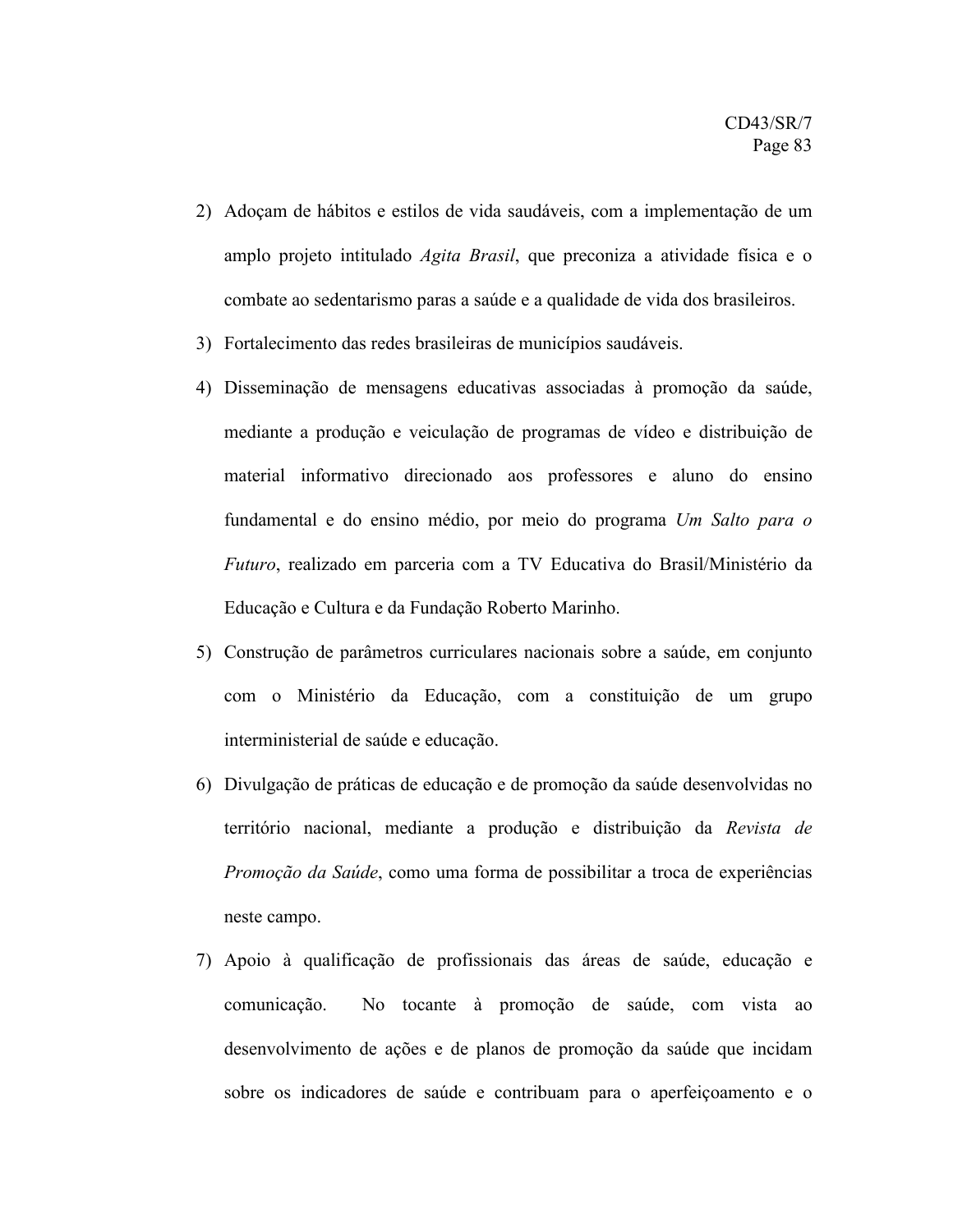desenvolvimento de habilidades pessoais e competências profissionais no âmbito da atenção básica.

E por último, a apoio a projetos de âmbito nacional voltados para a prevenção e controle do diabetes e da hipertensão arterial, redução e controle do uso de álcool e do fumo e incentivo à adoção de uma alimentação saudável.

O Brasil apóia integralmente a proposta de resolução apresentada.

El Delegado de CUBA dice que el documento en consideración y el Informe Anual del Director aseveran que la promoción de la salud es una estrategia eficaz para mejorar la salud y la calidad de vida, lo que concuerda con afirmaciones anteriores de que es mejor prevenir que curar. Así que es importante que la salud pública internacional reconozca los factores sociales y ambientales y los modos de vida como factores y condiciones determinantes de la salud. Es preocupante lo que señala el informe de que, a pesar de las incuestionables ventajas de la promoción de la salud para la calidad de vida de la población, aún muchos Estados Miembros no han elaborado o puesto en práctica planes de acción al respecto.

En Cuba el sistema de salud cuenta con instituciones de todos niveles que son responsables de la promoción y la educación para la salud. Así, existe un Centro Nacional de Promoción y Educación para la Salud y muchos centros provinciales y municipales, que cooperan con el trabajo de los médicos y las enfermeras de familia a nivel de la comunidad. Existen además los consejos de salud en todos los niveles, que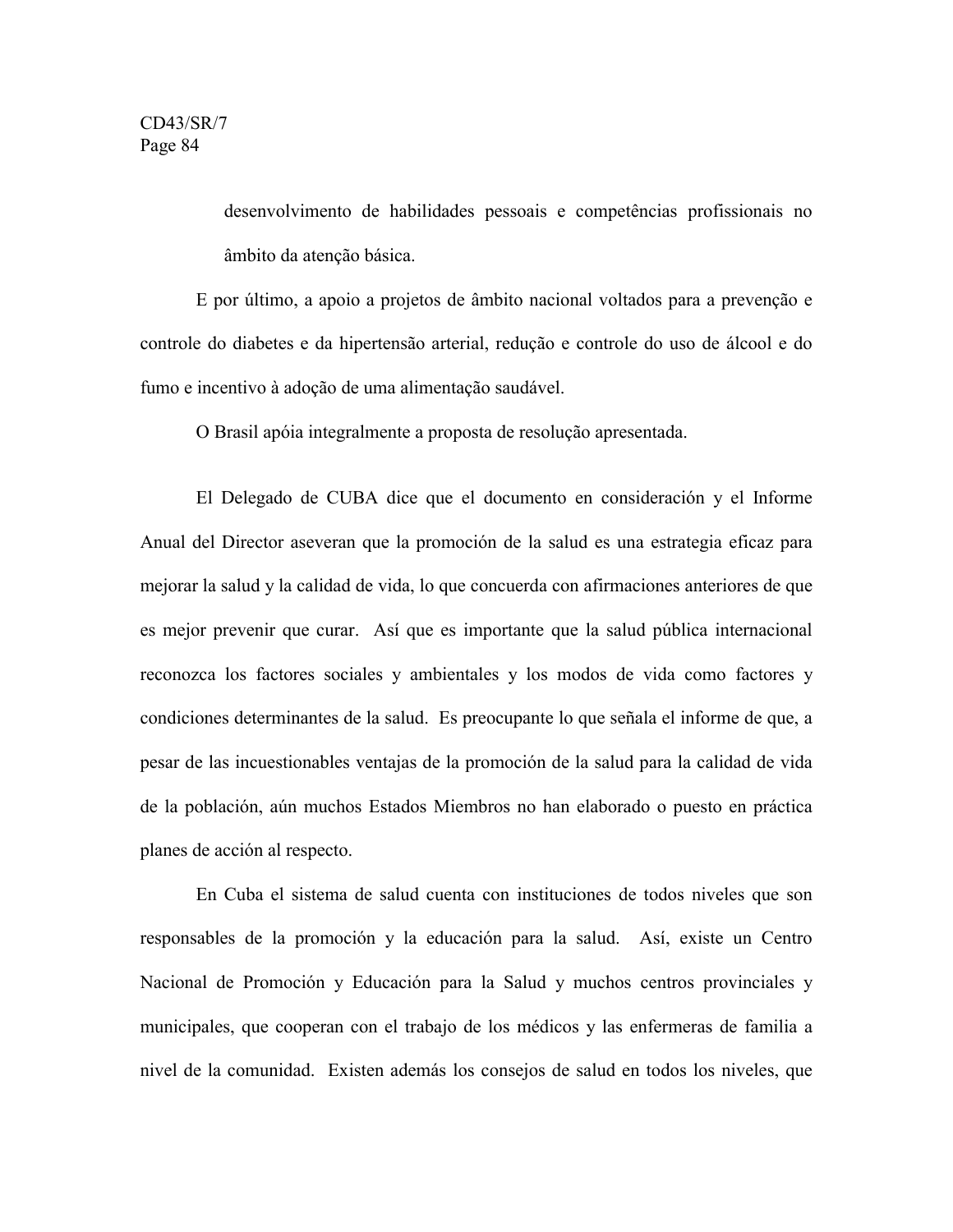tienen un enfoque multisectorial e interdisciplinario y que son capaces, a partir de un diagnóstico de la situación de salud, de elaborar intervenciones para encarar los problemas que se detectan. La promoción de salud en el país pone énfasis en la planificación y ejecución de proyectos locales, la organización de la comunidad, la participación de todos los sectores productivos y no productivos y la voluntad política que se expresa en la vinculación y participación de los gobiernos locales. Esta estrategia también tiene expresión en el movimiento de municipios por la salud, el cual trata de los recursos del nivel local para trabajar en favor de la salud partiendo de un pronunciamiento político y articulando la participación de los diferentes sectores sociales y de la comunidad en un territorio dado, lo que permite la coordinación de la voluntad política, técnica y comunitaria. Hay 69 municipios, que representan 41% de los existentes en el país, que forman parte de la Red de Municipios por la Salud.

Otro aspecto resaltado en la promoción de salud en el país ha sido la comunicación social en salud. Se han abierto espacios especializados en la prensa escrita, en la televisión y en la radio, tanto en las cadenas nacionales como en emisoras locales, lo que ha fortalecido la alianza con los profesionales de los medios de comunicación. Se ha logrado que en cada uno de estos existan comunicadores especializados en salud capacitados en diferentes temáticas. Todos los programas de salud tienen incorporado el componente de la promoción y educación para la salud, lo que garantiza la efectividad y capacitación sistemática en metodología educativa a los profesionales de la salud, fundamentalmente, los de atención primaria.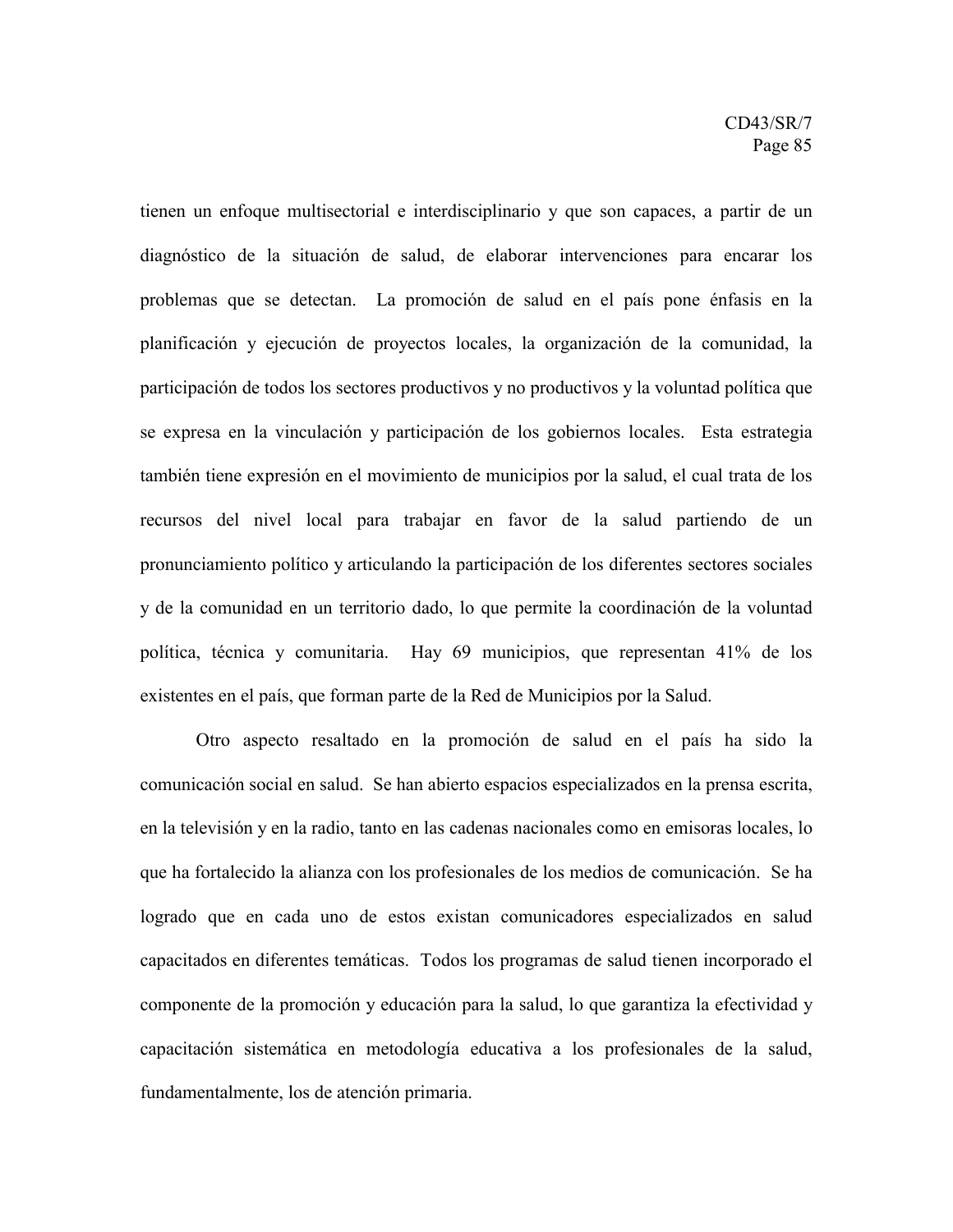El orador manifiesta su acuerdo con la propuestas que se someten a la consideración del Consejo, sobre todo, las que se refieren a promover una comprensión más amplia de la promoción de la salud, a instrumentar el cumplimiento de los compromisos de México 2000, y a determinar las maneras de fortalecer la infraestructura necesaria para avanzar una planificación de actividades de promoción de la salud.

The Delegate of the UNITED STATES said that under the leadership of Secretary Thompson, the Department of Health and Human Services in the United States would soon be launching a major initiative on health promotion. An effective prevention agenda was critical, given the increased incidence of preventable diseases, including diabetes, obesity, and tobacco use in the United States a high priority would be assigned to that program. The United States was collaborating in building a prevention agenda with other countries in the Americas. To cite just two examples, in October, Surgeon General David Satcher would be travelling to Uruguay to participate in the launching of that nation's national prevention strategy, and later in October, Secretary Thompson and his colleague from Mexico would launch the Healthy Border 2010 plan.

His delegation commended PAHO's effort to ensure a sound evidence base for health promotion policy and practice. Health promotion strategies, particularly those that empowered people and communities, had been proven to be sound investments. Empowered people were better able to take care of themselves; moreover, data that reflectted the link between health promotion strategies and health ourcomes, as well as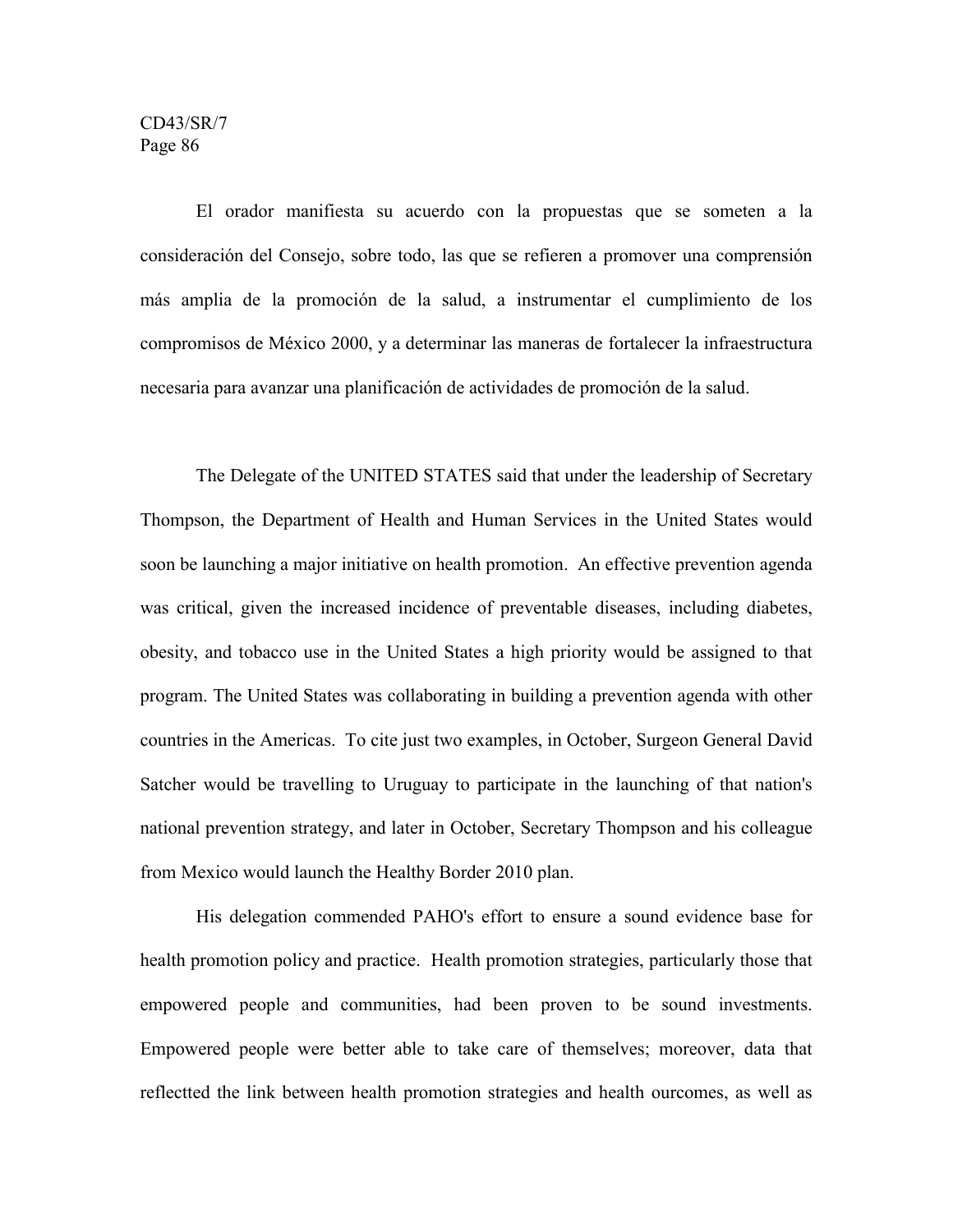the cost effectiveness of those strategies, could help policy makers make the difficult choices they faced in allocating resources and better frame health promotion as wise public policy.

Achieving real progress in health promotion called for the involvement of a wide range of partners and alliances, such as the schools, the courts, law enforcement, regulatory agencies, and political sectors of government. The private sector, communitybased and faith-based organizations, churches, the entertainment industry, and the media must also be taken into account. The United States remained committed to health promotion as a cornerstone of sound public policy and strategy and encouragged PAHO to continue exercising leadership in that area.

La Delegada de ARGENTINA informa de los logros principales de su país en promoción de la salud: la creación de la Comisión Nacional de Apoyo a la Promoción de la Salud, la elaboración de los lineamientos para el plan nacional de promoción y prevención de la salud, la realización de dos foros nacionales sobre promoción de la salud, la convocatoria para la presentación de investigaciones operativas en promoción de la salud y la promoción de hábitos saludables sin tabaco, así como actividades comunitarias en conjunto con la OPS, a través de la Comisión Nacional de Control y Prevención del Tabaquismo.

En lo referente a lineamientos para el plan nacional de promoción de la salud y prevención de riesgos y enfermedad, señala como propósito del plan el promover un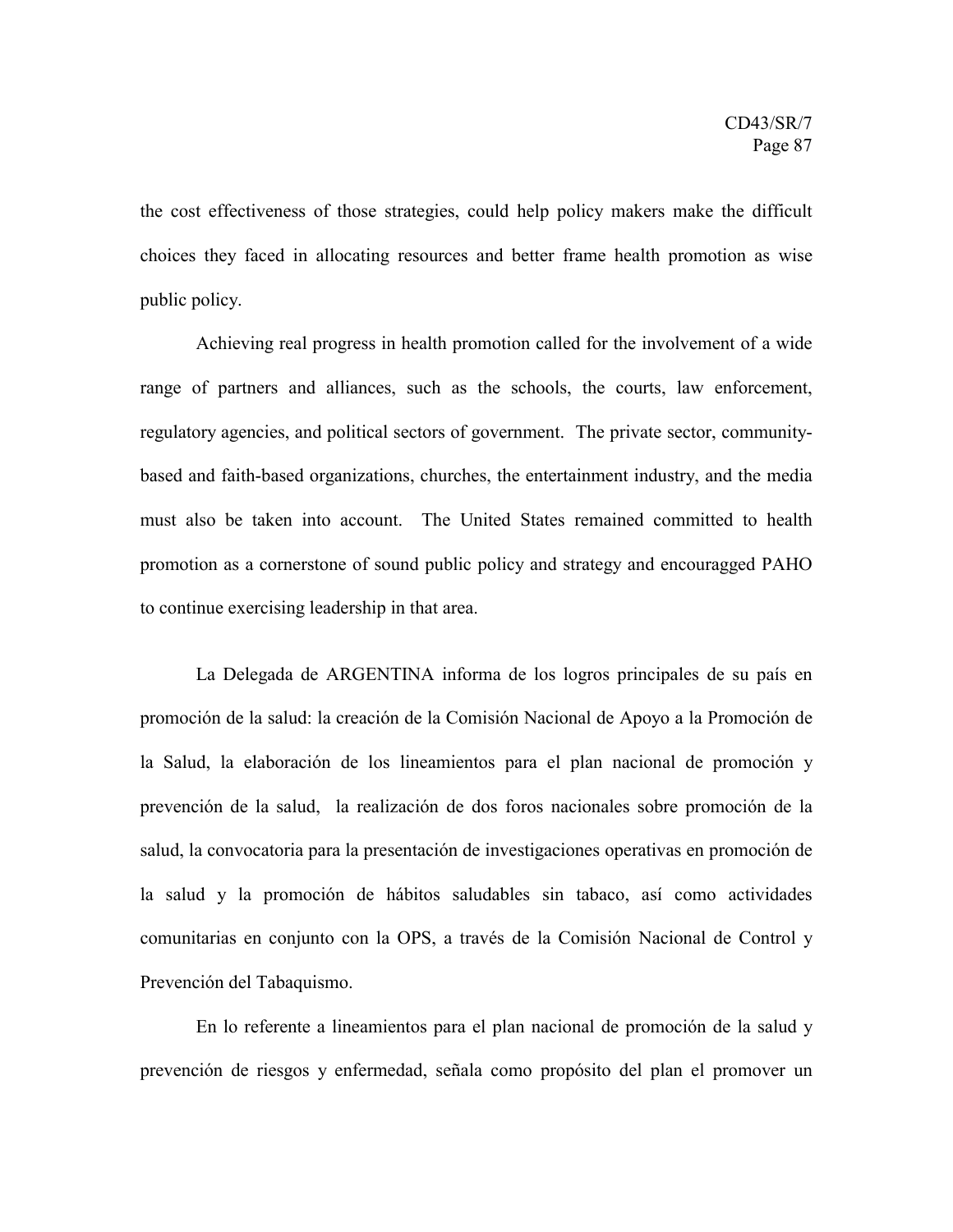proceso de cambio orientado a mejorar la calidad de vida mediante la modificación de los determinantes sociales y ambientales y reducir los factores de riesgo y sus consecuencias involucrando a personal, familia, comunidad y grupos de la sociedad civil, incluidos los servicios de salud. Se reconoce como objetivo general desarrollar y fortalecer la promoción de la salud en la agenda de las políticas públicas de todo el país y afianzar los programas preventivos en el marco de la política de salud y, como objetivos específicos, crear entornos favorables para la promoción de la salud, fortaleciendo la acción comunitaria y la responsabilidad social para desarrollar aptitudes personales dirigidas a mejorar la calidad de vida y el bienestar social, favorecer el acceso a la población a las acciones de promoción y prevención y reducir la exposición de factores de riesgo a lo largo de las diferentes etapas del ciclo de vida.

Por otro lado, se reconocen como estrategias la participación social y el desarrollo de las responsabilidades individual y colectiva por la salud; la articulación intersectorial y coordinación de las políticas públicas sectoriales en los distintos niveles de decisión; el impulso a la transformación del modelo de atención de los servicios de salud orientado a la promoción y prevención; el fortalecimiento de la formación y capacitación de los recursos humanos en salud orientados a la promoción y prevención; el establecimiento de enfoques efectivos de comunicación y mercadeo social; la formación de redes sociales para la promoción de la salud desde los ámbitos locales, nacionales e internacionales de promoción y prevención; y la medición de la calidad de vida relacionada con la salud de la población.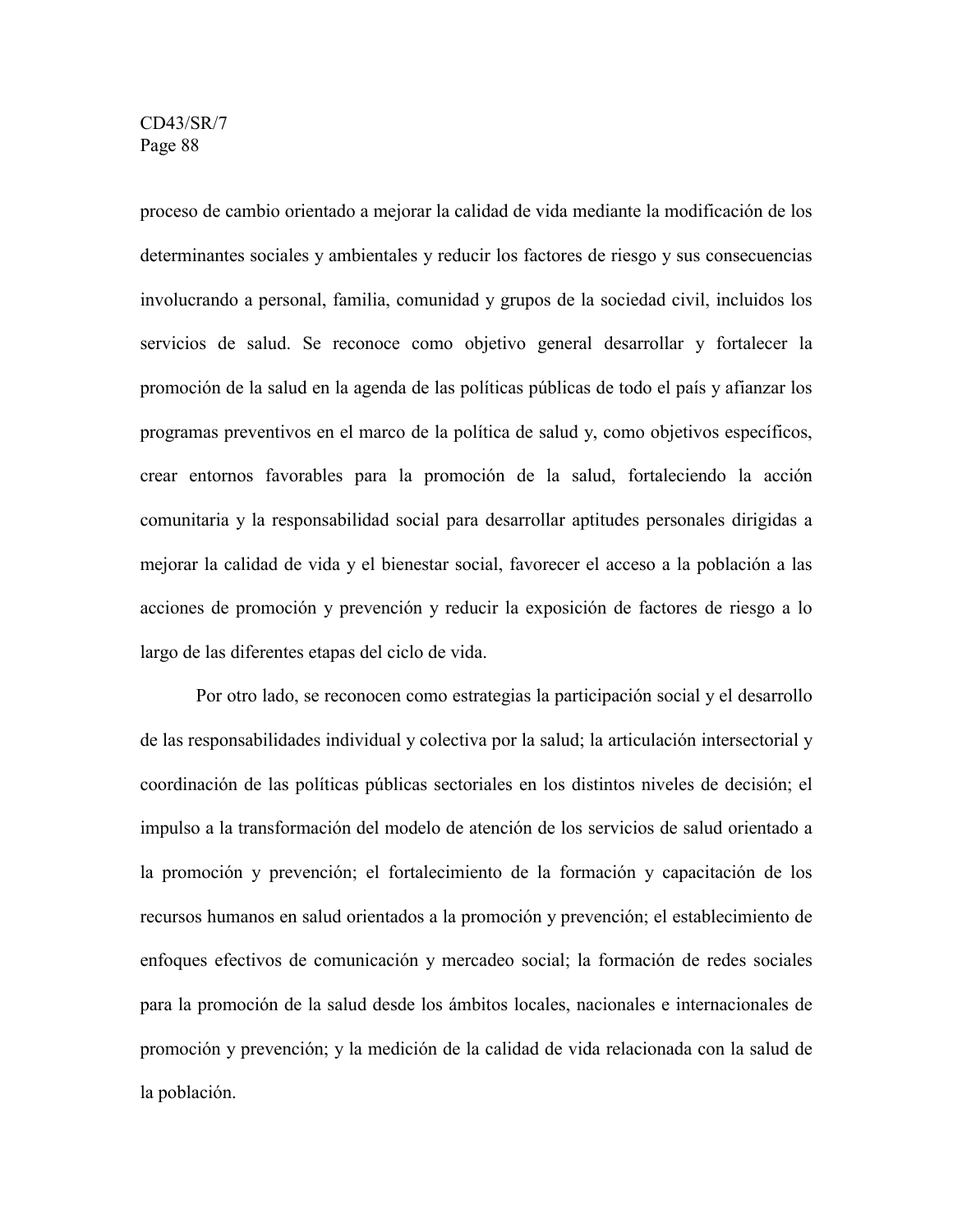Dentro de los programas e iniciativas de promoción y prevención se destacan los de municipios saludables, las escuelas saludables, las cárceles saludables, el programa CARMEN, el programa de vigilancia de la salud y control de enfermedades, el de prevención y control de enfermedades no transmisibles, el de prevención y control de enfermedades transmisibles, el referente al indígena, el de atención primaria, el de salud mental, el de educación para la salud, el programa nacional de garantía y calidad, el programa de riesgos químicos, el de prevención y control de intoxicaciones, el de salud ambiental, el de salud del trabajador y el programa de médico de cabecera.

Finalmente, expresa su acuerdo con el proyecto de resolución sobre el tema.

The Delegate of ANTIGUA AND BARBUDA, speaking on behalf of the countries of the Caribbean Community, thanked Dr. Maria Teresa Cerqueira and the staff of the Secretariat for the comprehensive report on health promotion. The  $13<sup>th</sup>$  meeting of ministers responsible for health of the Caribbean had called for the enunciation of a Caribbean Charter to direct the work of the subregion in the field of health. That call had found a response in the first Caribbean conference on health promotion, held in Trinidad and Tobago in 1993, out of which emerged the Caribbean Charter for Health Promotion.

The Caribbean Charter identified six strategies for advancing the application of health principles in the subregion. It embraced the five Ottawa strategies and added a sixth, that of building alliances with special emphasis on media. PAHO had facilitated the process through the convening of national consultations on health promotion to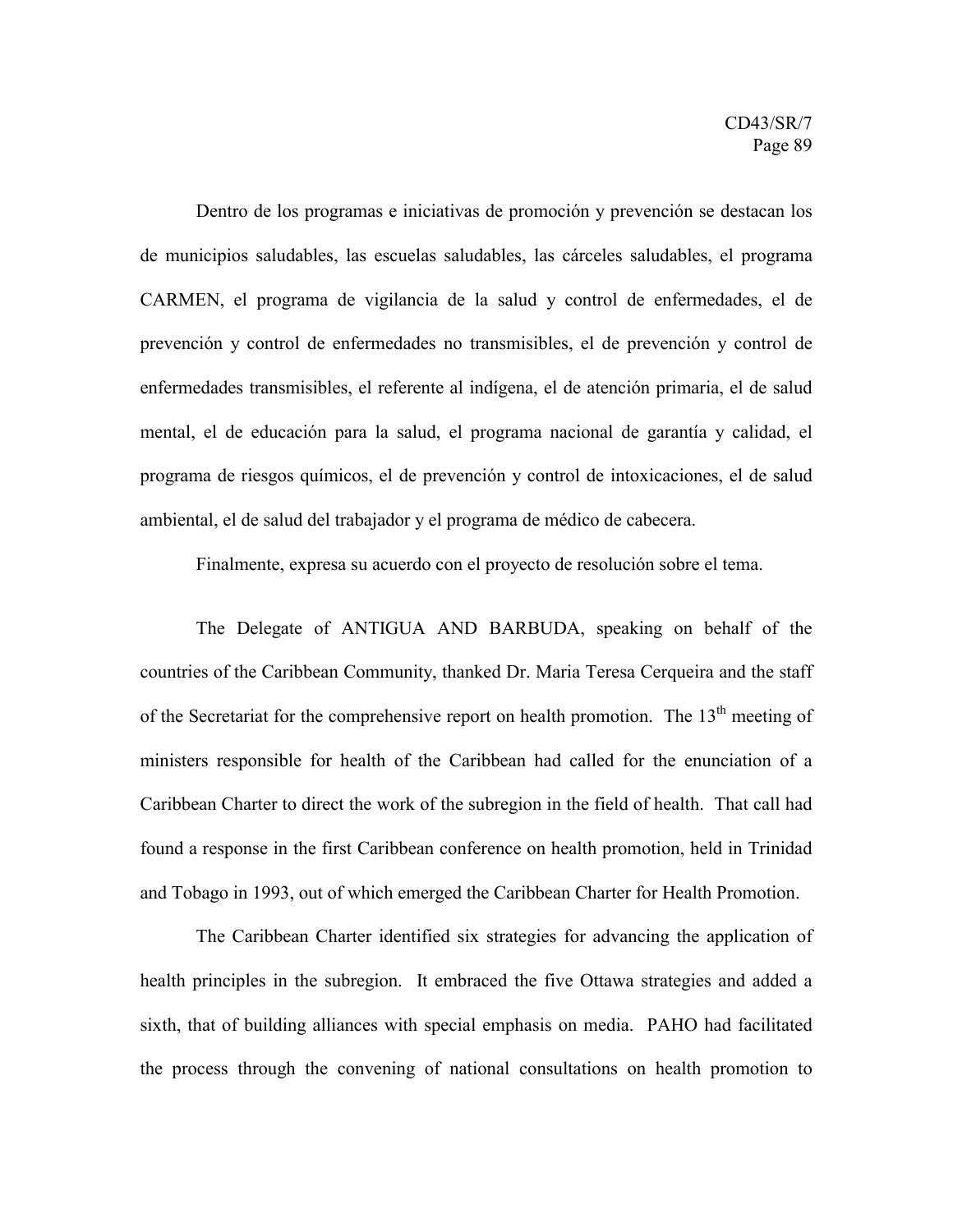examine ways to advance the application of the Caribbean Charter. Against that background, the individual countries and the subregion as a whole had increased their capacity to apply the concept of health promotion as a cross-cutting strategy in all areas of health development.

A coordinated strategic focus was especially important in the Caribbean, given the diversity of its population. In the field of health, that focus was provided by the Caribbean Cooperation in Health initiative, known as CCH, which was now in its second phase. CCH2 encouraged the countries to develop and implement their health programs with a focus on eight priority areas, namely, health systems, development, human resource development, family health, food and nutrition, chronic noncommunicable diseases, mental health, communicable diseases, and environmental health. Health promotion had been established as the cross-cutting strategy for the attainment of the goals and targets of those priority areas. The countries had established focal points for health promotion activities and some had established health promotion councils. The health services were being reoriented to create supportive environments for vulnerable groups, including adolescents, the elderly, those with mental disorders, and the poor.

Some of the health centers were expanding their services to include wellness and fitness programs. Partnerships were being forged between PAHO, Health Canada, the University of the West Indies, the WHO collaborating center in health promotion at the University of Toronto, and the Caribbean Development Bank. PAHO had also been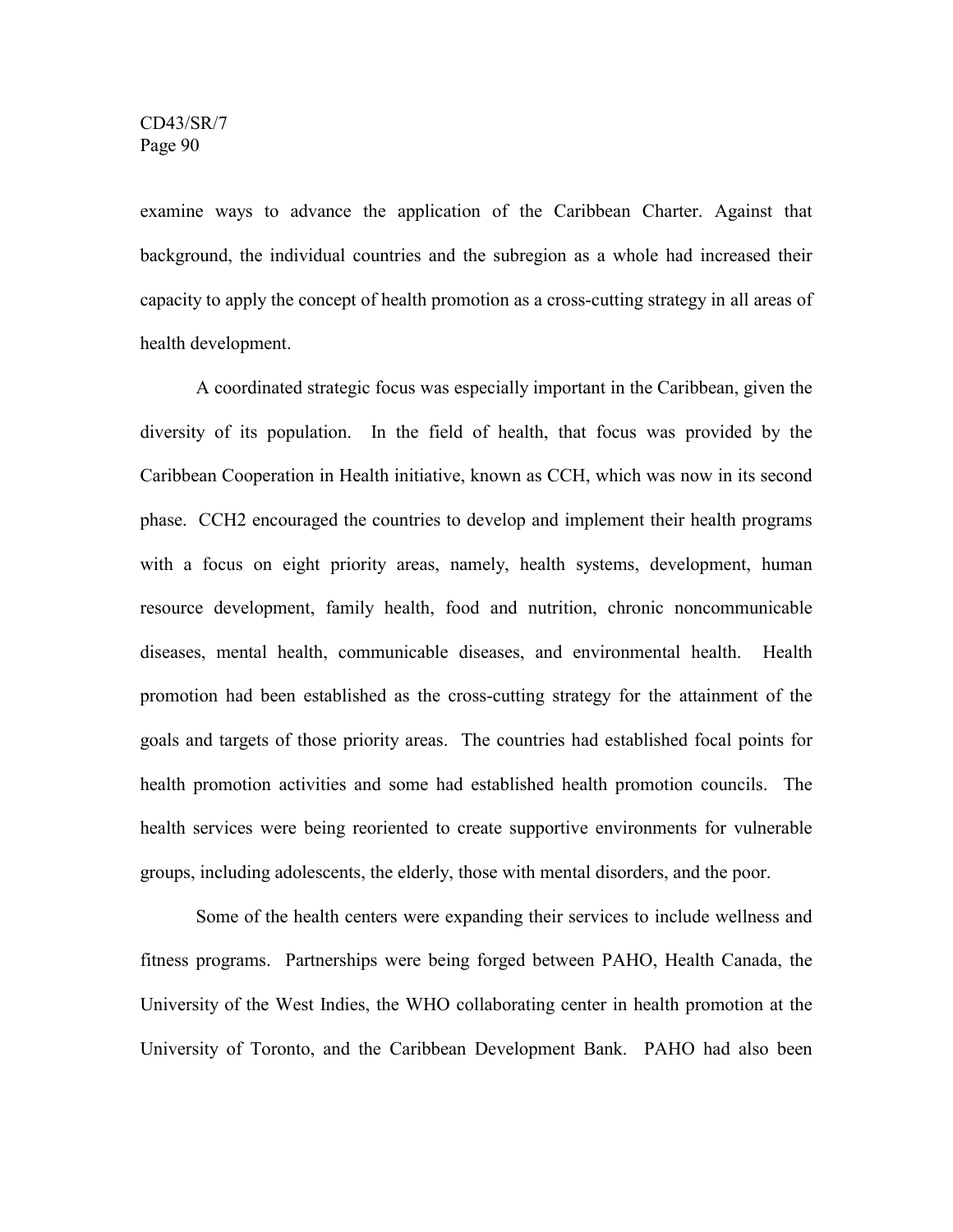active in assisting with the building of alliances with the media through its support for a Caribbean Media Awards Program.

While those processes were continuing apace, the countries of the subregion were well aware that much remained to be done. Health promotion must eventually be placed on the political agenda as a development imperative and not merely as a public health issue. Every effort must be made to strengthen and maintain a network of stakeholders within and between public sector agencies, local government structures where they existed, the private sector, NGOs, and voluntary organizations. There was also a continuing need for research to advance understanding of behavioral and socio-economic determinants of health and to build evidence to guide integration and the use of effective health promotion strategies. The countries needed to intensify their efforts in resource mobilization, both nationally and externally, to support capacity building in that area of activity.

The CARICOM community supported the resolution contained in document CD43/14.

El Delegado de CHILE apoya el informe presentado y el proyecto de resolución, los cuales se encuentran en plena concordancia con los contenidos del plan nacional de promoción de salud y de las acciones que su país realiza en esa materia. Invita, a nombre de su Gobierno, a todos los países a participar en el Foro Interamericano de Promoción de la Salud que se realizará en Santiago en abril de 2002 y del cual Chile es coorganizador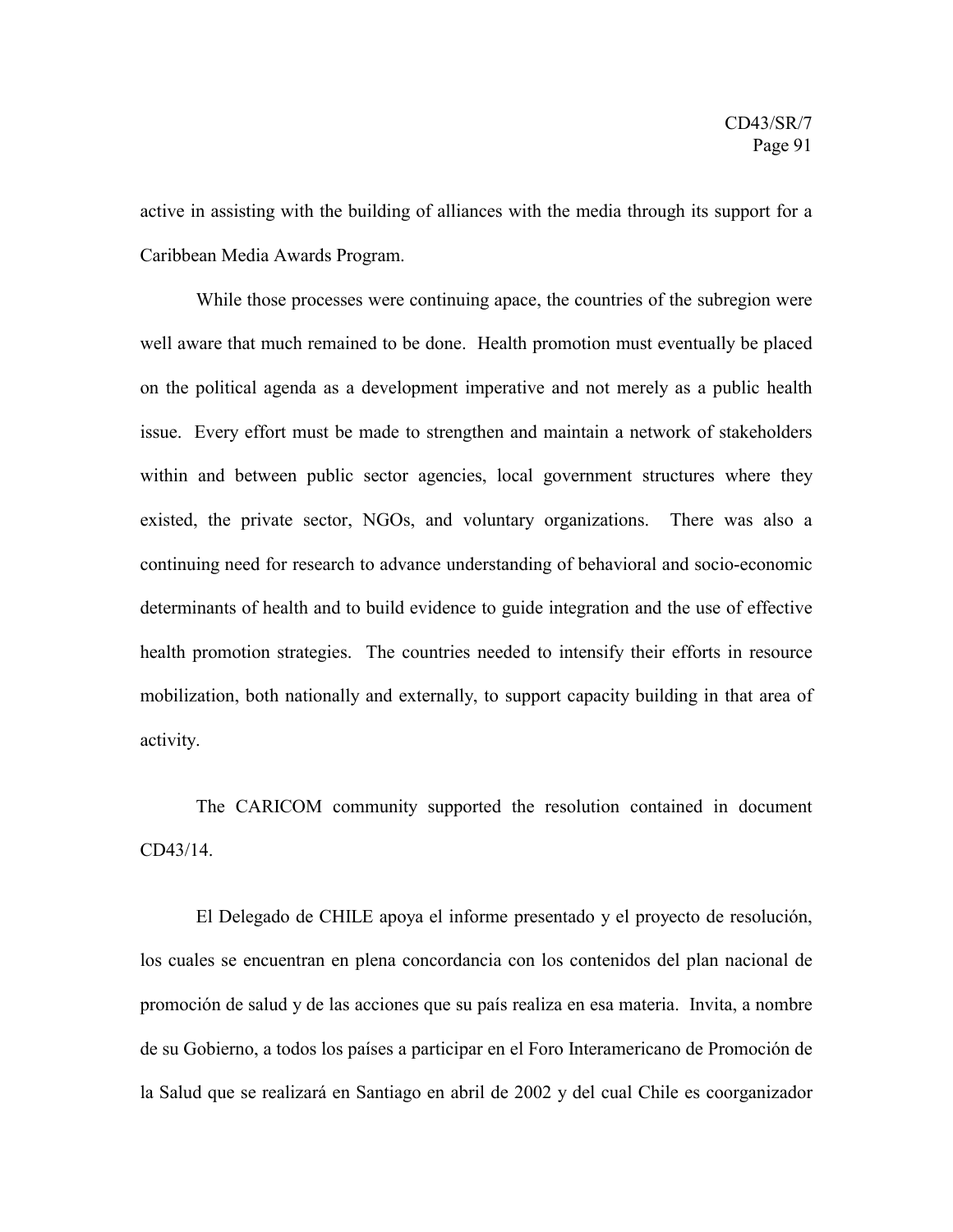junto con la OPS. Ese foro tiene como objetivo dar seguimiento a los compromisos contraídos en México y pretende ser un espacio para el intercambio de experiencias y acciones en el campo de la promoción. Como parte de esa actividad, se realizará también un encuentro de alcaldes, quienes tendrán la ocasión de realizar las tareas de promoción del nivel de los municipios y es una de las actividades que celebran el centenario de la Oficina Sanitaria Panamericana. Todos los países quedan cordialmente invitados.

El Delegado de URUGUAY dice que el Ministerio de Salud Pública viene impulsando una estrategia de fomento de salud basada en la promoción de estilos de vida saludables. Para ello, hace ya una década que, a la luz de un análisis demográfico epidemiológico, se definieron los problemas prioritarios de salud de nivel nacional, lo que dio lugar al establecimiento de programas prioritarios. Los programas diseñaron sus líneas de acción con la contribución del sector de la salud, de otros sectores, y la participación activa de la comunidad y de la comunicación social. Esto constituyó un cambio sustantivo al jerarquizar la promoción de la salud con un fuerte énfasis en la modificación voluntaria individual y colectiva de los estilos de vida. El establecimiento de esos programas permitió identificar las áreas geográficas y los grupos de población de mayor riesgo y facilitó la focalización de las acciones a nivel local.

El Ministerio se plantea lanzar de nuevo sus actividades en cuanto a la promoción y protección de la salud con un enfoque integral junto con la prevención, la reparación y la rehabilitación, con un desafío al sector intersectorial, a una participación activa de la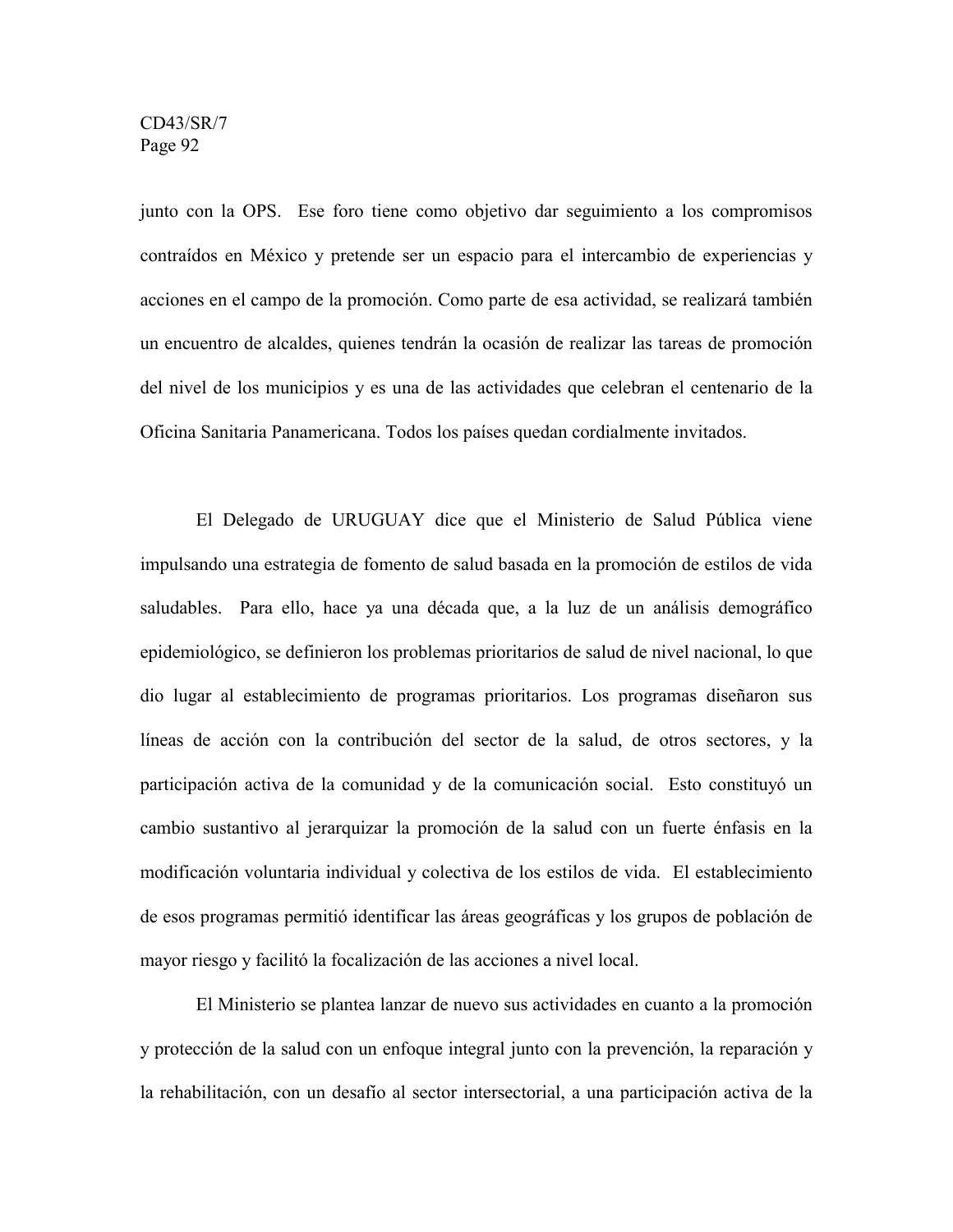ciudadanía en búsqueda de una prolongación de la vida con calidad de vida y sin grados de dependencia y una disminución lo antes posible de las inequidades. El país cuenta con el apoyo de la OPS, del Banco Interamericano de Desarrollo y del Departamento de Salud y Servicios Humanos de los Estados Unidos. El Presidente de la República presidirá el acto de presentación del plan nacional denominado "Salud Uruguay 2010", que contará con el representante personal del Director de la OPS, el Cirujano General de los Estados Unidos, el Dr. David Satcher, y el representante personal del Presidente del BID.

El Delegado de GUATEMALA, después de analizar el documento sobre promoción de la salud propuesto por la OPS, informa que el Ministerio de Salud Pública de su país impulsó, a partir de 1996, una reforma del sector de la salud que se fundamenta en el enfoque integral de la salud, donde se reconoce que la salud es el producto de la interacción de factores determinantes. Esperamos lograr un cambio en el concepto y la actitud ante los problemas de salud por parte de las autoridades, las instituciones y la propia población.

Es impostergable la atención a la población no enferma, para transformar los factores que causan la enfermedad en vez de concentrar elevados costos humanos y económicos en la curación. El plan del Gobierno se sustenta en valores fundamentales: la seguridad, el bienestar y la justicia, así como en los acuerdos de paz. El objetivo general es reducir la pobreza y lograr índices elevados de desarrollo humano, en la creencia de que el desarrollo humano es un condicionante del desarrollo económico.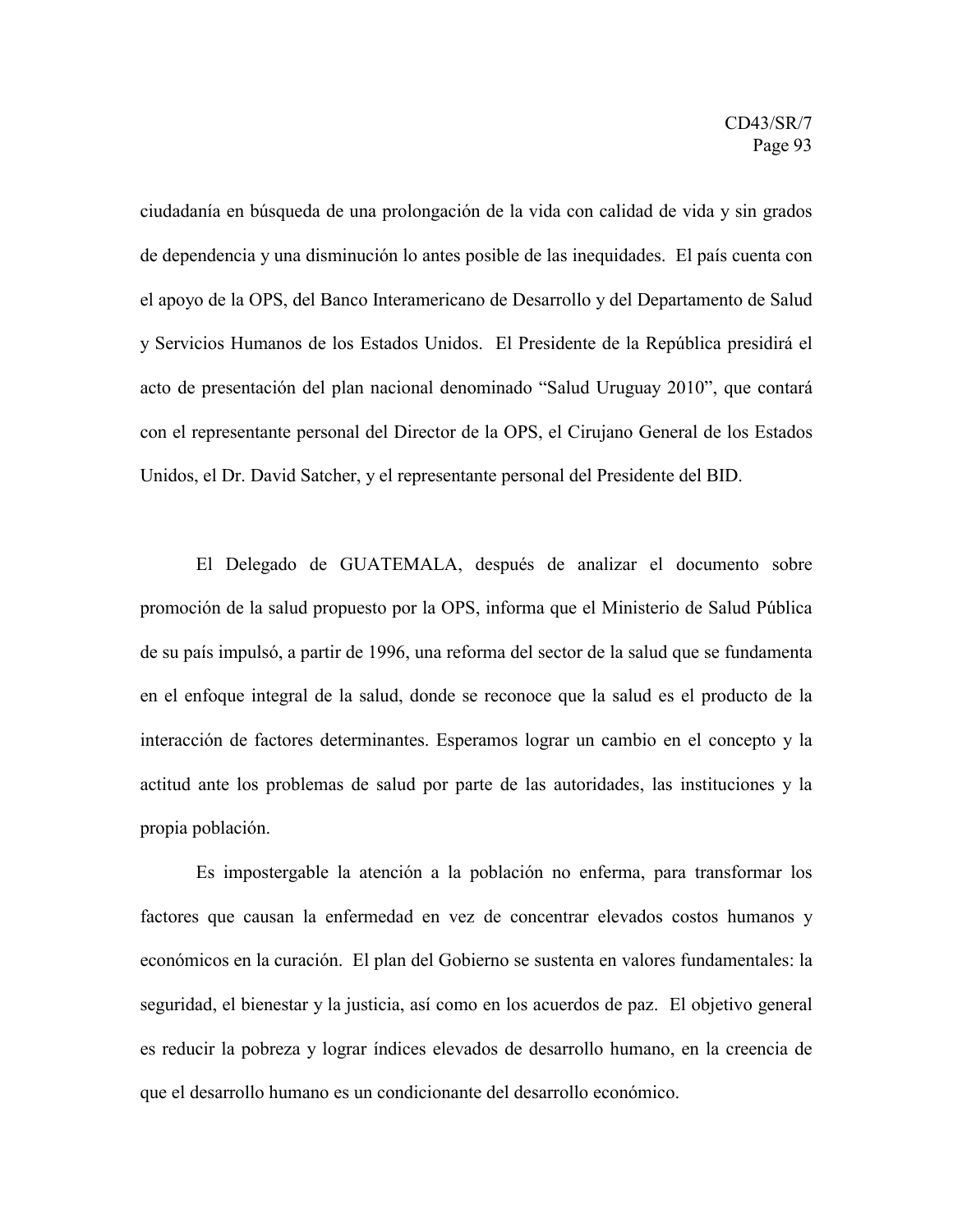El Ministerio de Salud determinó en 2000 adoptar la estrategia de municipios promotores de la salud y la paz, como la herramienta apropiada para transformar la situación de salud. Asimismo, asignó recursos y un equipo humano técnico profesional que ejerce la función de conducir ese proceso. Más de 100 municipios han iniciado ya la tarea. Se han identificado diferentes reacciones y cada uno de los municipios ha caminado a un ritmo diferente. Se ha fortalecido la capacidad técnica municipal por medio de capacitación y asistencia técnica de los concejales de salud y de los médicos de los distritos de salud, quienes son los líderes del proceso a nivel local.

También se han apoyado los procesos de planificación local participativa. Guatemala ha trabajado con Honduras y El Salvador en lo que han llamado fronteras saludables siguiendo la estrategia de los municipios saludables.

La posición del Ministerio de Salud es continuar implementando la estrategia de promoción de la salud porque, aun con los obstáculos encontrados, muestra ser una herramienta de gran valor. Considera que se debe mejorar la integración con otros sectores sociales y aprovechar los apoyos técnicos y financieros de las agencias internacionales.

Se están fortaleciendo las acciones de los programas de prevención existentes, y diversos proyectos integrales y específicos en beneficio de la salud, especialmente de los grupos más vulnerables. Guatemala se encuentra en un proceso de habilitación y certificación de municipios que se espera completar a corto plazo. Esos logros no hubieran sido posibles sin el apoyo de la OPS, por lo que le expresa su agradecimiento.